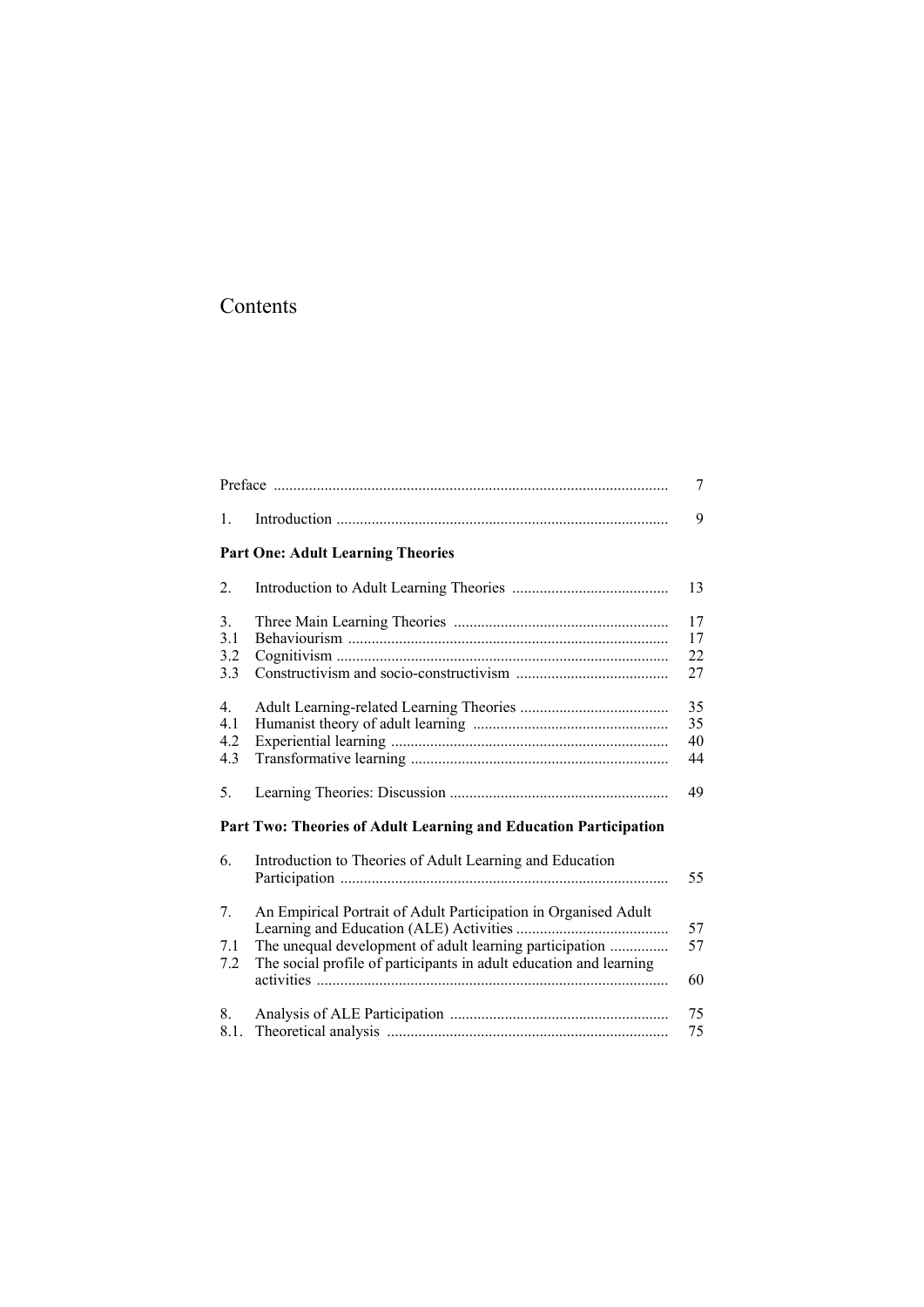|  | 83 |
|--|----|
|  |    |
|  | 91 |
|  | 95 |
|  |    |
|  |    |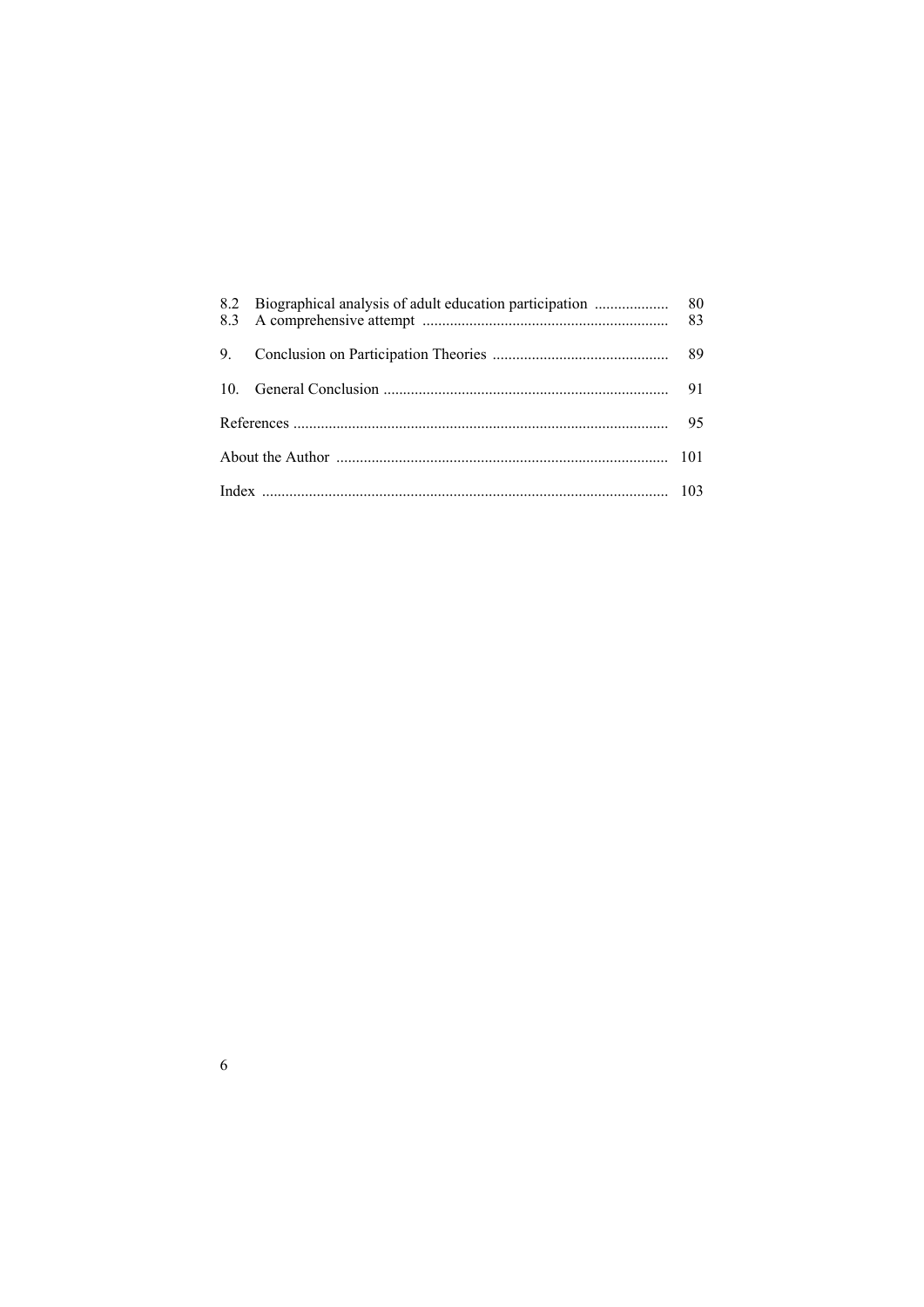# Preface

In the past, learning and education were considered to take place primarily during the first ten or fifteen years of people's lives. The practice of compulsory school education is especially illustrative of this traditional notion of education. At least since the second half of the  $20<sup>th</sup>$  century, the number of years devoted mainly to education has grown in the Western world. In some countries, it is still not unusual for people pursuing a university degree to dedicate the first 30 years of their lives primarily to education. However, the emergence of information and knowledge-based societies has challenged this model. In a world of rapidly evolving knowledge, changing living environments, and ongoing changes at the workplace, it is evident that each member of society is asked to engage in learning and education throughout their entire life. The idea of "inventory learning" of initial stocktaking does not fit anymore. This outdated concept needs to be replaced with a notion of learning and education that is combined more closely with people's whole lives. Last but not least, current demographic developments require adults to keep engaging in learning activities instead of leaving the whole "learning burden" to a decreasing young generation.

It does not come as a surprise, therefore, that adult education has evolved into a field of practice and an academic discipline in its own right over recent decades. The general question whether adults are still able to learn or not is behind us now. Of course they are! Their ways of learning are different from those of school pupils, however. Nowadays, the whole world speaks about the importance of lifelong learning. This concept includes the idea that people are able to learn throughout their lives and at all locations, as long as they are somehow motivated to do so. As a field of practice, adult education provides learning opportunities for adults. As an academic discipline, adult education aims at researching the specific conditions that support or constrain adults' learning. What is specific about adult learning? How can adults be motivated to take part in adult learning and education?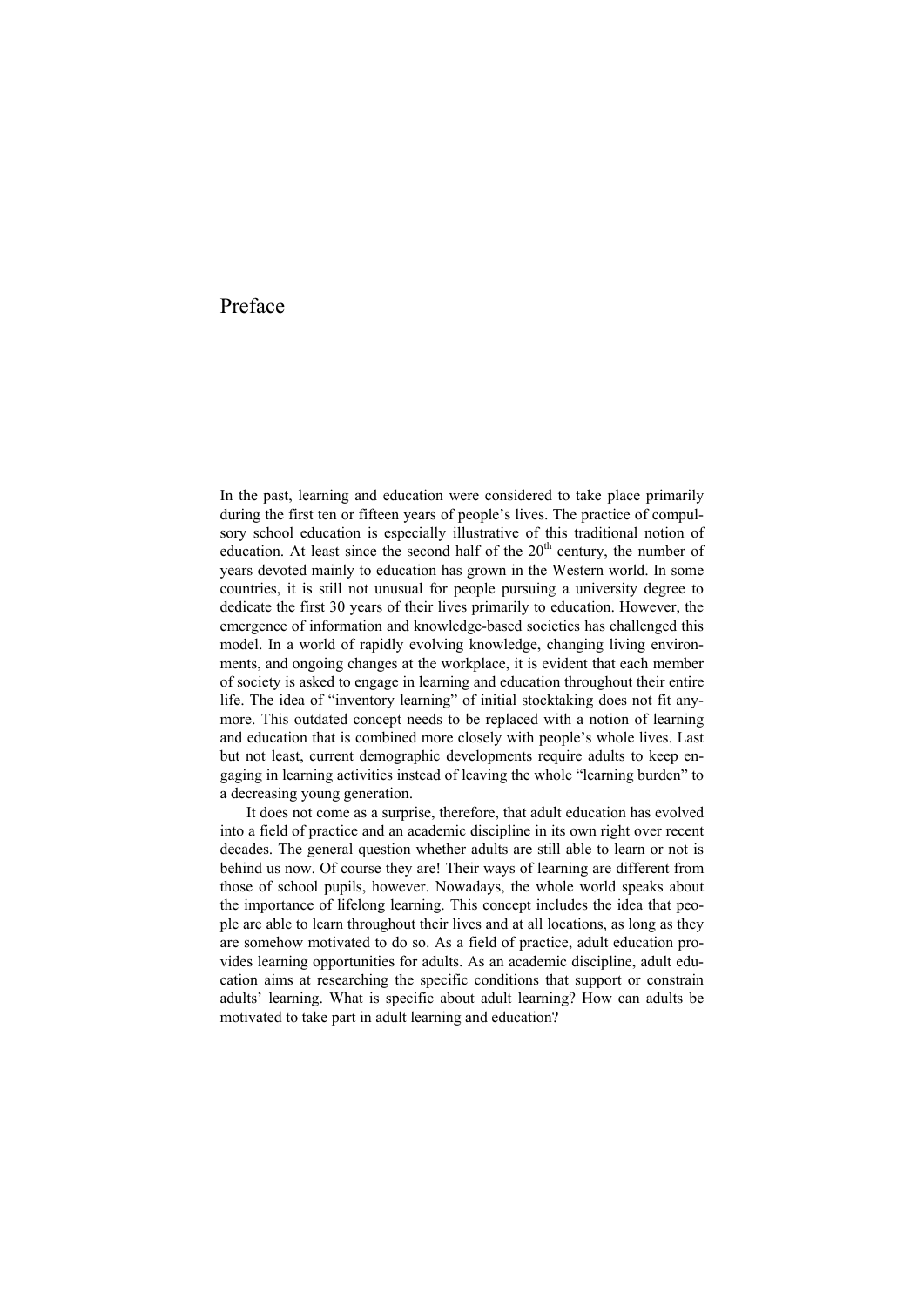When thinking about adult education as an academic discipline, these two questions – "How do adults learn?" and "Who participates in adult learning?" – emerge as the discipline's core questions. In the present volume of the Study Guides in Adult Education series, Paul Bélanger places these questions in an interdisciplinary framework that involves a number of neighbouring disciplines, especially psychology, sociology, and philosophy. In the first part of the book, he introduces readers to the three major learning theories of "behaviourism", "cognitivism", and "constructivism/socio-constructivism". Based on these fundamentals, he then goes on to present learning theories with a special focus on adult learning: "humanist theory", "experiential learning", and "transformative learning". In the second part of the book, the issue of participation in adult learning and education is addressed from both an empirical and an analytical point of view. With the help of recent empirical data, Bélanger illustrates the vast differences in adult education participation rates across various countries according to criteria such as age, gender, initial education, occupation, or firm size. Based on this data, he concludes with a lucid analysis of the current state of adult learning and education participation.

This study guide does not only offer an overview of adult learning and participation theories, however. It also provides exercises to help readers engage more deeply with the text. Furthermore, the study guide features a variety of tasks designed to point readers to important literature about individual topics, inviting them to study some of the original sources in adult learning and participation.

Sincere thanks go to Paul Bélanger for contributing to this study guide series. Warm thanks also go to Henning Pätzold for his collegial review. Paul Bélanger has written this book in the context of his guest professorship within the DAAD Guest Chair in "Adult and Continuing Education and Learning" at the University of Duisburg-Essen. Since being a guest professor in the summer of 2008, he has inspired us with his approach regarding the intimacy of lifelong learning: "learning is a socialisation process and the inner driven construction of one-self". Readers will find this ambiguity throughout the entire study guide.

*Regina Egetenmeyer*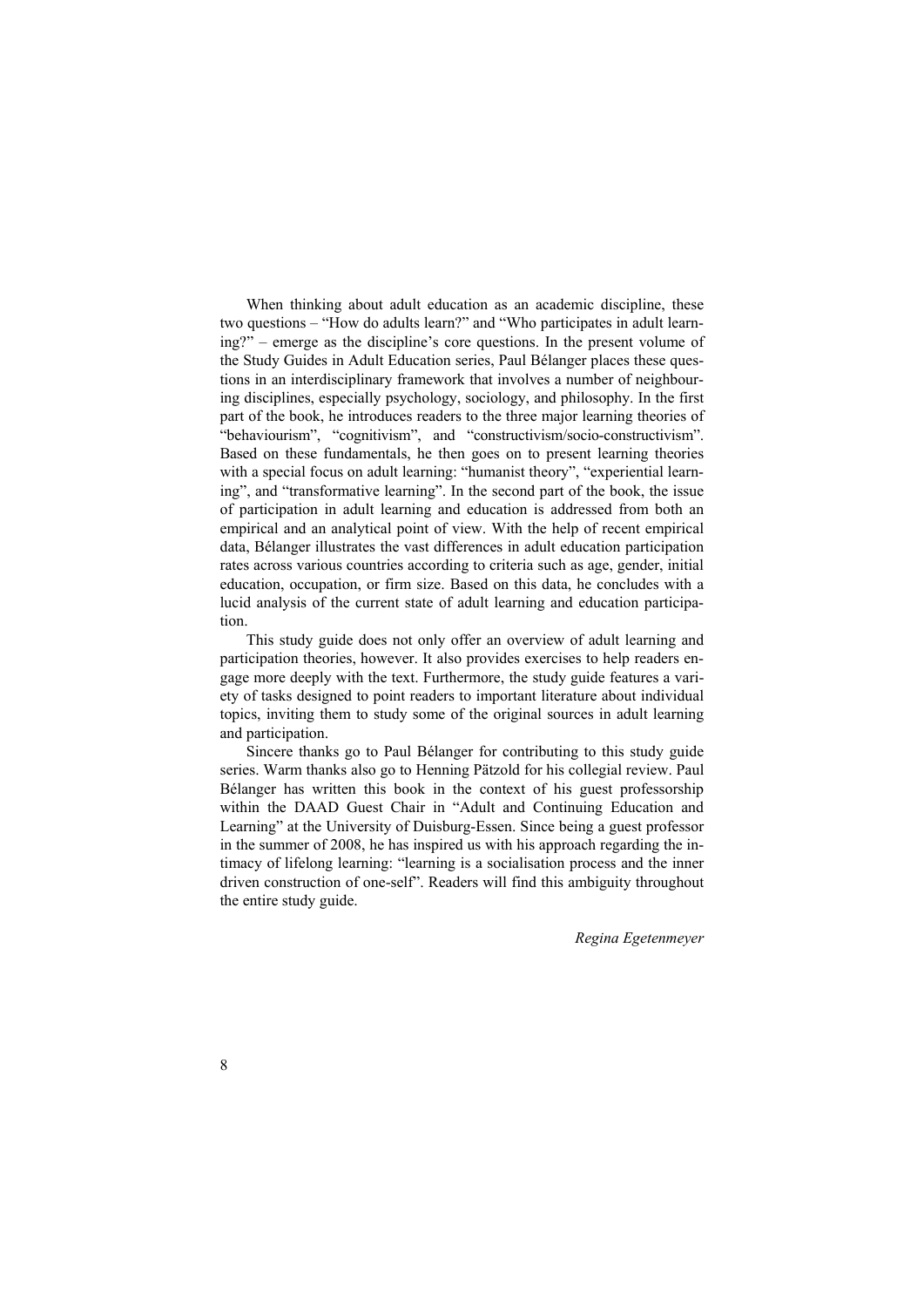# 1. Introduction

 $\overline{a}$ 

If Adult Learning and Education (ALE) is now a recognised professional field, its theoretical perspectives, underlying practices and policies draw on a variety of academic disciplines. Various learning theories and theories of adult education participation shape the practice and the "engineering" of activities in the dispersed field of adult learning.

This publication, designed as a student guide to accompany the seminar on "Theories in Adult Learning", aims to explore theories of adult learning and adult education participation, providing a frame of reference for understanding and eventually improving the development of this rapidly evolving field.

The review of the various learning theories will include the behaviourist, cognitive, constructivist approaches and their modern development as well as specific developments in adult education theory.

This publication also examines the different psychological and sociological theoretical backgrounds of adult education participation in order to understand factors at work in the various participation patterns along the adult life course and between different social contexts.

The publication is thus divided into two parts: **Part I** on adult learning theories and **Part II** on adult education participation theories.<sup>1</sup>

<sup>1</sup> We acknowledge Magali Robitaille, who did the preliminary research on adult learning research theories.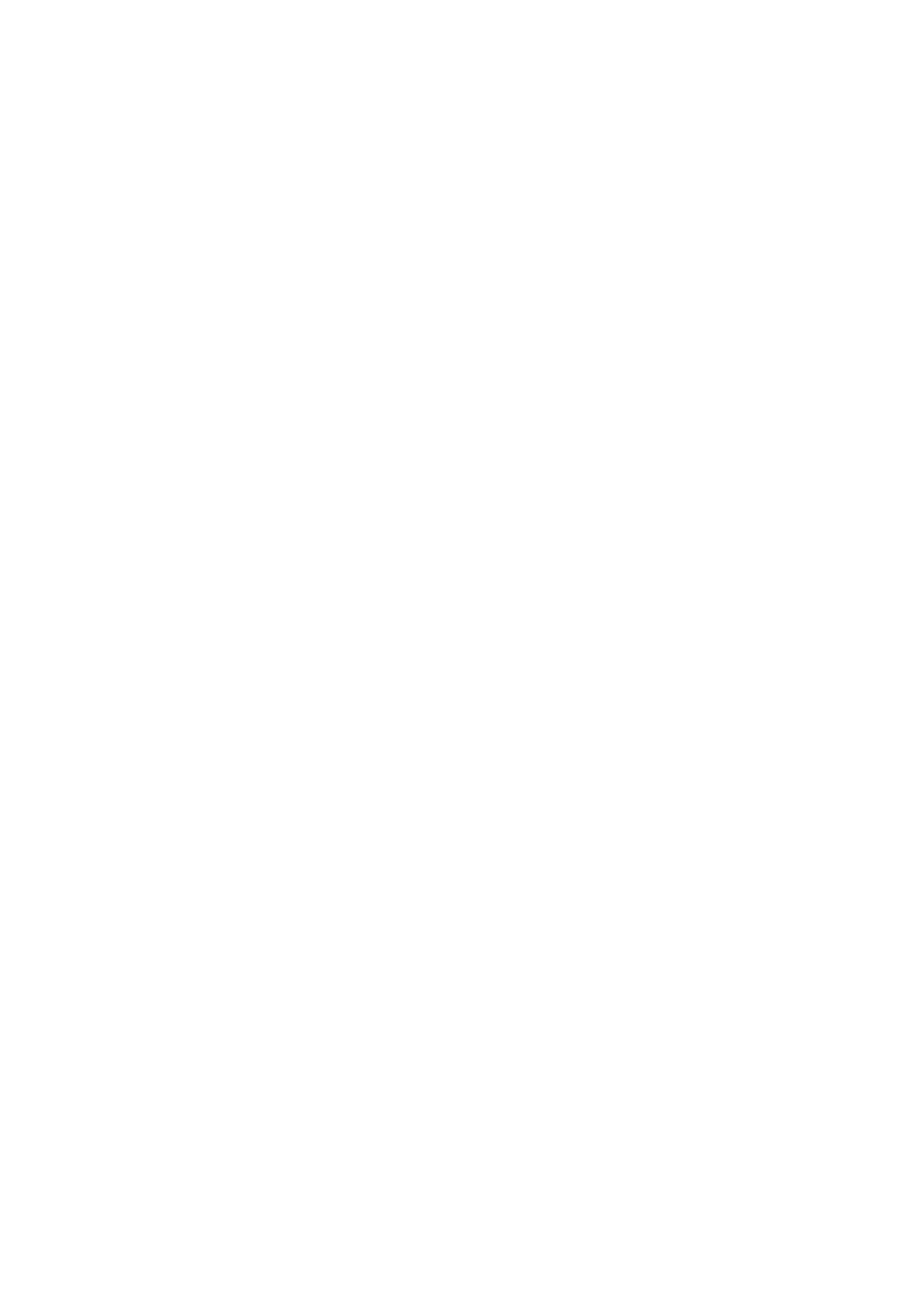# Part One: Adult Learning Theories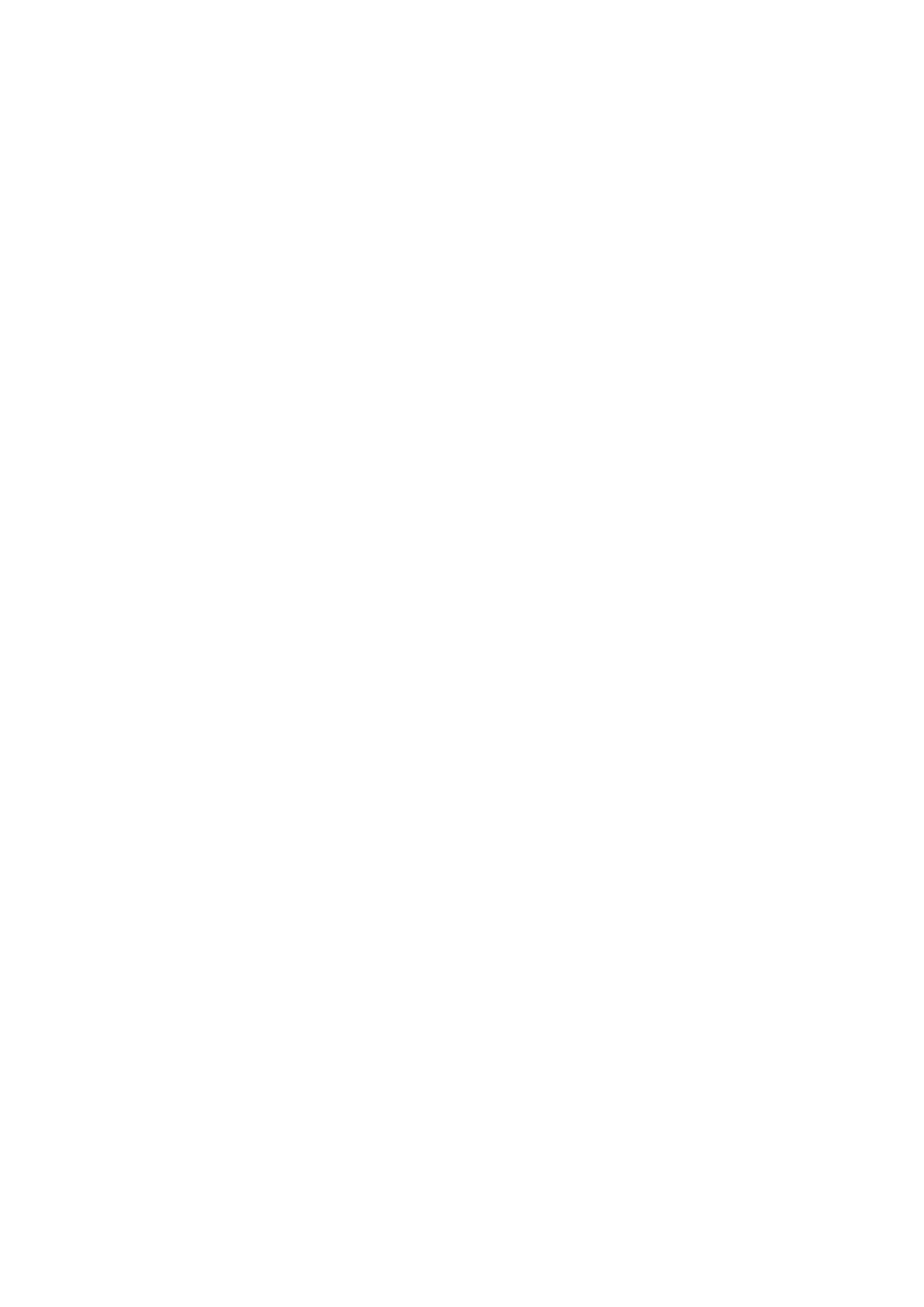# 2. Introduction to Adult Learning Theories

What does it mean to learn? What goes on in our minds when we acquire or mobilise new knowledge and skills? How do different environments influence learning aspirations and learning processes? What is the significance of past experiences and of informal learning? How do we interpret *learning mistakes* and their impact? How do we apprehend the various roles of teachers, trainers, facilitators, or mentors? More generally, what are the main driving forces in the learning life course and the various possible sequences in learning biographies?

Diverse interpretations and responses have been given to these questions. Various learning theories have proposed specific concepts to grasp the complex reality of human learning. Among these learning theories attempting to capture and systematise the learning process and its specificities, three major orientations have emerged and continue to evolve: \*behaviourist theory (Skinner, Thorndyke, Watson), \*cognitivist (Brunner, Gagné) and sociocognitivist theories (Bandura), and \*constructivist (Dewey, Piaget, Vygotsky) and socio-constructivist (Lave and Wenger) theories. Reviewing the literature on the learning process, one could of course find a much broader variety of theoretical frameworks. For this introductory section, however, we decided to focus on these three founding theoretical approaches and their subsequent development.

Inspired by these analyses or their critical assessment, other learning theories have been developed that are closer to the specific contexts of adult learning. We will go on by exploring three of these approaches: \*humanist learning theory (Rogers), \*experiential learning theory (Kolb and Schön, further developed in the adult learning field by Jarvis and Illeris), and \*transformative theory (Mezirow).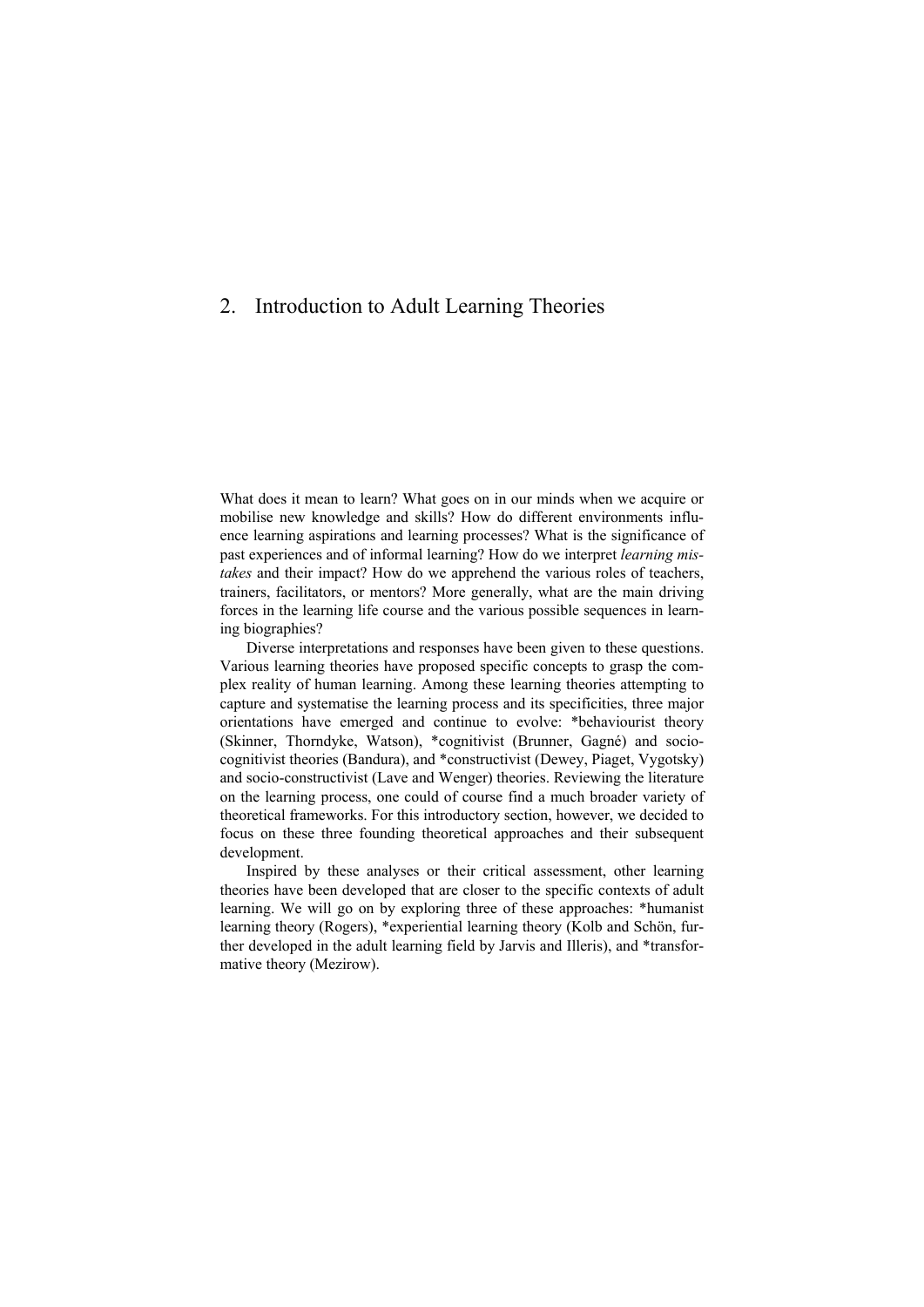### *Figure 1:* Learning theories and key authors

| <b>Behaviourism</b> | Watson, Thorndike, Skinner |  |                |
|---------------------|----------------------------|--|----------------|
|                     |                            |  |                |
|                     | Bruner, Gagné              |  |                |
| Cognitivism         | Social cognitivism         |  | <b>Bandura</b> |
|                     |                            |  |                |
| Constructivism      | Piaget, Vygotsky           |  |                |
|                     | Social constructivism      |  | Lave, Wenger   |



**Source**: Author's own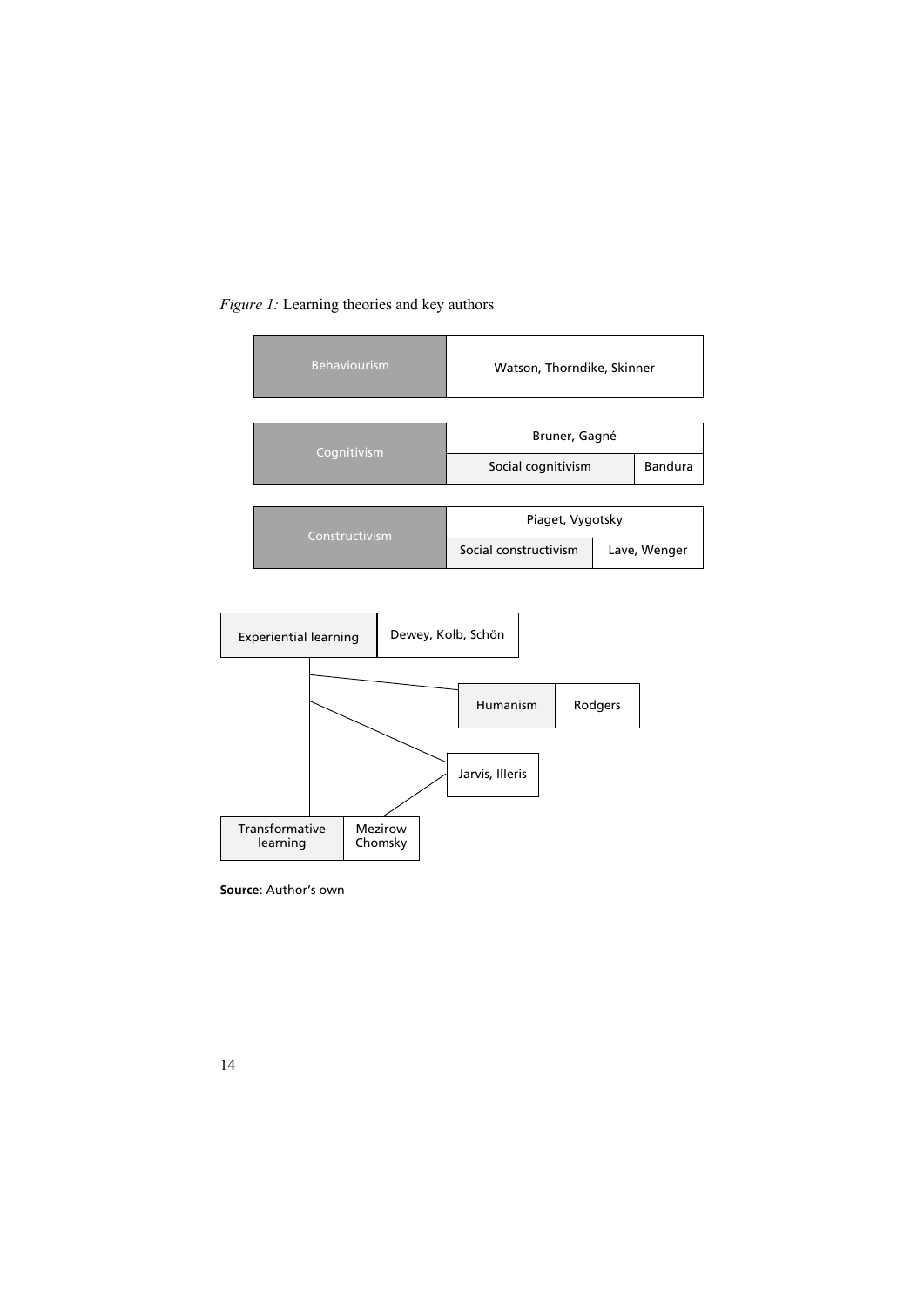# **Exercises**

# *Exercise 1*

To learn is to increase our internal capacity to act and express ourselves. But then, how do we learn? Look at our own experience.

What went on when

- you, as a young girl or boy, kept trying to lace your shoes until, all of a sudden, you were finally able to do so?
- you gradually improved your English as a Second Language skills? How did you progressively acquire new vocabulary?
- you developed a curiosity for, say, the geography of Central Europe and progressively increased you knowledge about it?

# *Exercise 2*

Reflecting on your educational life course, are there any specific conditions or contexts that, at some point, helped you to learn better or kept you from learning?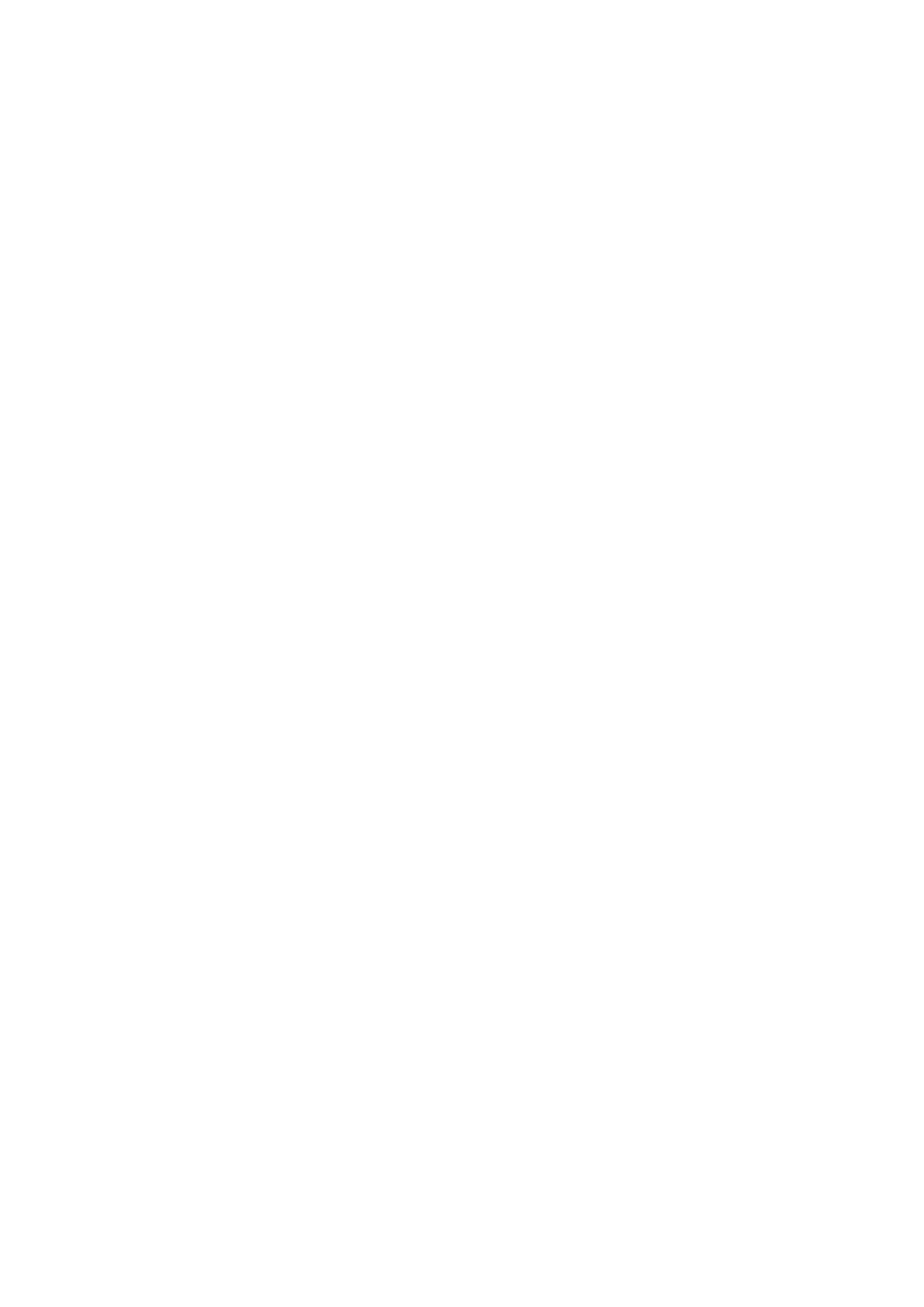# 3. Three Main Learning Theories

The learning process is somewhat enigmatic and will probably remain a mystery to a certain extent. The truth is that multiple definitions of learning exist, as the process may be objectively observed from a wide range of disciplinary perspectives and with a variety of different objectives or concerns in mind. Moreover, the learning process is obviously complex. Each learning theory presented here contributes to our understanding of how people learn and the conditions under which they learn. As a consequence, there are overlapping and opposing views. Within the perspective of adult learning and lifelong learning, we will explore the richness of this scientific heritage as well as its contradictions.

### **3.1 Behaviourism**

Behaviourism is the first theoretical orientation to emerge in the early years of the  $20<sup>th</sup>$  century. It came out in reaction to the non-scientific or nonempirical and prescriptive analysis of learning which prevailed during that period.

It was developed initially by John B. Watson (Watson, 1930), widely known for his collaborative research on reflexes and conditioned responses with Russian physiologist Ivan Pavlov. Behaviourist researchers, challenging the prevalent trend in this early period of educational science, focused their studies on empirical and discernible behaviours rather than on "mental" processes.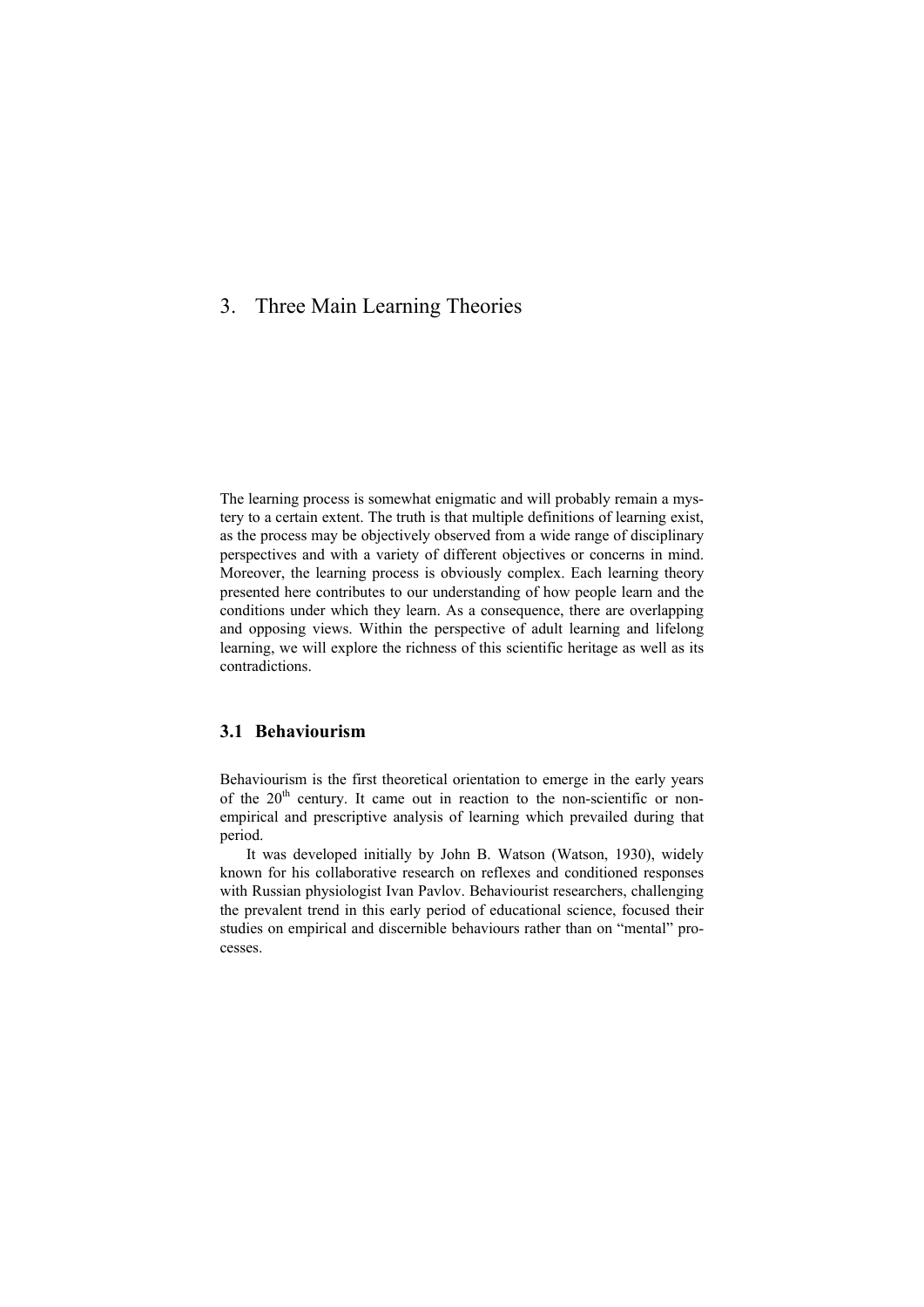#### **Key concepts of behaviourism**

- **Contiguity**
- **Reinforcement**
- Stimulus-response
- Operant conditioning
- **Contingency**

Their epistemological decision to keep these internal and hard-to-observe processes in a black box was critical, since, from their point of view, it was the only way of making sure their analyses would be truly empirical. Their attention, therefore, was concentrated on and limited to observable phenomena. "All we need to know to describe and explain behavior", wrote B.F. Skinner (1953), "is this: actions followed by good outcomes are likely to recur, and actions followed by bad outcomes are less likely to recur".

#### Textbox 1: Operating behaviour

"The process of operant conditioning (…) is simple enough. When a bit of behavior has the kind of consequence called reinforcing, it is more likely to occur again. A positive reinforcer strengthens any behavior that produces it (…). A negative reinforcer strengthens any behavior that reduces or terminates it. (…)The probability that a person will respond in a given way because of a history of operant reinforcement changes as the contingencies change(...) <however> the behavior is erroneously attributed to the feelings rather than to the contingencies responsible for what is felt".

Skinner, B. (1974). About behaviorism. New York: Knopf pp. 46 and 57

This theory of learning has often been reduced to Pavlov's well known experiments conditioning dogs. However, the learning process involved within such a perspective is much more complex, as is evident from the stimulusresponse psychological framework.

The environment shapes behaviour and thus determines the learning process. Learning takes place through **reinforcement** when, in the course of repeating many contiguous events, the individual recurrently undergoes a rewarding experience. The **contiguity** of similar events in sequence could create a bond.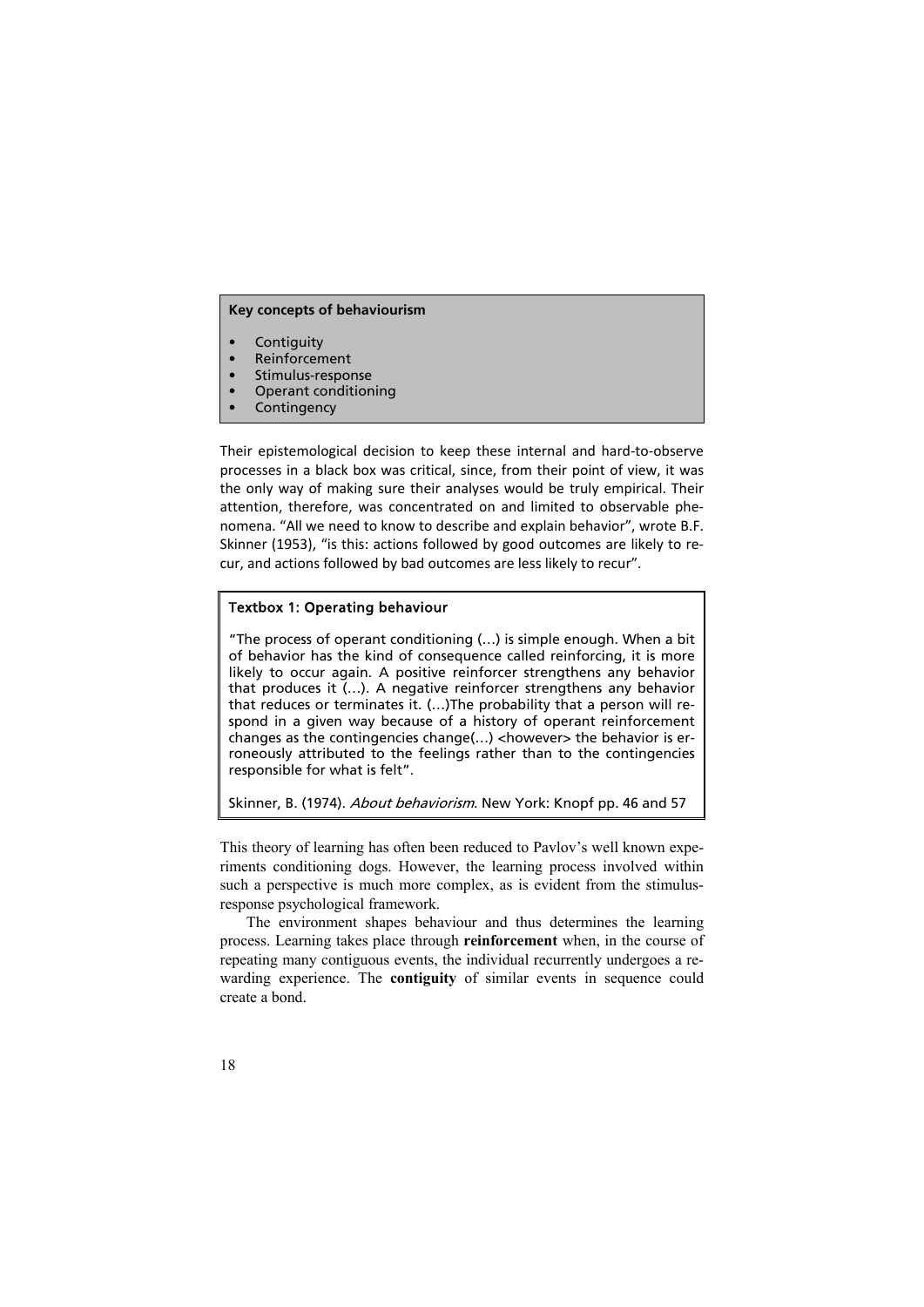This stimulus-response theory of learning, explaining why behaviour patterns are strengthened by positive stimuli and weakened by negatives ones, was one of Thorndike's (Thorndike, 1931, 1932) contributions. In his laboratory of animal psychology, Thorndike observed that, through trial and error, animals select the more satisfying behaviour according to his famous **law of effect**. This law stipulates an increased probability of behaviour being repeated if it produces a better state of affairs. In other words, one will tend to acquire and remember a behaviour that has produced a positive effect. **Responses (R) to stimuli (S)** are reinforced by consecutive and consequent behaviour. Repeating gratifying behaviour tends to create lasting learned behaviour. However, for learning to proceed on the basis of repetition of meaningful effects, an organism should be ready for or in need of making such a connection.

Later, referring to the *Law of Effect* and the "effect of reinforcers", Skinner (1974) analyzed the operating condition, which determines the power of reinforcement, whether positive or negative. His work shows that since behaviour is learned, "it can be determined by arranging the contingencies of reinforcement in the learner's immediate environment" (Merriam & Caffarella, 1999, p. 252).

The probability that a person will respond in a given way because of a history of operant reinforcement changes as the contingencies change. (...) When a given act is always reinforced, a person is said to have a feeling of confidence. (...) <However> the behavior is erroneously attributed to the feelings rather than to the contingencies responsible for what is felt. (Skinner, 1974, p. 57 ss.)

At a pedagogical level, behaviourists emphasise the importance of establishing gradual operational learning objectives, from simple to complex tasks, with a view to the predicted set of behavioural outcomes. *"By systematically* adjusting the stimuli throughout a course of study, the instructor can alter and fine-tune the behavior of the learners and modify the outcomes*"* (Leonard, 2002, p. 16).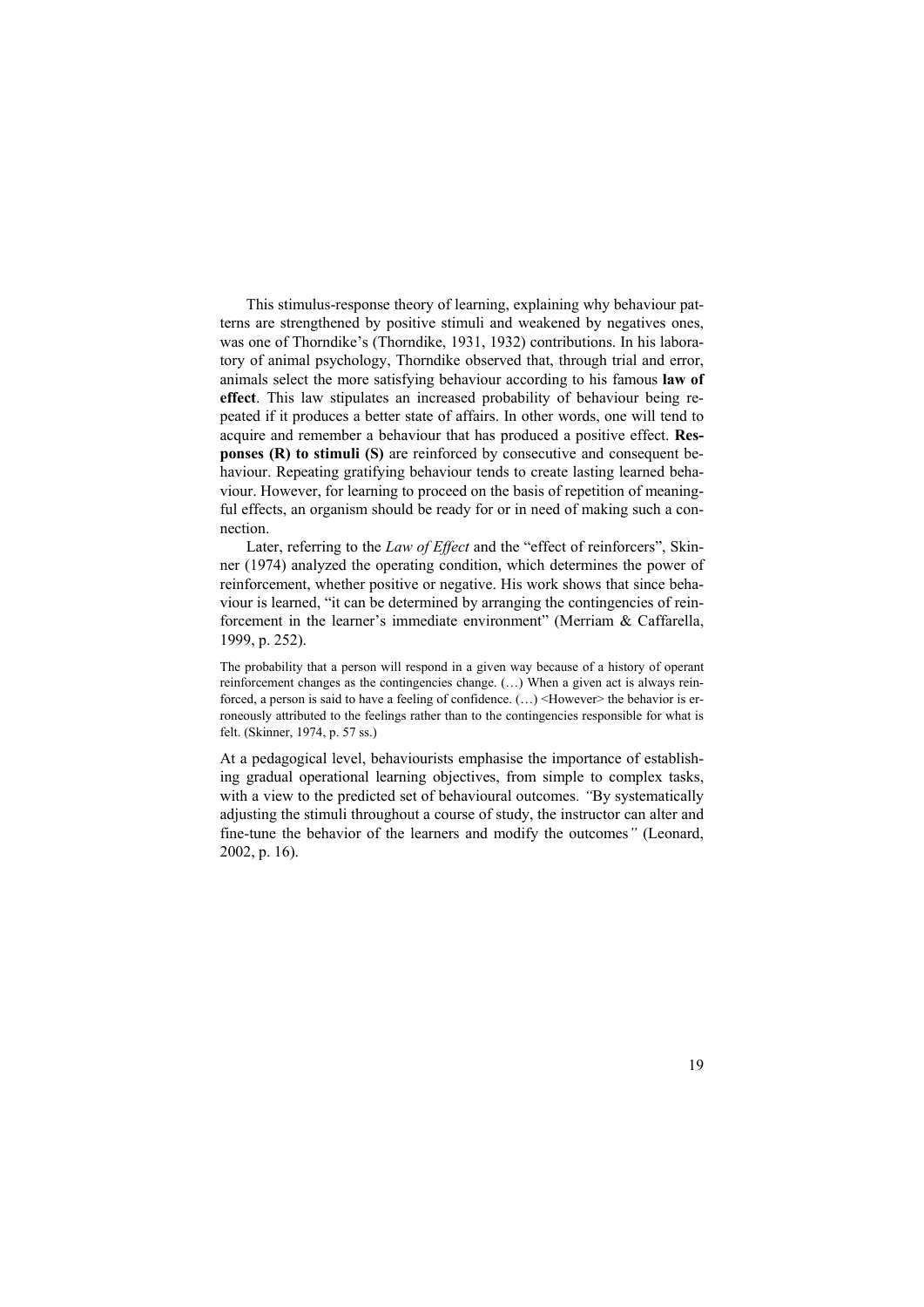| $\alpha$                       |                                                                                                            |  |  |
|--------------------------------|------------------------------------------------------------------------------------------------------------|--|--|
| Epistemological orientation:   | Learning is explained by combining the proper external condi-<br>tions                                     |  |  |
| Analytical units:              | Observed behaviours<br>Stimulus-response reinforcement                                                     |  |  |
| Forces that drive learning:    | External social and material reinforcement                                                                 |  |  |
| Learning situation, structure: | Highly structured situation<br>Operant conditioning                                                        |  |  |
| Mistake status:                | Learner's mistakes are a source of problems, not a learning<br>experience.<br>Mistakes have to be avoided. |  |  |

Learning sequence:  $\blacksquare$  Hierarchical sequence: from simple to complex, step by step.

#### *Chart 1:* Basic principles and pedagogical implications according to behaviourist learning theory

**Source:** Chart adapted from Allal (1998) and Astolfi (1997).

Educators using such a behaviorist framework preplan a curriculum by breaking a content area into assumed component parts –"skills" – and then sequencing these parts into a hierarchy ranging from simple to more complex.(…) This model makes the assumption that wholes can be broken into parts, and that these skills<and sub-skills>can be sequenced in a learning line. Learners are taught until (…) behavioral competence is achieved. (Fosnot, 2005)

However, the classic behaviourist approach, focusing on recognizable types of behaviour, tended to disregard internal cognitive and affective processes. The neo-behaviourist approach, which emerged later, did start to look at some affective or attitudinal variables, such as motivation and perseverance. These later modifications notwithstanding, the main assumption of behaviourist theory remains

that instruction is achieved by observable, measurable, and controllable objectives set by the instructor and met by the learners who elicit a specific set of responses based upon a controlled set of stimuli. (…) Behaviorism does not concern itself with the learner's internal mental states, constructs, and symbols that cognitivism considers in its focus on learning process. (Leonard, 2002)

Focused on control and adaptive response, behaviourists ignore the subjective production of meanings; hence they limit its usefulness to situations where automatisms and immediate conformity are required.

Reference to this learning theory tends to be frequently made in some specific areas of activity where predicted specific behaviour is expected, e.g. in the field of publicity and marketing. In the domain of adult education and training, this approach continues to be used quite often in two specific areas at the workplace: health and safety training as well as quality control in production units.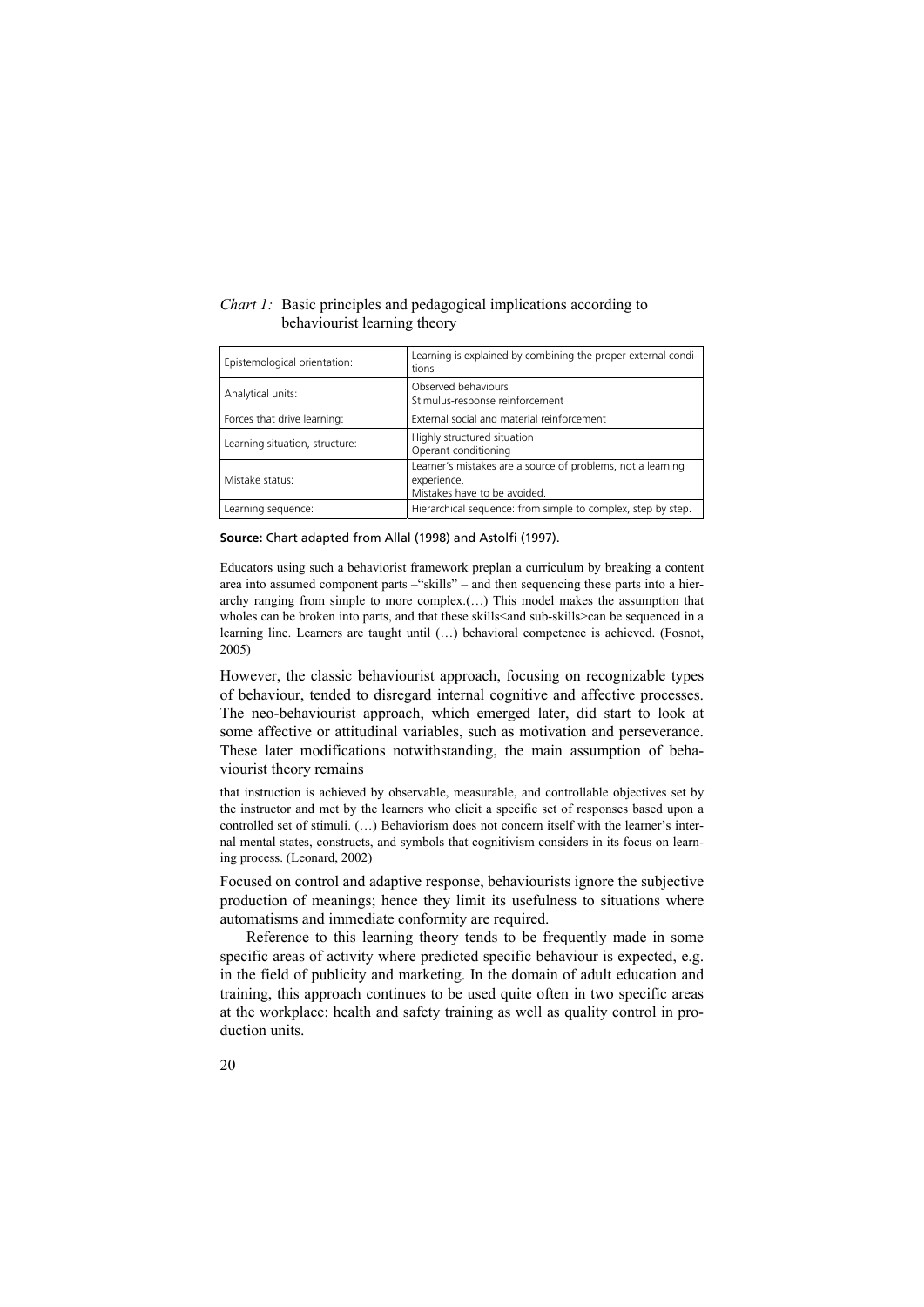# **Exercises and Tasks**

# *Exercise 1*

Could you identify typical education and training practices related to this theoretical perspective ("Reinforce desired behaviour and extinguish undesired behaviour")?

# *Exercise 2*

In your own life experience, what type of learning did you achieve that could be interpreted within this framework?

### *Exercise 3*

What parallels could you draw between behaviourist theory and some publicity strategies?

### *Task 1*

B.F. Skinner, throughout the following text, is adamant on the importance of "probability of response". Referring to the full text, why do you think Skinner insists so much on this concept?

Skinner, B.F. (1950). Are theories of learning necessary? Psychological Review 57, 193–2316

http://psychclassics.yorku.ca/Skinner/Theories/

### *Task 2*

In the following criticism of skinner's theory, Chomsky opposed his vision of "autonomous men" to a social world where "probabilities of response" are determinable. Could you explain why Chomsky is so critical of the concept of conditioning behaviour?

Chomsky, Noam (1971). The case against B.F. Skinner. The New York Review of Books, December 30.

http://www.ehu.es/HEB/KEPA/The%20Case%20Against%20B.F.%20Skinner.pdf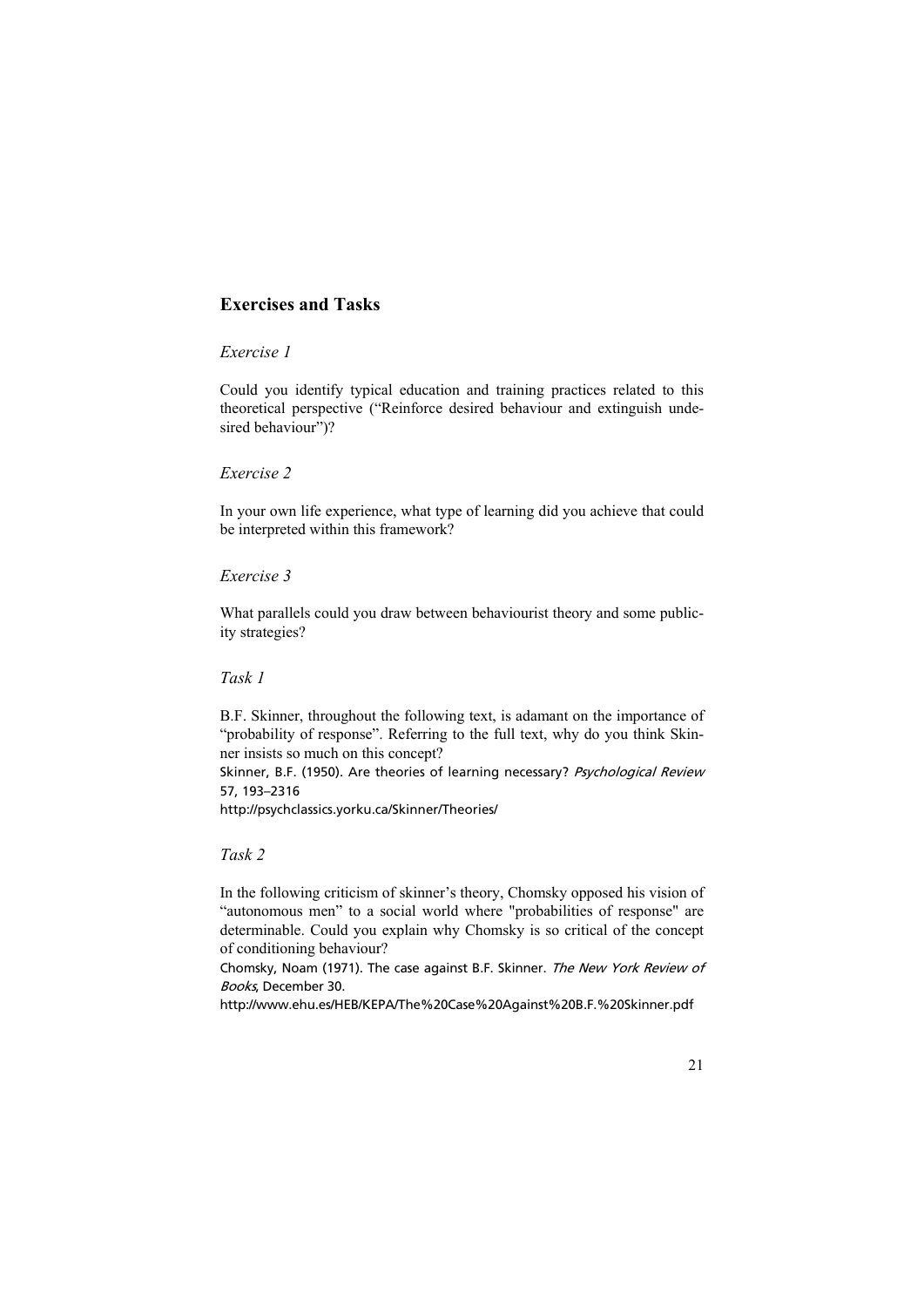#### *Note*

It is always more rewarding to go back to the original sources. For an indepth introduction to Skinner's behavourism, his two best-known books are highly recommended reading;

Skinner, B.F. (1953). Science and human behavior. New York: Macmillan. Skinner, B.F. (1974). *About behaviorism*. New York: Knopf.

# **3.2 Cognitivism**

What happens in the black box of the behaviourist approach? What goes on in the mind of a learner? Influenced by research on artificial intelligence, cognitivist theory interprets cognitive processes, such as reasoning, in terms of information handling and organisation (Legendre, 2005).

### **Textbox 2: The human condition of learning**

"Is the animal trial-and-error prototype representative of human learning? The answer is clearly no. (…). If human beings are put in a problem box, we know that they are likely to adopt a strategy of searching for a way out. (…) They think out the consequences of their actions before they take them and choose the most likely alternative. Once they find their way out they are likely to remember the method  $(...).$ "

Gagné, R. (1985). The conditions of learning and theory of instruction, N.Y.: CBS Pub.

Cognitivist theory takes its cue from Gestalt theory, which interprets learning as an inner cognitive process. In contrast to behaviourists' search for general laws governing and predicting behaviour, cognitivists consider the so called "non-observable" cognitive process to be central for understanding learning processes. Overt behaviours tend to be ruled by such inner processes.

For the Gestaltist, learning is a cognitive phenomenon through which the learner thinks about all the elements required to solve a problem, eventually linking them together to grasp the situation. The learner is thus positioned at the centre of this inner process. The key concept, in Gestalt theory, is the oc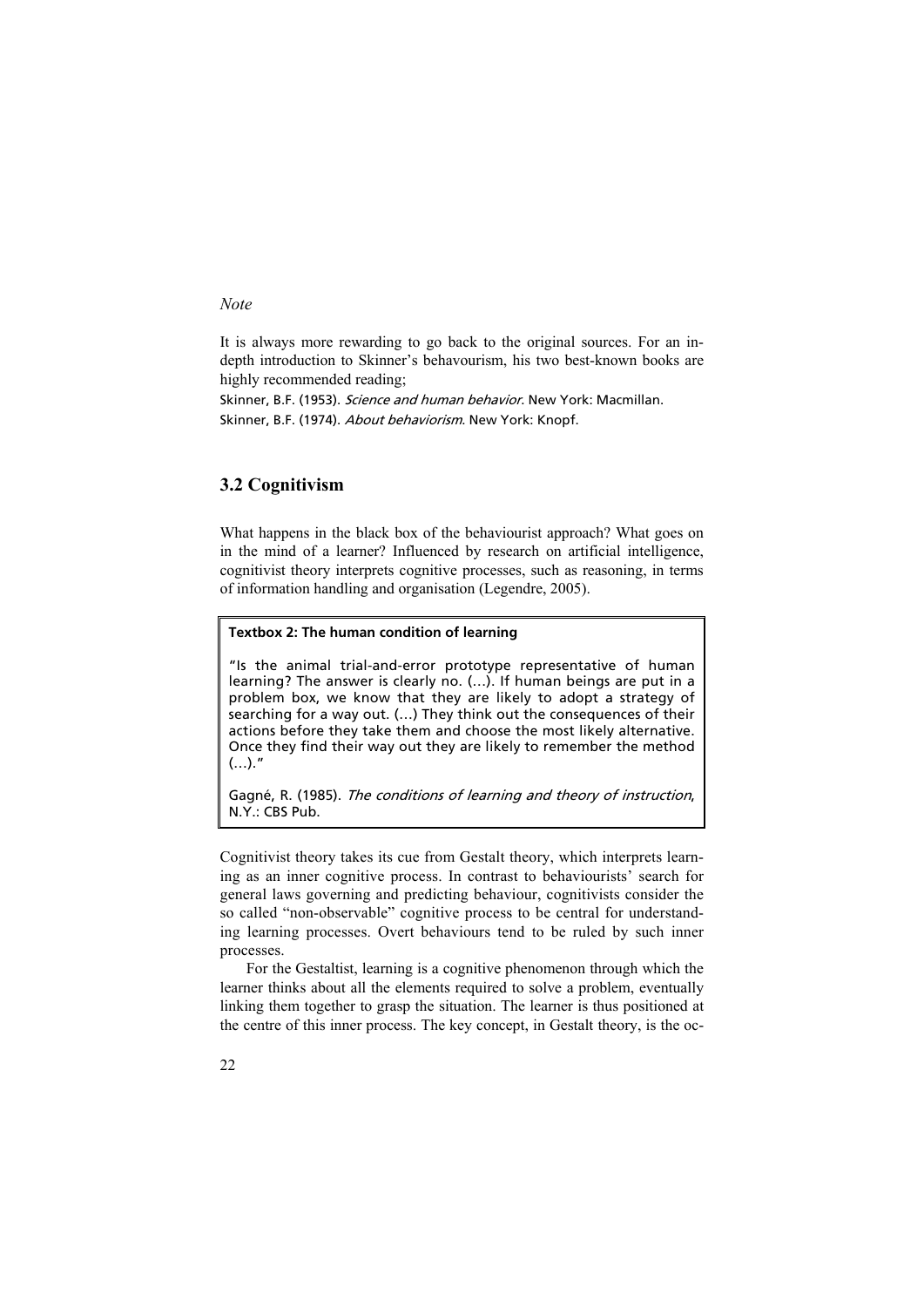currence of a sudden insight, this particular *Eureka*, the connect-the-dots moment when the learner comes to "see" relations and find solutions. The learning process proceeds through successive steps of trial and errors or experimentation, followed by insight and by formulating a solution, moving from **simple to complex** cognition. The next time, learners are able to reproduce the solution with less hesitation and finally develop or induce the underlying principle.

Cognitivist theory goes beyond external behaviour in order to understand what happens inside the learner's brain in all learning instances. Acquiring and processing knowledge is a cognitive process, a rational one. This information-processing theory relies on three key aspects of the learning process: memory, knowledge, and representation. Acquiring and processing knowledge is a mental process, through which the learner stores, orders, organises, transforms, retrieves, recovers, and evaluates **procedural** (know how) **and non-procedural knowledge**. It is the capacity to abstract a representation of facts or procedures that make knowledge transfer possible. The role of memory in such information processing is central and complex. **Long term memory** differs structurally and functionally from short term or working memory. In the retrieval of knowledge, information is initially registered in **short term memory** and then processed, transferred, and encoded into long term memory (LTM). In action, the competent learner retrieves pertinent codified information from his long term memory in order to generate relevant responses.

#### **Textbox 3: Role of memory**

"The stimulation that is constantly being received is organized into various patterns of neural activity, some of which are stored in the learners' memory in such a way that they can be recovered. Such memories may then be translated into action".

Gagné, R. (1985). Ibid.

**Cognitive dissonance** is a good example to illustrate the relevance of cognitivist concepts and pedagogical approaches. In a new context, perceiving an inconsistency among our cognitions generates a state of incertitude (dissonance), which motivates us to seek new consistency among our cognitions and the new piece of information. This "cognitive theory with an engine", as Gerard (1992) defined cognitive dissonance, helps to understand the emotional dimension of learning and the inner workings of the affective and cognitive processes involved.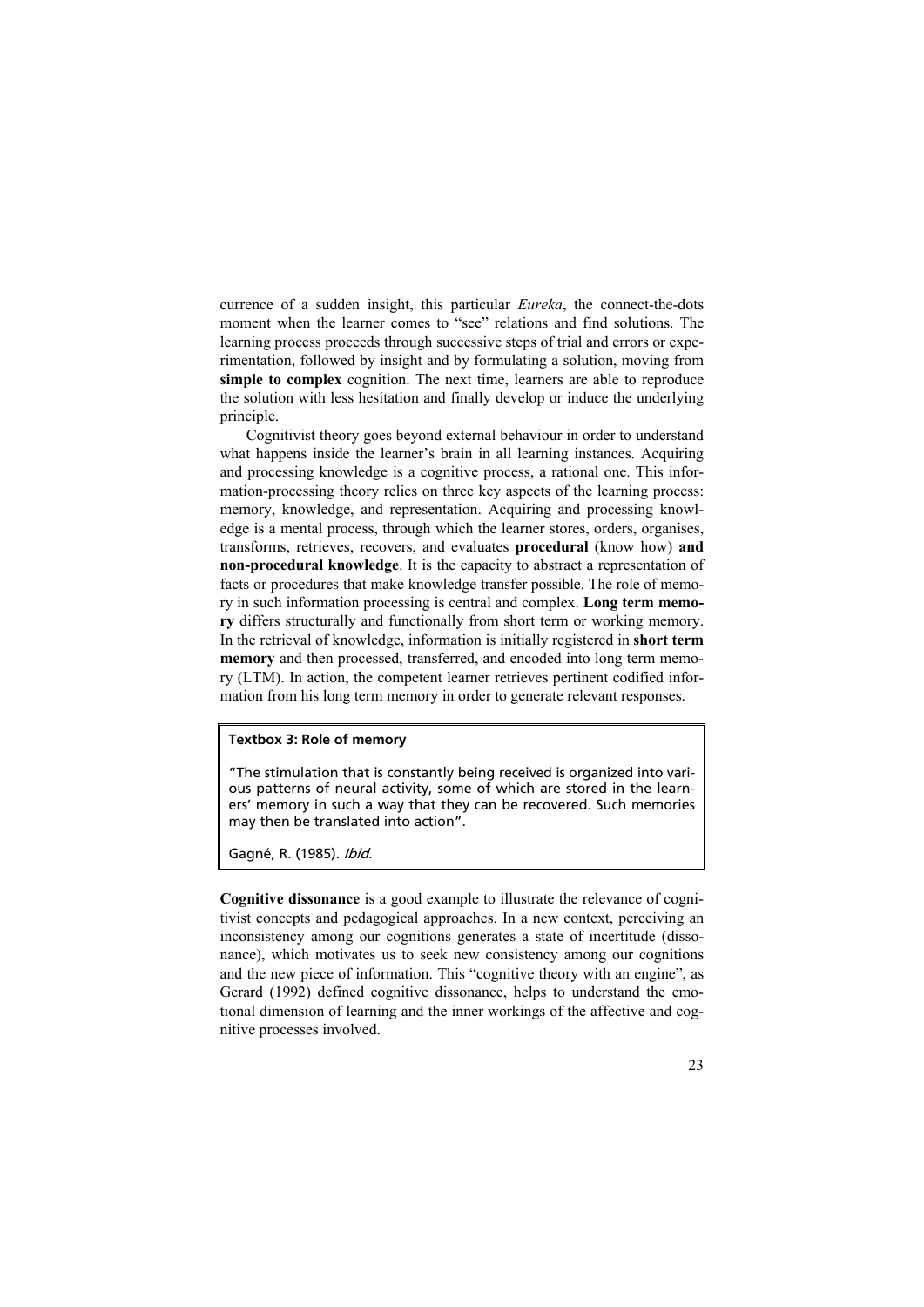Knowledge could not be acquired and processed, nor could it be transferred across situations, without being extracted from its life context and then transmitted. It is the capacity to abstract a representation of facts or procedures that makes knowledge transfer possible. Though verbal expression tends to precede reflection, it remains a systematic and rational way through which the learner perceives cognitive procedures and schemas.

#### **Key concepts of the cognitivist approach**

- Procedural (know how) and non-procedural knowledge
- Short and long term memory
- Knowledge transfer
- **Metacognition**
- Cognitive dissonance
- Simple to complex learning sequence

Talking, reflecting, and knowing about such processes is a key element of the cognitivist analysis, referred to as the concept of metacognition. Metacognition is the extent to which the learner is conscious of his or her learning processes and knowledge. This conscious knowledge about one's own cognition is a key factor in any learning process.

| <i>Chart 2:</i> Basic principles and pedagogical implications according to |
|----------------------------------------------------------------------------|
| cognitivist learning theory                                                |

| Epistemological orientation:   | Learning is explained by internal processes confronted with ex-<br>ternal conditions.                       |
|--------------------------------|-------------------------------------------------------------------------------------------------------------|
| Analytical units:              | Cognitive processes and <i>observable</i> results,<br>Learner's representations, strategies, and procedures |
| Forces that drive learning:    | Cognitive conflict, problem situations                                                                      |
| Learning situation, structure: | Open situations permitting discovery and exploration                                                        |
| Mistake status:                | Learner's mistakes are a source of learning, because they gen-<br>erate cognitive conflict                  |
| Learning sequence:             | Spiral sequence: from complex to simple to complex again                                                    |

**Source:** Chart adapted from Allal (1998) and Astolfi (1997).

Bruner (1996, 2009), reflecting on how the mind works, does not deny the existence of some parallels between human learning processes and the kind of information processing performed by computational devices. He insists, however, that the mind of an individual always operates in a specific cultural setting which has an influence both on the subjective production of meanings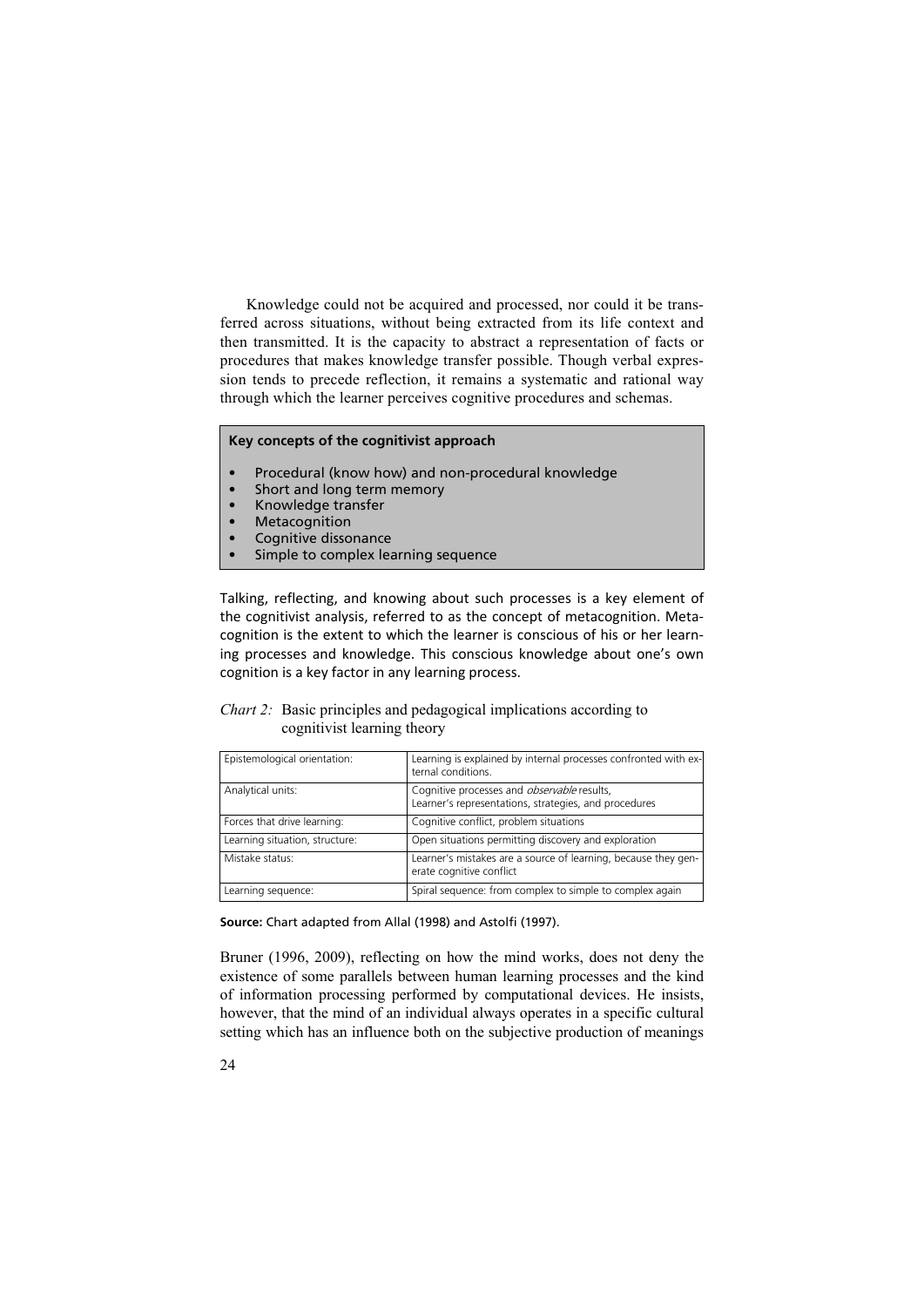and the internal organisation of information. For such information processing to take place, individuals not only need instrumental tools, but also a cultural context in which they can receive feedback and experience cultural exchange.

Bandura (1977, 1994) expanded the cognitivist approach by integrating the social perspective in his analysis of learning processes, i.e. the interdependence of personal and environmental influences. Even though positioning the learner at the centre of the learning process, Bandura reminds us of the reciprocal interaction between individuals and their milieu:

For the most part, the environment is only a potentiality until actualized by appropriate actions (…). Similarly, personal determinants are only potentialities that do not operate as influences unless they are activated. (…) Thus, behavior partly determines which of the many potential environmental influences will come into play and what forms they will take; environmental influences, in turn, partly determine which behavioral repertoires are developed and activated. In this two-way influence process, the environment is influenceable, as is the behavior it regulates. (Bandura, 1977, p. 195)

Social interactions influence behaviour.

If people's beliefs or judgments about their own capabilities play a key role in any learning process, such perceived self-efficacy is reciprocally influenced by an individual's life-story and by his or her current life and work context.

Intellectual development is multifaceted and encompasses different types of abilities that vary in how heavily they draw on such component cognitive processes as attention, memory, time-sharing, information integration, and level of knowledge and expertise. Cognitive functioning is multi-directional, following different trajectories of change for different abilities. Some improve, others remain stable, and still others decline with age. (Bandura, 1994, p. 199)

Human development is a lifelong process. Each period of life presents learning demands requiring the ongoing development of personal efficacy for successful participation in society. However, pejorative stereotypes may shape cultural expectations and evaluative reactions of inefficacy toward discriminated groups such as the elderly. Undermined belief in one's ability and weakened self-efficiency may seriously impair the autonomous pursuit of a learning biography.

Competency, in that perspective, is seen as a mix of tacit and codified knowledge. Focusing on the processing and transmission of knowledge, the contribution of the cognitivist approach is highly relevant in designing learning proposals that build on people's existing information background and knowledge. The notion of "learning to learn" within a lifelong vision of learning could not be dissociated from the notion of metacognition.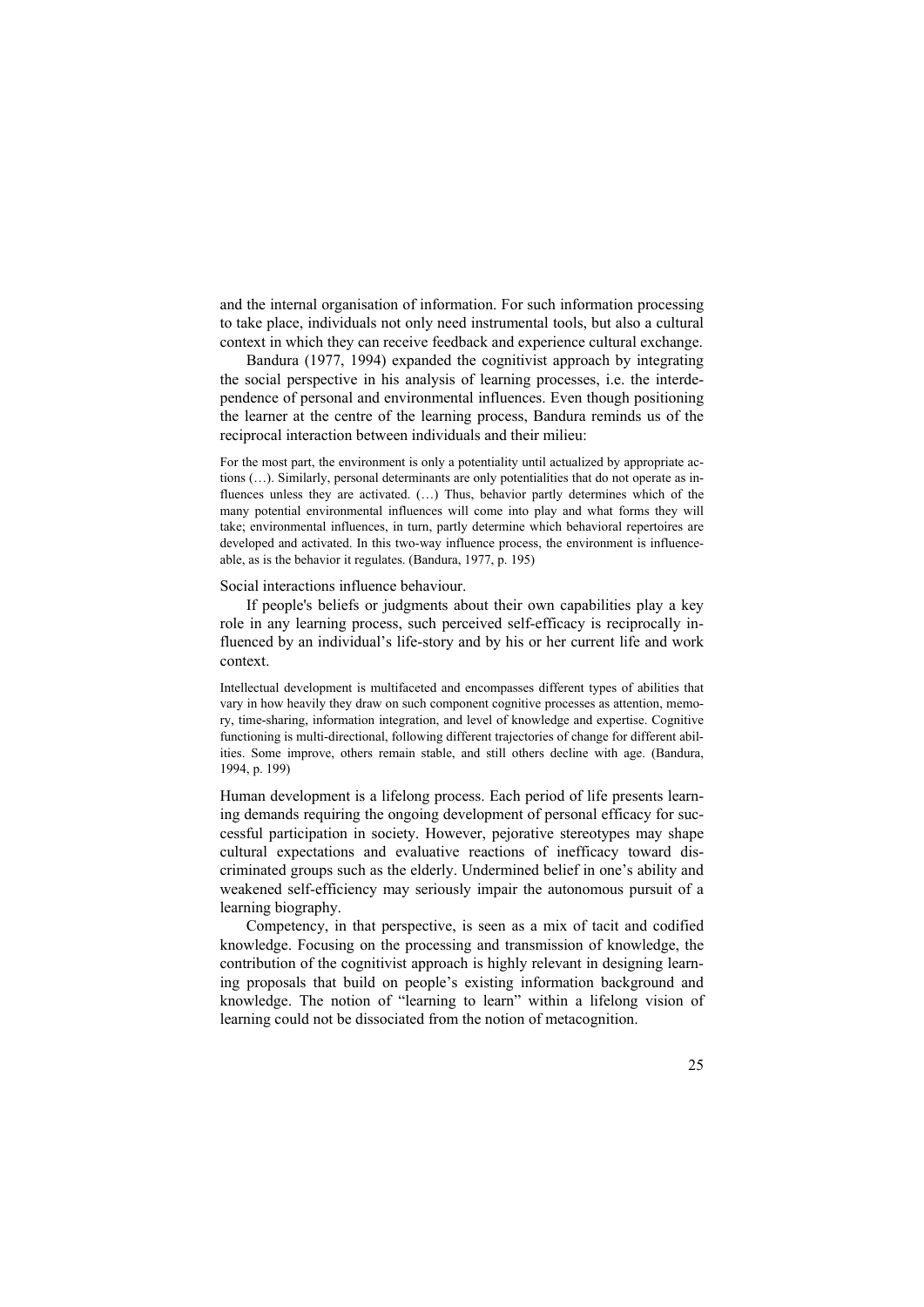Learning, however, is more than a mental retrieval process governing the learner's actions. It is the reflexive act of a subject. In a situation where people experience inconsistency between personal belief or acquired knowledge and new belief or ideas, they tend to reduce this dissonance either by changing their attitudes, beliefs, and behaviours, or by justifying and rationalising their own conviction and prior knowledge. Significant learning takes place through such deconstruction and reconstruction of one's representation and through such mobilisation of new knowledge. Curiosity and openness to challenges are important factors helping people improve their capacity to act and reinforce their autonomy. Here, important limitations of the cognitivist approach become evident. It tends to disregard the importance of reflexivity and the level of selfawareness acquired by learners. For learners, becoming aware of their learning process in their specific context is indeed a critical ability which could predict their autonomy and self-development throughout their life course (see, for example, Fagan (1988) on the role of metacognition in adult literacy).

### **Exercises and Tasks**

#### *Exercise 1*

Can you give concrete examples of \*typical adult cognitive skills, \*creative thinking outside the deduction process, and \*cognitive dissonance?

#### *Exercise 2*

Discuss the concept of metacognition in the context of adult literacy.

#### *Exercise 3*

In a cement factory, the mechanic is used to repair the special water system in trucks. When problems occur, he is sure to find a solution. However, he cannot explain the way he proceeds to detect and solve the problem. He has difficulty transferring his expertise. His attempt to explain could not be understood by his or her co-workers. Discuss the situation using the concepts of tacit and explicit knowledge, and of procedural and non-procedural knowledge*.*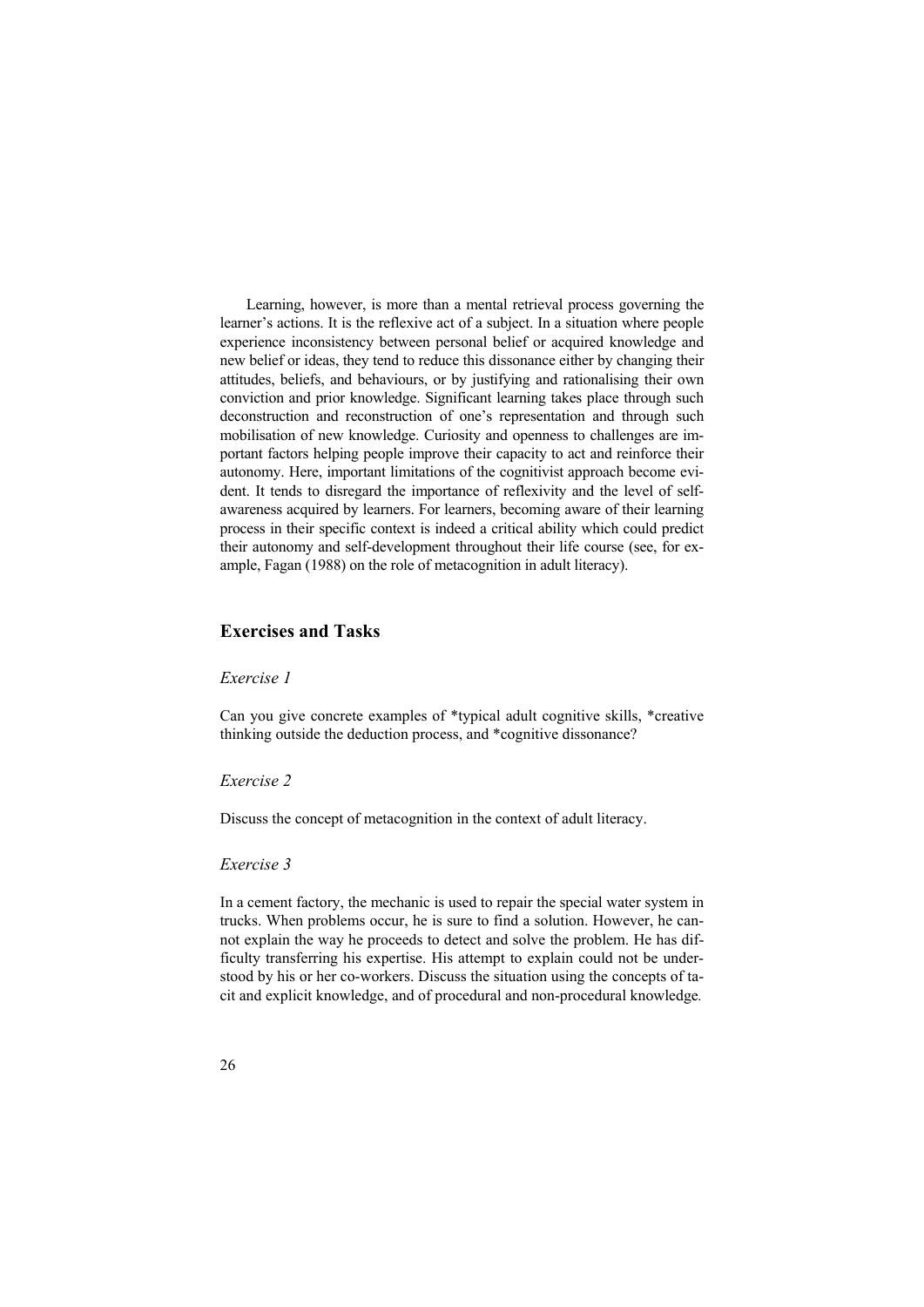# *Task 1*

In the text mentioned below, Gagné explains that there is no magic in learning. It is a development process involving memory and transfer. By combining and transferring previously acquired knowledge, the learner cumulates expertise. Considering the domain of adult literacy or numeracy, could you explain Gagné's vision of a cumulative learning sequence?

Gagné, R. (1985). The conditions of learning and theory of instruction (4th ed.). New York: CBS College Publishing. Chapter 1, pages 37-60. http://www.ibstpi.org/Products/pdf/chapter\_1.pdf

*Task 2* 

In the text below, Bandura explores the social dimension of learning processes and hence the relative determinants of life paths. As an example, he points to the gender stereotypes that people adopt and that often have lasting effects. Could you explain, in such a case, how people perceive and process past experiences and how they could use their capabilities and their environment to pilot and possibly rectify their personal development?

Bandura, A. (1989). Social cognitive theory. In R. Vasta (Ed.), Annals of child development. Vol.6. Six theories of child development (pp. 1-60). Greenwich, CT: JAI Press.

http://www.decolonizing.com/pdfs/Bandura%20%281989%29.pdf

See also Bruner, J. S. (1965). The growth of mind. American Psychologist, 20, 1007-1017.

# **3.3 Constructivism and socio-constructivism**

# *Constructivism*

The constructivist orientation highlights the fact that learners must actively construct their knowledge. "Basically, a constructivist stance maintains that learning is a process of constructing meaning; it is how people make sense of their experience" (Merriam & Caffarella, 1999, p. 261).

Constructivism is a poststructuralist psychological theory  $(\ldots)$ , one that construes learning as an interpretive, recursive, nonlinear building process by active learners interacting with their surrounding – the physical and social world. It is a psychological theory of learning that describes how structures, language, activity, and meaning-making come about, rather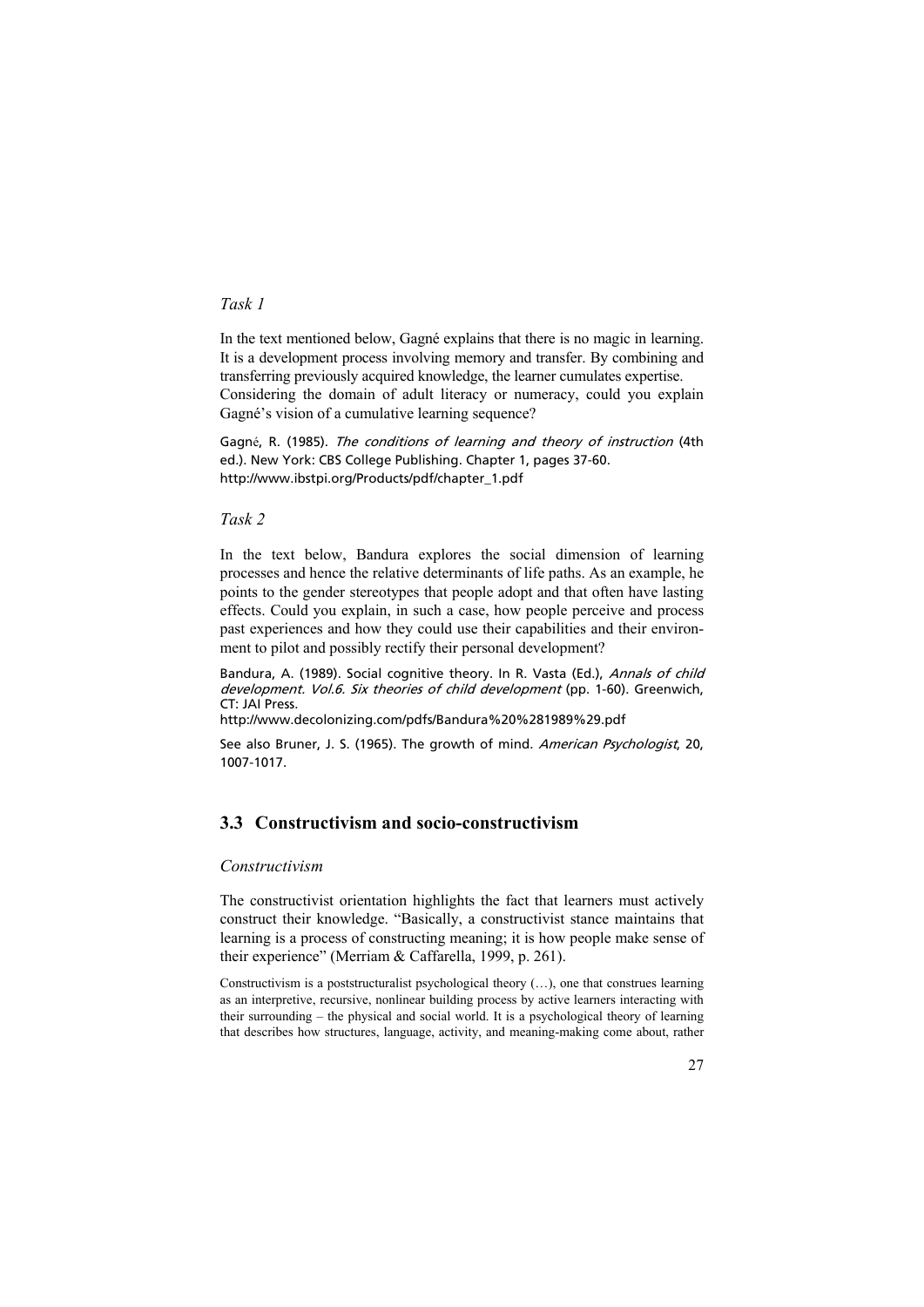than one that simply characterizes the structures and stages of thought, or one that isolates behaviors learned through reinforcement. It is a theory based on complexity models of evolution and development. (Fosnot, 2005, p. 291)

Learning is an **internal progressive** cognitive process through which an individual, confronted by a new environment or new knowledge, recurrently modifies his/her knowledge or **learning scheme**, thereby **constructing** new **meaning.** Teaching, from a personal constructivism perspective, involves providing

experiences that induce cognitive conflict and hence encourage learners to develop new knowledge schemes that are better adapted to experience. Practical activities supported by group discussions form the core of such pedagogical practices. (Driver et al., 1994, p. 6; as cited in Merriam & Caffarella, 1999, p. 262)

A key aspect of constructivism is cognitive conflict, which is described as a vector of learning. Within the constructivist paradigm, "learning is a selfregulating process" when facing a disturbing or unfamiliar situation.

Teaching and learning, especially for adults, is a process of negotiation, involving the construction and exchange of personally relevant and viable meanings (…). A constructivist perspective is congruent with much of adult learning theory. (Merriam & Caffarella, 1999, p. 262)

The constructivist view of learning is particularly compatible with the notion of selfdirection, since it emphasizes the combined characteristics of active inquiry, independence, and individuality in a learning task. (Candy, P., as cited in Merriam & Caffarella, 1999, p. 262-263)

It was Dewey (1940) who brought up the importance of contextualisation. Knowledge must be constructed in a significant context if we expect people to mobilise it and eventually transfer it to other life contexts. "I believe", wrote Dewey,

that the individual who is to be educated is a social individual, and that society is an organic union of individuals. If we eliminate the social factor from the child we are left only with an abstraction; if we eliminate the individual factor from society, we are left only with an inert and lifeless mass. Education, therefore, must begin with a psychological insight into the child's capacities, interests, and habits. It must be controlled at every point by reference to these same considerations. These powers, interests, and habits must be continually interpreted – we must know what they mean. They must be translated into terms of their social equivalents – into terms of what they are capable of in the way of social service. (1940, p. 6)

The concept of **situated cognition** was developed partly in response to the possible impact of compulsory school attendance, whereby the idiosyncratic experience of each learner tends to be ignored. Because cognition happens in context, it is important to ensure that teaching takes place in a context that makes sense in and for the learner's social life. The authenticity of the teach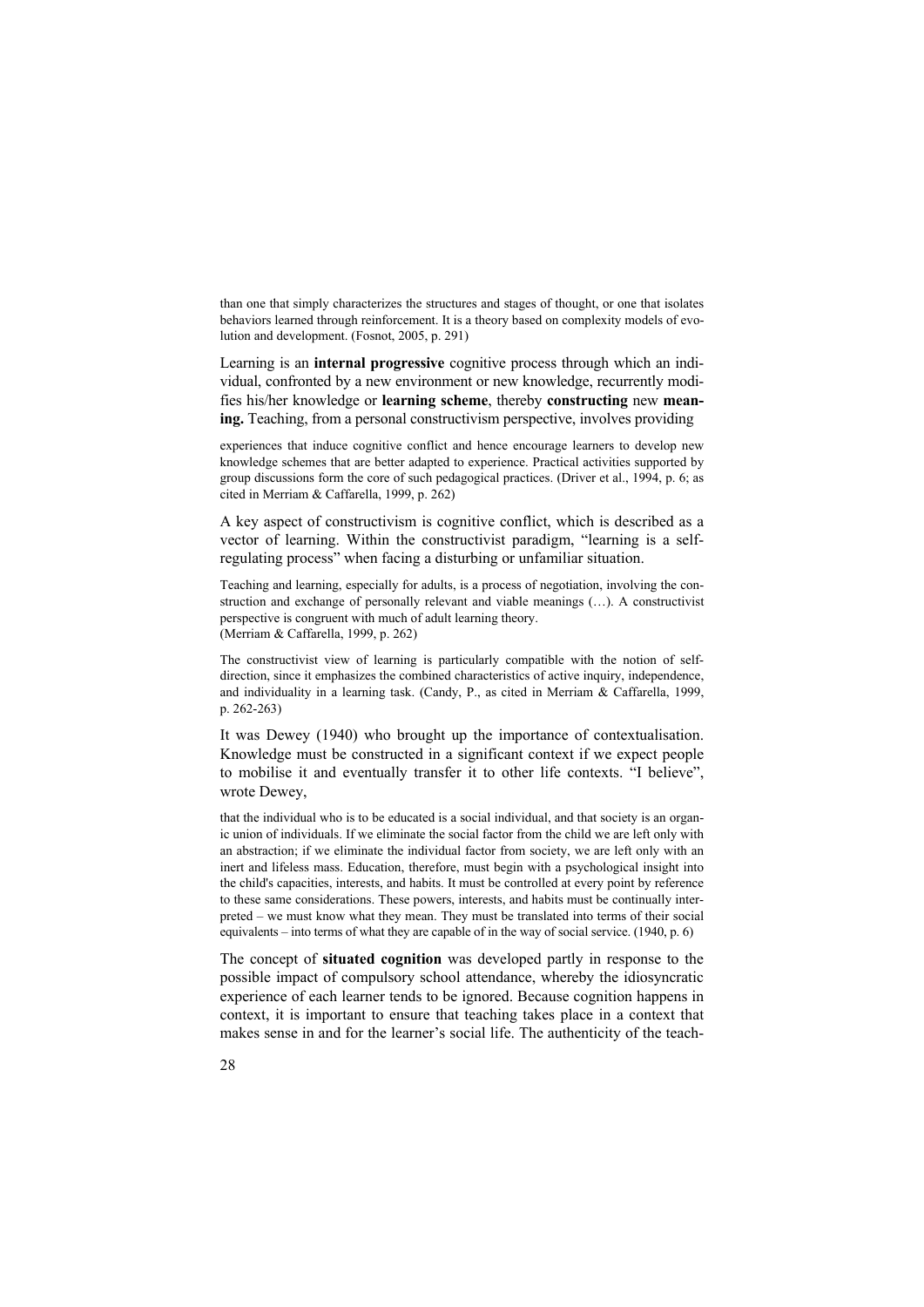ing context will help learners use their newly acquired knowledge in more general ways afterwards (Cordova & Lepper, 1996).

Three main practical implications could be derived from the constructivist theoretical approach: a) priority should be given to the development of meaning and understanding rather than to behavioural training, b) researchers and teachers should presume that learners' actions and reactions are rational, considering how learners give meaning to their reality, c) learners' errors and unexpected responses should be interpreted as opportunities to know how they are grasping reality*.* (Legendre, 2005, p. 290, our translation)

Piaget's positions could be called constructivist in the sense that they underline the active and structuring role of learners and the importance of their conceptual schemes in building their knowledge and reality. According to Piaget's theory, children construct or adapt their cognitive structures and concepts in response to demands within their environment, thus progressively developing their identity. As explained by Piaget, they do so by going through four successive stages of intellectual and emotional development: sensorimotor stage (0-2 years old), preoperational stage (2-7 years), concrete operations stage (7-11 years), and formal operations stage (11-15 years) (Piaget, 1964).

#### *Socio-constructivism*

Knowledge acquisition and mobilisation are the result of an active construction and thinking process. The social constructivist view posits that knowledge is built when people engage socially in conversation and action on shared projects or problems. Within this approach, learning could not be isolated from the culturally shared ways of understanding and talking about the world and reality (Merriam & Caffarella, 1999, p. 262).

In that perspective, one of Vygotsky's important contributions to learning theory is the concept of "proximal development zone". The idea is to asses a learner's level of development and knowledge in order to create a learning situation that is beyond his or her actual level, but at the same time not too challenging so as to provoke failure*.* In that case, the learning situation remains within the "proximal development zone" of this person at this moment. The idea is to confront the learner with a learning situation or problem that is hard and complex enough to be challenging but not too difficult and hence discouraging. The purpose is to find a zone of development within which the learner can receive support and, as a result, achieve something that he or she would have been incapable of achieving all by themselves. The objective is to put learners in a context that enables them to mobilise their prior knowledge, confronting it with other realities and critical perceptions in order to overcome the disequilibrium that such a context creates.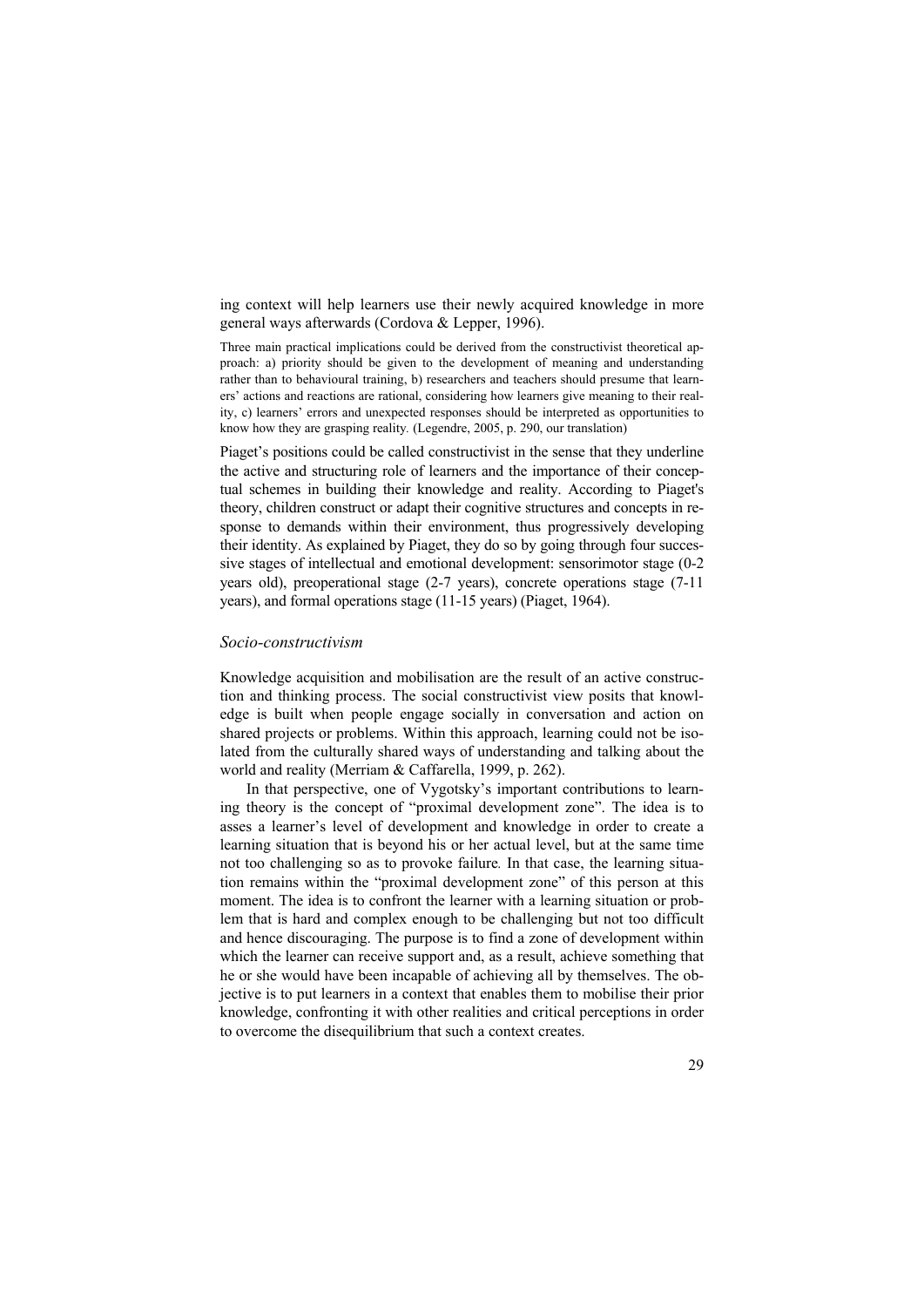Mediation of the psychological processes is the central fact of Vygotsky's conception; socially elaborated systems of signs are the means of mediation; these allow a control of the processes of behavior. Internalization and sociogenesis, which derive directly from this conception, are two inseparable aspects of the same process of construction of the different psychological capacities; on a certain level of development, they lead to a quasi-social behavior of the subject towards himself. The differentiation of functions is the main form of construction of new capacities: the analyses of the development of language are a good illustration of this principle. (Schneuwly, 1986, p. 16)

Another major contribution by Vygotsky is the related concept of "scaffolding". To be effective, the tutor must give an appropriate amount of support to learners. First, the tutor assesses learners' current level of knowledge and skills with regard to a particular situation. Subsequently, he adapts his support to meet the needs of each learner, who may then work inside their proximal development zone. Consequently, in certain situations, the tutor may give a lot of support to allow the learner to get involved in a difficult learning process. However, with time and practice, such support must eventually be phased out, enabling the leaner to become autonomous in dealing with this type of issue.

| Epistemological orientation:   | Learning is explained by internal processes, but the emphasis is on<br>social mediation; learning is contextualised                                                                  |
|--------------------------------|--------------------------------------------------------------------------------------------------------------------------------------------------------------------------------------|
| Analytical units:              | Cognitive processes, social interaction processes, and acknowl-<br>edgeable results<br>Learner's regulations, representations, strategies and procedures                             |
| Forces that drive learning:    | Social cognitive conflict, problem situations and the notion of<br>proximal development zone                                                                                         |
| Learning situation, structure: | Open situations permitting discovery and exploration<br>Scaffolding (teacher or peer interventions)                                                                                  |
| Mistake status:                | Learner's mistakes are a source of learning, because they generate<br>cognitive conflict<br>Social confrontations, interactive regulations as source of social<br>cognitive conflict |
| Learning sequence:             | Spiral sequence: from complex to simple to complex again<br>The sequence takes place in a relevant context                                                                           |

*Chart 3:* Basic principles and pedagogical implications according to social constructivism

**Source:** Adapted from Allal (1998) and Astolfi (1997).

Refuting the individualist view of the learning process, Lave and Wenger (1991) look at learning as a "legitimate, peripheral participation in communities of practices". They always situate a learning event in the context of people's experience and of their specific participation in the world around them. From an anthropological point of view, Lave and Wenger observed tailor workshops in traditional Africa, studied butcher apprentices in a food store, and even ex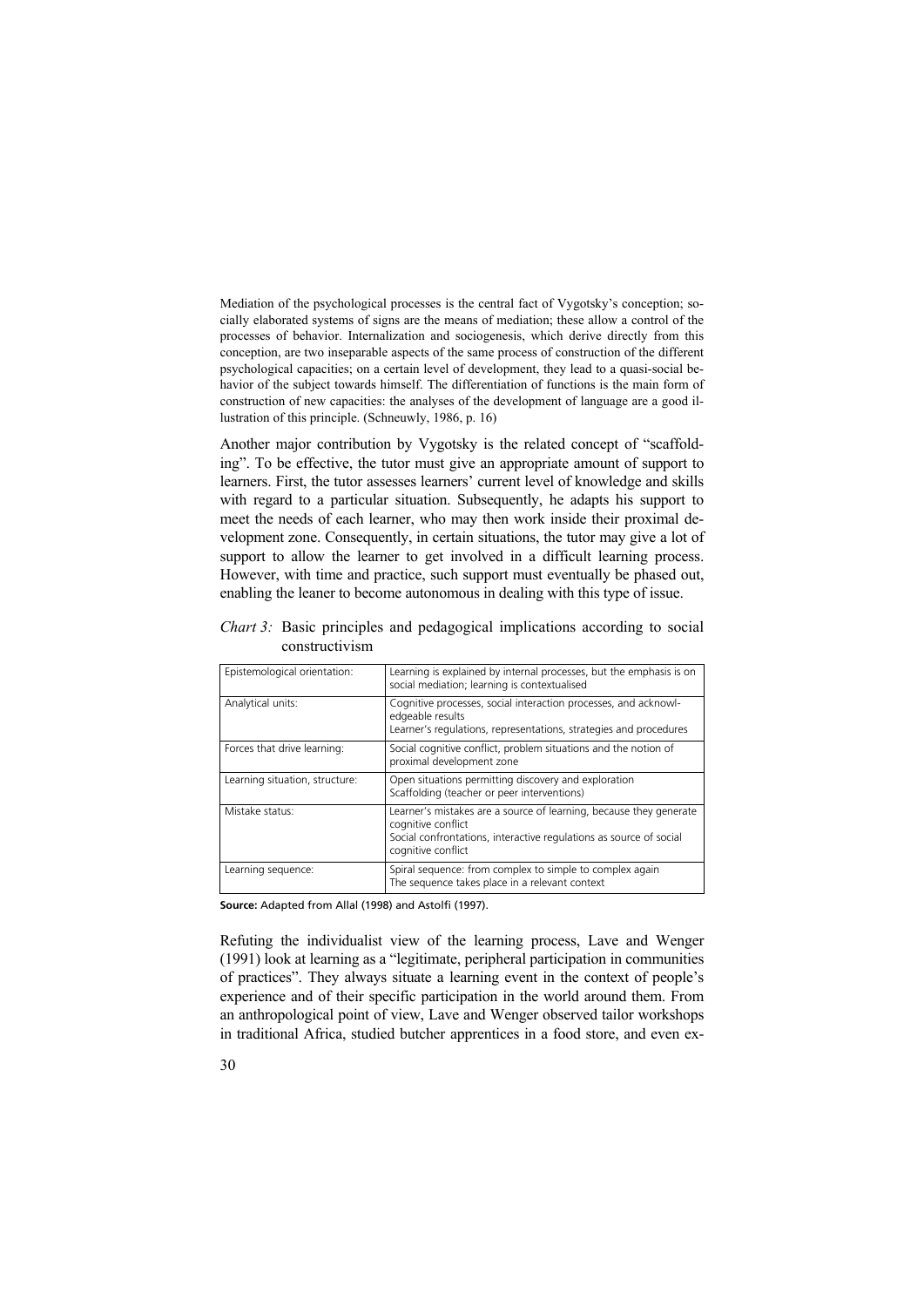amined the mathematical mental activity of people shopping and walking up and down the aisles in a grocery store. Based on these empirical observations, they discover and conceptualise how people develop and mobilise knowledge in relation to a specific context that is more or less conducive to such development. Moreover, they study how people, in such communities of action, involve themselves gradually (or are hindered to do so) with the idea of becoming competent actors, tailors, butchers, or consumers*.* 

Lave's contribution (1993) is precisely her effort to conceptualise the dynamic relations between the actors and the social world. She mentions four premises regarding knowledge and learning: a) knowledge always undergoes construction and transformation, b) learning is an integral aspect of human activity, c) what is learned is always problematic, and d) acquisition of knowledge is not simply a matter of absorbing it, it requires personal search for pertinence and then mobilisation of such knowledge in the immediate context. The learning process, therefore, always takes place in "situated activities". The construction of professional and personal identities within a community of practice, as Wenger (1998) would say, is not a mere passive socialisation process, but an active and interactive one.

#### **Key concepts of the constructivist approach:**

- Central role of the learner (person acting) in his/her context
- Cognitive conflict, contradiction, and resolution of dilemma
- Reflective practice and abstraction
- Self-organisation and internal restructuring
- Proximal development zone (PDZ)
- Learning as an interactive process between subjective construction and external structure

#### **Additional concepts of the socio-constructivist approach:**

- Situated learning
- Social mediation, dialogue, interaction
- Dialectics between the subject AND the socio-cultural structure, between the acting person AND the constituted order
- Community of practices
- Peripheral legitimate participation
- Holistic approaches: the cognitive, conative and psycho-motor resources mobilised by the person in her action context
- Interactive process between subject and his context

The subject, experiencing a conflict between his current personal knowledge and meanings on the one hand and external new knowledge (or facts and ob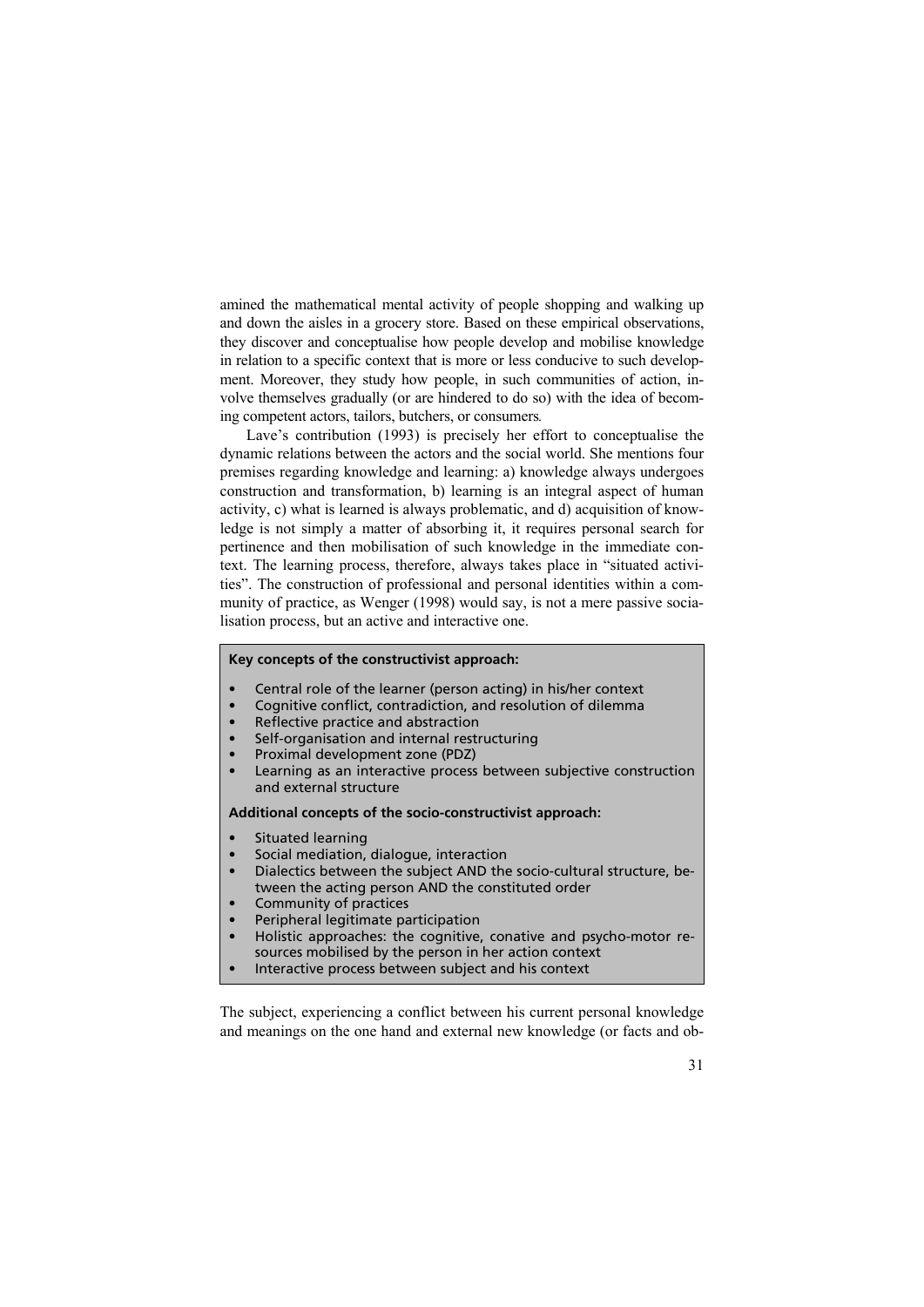served action) on the other, will tend to question his current apprehension and will construct, out of this tension, a new synthesis. The way in which a person, in her context, resolves the dilemma brought on by cognitive conflict is, for Lave, a **dialectical process** between the person acting and the context (arena and settings). The synthesis, thus constructed by the acting person, will hold until the next cognitive conflict occurs. If the conflict is not too difficult, if the gap is not too wide – that is to say if it stays within his/her *proximal development zone* – it will stir a similar but higher-level dialectic process leading to a new, higher-level synthesis, which, again, is only temporary in nature, however.

In this interactive learning process, the driving force is not accommodation to change, but the cognitive conflict, the dilemma provisionally resolved through self-reorganisation. At the core of any learning process, one will observe a self-assertive tendency of the subject to act *in* and *on* his life or work context.

The lifelong learning sequence is seen as a spiral process whereby the learner, an active agent, is constructing him/herself, continuously reorganising his/her knowledge and meanings, deepening his/her interest and curiosity.

Socio-constructivism carries a critique of the notion of **knowledge transfer** and of the socialisation and functionalist view of learning put forth by cognitivist theory. According to constructivist theories, learners, while interacting with an environment, build their own mental structures. The pedagogical focus is task-oriented; it takes into account and even structures the learning environments where learners are invited to take initiatives and carry out self-directed tasks.

This theoretical framework re-positions learners in their respective contexts and provides tools for understanding how an individual is engaged in a self-constructing process throughout his/her life course. However, this approach tends to disregard the constituted procedural and nonprocedural knowledge which has to be grasped and well retrieved in one's mind in order precisely to strengthen the autonomy of the subject.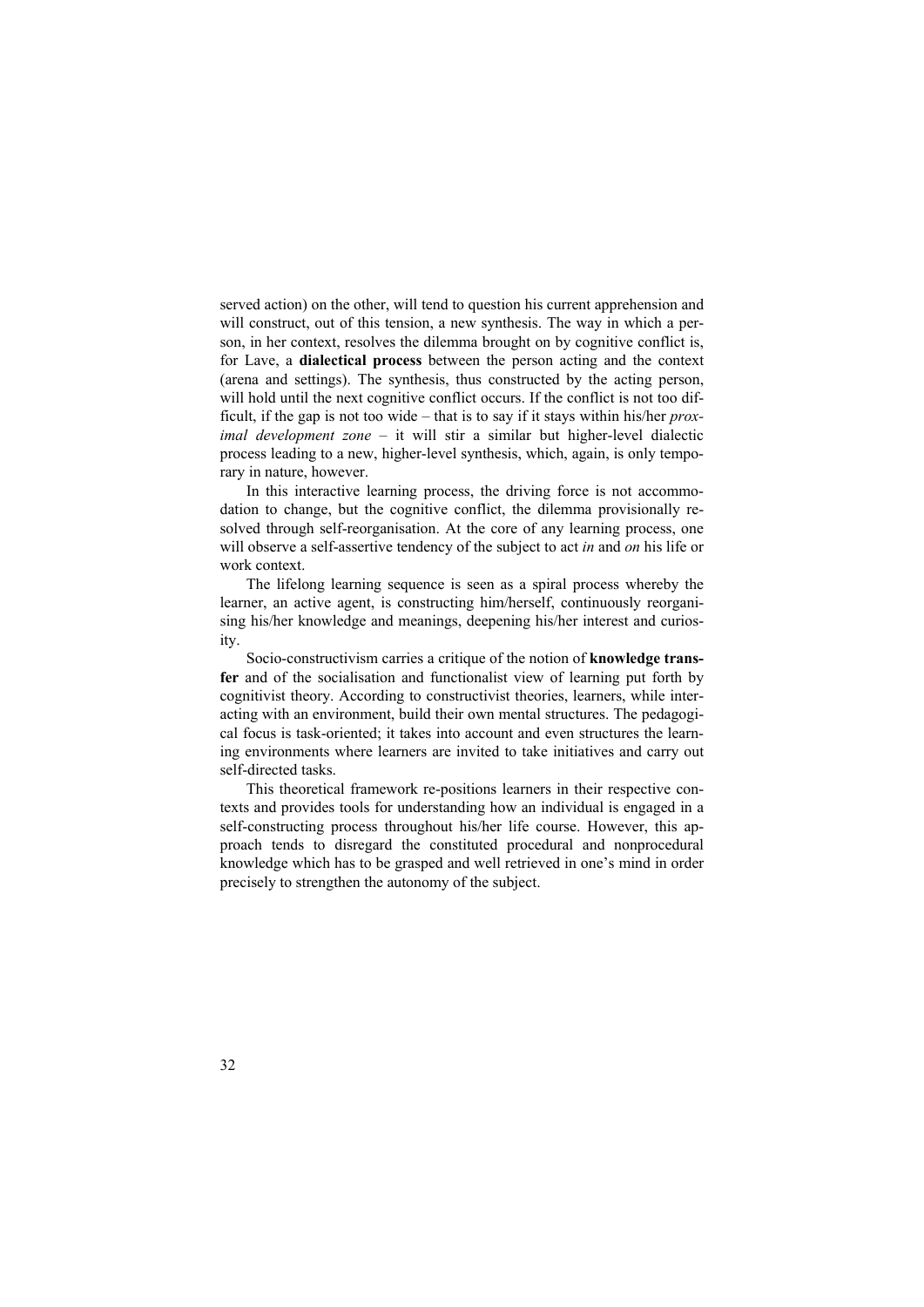# **Exercises and Tasks**

### *Exercise 1*

Give and explain an example of cognitive conflict and its relevance in the learning process.

### *Exercise 2*

Consider Piaget's four stages in the cognitive development of children: sensorimotor, pre-operation, concrete operational, and formal operational (see above). How do you see the further cognitive development along the adult life? Why do many adults hardly reach level 4?

### *Exercise 3*

How and why do constructivists and socio-constructivists criticise the cognitivist notion of knowledge transfer?

### *Exercise 4*

Referring to the notion of holistic learning process, socio-constructivist theory differentiates the cognitive, conative and psycho-motor resources mobilised by a person in his/her action context. Could you give examples of instances in which each of these three resources is mobilised and point out a few links between them?

# *Task 1*

Constructivism is not a theory of teaching but a theory of learning. Referring to Fosnot, explain how this theory nevertheless has important implications for teaching practice.

Fosnot, C. T. (2005). Constructivism revisited: Implications and reflections. In C.T. Fosnot (Ed.), Constructivism: Theory, perspectives, and practice (pp. 276- 291). New York: Teachers College Press.

http://www.odu.edu/educ/act/journal/vol16no1/fosnot.pdf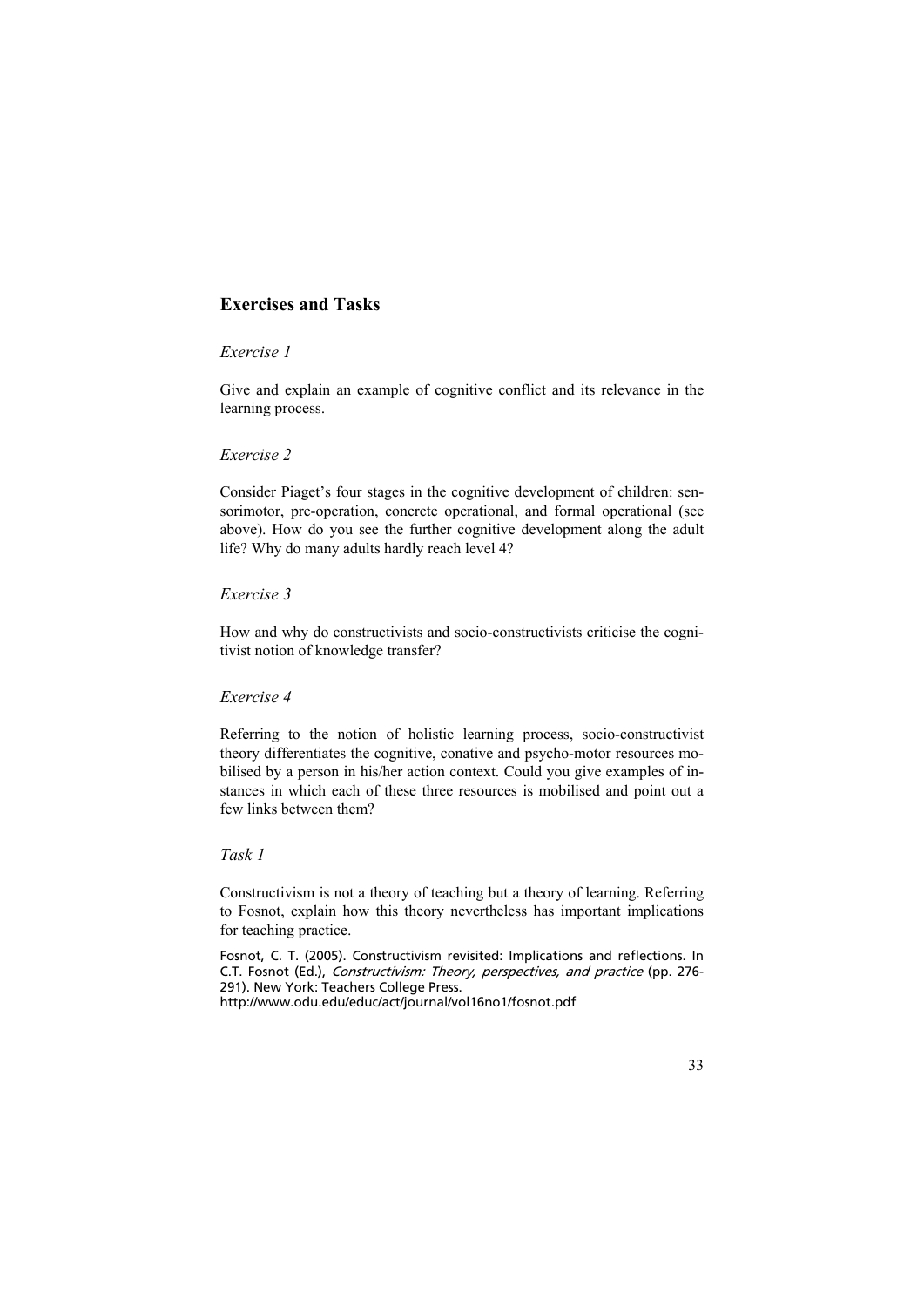# *Task 2*

For Lave, knowledge mobilisation could not be understood outside the context in which it takes place. Why, in her text below, does Lave consider this perspective to be so fundamental?

Lave, J. (1991). Situating learning in communities of practice. In L. B. Resnick, J.M. Levine & S.D. Teasley (Eds.), *Perspectives on socially shared cognition* (pp. 63-84). Washington, DC: American Psychological Association. http://www.udel.edu/educ/whitson/files/Lave,%20Situating%20learning%20in %20communities%20of%20practice.pdf

*Note* 

See also Piaget, J. (1964). Development and Learning. Journal of Research in Science Teaching, 2, 176-186. http://www.psy.cmu.edu/~siegler/piaget64.pdf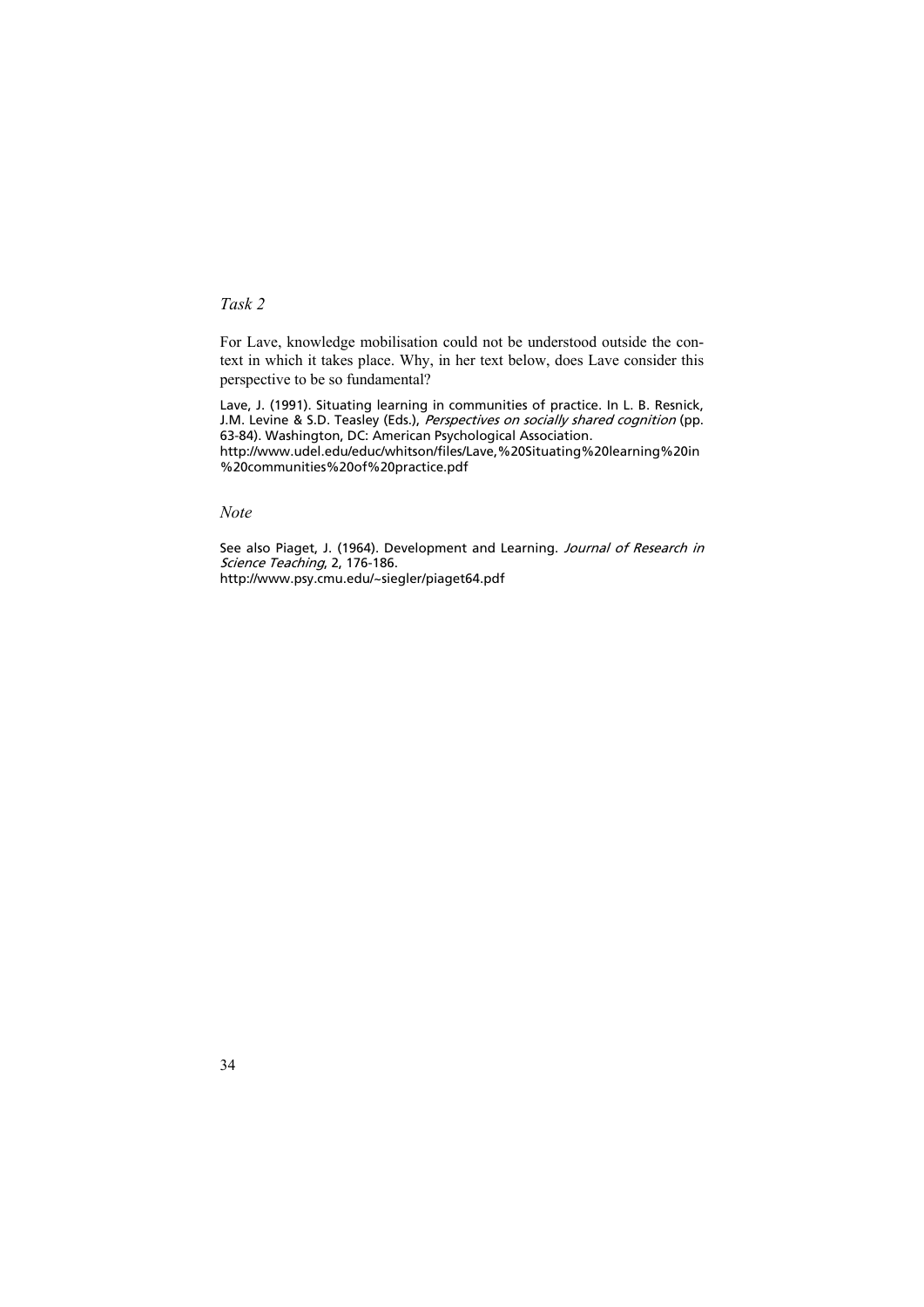# 4. Adult Learning-related Learning Theories

Adult learning theorists such as Illeris, Knowles, Jarvis, Mezirow, and Tenant have increasingly made important contributions to general theories of learning over the last three decades. Concepts such as cognitive dissonance, situated learning, reflective practice, learning environment, transformative learning, and communities of practice are found in both adult learning and general education literature.

Within the three classical schools of thought presented in the previous sections, researchers have developed learning theories related to the specific domain of adult learning, addressing the following questions: Is the process of adult learning characterised by specific features? What are the main driving forces in adult learning? How do learning processes evolve over an individual's life course?

# **4.1 Humanist theory of adult learning**

In the 1960s and 1970s, two specialists, both of them therapists and educators, Abraham Maslow, well-known for his "hierarchy of needs", and Carl Rogers, famous for his work on the personal relationship between facilitator and learner, developed the **humanist theory** of learning.

From a learning theory perspective, humanism emphasizes that perceptions are centered in experience, as well as the freedom and responsibility to become what one is capable of becoming. These tenets underlie much of adult learning theory that stresses the selfdirectedness of adults and the value of experience in the learning process. (Merriam & Caffarella, 1999, p. 257)

The founder of humanistic psychology, Abraham Maslow (1970), proposed a theory of human motivation centred on a hierarchy of human needs, ranging from physiological needs at the lowest level to self-esteem and the need for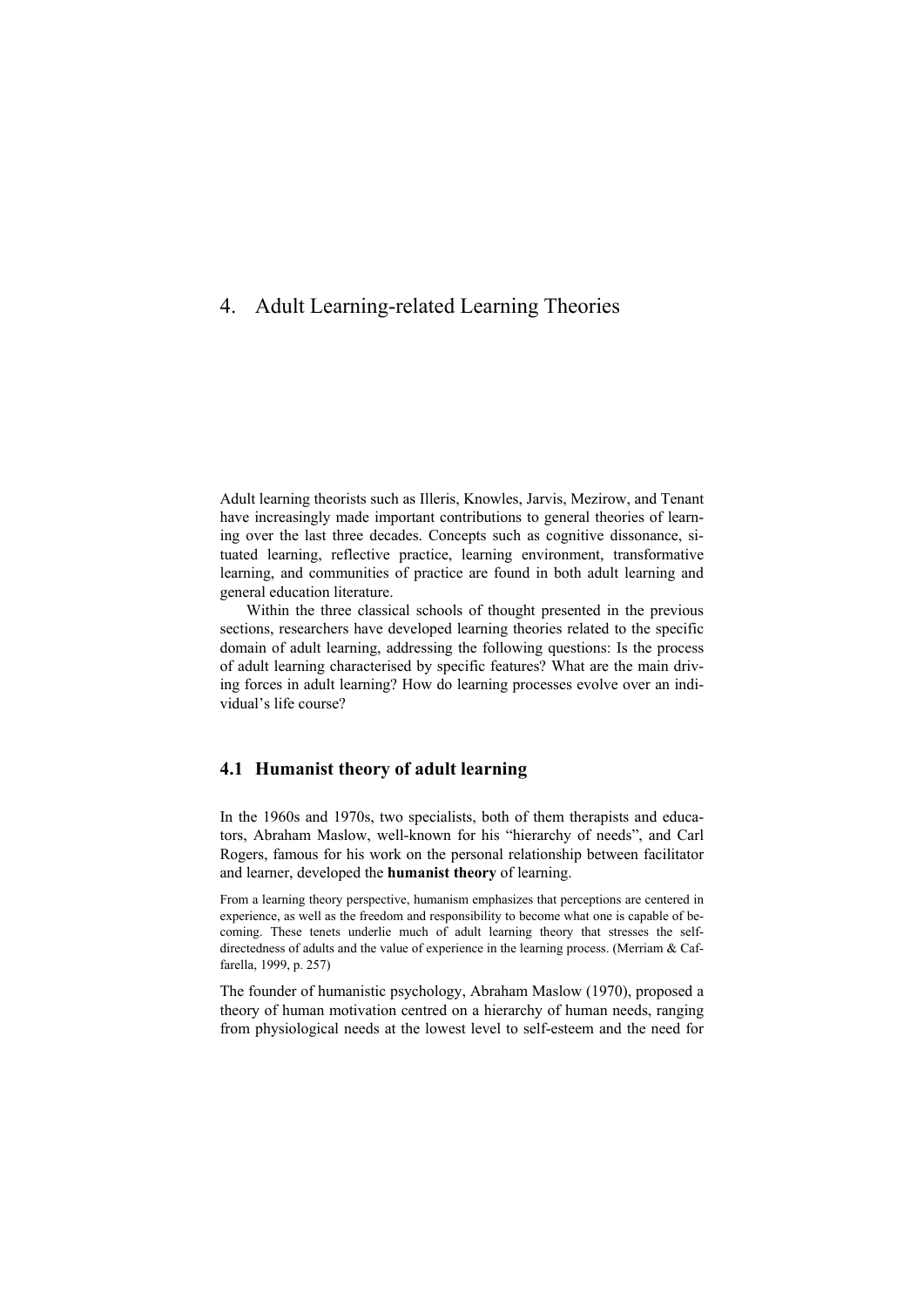self-actualisation at the highest level. According to this author, learning is a process through which people attempt to fulfill their individual potential; learning is a form of self-actualisation.

The fundamental question raised by therapist and educator Carl Rogers is, from a therapeutic perspective, not how to cure but how to build an authentic relationship between the therapist and the person. Similarly, from an educational perspective, the basic question is not how to teach, but how to build a relationship which the learner can use for his or her own personal growth in order to actualise him/herself.

Human beings can control their own destiny; people are inherently good and will strive for a better world; people are free to act, and behavior is the consequence of human choice; people possess unlimited potential for growth and development. (Rogers, 1983, as cited in Merriam & Caffarella, 1999, p. 256)

Rogers abstracted ten principles from his experience in education settings and in his clinical work:

- 1) Human beings have a natural potentiality for learning.
- 2) Significant learning takes place when the subject matter is perceived by the student as having relevance for his overt purposes.
- 3) Learning which involves a change in self-organisation in the perception of oneself is threatening and tends to be resisted.
- 4) Those learnings which are threatening to the self are more easily perceived and assimilated when external threats are at a minimum.
- 5) When threat to the self is low, experience can be perceived in differentiated fashion and learning can proceed.
- 6) Much significant learning is acquired through doing.
- 7) Learning is facilitated when the student participates responsibly in the learning process.
- 8) Self-initiated learning which involves the whole person of the learner feelings as well as intellect – are the most lasting and pervasive.
- 9) Independence, creativity, and self-reliance are all facilitated when self-criticism and self-evaluation are basic and evaluation by others is of secondary importance.
- 10) The most socially useful learning in the modern world is the learning of the process of learning, a continuing openness to experience and incorporation into oneself of the process of change. (Rogers, 1969, pp. 157ss)

Humanist theorists take a stand against many of the behaviourist conceptions, e.g. regarding their view of human nature, the conditioning of responses to stimuli, and "the notion that behavior is predetermined by either the environment or one's subconscious" (Merriam & Caffarella, 1999, p. 256). This vision of learning, inspired by psychological findings, sees the integral de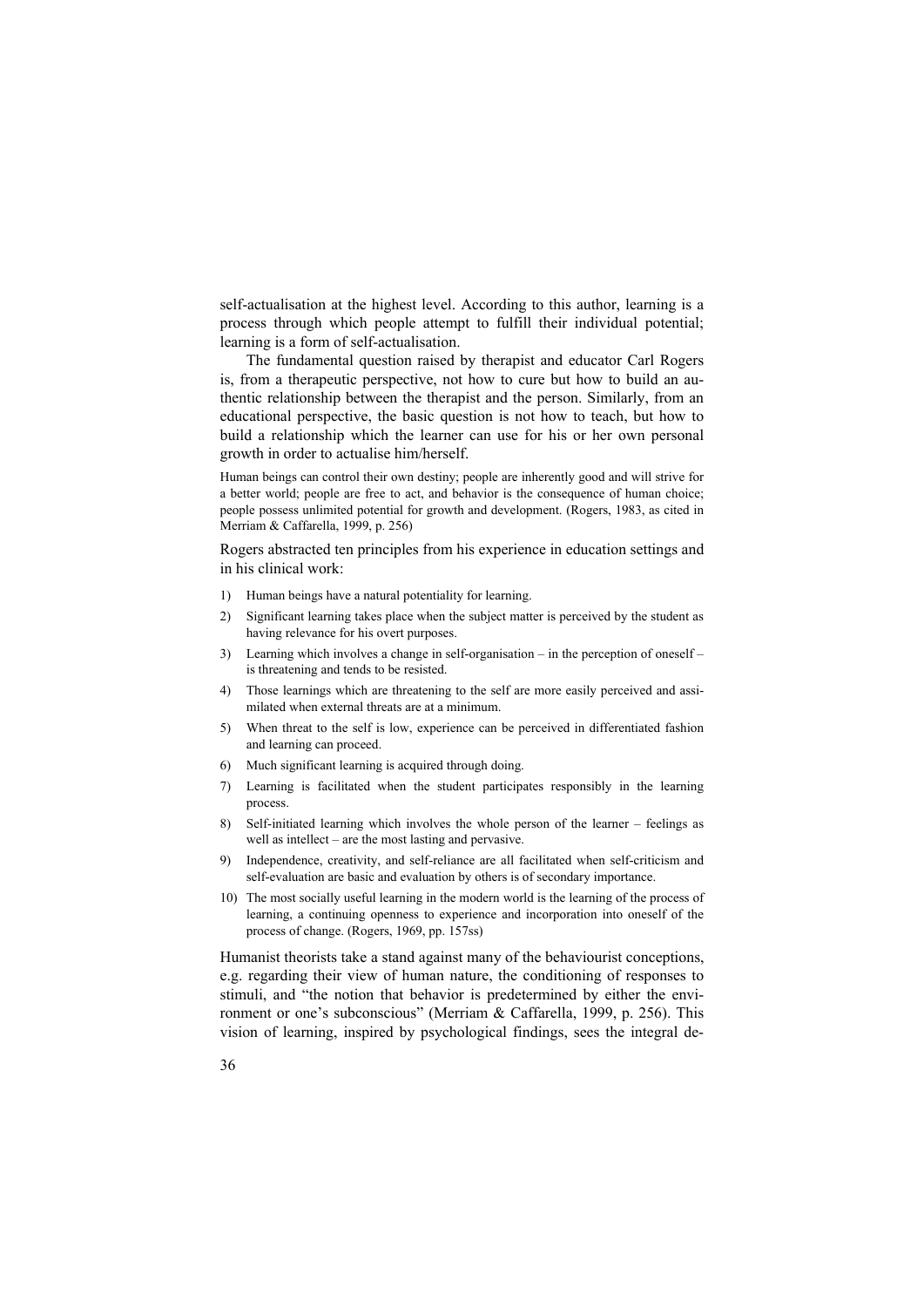velopment of the individual as the finality of education. According to this perspective, the teacher is a facilitator seeking to actualise the learner's potential. The learner is the main agency of the process.

The humanist approach could be seen as a natural continuation of the rationalist approach. Within this view, the subject is at the centre of the process and of the discourse; he is the agency of knowledge acquisition and appropriation. (Legendre, 2005, p. 741, our translation and adaptation)

Humanists analyze and interpret learning processes within a wider frame of reference, taking into account the **affective** as well as **cognitive** aspects of learning, considering the whole person, their feelings and intellect. Among the many dimensions influencing learning processes, humanists underline the roles of anxiety, the subconscious, repression, defense mechanisms, inner drive (libido), and 'coup manqué' (Freud). While putting forward a Freudian (psycho) analysis, they refuse to accept a deterministic vision of the subconscious. They have an **optimistic view** of people's inner capacity for growth, personal development, and change. For them, it is of primary importance to help individuals discover and valorise their capacity to grow and to change. **Learning, understood this way, is always ambivalent***:* searching for one's identity, questioning one's beliefs, meanings or experiences, venturing into the unknown, and changing one's self-organisation may be frightening and threatening to the self.

#### **Key concepts of humanist theory**

Self-actualisation: the inner drive to extend, to expand, to activate one's capacity, to become autonomous, to develop, to mature, to enhance the self. The tendency for *self-actualisation* is universal, though often latent, hidden.

Learning experiences: the accumulated lived situations integrated by the individual through reflective practice.

Significant learning: learning becomes significant and thus sustainable when the experience is relevant, progressive, stimulant, and innerdirected.

A learning experience is **significant** when it has subjective meaning for the individual, i.e. when the individual can relate this learning event to their former experience and to their present context and needs. It is **progressive** when the individual can see that they are getting something out of it, enhancing their knowledge or their capacity for action, thus continuing to construct themselves. The learning experience is **stimulant** when the knowledge imparted and re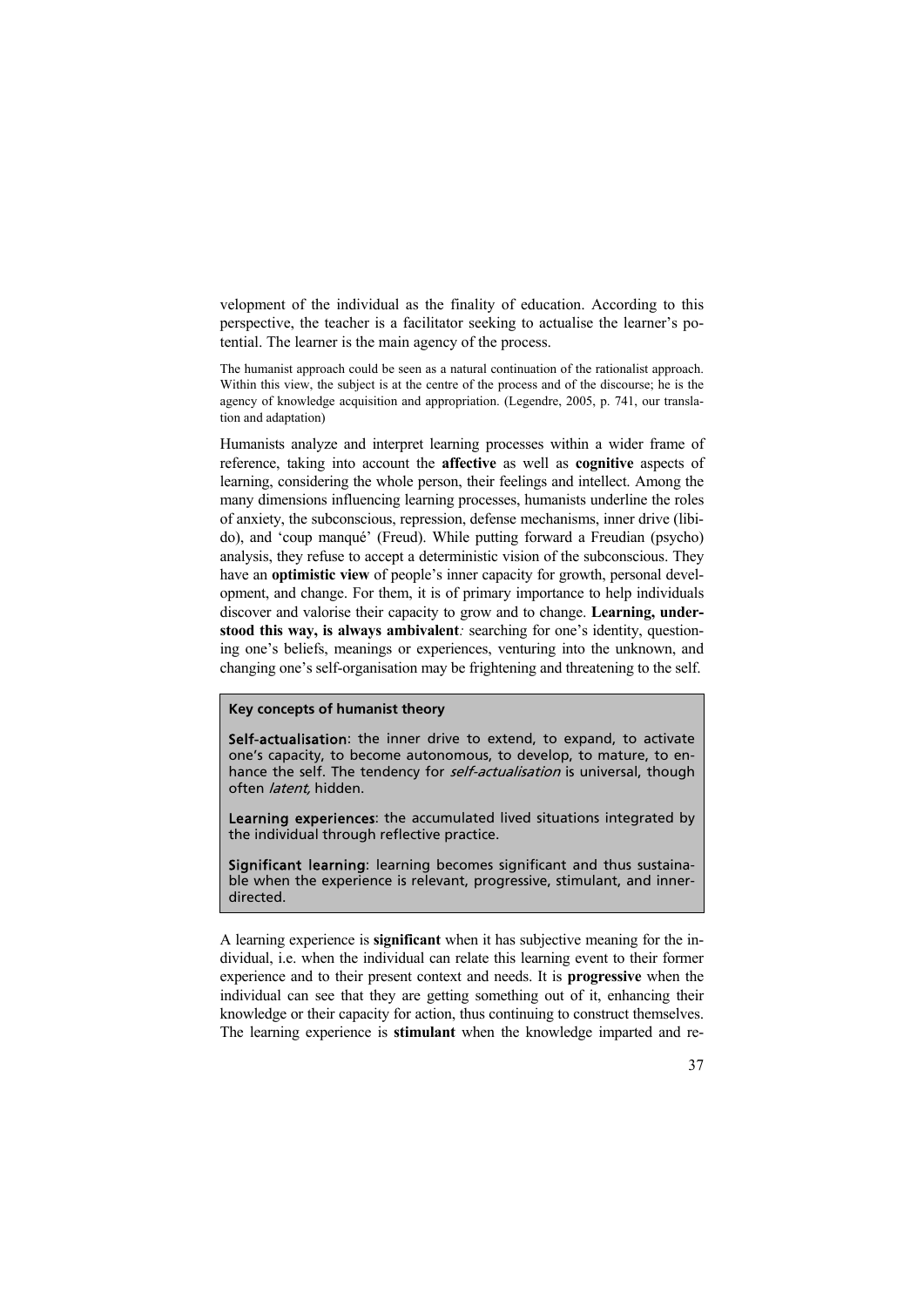ceived addresses a personal question or answers some curiosity (personally meaningful learning). It is **inner-directed** when the individual has the feeling that they have achieved something all by themselves, that they have increased their inner capacity for action or expression, thus reinforcing their autonomy.

# *Role of the facilitator*

The facilitator needs to be 'other person-centred' in order to develop an authentic relationship, to free and unleash curiosity, to raise questions, and to help people explore the unknown. This kind of facilitator-learner relationship implies

- **genuineness**, i.e. a transparent, true relationship including the expression of feelings,
- **acceptance** of the other as they are, recognising the value and potential of that person,
- **empathy**, i.e. sensitivity towards the other, making them free to explore new territory without fear of failure.

In education, humanism focuses on the instructor's ability to foster the student's selfconcept, autonomy, and ability to make personal decisions, as well as to be self-directed and ultimately self-learned. As such, humanism as an educational theory is allied to Linderman's views of adult education, Anderson's views of andragogy, and the discovery learning theory of Bruner, all of whom are constructivists. (Leonard, 2002, p. 86)

Rogers (1969, p. 164-166) uses ten main ideas to summarise his views on facilitator methods and qualities:

- 1. The facilitator has much to do with setting the initial mood or climate of the group or class experience (…),
- 2. The facilitator helps to elicit and clarify the purposes of the individuals in the class as well as the more general purposes of the group  $(...)$ ,
- 3. He relies upon the desire of each student to implement those purposes which have meaning for him, as the motivational force behind significant learning,
- 4. He endeavours to organise and make easily available the widest possible range of resources for learning,
- 5. He regards himself as a flexible resource to be utilised by the group,
- 6. In responding to expressions in the classroom group, he accepts both the intellectual content and the emotionalised attitudes, endeavouring to give each aspect the approximate degree of emphasis which it has for the individual or the group,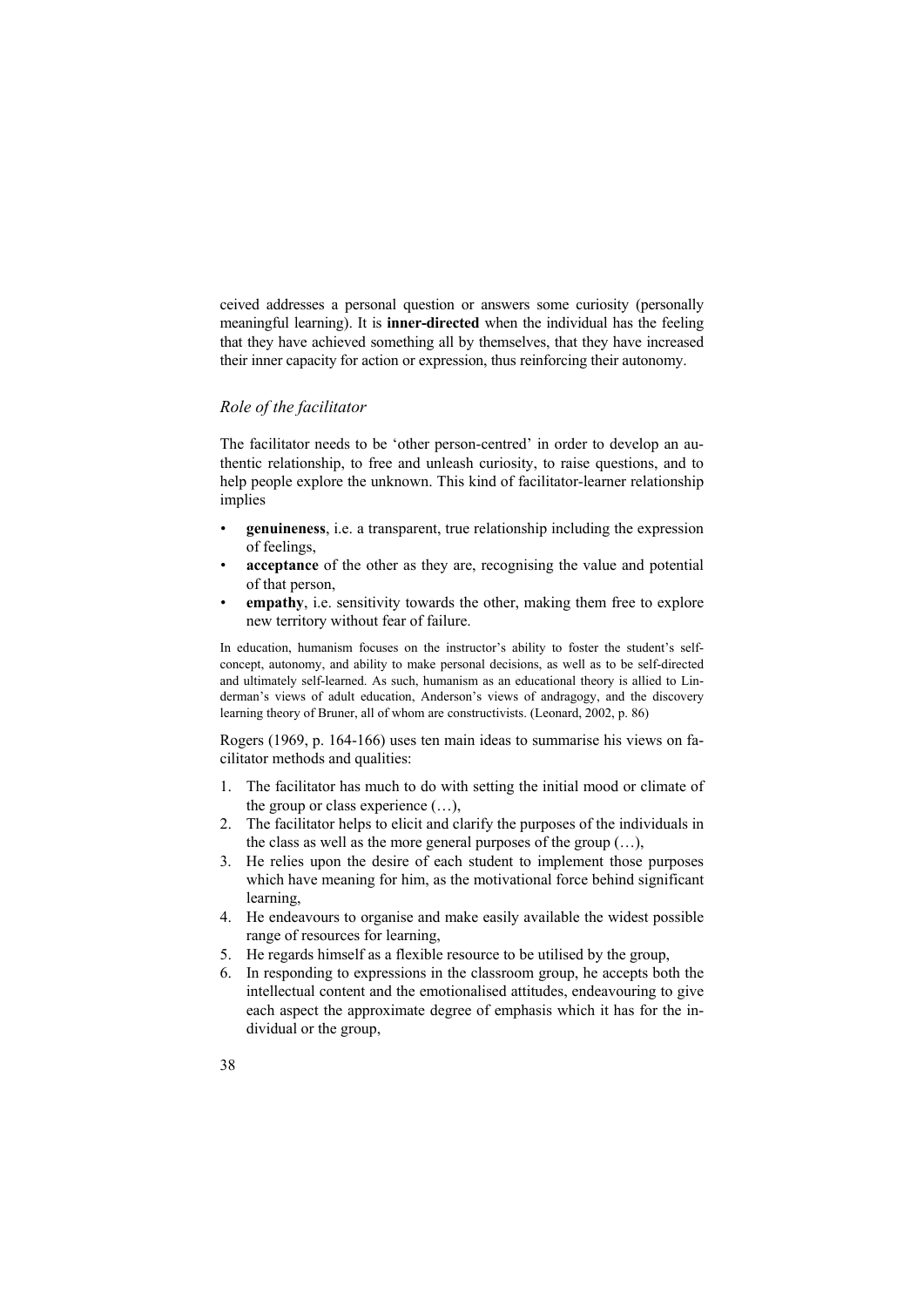- 7. As the acceptant classroom climate becomes established, the facilitator is able increasingly to become a participant learner, a member of the group, expressing his views as those of one individual only,
- 8. He takes the initiative in sharing himself with the group his feelings as well as his thoughts – in ways which do not demand nor impose but represent simply a personal sharing which students may take or leave,
- 9. Throughout the classroom experience, he remains alert to the expressions indicative of deep or strong feelings,
- 10. In his functioning as a facilitator of learning, the leader endeavors to recognise and accept his own limitations.

Hence, the key dimension of the humanist approach is to support learners' development and autonomy, keeping in mind their full potential and learning capacities.

Human thinking and learning are driven by the growth of the self as a whole, mature, and complete human being, who has a strong character and an ability to make decisions that positively influence others. Humanism is completely concerned with inner self-actualization and individual transformation that occurs as a result of emotional and aesthetic responses to learning experiences. Humanism is concerned with the learner's self-direction, inner motivation, self-regulation, and personal growth that results from the learning process. (Leonard, 2002, p. 86)

# **Exercises and Tasks**

#### *Exercise 1*

Could you give and discuss an example in which the same objective learning event could be **significant** for one learner but not for another?

#### *Exercise 2*

When Carl Rogers insists on the importance of the educator being 'other person-centred', what does he mean? Could you give counter examples?

### *Exercise 3*

Why do you think Rogers insists so much on the ambivalence of learning, on the frightening search for one's identity, of venturing into the unknown, and of learning as a possible threat to the self?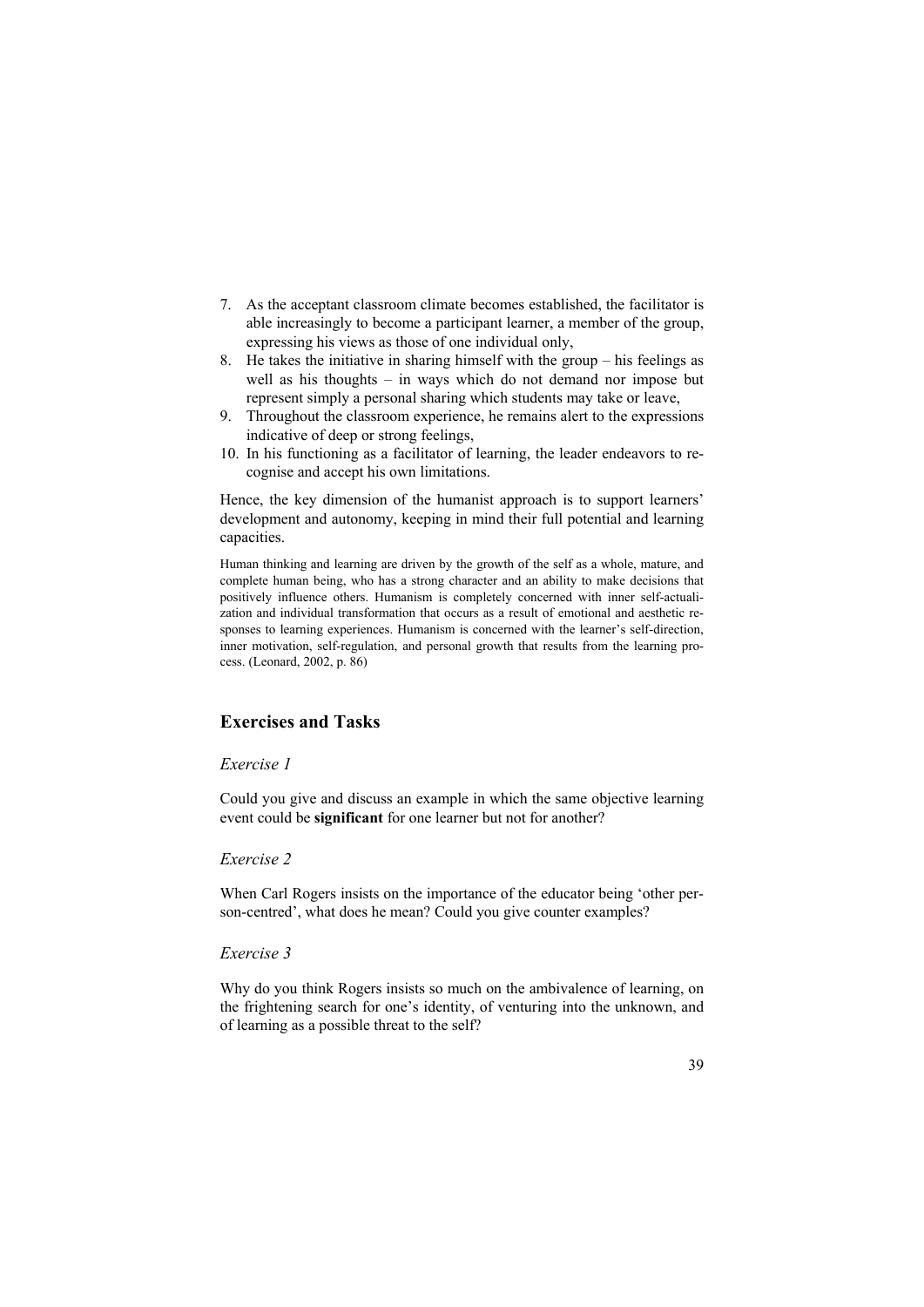*Task 1* 

According to Rogers, in which kind of environment do people tend to learn more significantly?

Rogers, C. (1979). The foundations of the person-centered approach. *Education*, 100, 96–107. http://www.if-development.co.uk/Facilitation/Person%20centered %20approach.pdf

*Task 2* 

In the document below about one of the key andragogists, Malcom Knowles, M.K. Smith shows how influential the notion of *relationships,* derived from humanistic clinical psychology, and the notion of *facilitator,* argued for by Carl Rogers, have been in adult learning. How does Smith relate these two notions to one another?

Smith, M. K. (2002). Malcolm Knowles, informal adult education, self-direction and anadragogy. In The Encyclopedia of Informal Education. www.infed.org/thinkers/et-knowl.htm.

# **4.2 Experiential learning**

Experiential learning theory views learning as a "process by which knowledge is created and significant learning occurs through the transformation of one's experience and in reference to it". It "refers to a learner-centred approach whereby learners' past experiences provide, through induction, a meaningful reference for further learning. In that perspective, active learning becomes significant when related to real personal experience" (Legendre, 2005, p. 853, our translation and adaptation).

#### **Key concept: Reflective practice**

- Based on experience and prior (tacit and explicit) knowledge
- Focused on problem definition (discovering + revisiting) and problem solving
- Making judgment on action to be taken
- Action oriented, deliberate action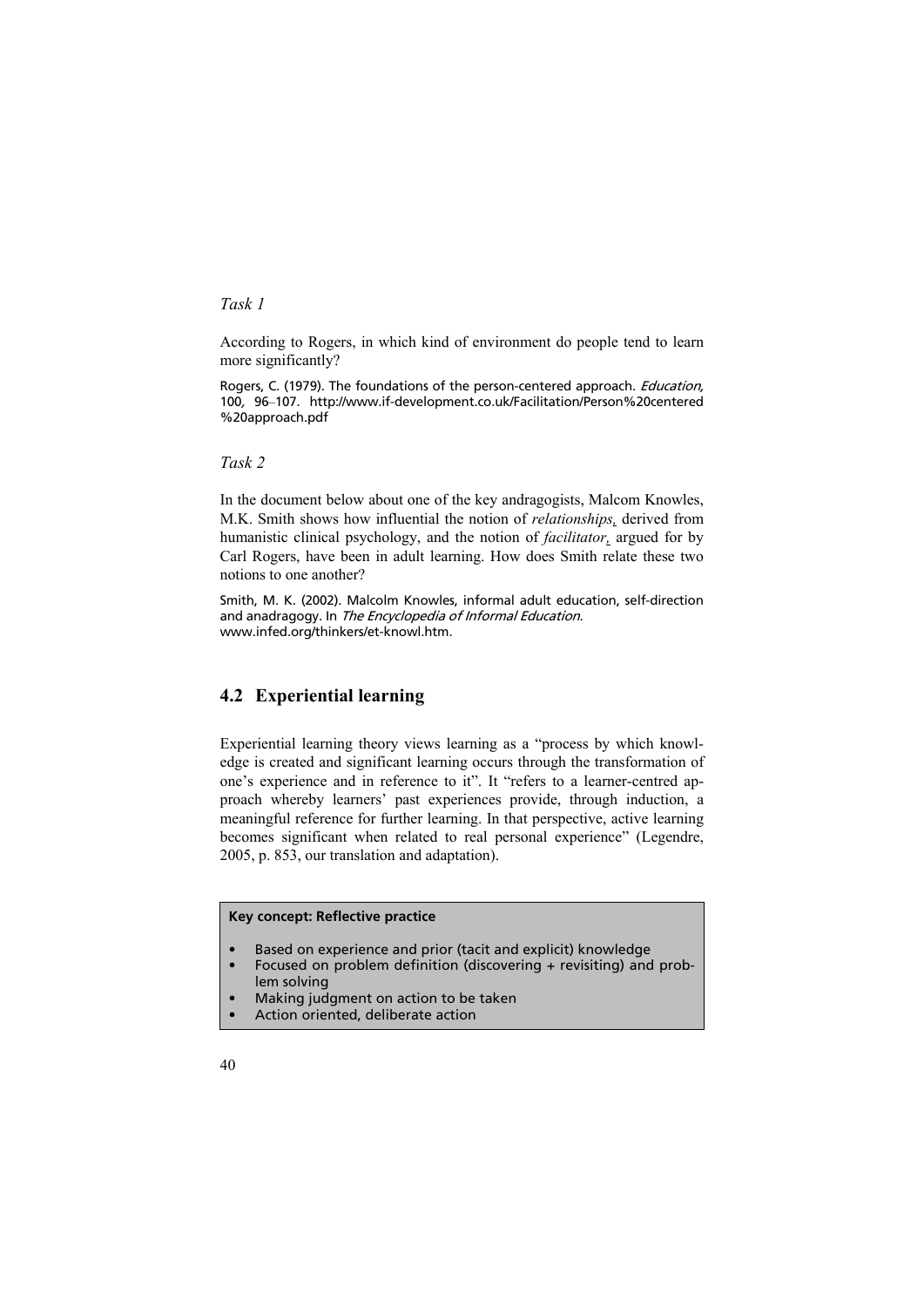The first step in an experiential learning process is obviously an action or a condition viewed or registered subjectively. Then, the learner reflects on his action or experience in order to finally reinvest acquired knowledge and know-how in actions to come. According to this theory of learning, experience is the initial force that drives learning. To transform this experience into knowledge in a learning process, however, learners need to practise a reflexive attitude towards their actions and experiences.

Not all experiences lead to learning, of course. In the early 1970s, Kolb devised a cyclical model based on consecutive steps to better understand how individuals learn from their experience. He defines learning as "the process whereby knowledge is created through the transformation of experience", with knowledge resulting from "the combination of grasping and transforming experience" (Kolb, 1984, p. 41).

Again, "if all genuine education comes about through experience, not all experience educates" (Dewey, 1940). What is required is continuity plus **interaction** with the environment. Reflexive practice is one of the key concepts developed by Schön (1983). There is still a debate whether Schön actually meant reflecting on action or reflecting in action or both. The fact is that reflexive practice requires learners or practitioners to become conscious of their patterns of action and their ongoing conceptualisation. They must become able to analyze these patterns and explore their subjective and objective relevance.



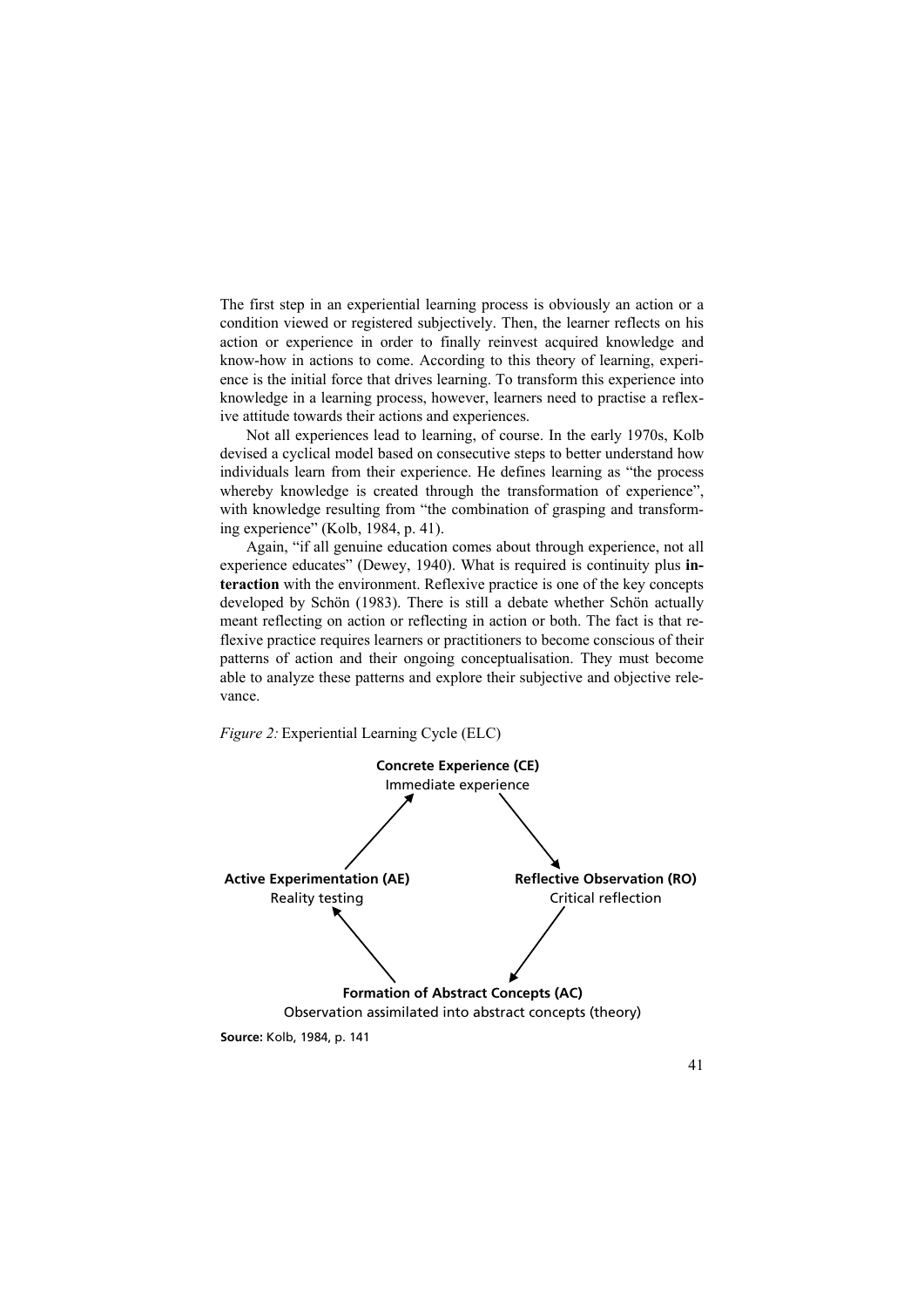#### **Key concepts of Kolb**'**s Experiential Learning Theory (ELT):**

- Learner-centred
- Key role of experience in learning life course
- Learning is, initially, an inductive process
- Experience is turned into learning through reflection
- Spiral learning
- Experience-based learning system
- Autonomy-adaptation

Observing that cognition and learning are inextricably linked to context, experiential learning theorists, along with socio-constructivists, refer to the notions of **situated** or **embodied cognition***.* Indeed, in real life, action and reflection are not two totally distinct aspects and phases of experience, since each pole of this relation informs the other, in the same way that theory enlightens practice and that practice inspires theoretical thinking. Like Kurt Lewin, the founder of the T-Group training method, used to say, "there is nothing so practical as a good theory".

Linking the two perspectives and recalling the relations between individuals and their environment as well as between subjects and their worlds, Peter Jarvis, one of the best known international researchers in adult learning, criticises Kolb's learning cycle for omitting the social and interactive dimensions. Jarvis defines learning in the following manner:

Human learning is the combination of processes throughout a lifetime whereby the whole person  $(\ldots)$  experiences social situations, the perceived content of which is then transformed cognitively, emotively or practically (or through any combination) and integrated into the individual person's biography resulting in a continually changing (or more experienced) person. (Jarvis, 2009, p. 25)

Experiential learning theory tends to favour approaches such as case studies, role playing, and, more broadly, content presentations that feature or enable references to significant and concrete learning situations. With its emphasis on context, biography, and real-life learning, this theory has resonated strongly with adult educators, since adult learners typically bring a lot of life experience to teaching-learning situations, seeking to integrate their previous related informal learning.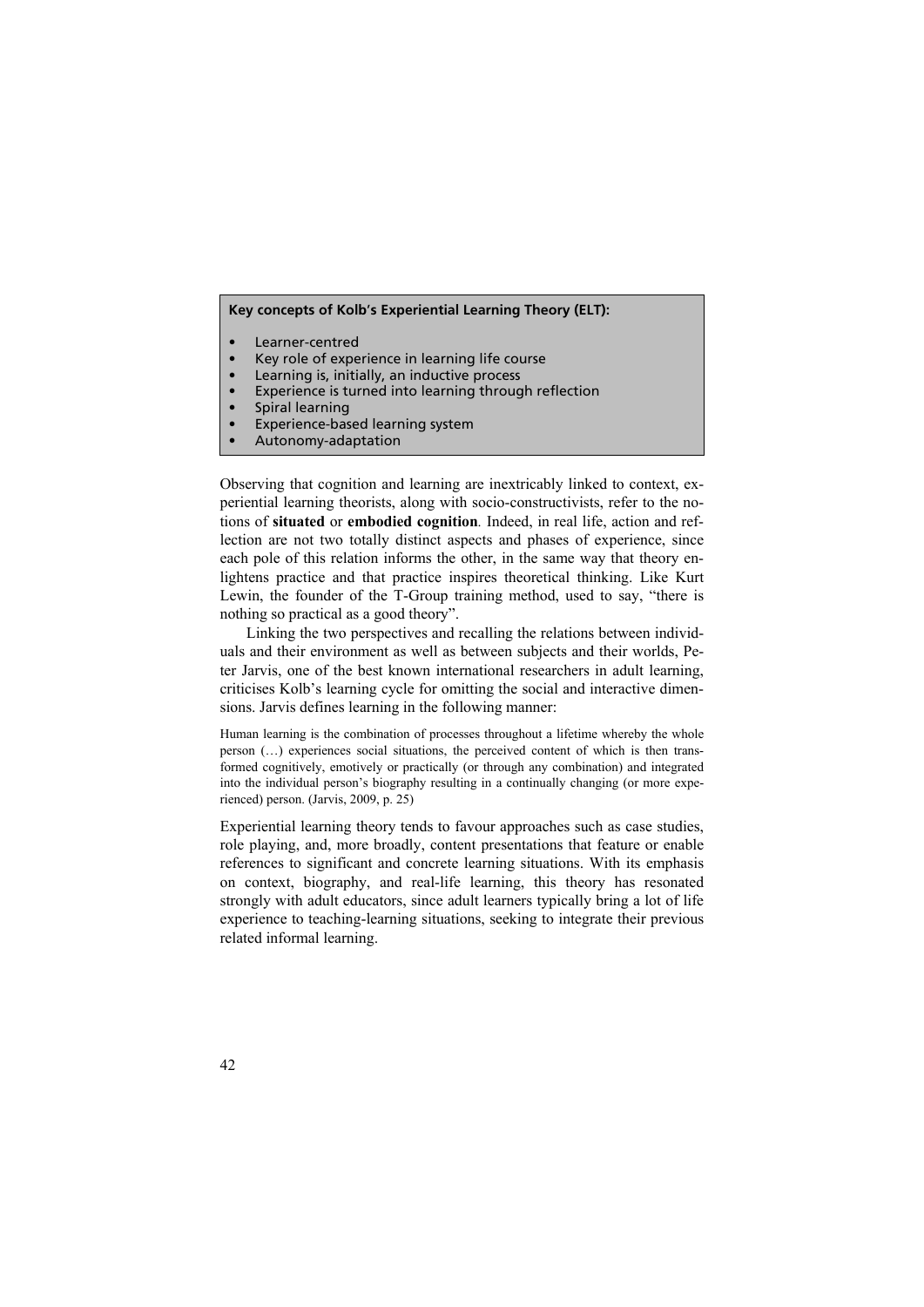# **Exercises and Tasks**

## *Exercise 1*

How do case studies, role-playing, oral history, and life stories relate to experiential learning theory? Could you name a few other similar approaches?

#### *Exercise 2*

What are the strengths and limitations of experiential learning?

#### *Exercise 3*

Do you see any links between Kolb's and Rogers' frames of reference?

#### *Task*

Kelly, exploring the use of experiential learning theory in second language education, observes advantages and certain limits. Could you notice and assess in your own experience of ESL?

Kelly, C. (1997). David Kolb, The Theory of Experiential Learning and ESL. The Internet TESL Journal, Vol. III, No. 9, September 1997. Retrieved from http://iteslj.org/Articles/Kelly-Experiential/

#### *Note*

See also the following references:

Silberman, M. (2007). The handbook of experiential learning. San Francisco: Pfeiffer.

Beard, C. & Wilson, J. (2006). Experiential learning. A best practice handbook for educators and trainers. ( $2^{nd}$  ed.). London/Philadelphia: Kogan Page. Extract 14: Chap. 2 (pp. 15-19).

Kolb, D. A., Boyatzis, R. & Mainemelis, C. (2001). Experiential learning theory: Previous research and new directions. In R.J. Sternberg & L.F. Zhang, (Eds.), Perspectives on thinking, learning, and cognitive styles (pp. 227–247). Mahwah, NJ: Lawrence Erlbaum.

http://www.learningfromexperience.com/images/uploads/experientiallearning-theory.pdf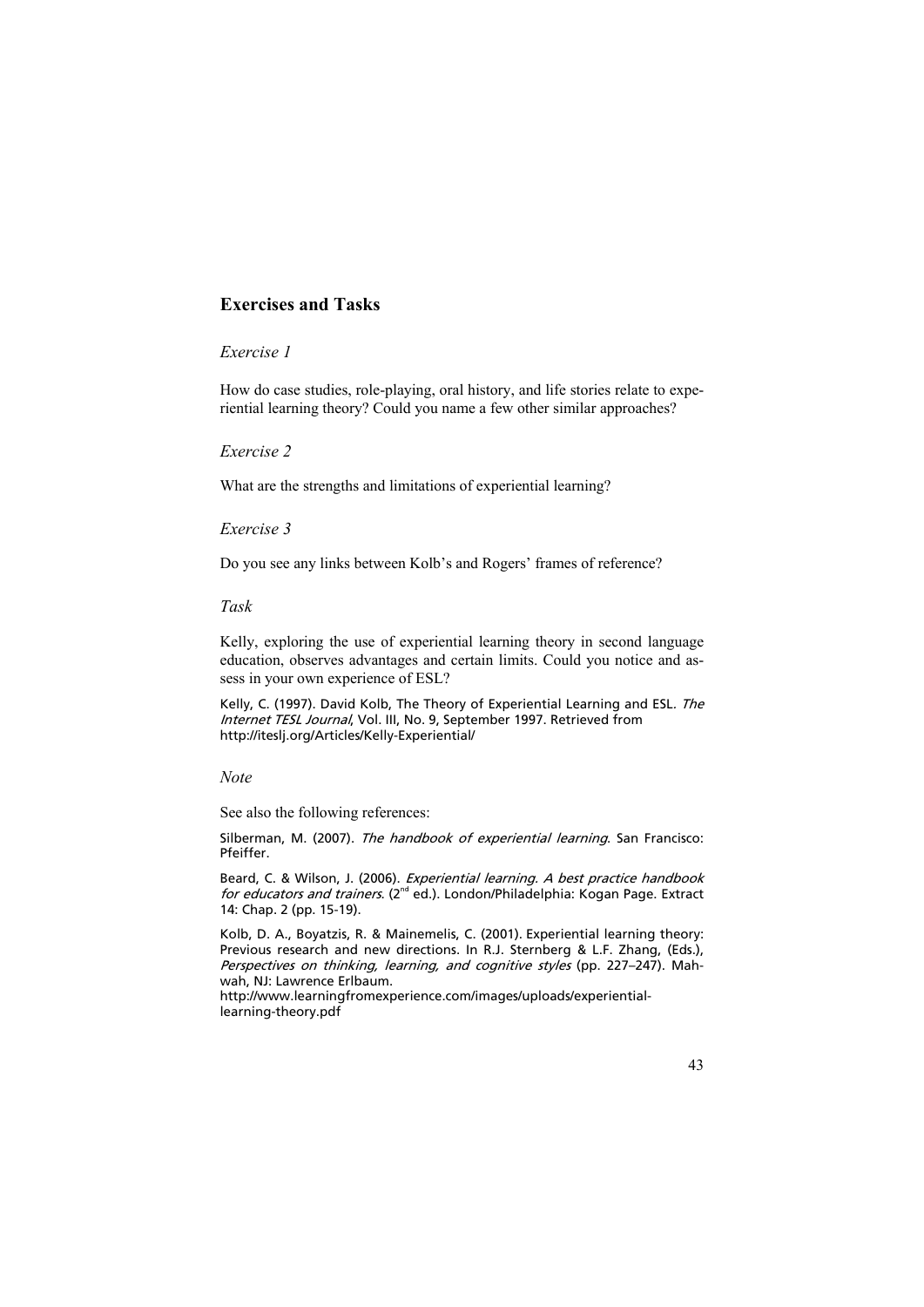# **4.3 Transformative learning**

"The issue is not only to acquire new knowledge, but to develop new glasses to look differently at reality and existing knowledge". (Mezirow, 1991)

"The action and reflection of men (and women) upon their world in order to transform it". (Freire, 1973)

#### *Mezirow*

In the early 1980s, Jack Mezirow introduced the notion of transformative change into the analysis and interpretation of adult learning processes, which lead him to develop his theory of **transformative learning**. Together with Paolo Freire (1970), he raised an important question: if learning is about change and if learning *is* change, should we not consider different levels of personal and social changes?

The learning process may remain at an adaptive level by simply adding new knowledge and acquiring new skills, or it may lead to a transformation of the ways in which people look at their reality. In such a case, learning is not only concerned with seeing more things, but with seeing them differently. There is a critical difference between an assimilation process, in which new experiences are shaped to conform to an existing knowledge structure, and a transformative process, in which the knowledge structure itself is being changed. It is the difference between changes in *what* we know and changes in *how* we know about a reality, between informed conformity and changes in habits of mind, between informational learning and transformational learning (Kegan, 2009, p. 42ss).

We could synthesise and illustrate Mezirow's transformative learning process as an ongoing cyclical development:



This transformation theory is, in Mezirow's own words, "a constructivist theory of adult learning" (Mezirow, 1991, p. 31).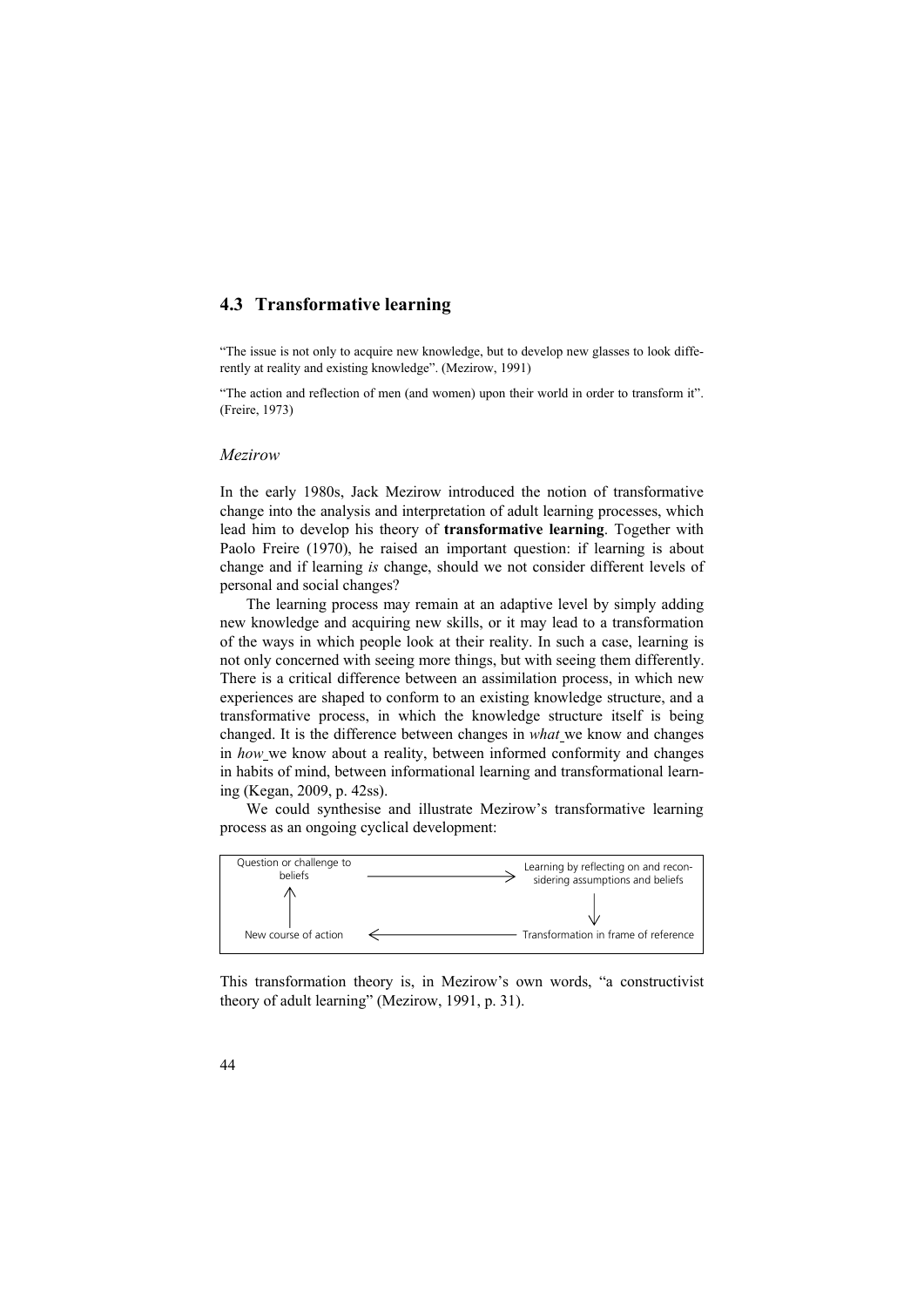Transformative learning is learning that transforms problematic frames of reference (…) to make them more inclusive, discriminating, open, reflective, and emotionally able to change. Such frames of reference (…) are more likely to generate beliefs and opinions that will prove more true or justified to guide action. (Mezirow, 2003, p. 59)

It holds that beliefs guide action. When the beliefs that guide actions fail or become problematic, our frames of reference may be transformed and learning can occur as individuals critically reflect on their assumptions and beliefs. (Silva, Cahalan & Lacireno-Paquet, 1998, p. 47)

#### **Key concepts of transformative learning:**

- Social change: adaptive or transformative?
- Interpretation of experience and of knowledge
- Scheme of reference, meaning, perspective (lens through which one sees his or her reality, the world)
- Emancipation: freedom from previous beliefs and interpretation that distort reality
- Critical reflection of assumptions through which one revises usual ways of seeing oneself and one's relationship, habits of mind or points of view
- Decentration, distanciation, perspective taking
- Banking education (Freire)
- Consciousness raising and change through discourse and dialogue
- Felt (expressed) needs and causes of felt needs
- The mobilising words (Freire)
- Catalyst role of educator

Social and cultural constraints are sources of learning, as they could destabilise one's beliefs, question one's "frame of reference" and destabilise one's "mindsets". Frames of reference are the structures of assumptions through which we understand our experiences. They selectively shape and delimit expectations, perceptions, cognition, and feelings. They set "our line of action" (Mezirow, 1997, p. 5). Frames of reference have two components: habits of mind and points of view (Mezirow, 2000). Habits of mind are broad, habitual ways of thinking (Erickson, 2007, p. 66).

A critical dimension of this learning theory is to consider the reflexive process as a way of becoming independent or autonomous from the context of learning and access higher levels of thinking and to become autonomous from the social context and access higher level of emancipation, thus being able to participate freely in discussions and validate one's personal judgment (Mezirow, 2006). "Through critical reflection, we become emancipated from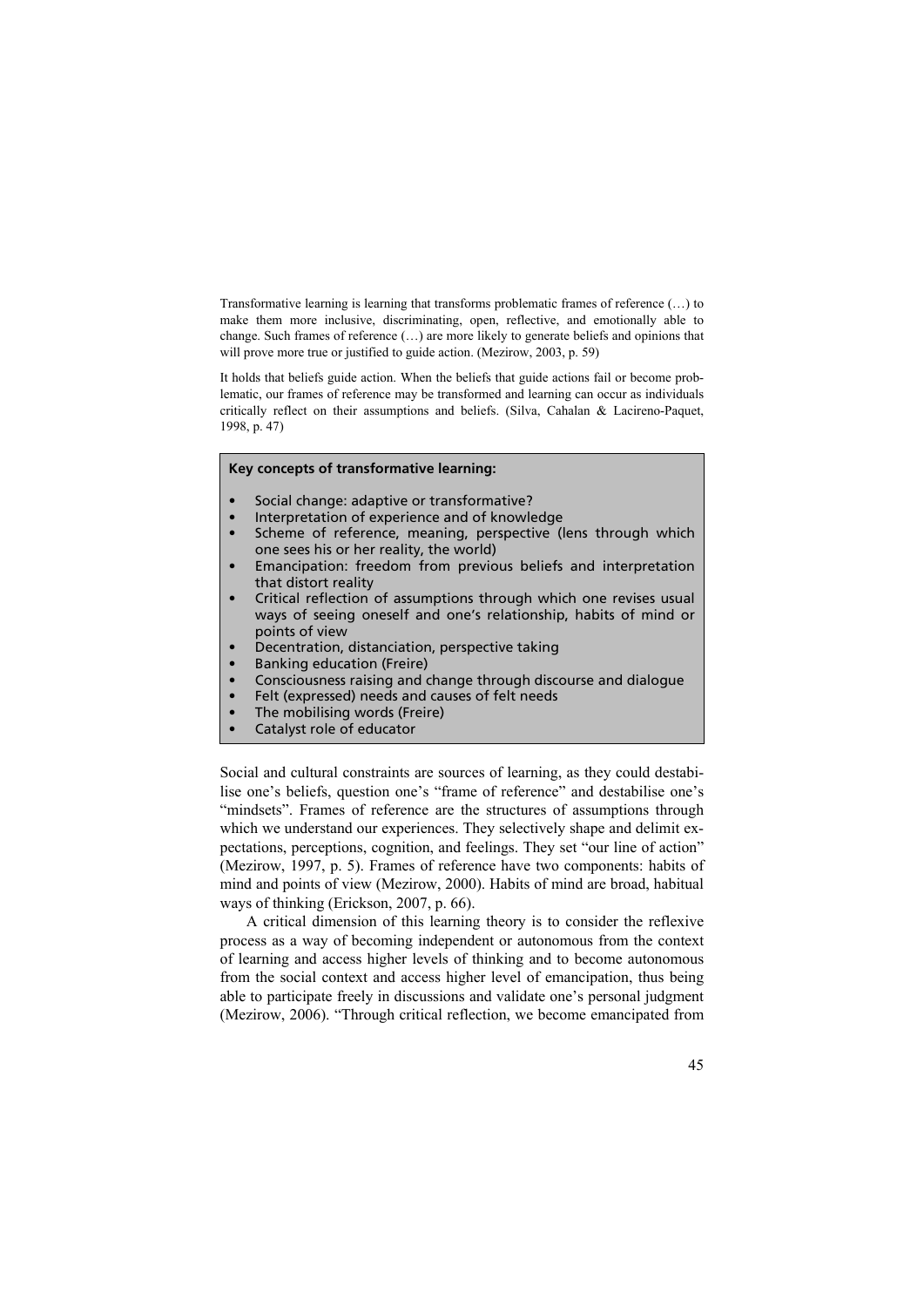communication that is distorted by cultural constraints" (Mezirow, 1996, p. 165).

Critical learning is a process that evolves through a number of sequential phases described by Mezirow (1994, p. 224):

- 1. A disorienting dilemma;
- 2. Self-examination with feelings of guilt or shame;
- 3. Critical assessment of assumptions;
- 4. Recognition that one's discontent and the process of transformation are shared and others have negotiated a similar change;
- 5. Exploration of options for new roles, relationships, actions;
- 6. Planning a new course of action;
- 7. Acquiring knowledge and skills for implementing one's plans;
- 8. Provisionally trying out new roles;
- 9. Renegotiating relationships and negotiating new relationships;
- 10. Building competence and self-confidence in new roles and relationships; and
- 11. a reintegration into one's life on the basis of conditions dictated by one's new perspective.

Transformative learning aims not only to acquire knowledge through significant experience, but also to acquire a mode to retrieve, test, construct and master new knowledge and new ways to perceive reality. The issue is not only to acquire new knowledge, but to develop new glasses to look differently at reality and existing knowledge. One "reinterprets an old experience (or a new one) from a new set of expectations, thus giving a new meaning and perspective to an old experience" (Mezirow, 1991, p. 11).

# *Chomsky*

There are interesting connections to be drawn between Mezirow's theoretical analysis and the rationalist and semiotic approach of Noam Chomsky (Macedo, 2000). The notions and concepts used by Chomsky converge with Mezirow's vision and expand it beyond structured learning situations to media and work culture. For Chomsky, the individual has a system of common notions that enables him to interpret scattered data. When such data are incoherent with his system of notions, any rational person will favour rigorous analysis and select careful experiment in order to confirm or revise prior conceptions, perceptions, or value orientations. The reflective practice involved in transformative learning is hence more than reflective observation, it is a rational operation involving a search for and an analysis of new information.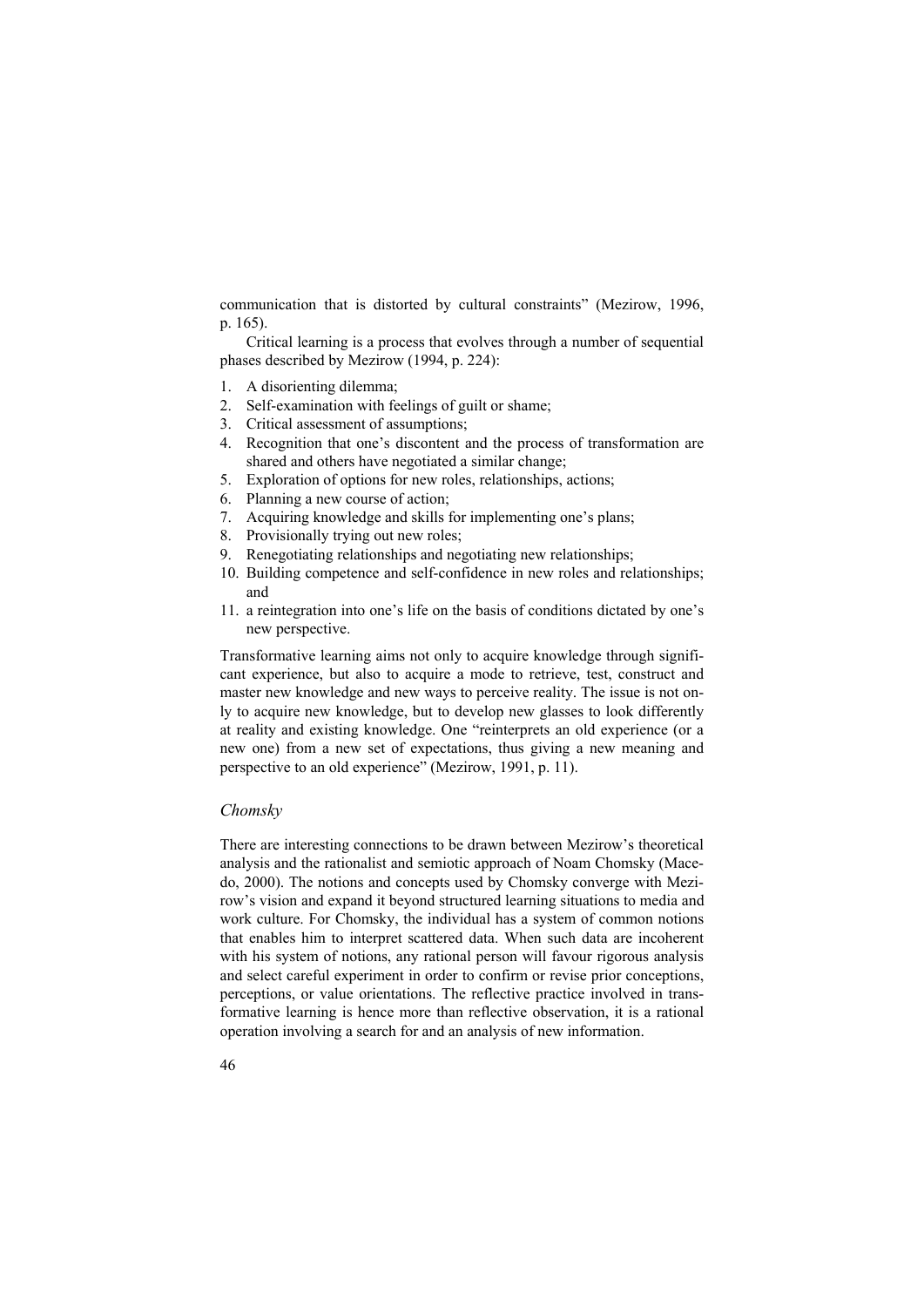Moreover, Chomsky refuses to dissociate educational rights and the right to work freely and intelligently. For him, democracy is a free *and* just society; education cannot be understood outside its relationship with the economy and the issue of work democracy. His semiotic analysis to examine dominant discourse, together with his rational analysis of hidden ideologies is a truly transformative learning exercise. Chomsky looks at the relation between the public and the media or education in the same dialectical and bi-directional ways, i.e. in terms of dominance *and* resistance. Chomsky is in line with James Coleman, one of the main students of education and effects of experience on people's lives, when Coleman concludes from many of his studies that the total effect of home background is considerably greater than the total effect of school variables in determining learner achievement.

Chomsky questions the dominant role of education today. He raises a central question: is the role of education to transmit and accumulate intellectual goods *OR* to create space for inner-driven creativity and the capacity to master information ("providing circumstances in which the normal creative patterns will flourish")? He refers to Dewey's enlarged vision of learning: "The goal of society is not to produce goods, but to produce free human beings associated with one another on terms of equality." For Chomsky, the first mission of education is to develop critical minds.

Mezirow (2003, p. 60) takes a similar view:

Learning to participate freely and fully in critical-dialectical discourse involves two distinctively adult learning capabilities. One is what Robert Kegan (2000) identified as the development of our uniquely adult capacity to become critically self-reflective. The other is what King and Kitchener (1994) identified as reflective judgment, the capacity to engage in critical-dialectical discourse involving the assessment of assumptions and expectations supporting beliefs, values, and feelings. These adult capabilities are indispensable conditions for fully understanding the meaning of our experience and effective rational adult reasoning in critical discourse and communicative learning.

## **Exercises and Tasks**

#### *Exercise 1*

Could you give examples of adaptative and transformative learning experiences?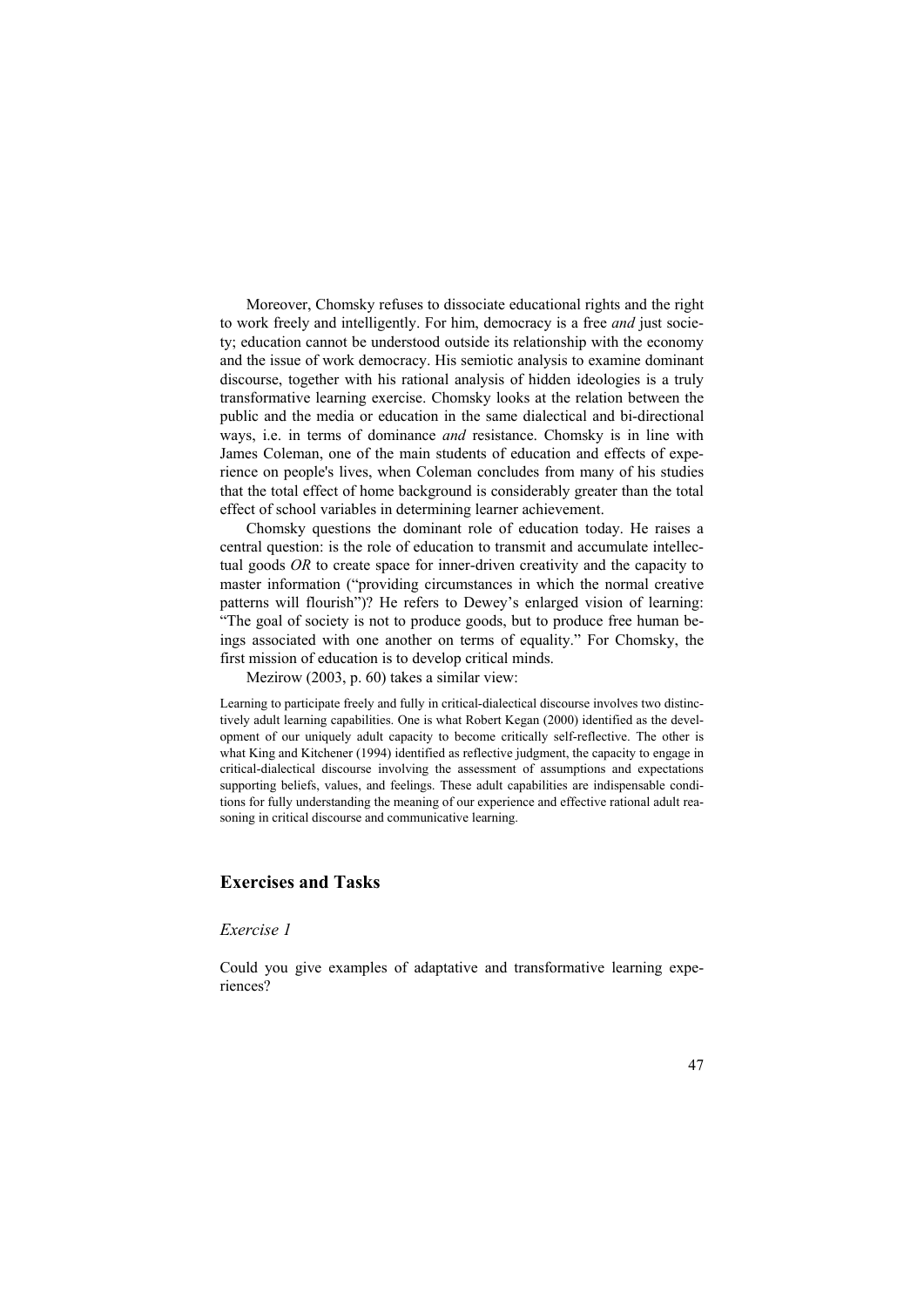# *Exercise 2*

What difference do you see between Roger's notion of creativity and the one proposed by Chomsky and Mezirow?

## *Task 1*

According to Mezirow (see text below p. 19), "transformation refers to a movement through time of reformulating reified structures of meaning by reconstructing dominant narratives". Why does Mezirrow insist on the specific condition of adulthood in this context?

Mezirow, J. (2000). Learning to think like an adult: Core concepts of transformation theory. In J. Meziro et. al. (Eds.), Learning as transformation: Critical perspectives on a theory in progress (pp. 3-33). San Francisco: Jossey-Bass. http://www.abl-uni-goettingen.de/Material/Mezirow2000.Learning\_to\_Think\_ like an Adult.pdf

### *Task 2*

In the following short text by Chomsky (1968), he insists on the importance of a rationalist vision of learning. Why, for him, is becoming critically reflective of assumptions so crucial for learning through experience?

Chomsky, Noam (1968). Language and the mind. Psychology Today, 48–68.

http://www.stanford.edu/class/symsys100/Chomsky.pdf

*Note* 

See also

Illeris, K. (2003). Learning changes through life. Lifelong Learning in Europe, 8, 51-60 http://www.ruc.dk/upload/application/pdf/f665c2a4/lline.pdf

Illeris, K. (2004). Transformative learning in the perspective of a comprehensive learning theory. Journal of Transformative Education, 2, 79-89.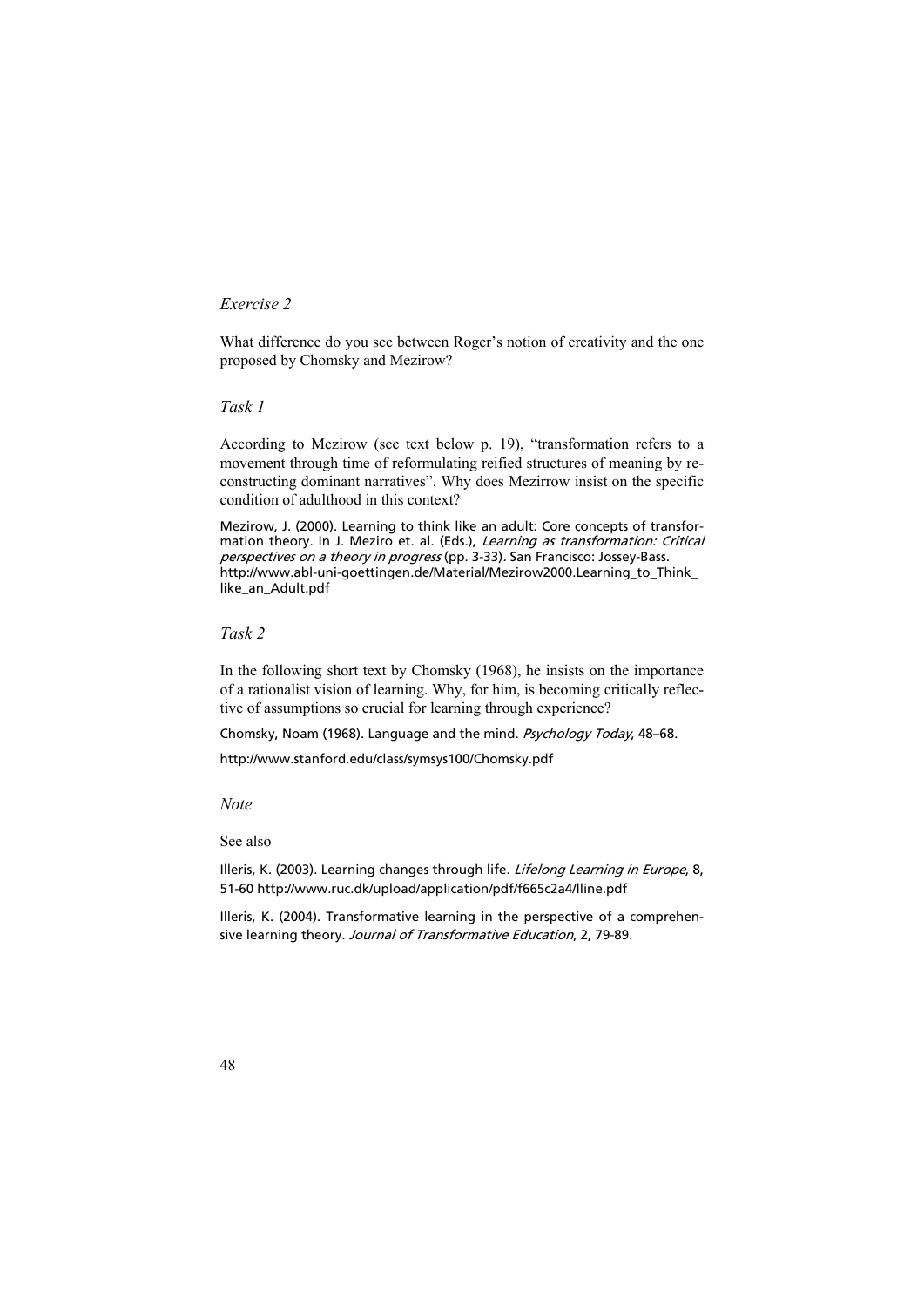# 5. Learning Theories: Discussion

As we suggested at the beginning, there are many ways to review the various learning theories. Leonard (2002) organises his review of theories through a classification of four learning paradigms or main learning schools: behaviourism, cognitivism, constructivism, and organisational learning. In his dictionary, he also recalls the major importance of "humanism". Merriam and Caffarella (1999) recognise five major theoretical orientations: behaviourism, cognitivism, humanism, social learning, and constructivism. In Chart 4, we present an expanded and modified synthesis of these classifications, adding two orientations particularly relevant in the specific context of adult learning: the theory of experiential learning and Mezirow's transformation theory.

This classification, as any classification, tends to simplify the complexity of the learning process and to amplify opposition between different theoretical interpretations. A closer look, however, will also reveal some degree of overlap and even convergence between learning theories. Piaget, for example, was influenced by both the behaviourist and Gestalt school of thought when he "proposed that one's internal cognitive structure changes partly as a result of maturational changes in the nervous system and partly as a result of the organism interacting with the environment and being exposed to an increasing number of experiences" (Merriam & Caffarella, 1999, p. 254, 263).

When the constructivist Vygotsky emphasises the importance of confronting people with challenges they can actually master, he is in line with observations made by behaviourists who have shown the value of establishing gradual operational learning objectives, from simple to complex tasks. The concept of "proximal development zone", therefore, could also, to a certain extent, be stated in behaviourist terms.

Similarly, it is true that individuals construct themselves in reflexive interaction with their environment and, to that end, mobilise knowledge and emotional energy. However, this socio-constructivist vision of the learning process should not exclude or play down the constituted procedural and non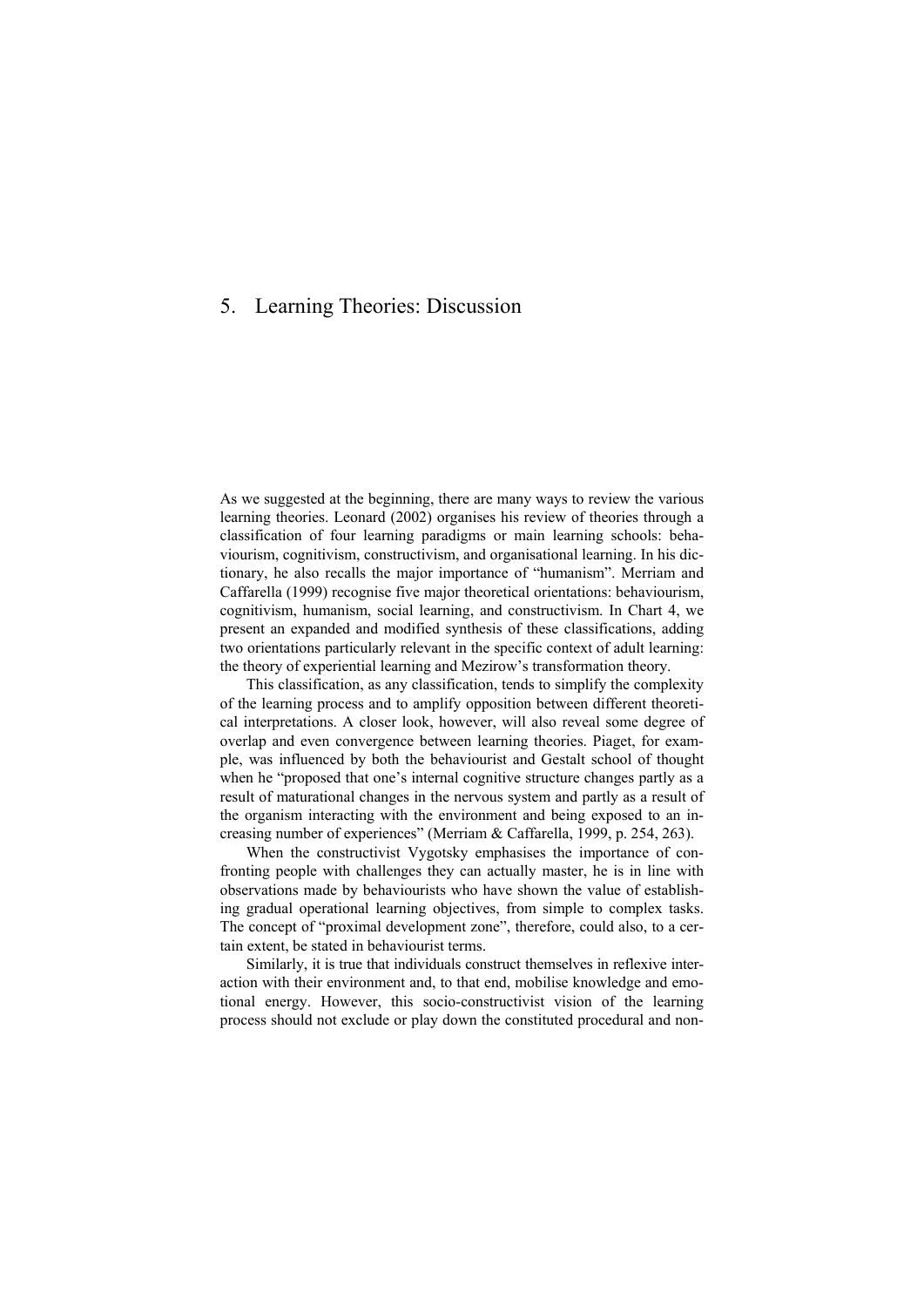procedural knowledge which an individual has to grasp and process mentally in order to better control their life and work context. Through its systematisation of knowledge processing and transmission, the cognitivist approach provides analytical tools for designing learning proposals that build on people's existing tacit and explicit knowledge. In fact, the key notion of lifelong learning has, to a certain extent, been expanded by the cognitivist analysis of the "learning to learn" process.

The humanists and the school of experiential learning have taught us that positive learning experiences help to build learners' self-confidence, enabling them to embrace new situations more creatively. The teacher's role is to facilitate learning as a self-directed process. Such a process can only emerge, according to Rogers, when the proposed learning experience is considered relevant by learners. Not all experiences lead to learning, however. Significant experience is transformed into knowledge when individuals grasp and reflect upon concrete experience and thus become capable of mobilising their new knowledge to operate autonomously in a new context.

Transformation theory, too, borrows many elements from both the socioconstructivist and the humanist theoretical orientations. Learning is not only about acquiring knowledge, but also about mastering the various modes of acquiring, retrieving, testing, constructing, and mobilising new knowledge. Ultimately, it is about developing new ways of perceiving existing knowledge and reality.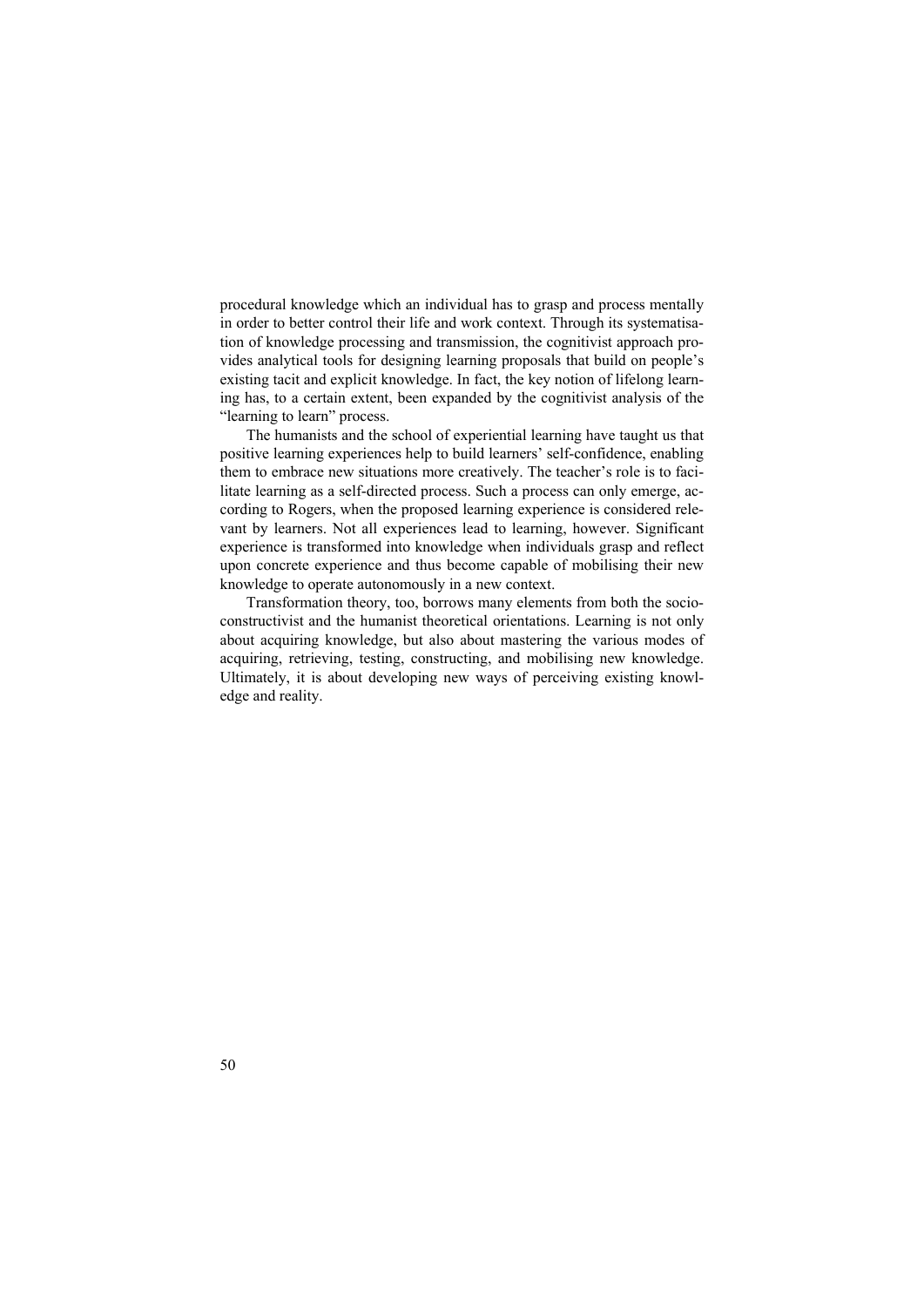|                                        | Behaviourist                                            | Cognitivist                                                                    | Cognitivist and<br>social learning                                      | socio-constructivist<br>Constructivist and                                                                                     | Humanist                                  | Experiential<br>learning                                                                | Chomsky<br>Mezirow                                     |
|----------------------------------------|---------------------------------------------------------|--------------------------------------------------------------------------------|-------------------------------------------------------------------------|--------------------------------------------------------------------------------------------------------------------------------|-------------------------------------------|-----------------------------------------------------------------------------------------|--------------------------------------------------------|
| Learning<br>theorists                  | Pavlov, Skinner,<br>Thorndike,<br>Watson                | Ausubel, Bruner, Ga-<br>gné, Lewin, Piaget                                     | Bandura                                                                 | Dewey, Lave, Pia-<br>get, Vygotsky                                                                                             | Maslow, Rogers,<br>Knowles                | Kolb, Schön                                                                             | Chomsky<br>Mezirow                                     |
| View of the<br>learning<br>process     | Change in<br>behaviour                                  | ≜.<br>process (including<br>sight, information<br>nternal mental<br>process, ) | and observation of<br>others in a social<br>Interaction with<br>context | meaning from ex-<br>Construction of<br>perience                                                                                | A personal act to<br>fulfill potential    | Experimentation<br>Experience<br>Reflection                                             | Change through<br>Distanciation<br>dialogue            |
| Locus of learn-<br>₽u                  | external envi-<br>Stimuli in<br>ronment                 | nternal cognitive<br>structuring                                               | Interaction of per-<br>and environment<br>son, behaviour,               | Internal construc-<br>tion of reality                                                                                          | cognitive needs<br>Affective and          | Experience and (tacit Action and reflec-<br>and explicit) knowl- tion of people<br>edae | upon their world                                       |
| Purpose of<br>education                | vioural change in<br>desired direction<br>Produce beha- | Develop capacity and<br>skills to learn better                                 | Model new roles<br>and behaviour                                        | and identity<br>knowledge<br>Construct                                                                                         | autonomous<br>Become self-<br>actualised, | Become autonom-<br>Able to adapt to<br>new situation<br>Sno                             | problematic frame<br>Transformation of<br>of reference |
| Teacher's role                         | ronment to elicit<br>desired response<br>Arranges envi- | Structures content of<br>learning activity                                     | haviour                                                                 | new roles and be- gotiates meaning opment of whole<br>Models and guides Facilitates and ne- Facilitates devel-<br>with learner | person                                    | reflective practice on<br>experience<br>Facilitates                                     | Plays catalyst role                                    |
| Manifestation<br>in adult learn-<br>₽u | Behavioural ob-<br>jectives                             | Cognitive develop<br>ment                                                      | Socialisation<br>Social roles                                           | Self-directed learn- Andragogy<br>ing                                                                                          | Self-directed learn                       | Active experimenta-<br>tion                                                             | Social participation<br>Transformation of              |
|                                        | based education<br>Competency-                          | Intelligence, learning,<br>and memory as tunc-                                 | Mentoring                                                               | Transformation of<br>perspectives                                                                                              | ing                                       | Spiral learning                                                                         | perspectives                                           |
|                                        | ment and train<br>Skill develop-<br>Ing                 | earning how to learn<br>tion of age                                            | Locus of contro                                                         | Reflexive practice                                                                                                             | Autonomy                                  | Learning as induc-<br>tive proces                                                       | Reflective practice.                                   |
|                                        |                                                         |                                                                                |                                                                         |                                                                                                                                |                                           |                                                                                         |                                                        |

Chart 4: Five orientations to learning theories Chart 4: Five orientations to learning theories

Source: Adapted and expanded from Merriam and Cafarella (1999, p. 264). **Source:** Adapted and expanded from Merriam and Cafarella (1999, p. 264).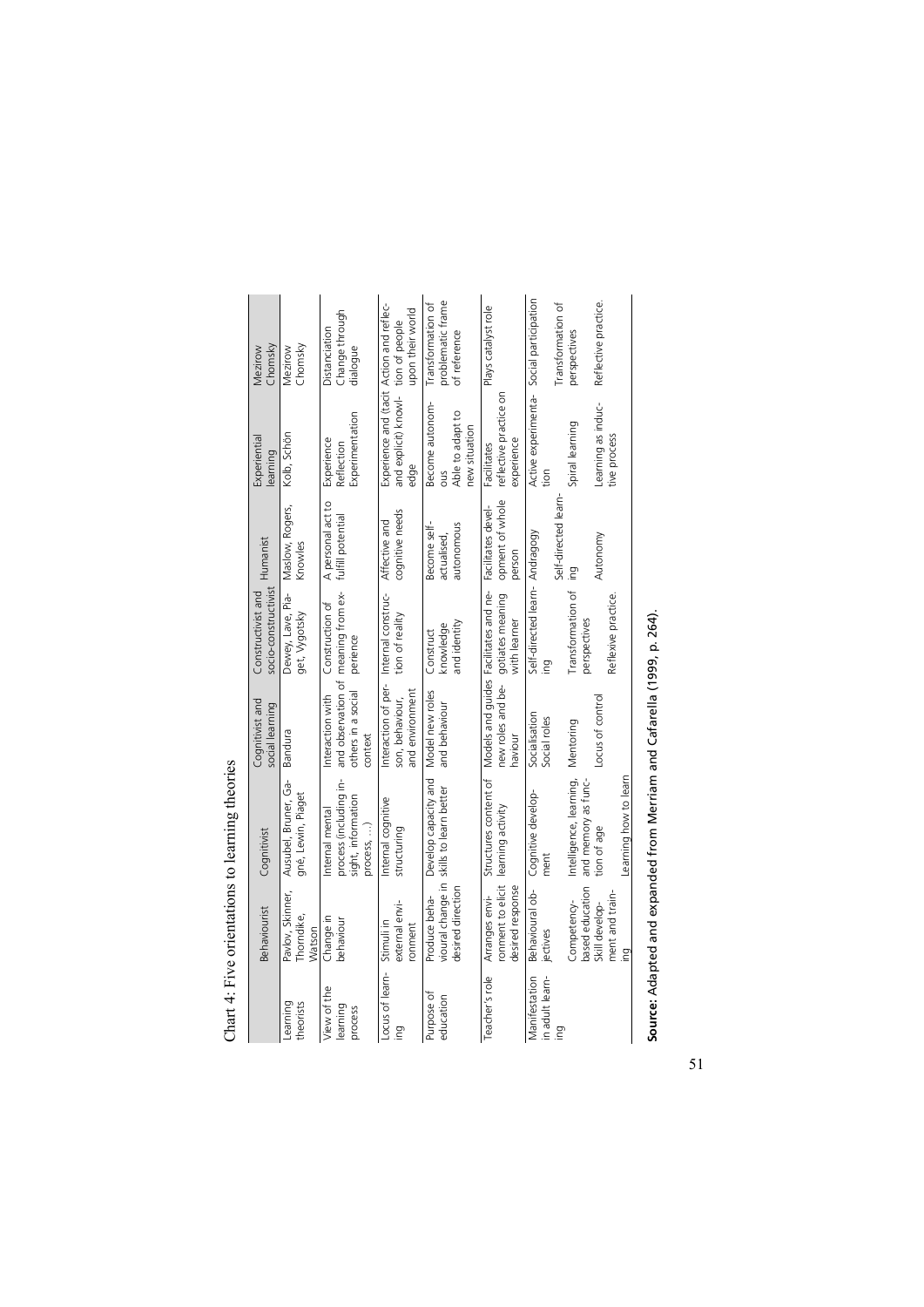In other words, even if the analysis in this publication tends to reject narrow behaviourist and cognitivist perspectives in some theoretical frameworks, keeping an informed "agnostic" standpoint on all of them will always remain a creative intellectual attitude for both practitioners and researchers. Furthermore, many theorists, such as Piaget and Bandura, may hardly be confined to any of these categories. Important fundamental contradictions need to be emphasised as well, e.g. between the behaviourists' external approach and the cognitivist school's focus on the internal mental process of learning. Chart 4 tries to synthesise the main characteristics of these various orientations.

The objective of this chapter was to travel across the universe of each of these theories, to look at their analytical tools, and to explore the richness of this scientific heritage as well as its contradictions. The aim was to better equip ourselves intellectually for recognising and understanding the complexity of learning throughout life, a chaotic development or construction which cannot be fully grasped by any single theory.

The questions are numerous. What does it mean to learn? What are the various concepts put forth to understand the complex reality of learning? What are the various possible roles of facilitators in the different learningteaching contexts? What is the impact of social and cultural environments on learning and learners' aspirations? How important are prior learning experiences? How and under which conditions can individuals construct themselves going through their various life transitions? How can initial education and adult learning contribute to the development of critical minds and creative citizenship?

Moreover, the learning process is complex, not only in terms of its psychological dimension, but also from a social perspective. "The contextual elements represent a critical factor for understanding human learning" (Silberman, 2007, p. 35). The learning experience is also a social process, as we have seen with Bandura (social cognitivism) or with Lave and Wenger (social constructivism). Early on, Dewey insisted that learning is the development of the ability of an individual in society to respond "in an intelligent way" (by inquiring and thinking) to external challenges or difficult contexts.

Learning theories provide schemes of reference for better understanding learning processes, identifying the ways and conditions under which individual adults may develop their capacity for action and expression. However, we also need to understand, from a sociological perspective, the various forms and levels of participation in adult learning activities and the factors predicting the different profiles of participation observed across societies.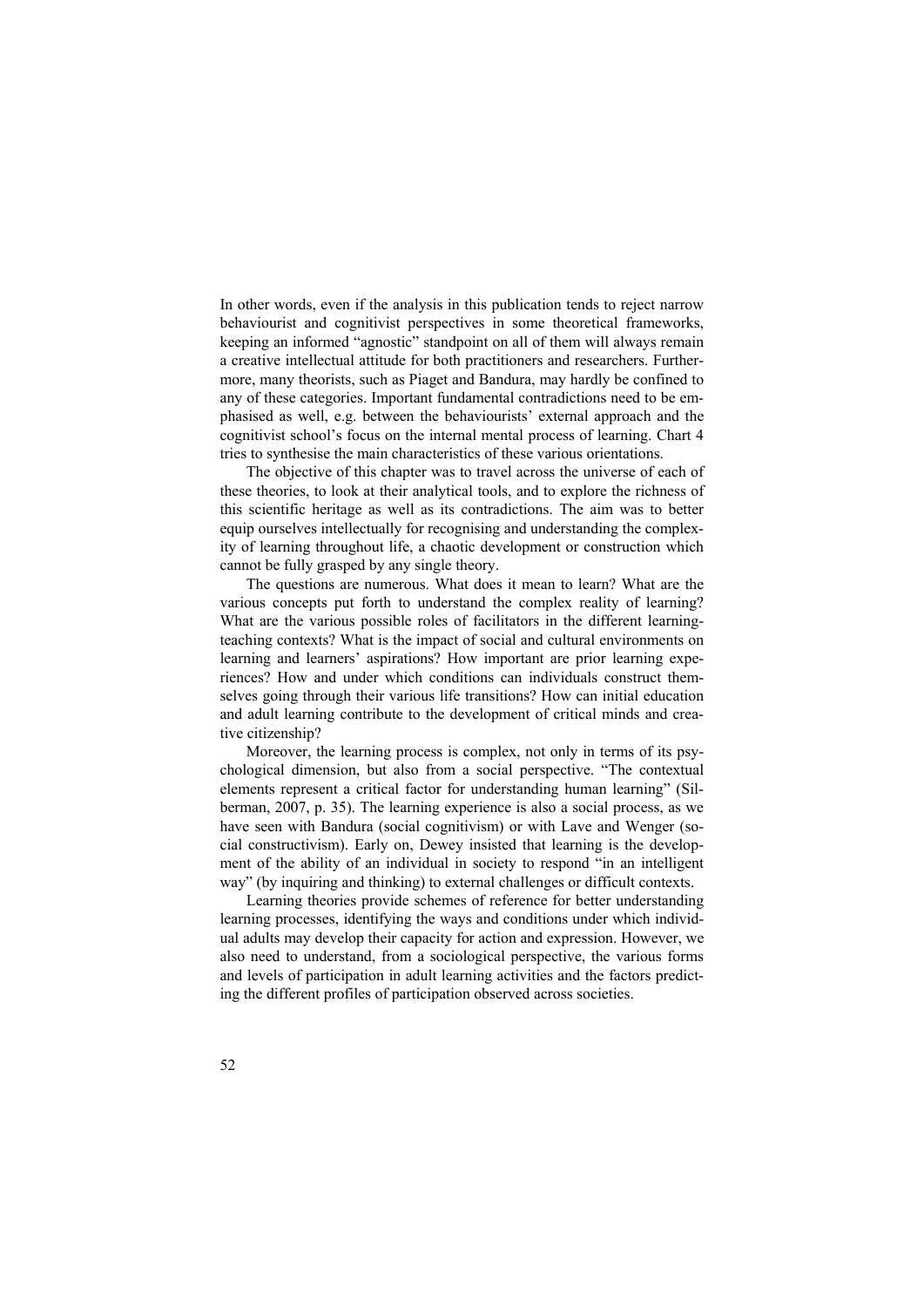Part Two: Theories of Adult Learning and Education Participation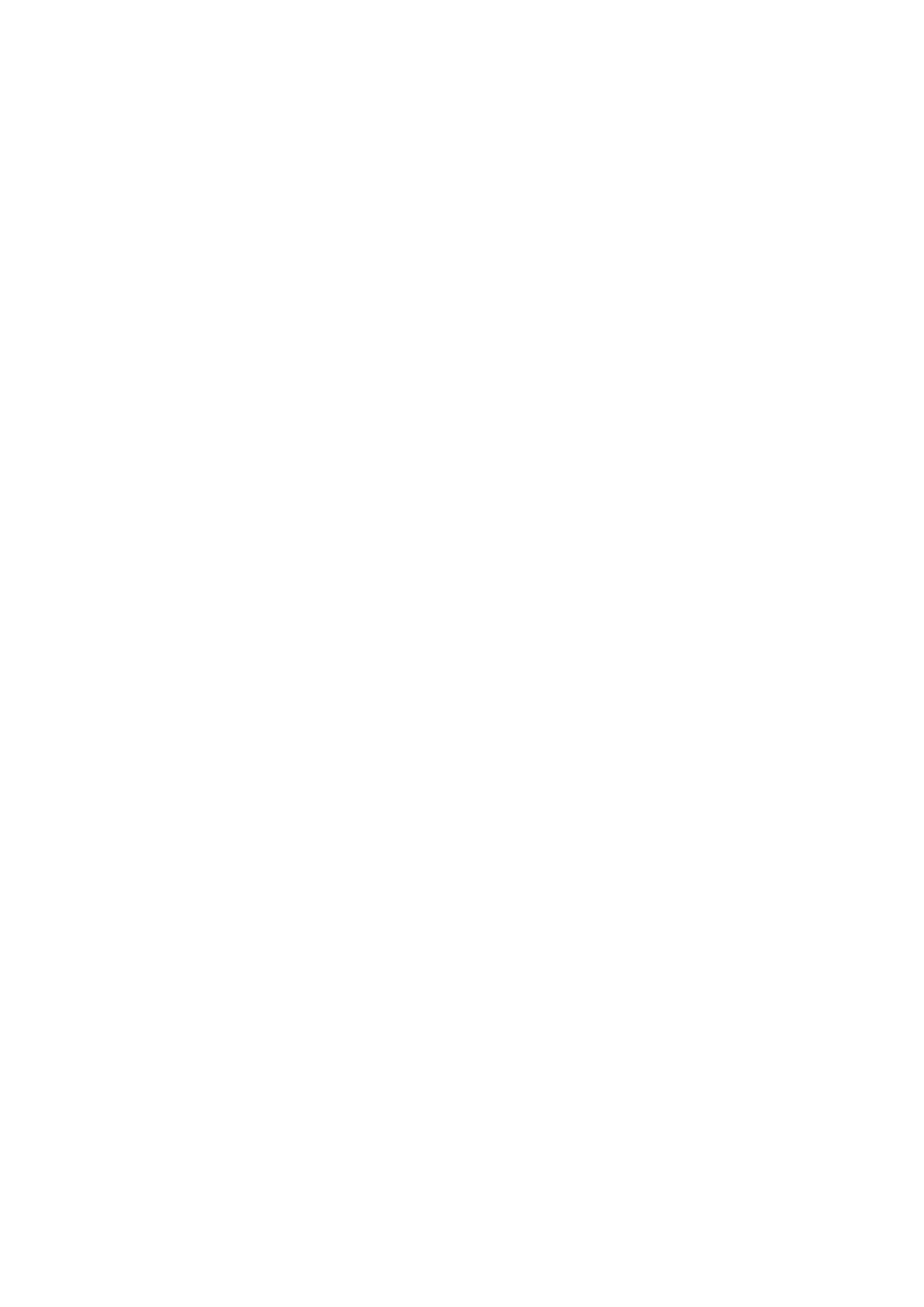# 6. Introduction to Theories of Adult Learning and Education Participation

Adult learning and education is a rapidly expanding domain, but a difficult one to map because of the dispersed reality of organised learning, the diversity of provision, and the complexity of monitoring formal and non-formal learning activities. Institutional statistics are relevant when education providers are institutionalised within a common framework, e.g. at the initial primary, secondary, and post-secondary levels. However, this is not the same in adult learning, with its vast diversity of providers, interventions, and supported self-learning initiatives. Only by doing household surveys could we arrive at a full picture of adult population participation in organised learning activities. The first such survey was administered in the United States in 1965 (Johnstone & Rivera, 1965). Since then, such surveys have become the normal procedure to monitor the situation and evaluate the impact of adult learning policies in advanced industrialised countries (Eurostats 2009; OECD, 2005; TNS Infratest, 2007; Aldridge & Tuckett, 2007; Peters, 2004; Cross, 1982; Rubenson, 1977). The first international comparative analysis based on such statistical data appeared in 1997 (Bélanger & Valdivielso, 1997; Bélanger & Tuijnman, 1997).

Of course, monitoring organised education and training activities through participation surveys can merely provide us with a limited portrait of the full reality of adult learning, showing us only the visible part of the learning iceberg (Livingston, 2003). We should not reduce our vision of adult learning and education participation to structured learning activities just because informal learning is difficult to document, however. Studies monitoring informal adult learning either statistically (Livingston, 2003, 2001; Statistics Canada, 2003) or qualitatively through biographical research (Alheit, Bron-Wojciechowska, Brugger & Dominicé, 1995) or through recognition of experiential learning (Colardyn & Bjornavold, 2004; Evans, 2000) show the importance of tacit learning and the informal development of skills and knowledge.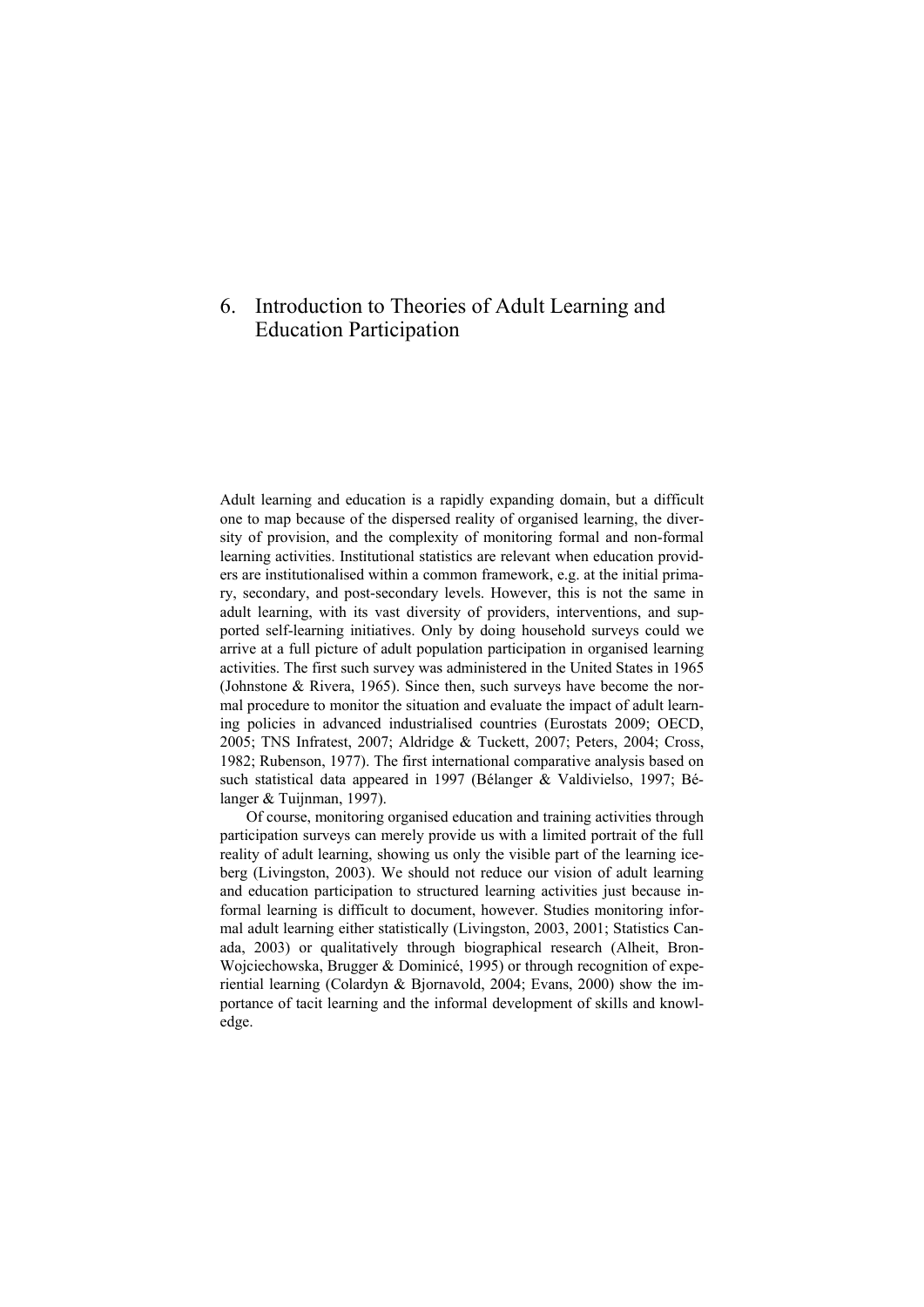The question we will address in Part 2 of this study guide is not only **who** tends to participate (or doesn't) in **what kind of activities**, but also **why** different groups of adults tend to participate (or don't) and **what these differences in participation mean** in people's learning biographies. A variety of theories have been developed in response to these questions.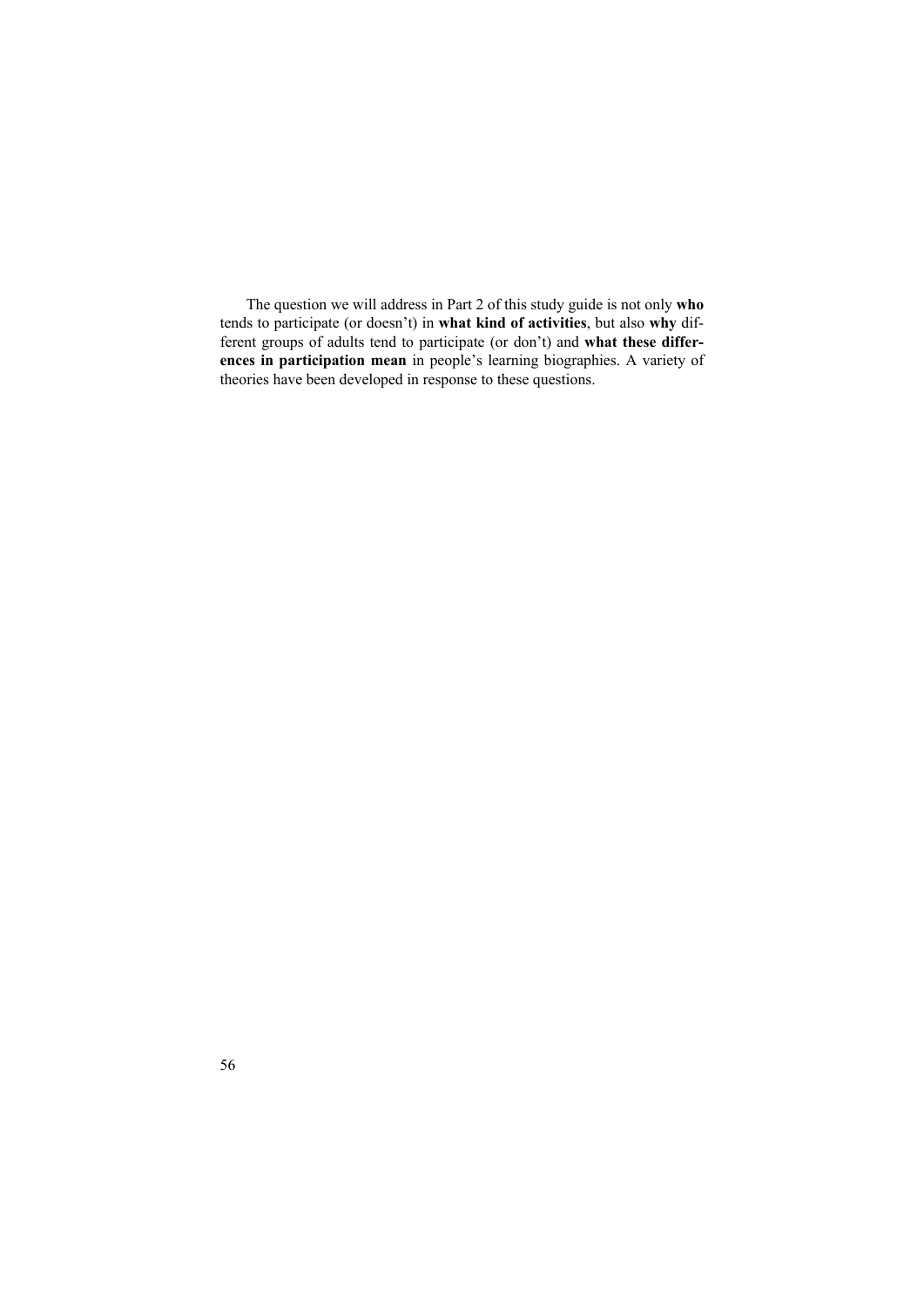7. An Empirical Portrait of Adult Participation in Organised Adult Learning and Education (ALE) **Activities** 

# **7.1 The unequal development of adult learning participation**

Who participates in what kinds of activities? To answer this question in an internationally comparable perspective, given the lack of international harmonisation in most surveys, we will have to rely on data extracted from the 1994-1998 **International Adult Literacy Survey** (IALS) administered in 18 countries by OECD (in cooperation with ETS and Statistics Canada) through a representative sample of the adult population in each society. The IALS questionnaire contained a set of questions on adult learning and education participation, allowing researchers to build a comparable dependant variable (i.e. participation in organised learning activities during the 12 months preceding the interview). Unfortunately, the IALS survey only covered the adult population aged 16 to 65. Consequently, the participation of senior citizens could not be addressed from a comparative standpoint, the obvious high relevance of the age variable in lifelong learning research notwithstanding. We will therefore have to refer to specific non-comparable surveys to study participation patterns after retirement age.

We will rely on the statistical analysis of the IALS 2003 survey done by Desjardins, Rubenson and Milana and published by UNESCO-IIEP in 2006. The German data introduced in some tables come from a survey carried out annually by the German Infratest Research Centre (TNS Infratest, 2008). The reader should be aware that data between Germany and the other countries may not be compared directly. We introduce these data despite their limitations, however, remaining aware of a margin of discrepancy for inter-country comparability that could easily exceed 10%. We will also use the **Adult education survey** administered by Eurostat within their "Population and Social Conditions" section.<sup>2</sup>

Today, participation in organised adult learning activities is a common feature in each and all advanced industrial countries. Table 1, based on recent

l

<sup>2</sup> Eurostats http://epp.eurostat.ec.europa.eu/cache/ITY\_OFFPUB/KS-SF-09-044/EN/KS-SF-09-044-EN.PDF. See also Eurostat's Continuing Training Survey (CVTS).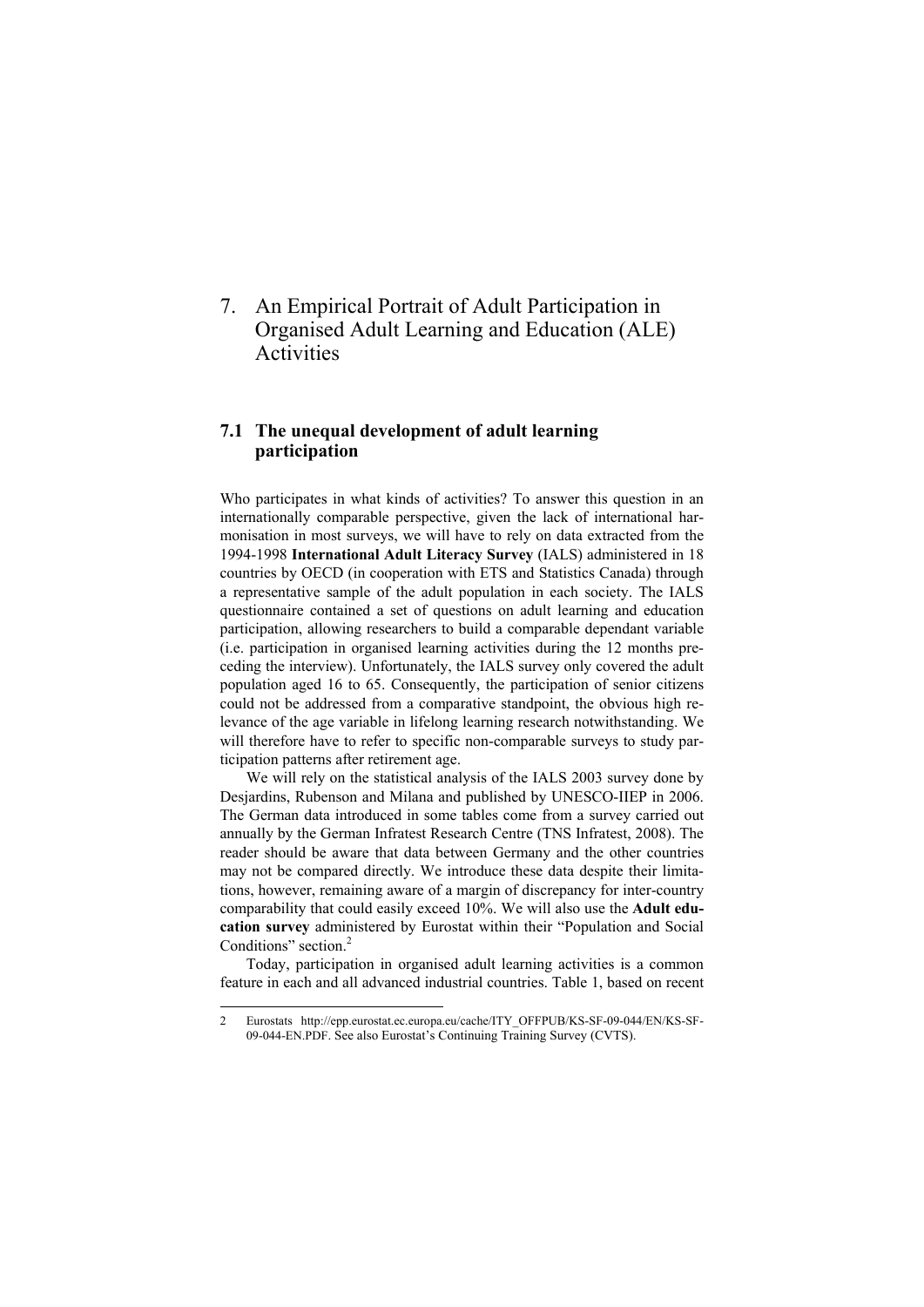data (2007), shows the participation rate in the overall domain of adult learning and education (ALE) in seven European countries, ranging from more than 70% in Sweden to 20% in Portugal. It is interesting to notice that, when the ALE participation rate in a country exceeds 40%, the total number of participating adults tends to prevail over the overall number of young people enrolled in formal initial education. And, as in the case of the Nordic countries, when the ALE participation rate exceeds 55%, the total volume of organised adult learning activities tends to even exceed the overall volume of formal initial education at the primary, secondary, and post-secondary levels combined. Adult education participation is no more a marginal reality. The increasing economic, social, and cultural need for individuals capable of acting and expressing themselves more autonomously for an increased and more autonomous capacity of action and expression has transformed the learning demands of men and women.



**General ALE Participation Rate** (2007) *Table 1:* General ALE Participation Rate (2007)

National education scenes, in other words, are undergoing sweeping change, a phenomenon still poorly recognised. This shifting balance between initial and adult education is the result of an overall and steady growth of adult participation in learning activities since the 1970s, a trend that may be observed in all countries. Table 2, referring to the German context, offers a typical example of this common movement. Other examples could be observed in Cana-

**Source:** Eurostats (Boateng, 2009)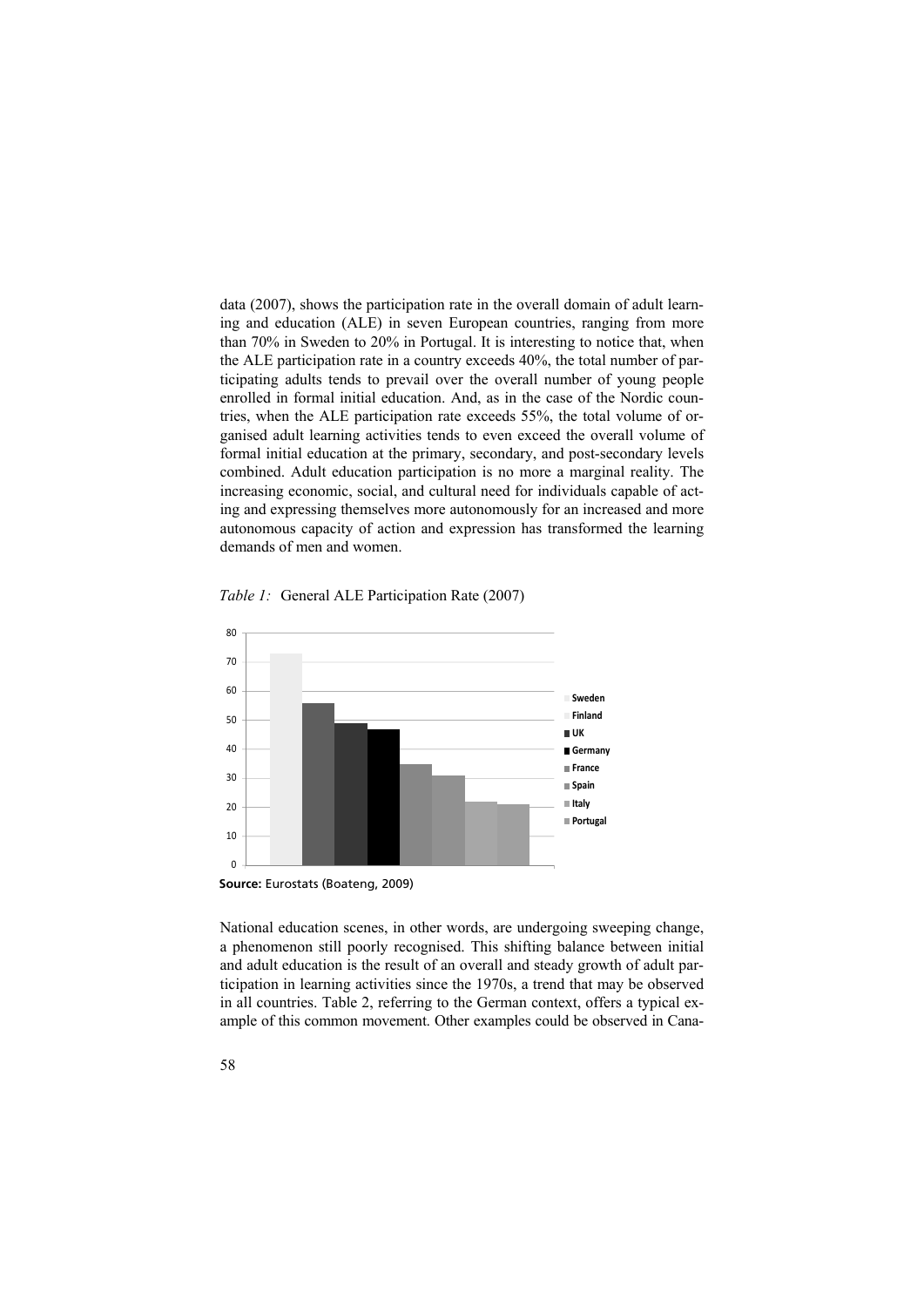da and the US between 1994 and 2003 (**+**14%) and in Norway (**+**6.3%) between 1998 and 2003 (IALS 1994-1998 and ALLS 2003 surveys). Four factors, all in continuous expansion, are at work driving this development: rising average level of initial education among the adult population, the ongoing introduction of new information technology both at work and in daily life, a higher proportion of out-of-work periods along the adult life path, and the multiplication of work and non-work transitions throughout one's life course.





**Source:** Infratest (von Rosenbladt et al. 2008)

Beyond this common trend, two important disparities need to be underlined (see Table 1 for 2007 and Table 3 for 1998). First, the development of adult education is uneven between industrialised countries. As we could see in Tables 1 and 3, participation rates differ significantly between countries (from 70 to 20%). Second, the balance between work-related and non-workrelated adult learning events varies considerably. In the Northern European countries (see Table 3), we observe roughly the same level of activity in both areas, whereas in Australia, Canada, Czech Republic, and Hungary, the rate of participation in non-job related adult learning and education is up to three times lower than in work-related activities.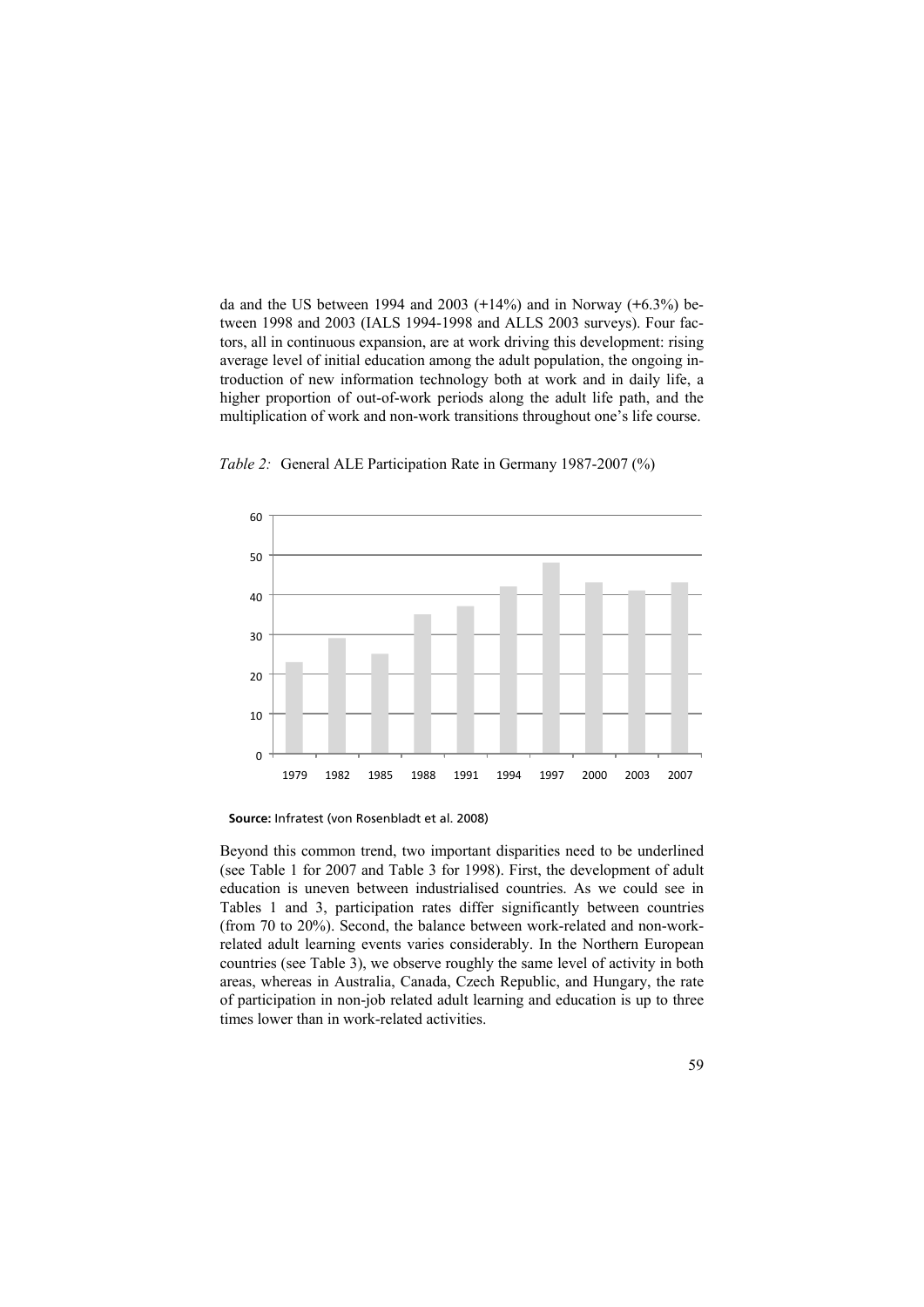

**General ALE Participation Rate (1994 -1998)**  *Table 3:* General ALE Participation Rate (1994-1998)

**Source:** IIEP 2006; Germany Infratest (von Rosenbladt & Bilger, 2008)

It is also important to note that, if ALE participation rates tend to increase over time, this trend is not always continuous. We observe some periods of decrease as well, e.g. in Italy between 1998 and 2003 (**-**3.6%), in the United Kingdom between 2006 and 2008, involving a loss of 1.5 million participants (*Times Educational Supplement*, 2008, May 16, p. 7), and in Germany between 1997 and 2007, when ALE participation decreased by 5% and even 8% within the active population, especially in industrial sectors (TNS Infratest, 2008).

# **7.2 The social profile of participants in adult education and learning activities**

A cross-country analysis of variations in ALE participation rates regarding demographic, socio-economic, contextual, and cultural variables yields specific profiles of adult education participants. The strongest trend to be ob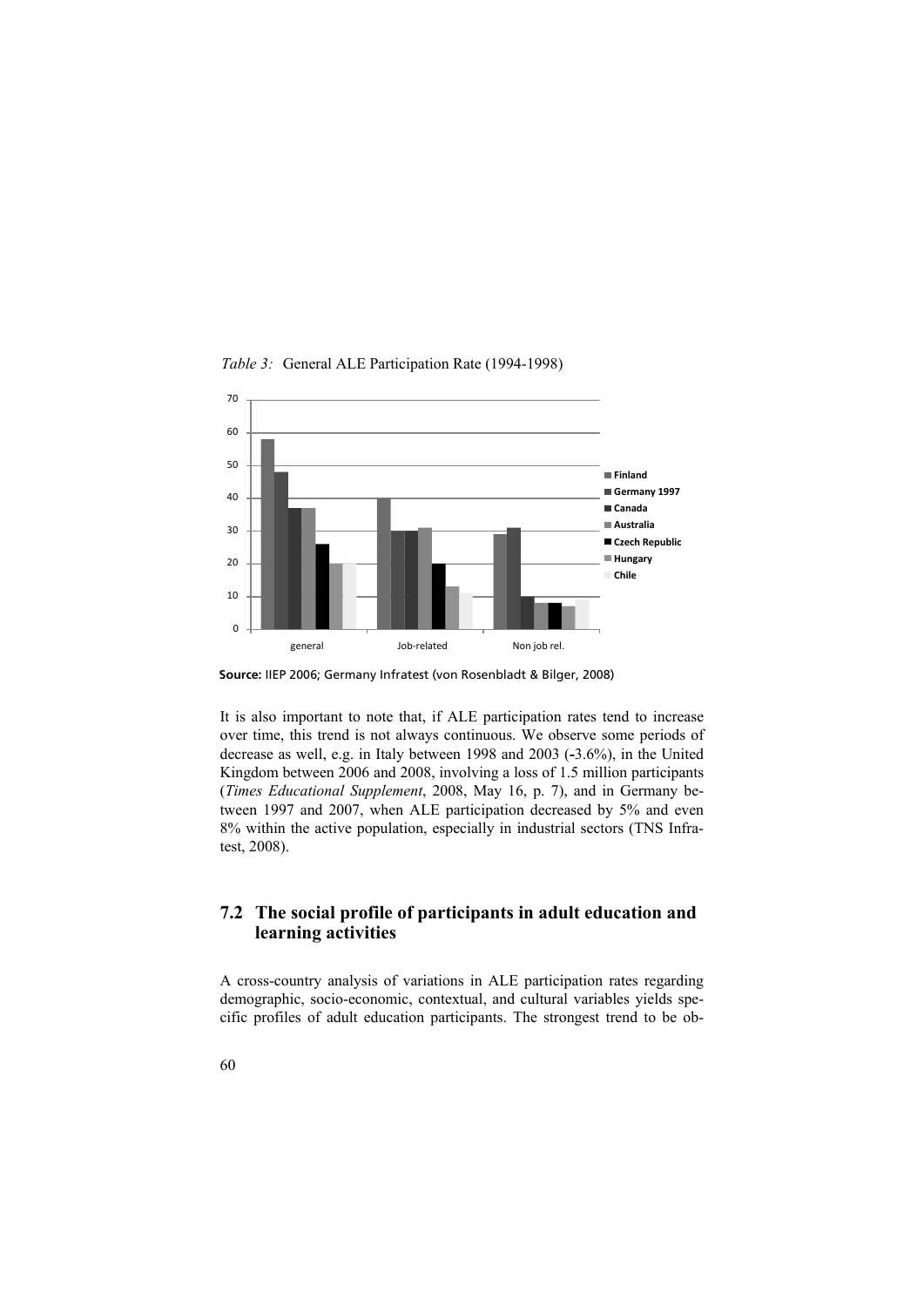served in all countries, albeit at different levels, is the correlation between initial education and ALE participation illustrated in Table 4. In all countries, the likelihood of ALE participation tends to be three or even more times higher for those with advanced levels of prior formal schooling. Learning life courses tend to be cumulative. The more you have, the more you will get. Of course, social reproduction is never absolute. The percentage (observed between 1994 and 1998) of "non-typical" participants is much lower in the US than it is in Finland and the UK. In these latter two countries, one adult out of three escaped statistical probability and participated in learning activities. These data indicate that policies, practices, and cultural contexts do make a difference.



**Initial Educationand ALE Participation Rate** (1994-1998) *Table 4:* Initial Education and ALE Participation Rate (1994-1998)

The impact of formal education is not only intra-generational. As we can see in Table 5, the ALE participation of the next generation is significantly associated with parents' level of initial education.

**Source:** IIEP 2006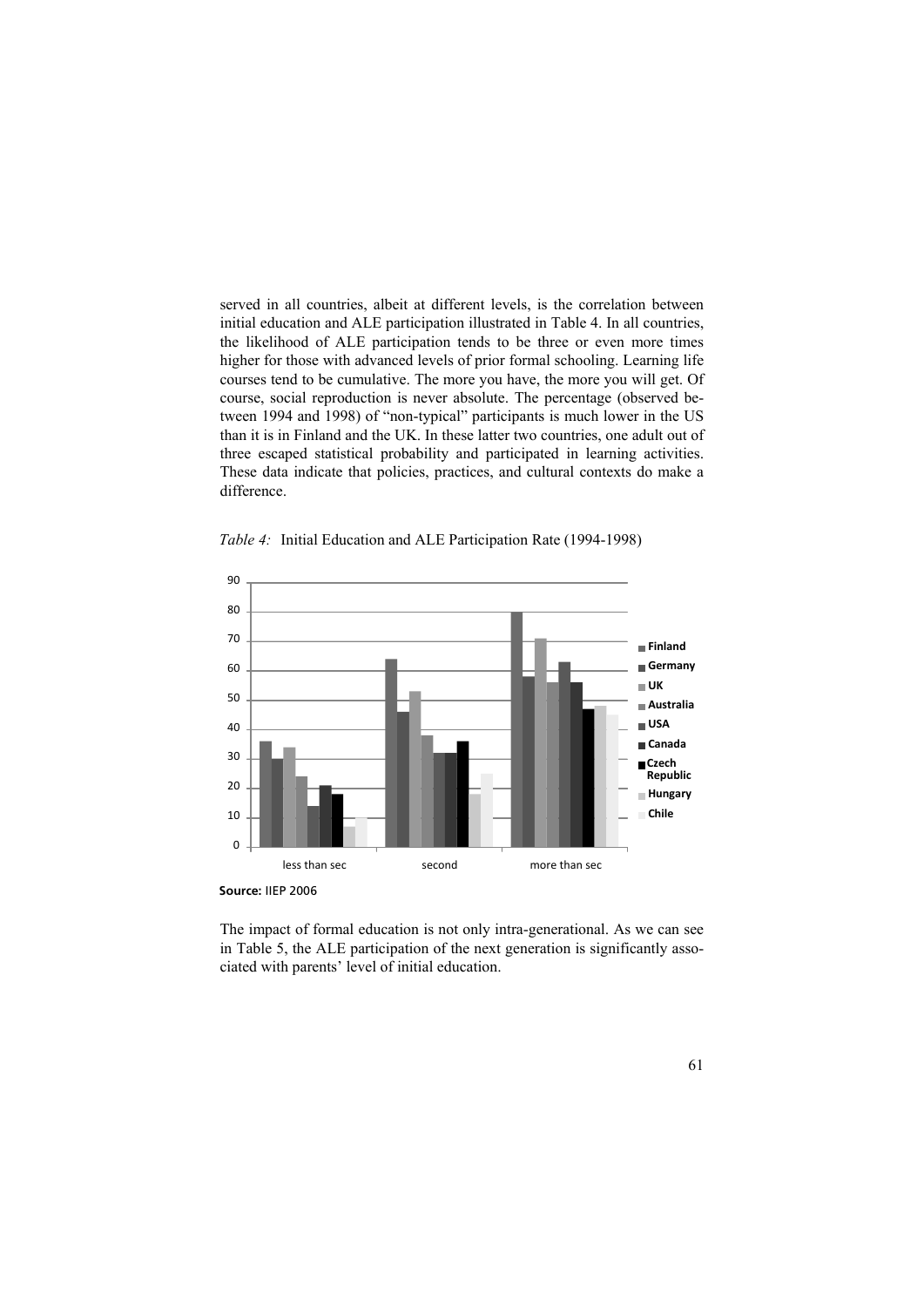



Furthermore, the level of occupational qualification is associated with adult education participation (see Table 6). Low-qualified blue collar workers tend to be two to three times less likely to participate in ALE than highly qualified white collar workers. Data collected between 1994 and 1998 (Table 6) show greater discrepancies in this regard than more recent data from 2007 (Table 7), indicating some improvement. This trend, suggesting a positive link between ALE participation and the level of formal qualification, is especially relevant not only in terms of social reproduction, but also in the current context of industrial transformation. New knowledge and skills requirements are being created at all occupational levels by the ongoing introduction of new information technology and new modes of production related to new quality control systems and the diversification of production. Its impact is felt across the occupational pyramid. These changes, pressed on by global competition, are transforming skills requirements and hence the learning demand at all le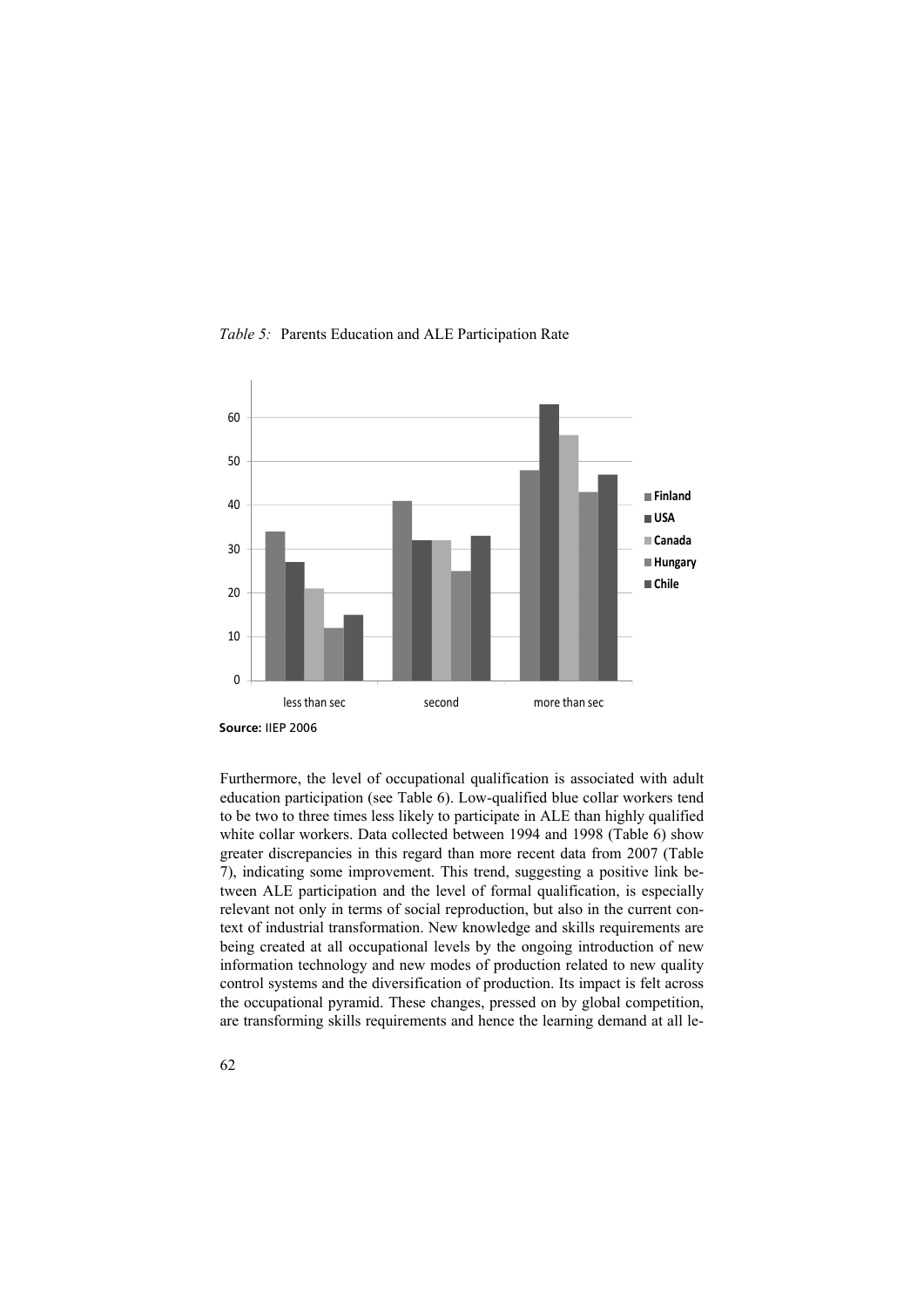vels of qualification. Again, however, responses to these changes in 1994- 1998 and even in 2007 vary considerably across countries.



**Occupation and ALE Participation Rate** *Table 6:* Occupation and ALE Participation Rate

**Source:** IIEP 2006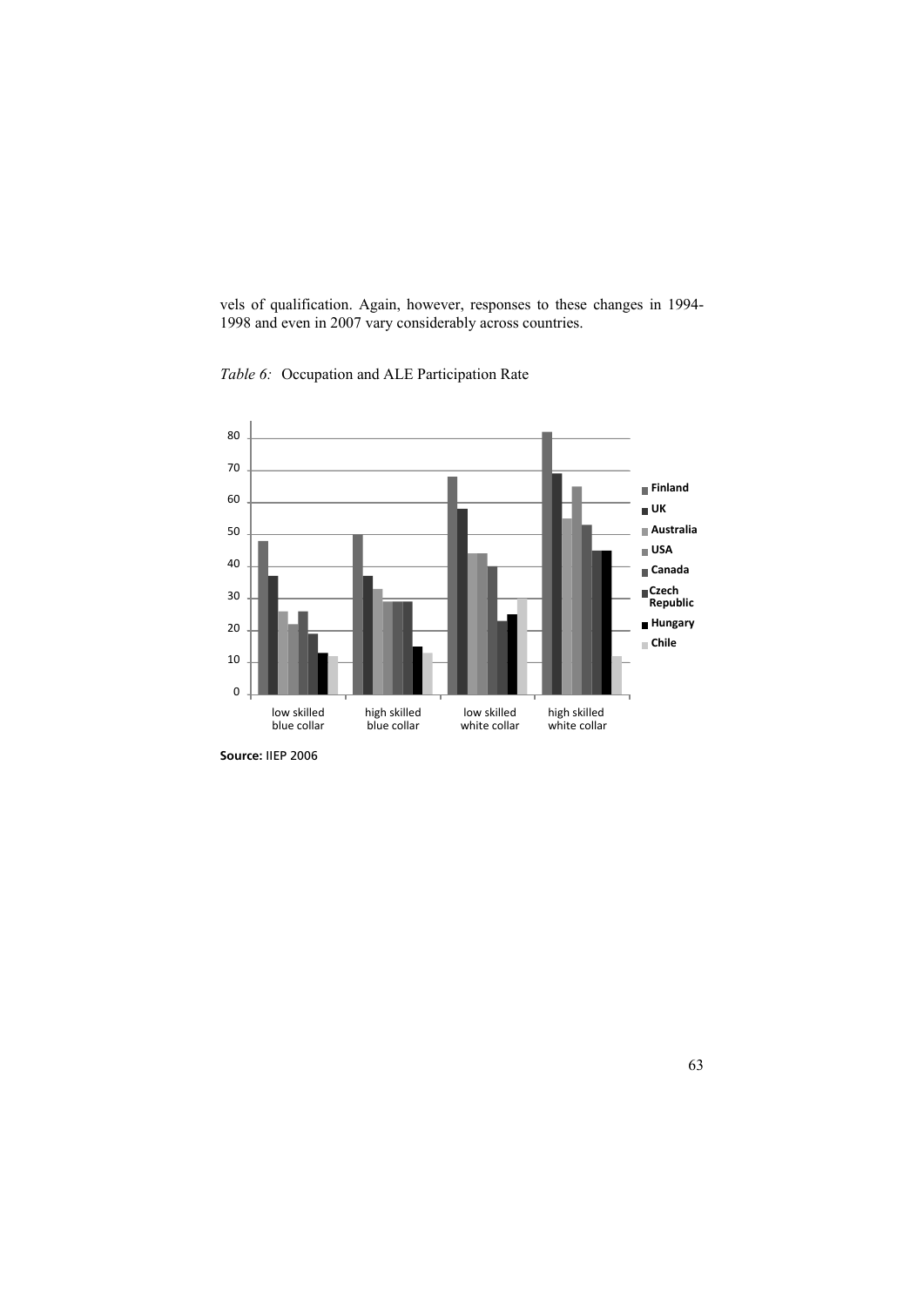**Table 7** *Table 7:* Occupation and ALE Participation Rate (2007)



**Source:** Eurostats, Boatang, 2008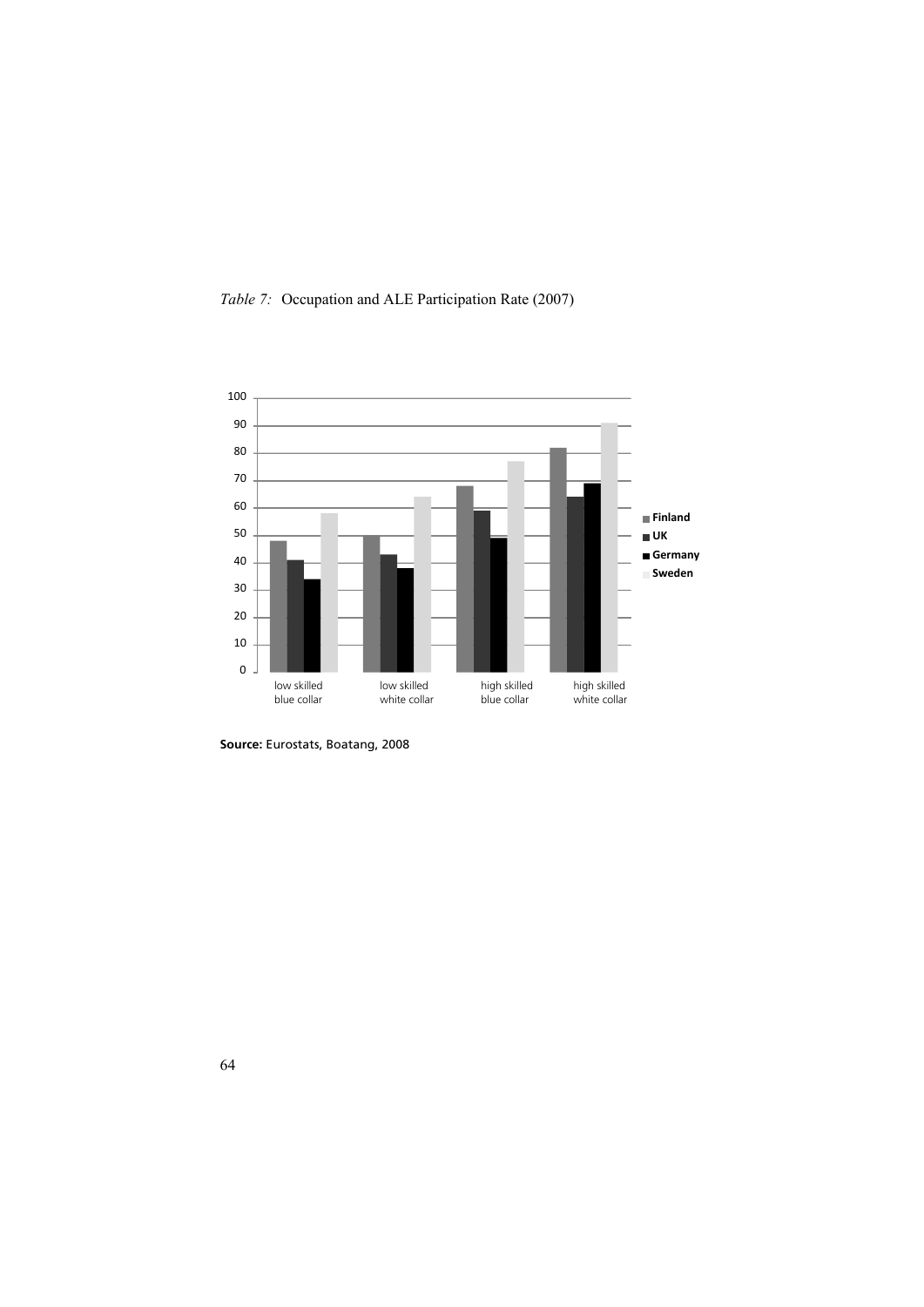The correlation between ALE participation and gender is more complex (see Table 8). In 1994-1998, male participation rates tend to exceed female rates by a small margin, with the exception of Finland, where women participate at significantly higher levels than men. In 2007, we may observe varying gender differences in a number of European countries (Boatang, 2008). Countries with high participation rates have a higher proportion of participating females. In Germany, France, and Austria, in contrast, male participation rates are higher than those of females.



*Table 8:* Gender and ALE Participation Rate (1994-1998)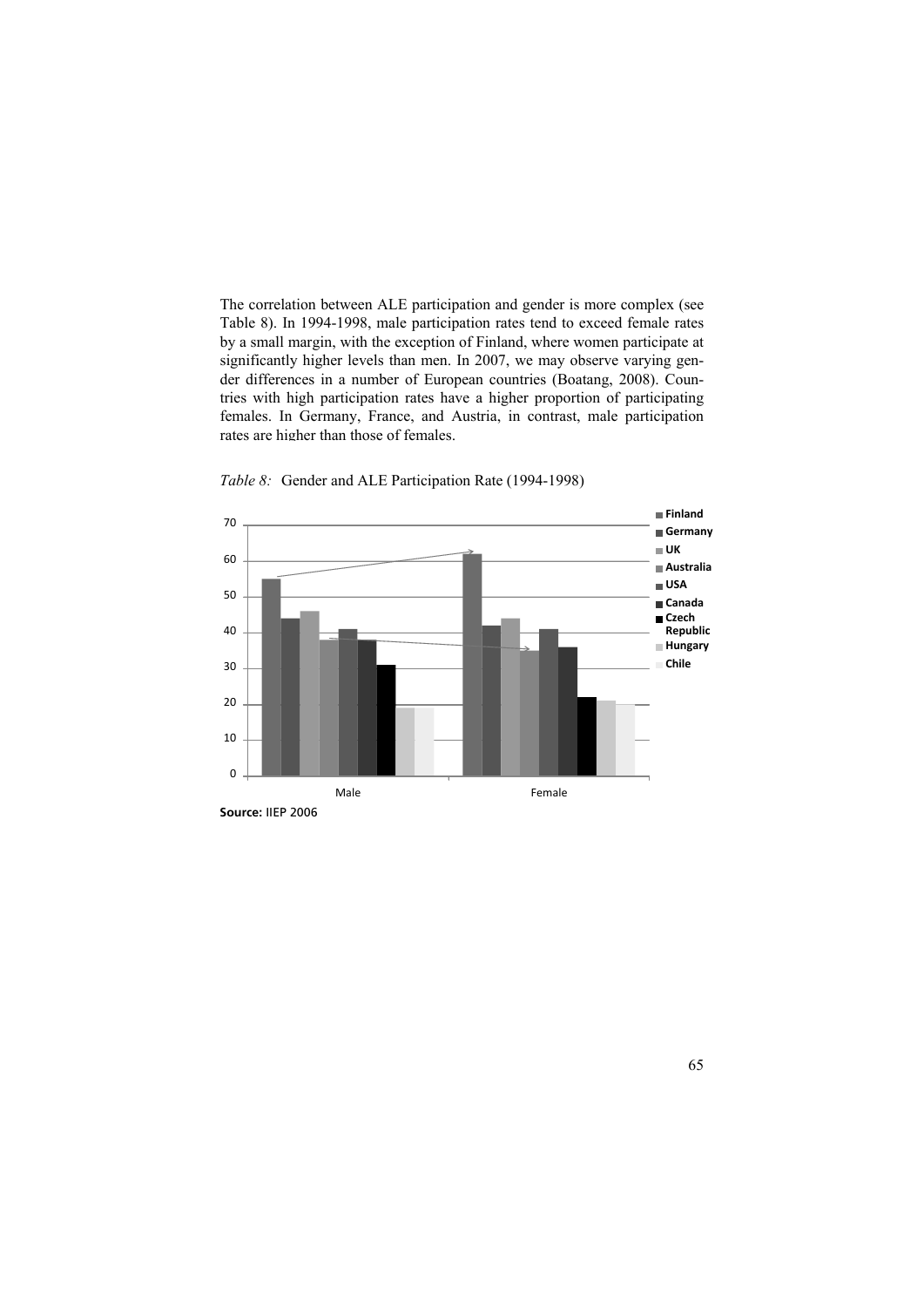Data from Table 9 clearly shows that lifelong learning is not yet a lifelong phenomenon among persons aged 55 and older. Participation rates, which start to decline as soon as people turn 45, drop even further in the age group of 55-64 years. The 2007 Eurostats survey (Boateng, 2008) indicates that countries with high rates of participation now show a much higher proportion of 55- to 64-year-olds participating in adult education and training. Sweden stands out considerably from the other countries with a participation rate of 60.7% for this age group, followed by Norway (41.2%), Finland (37.8%), United Kingdom (37.0%), and Germany (28.2%).

We observe a further decrease in ALE participation among 64-plus-yearolds, precisely at a time when people, paradoxically, have more free time. In the UK, for example, decline in adult education participation is particularly abrupt among 55-plus-year-olds. Only 31 per cent of adults aged 55-64, 21 per cent aged 65-74, and 15 per cent of those aged 75 and over view themselves as learners (Aldridge & Tuckett, 2007). In the UK, less than 10% of the population aged 65 and over report their involvement in current learning events.





**Source:** IIEP 2006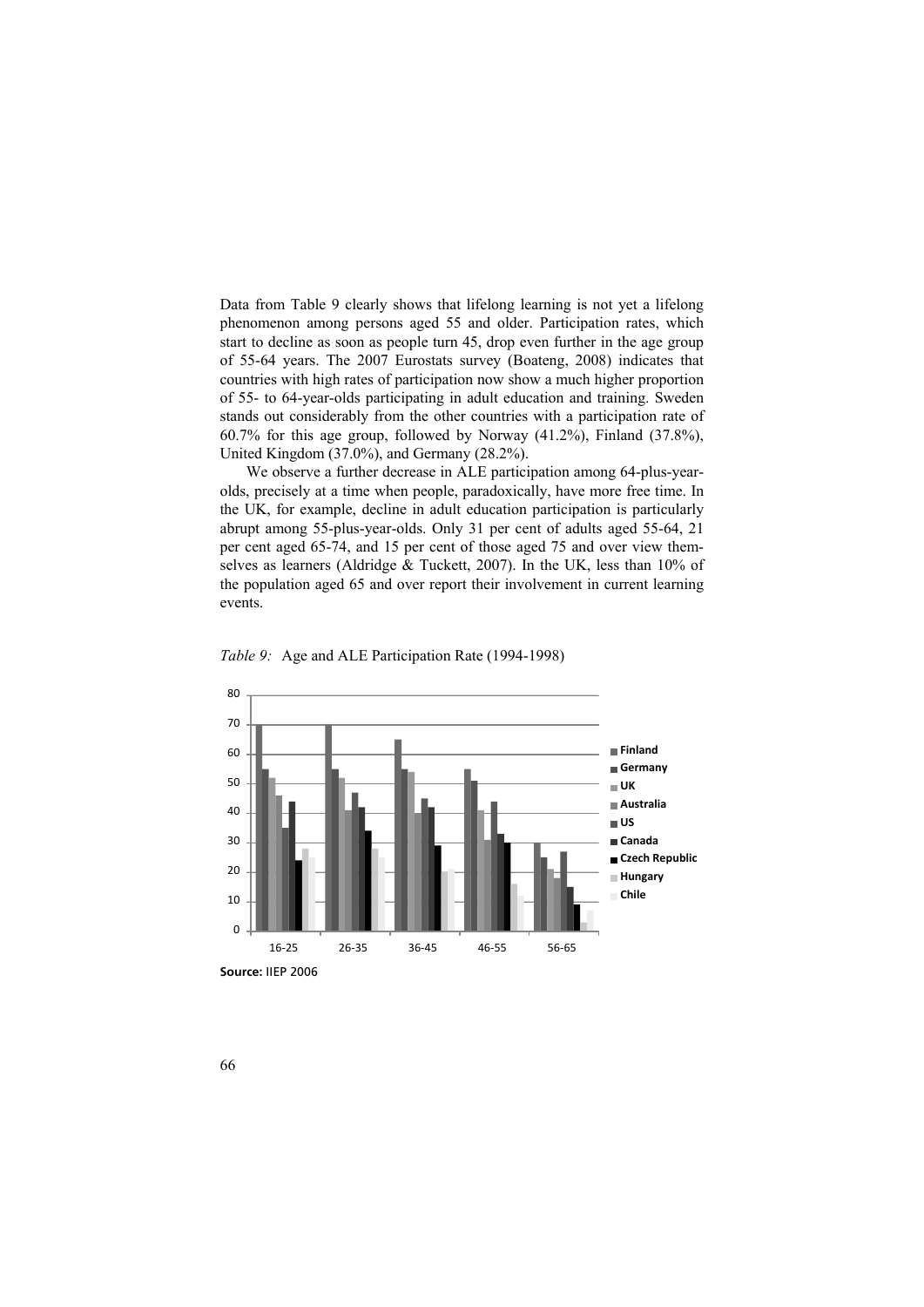Employment status is another decisive factor for ALE participation. In 1994- 1998 (Table 10) and in 2007 (Boateng, 2008), unemployed and inactive people account for the largest proportion of non-participants in all countries.



Table 10: Employment Status and ALE Participation Rate

**Source:** IIEP 2006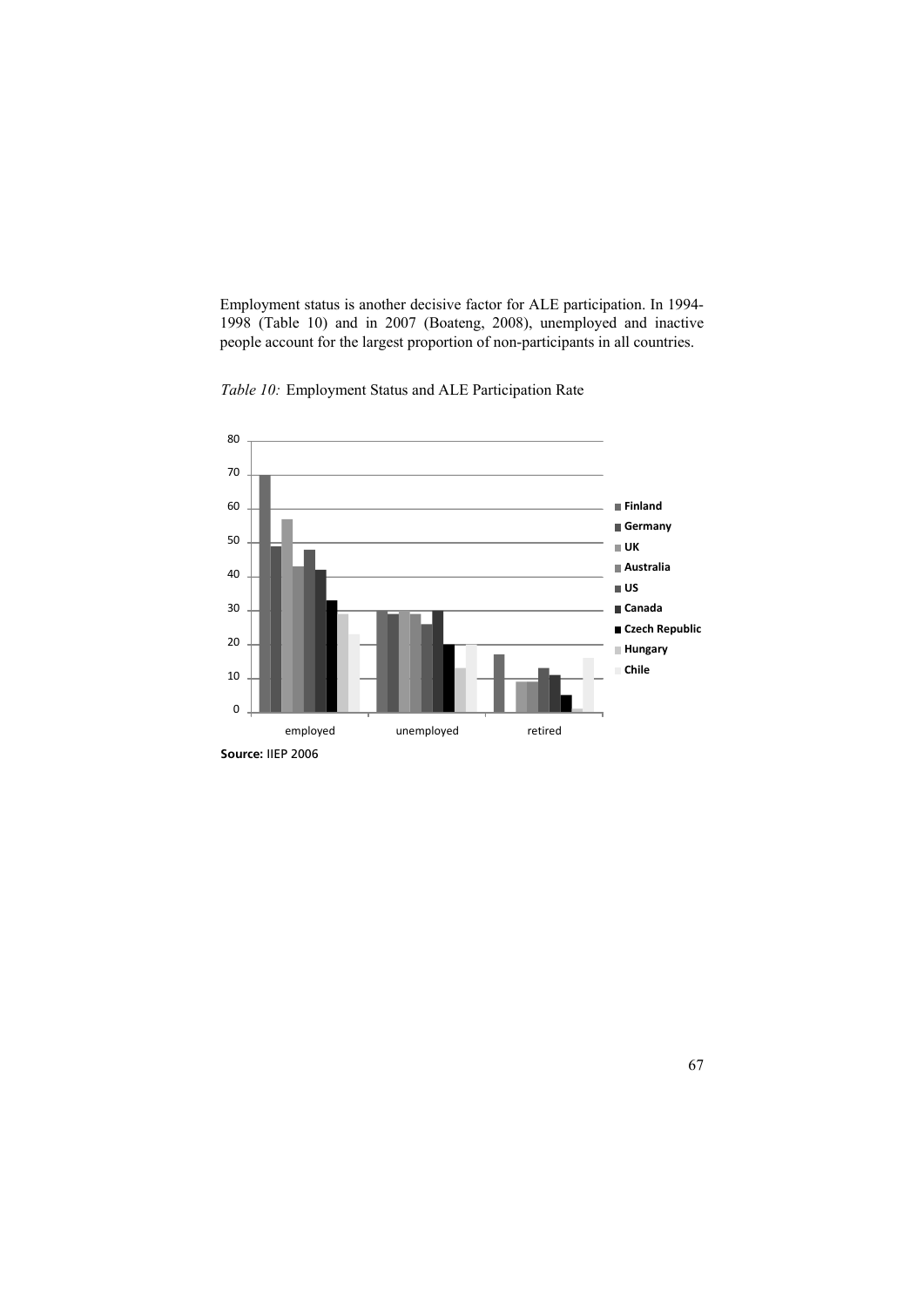Rural and urban statuses have different effects in each country (Aldridge & Tuckett 2007). The rural population tends to participate more in Finland and the U.S., but significantly less in Australia, Canada, Czech Republic, Hungary, and Chile.



*Table 11:* Rural-Urban Status and ALE Participation

**Source:** IIEP 2006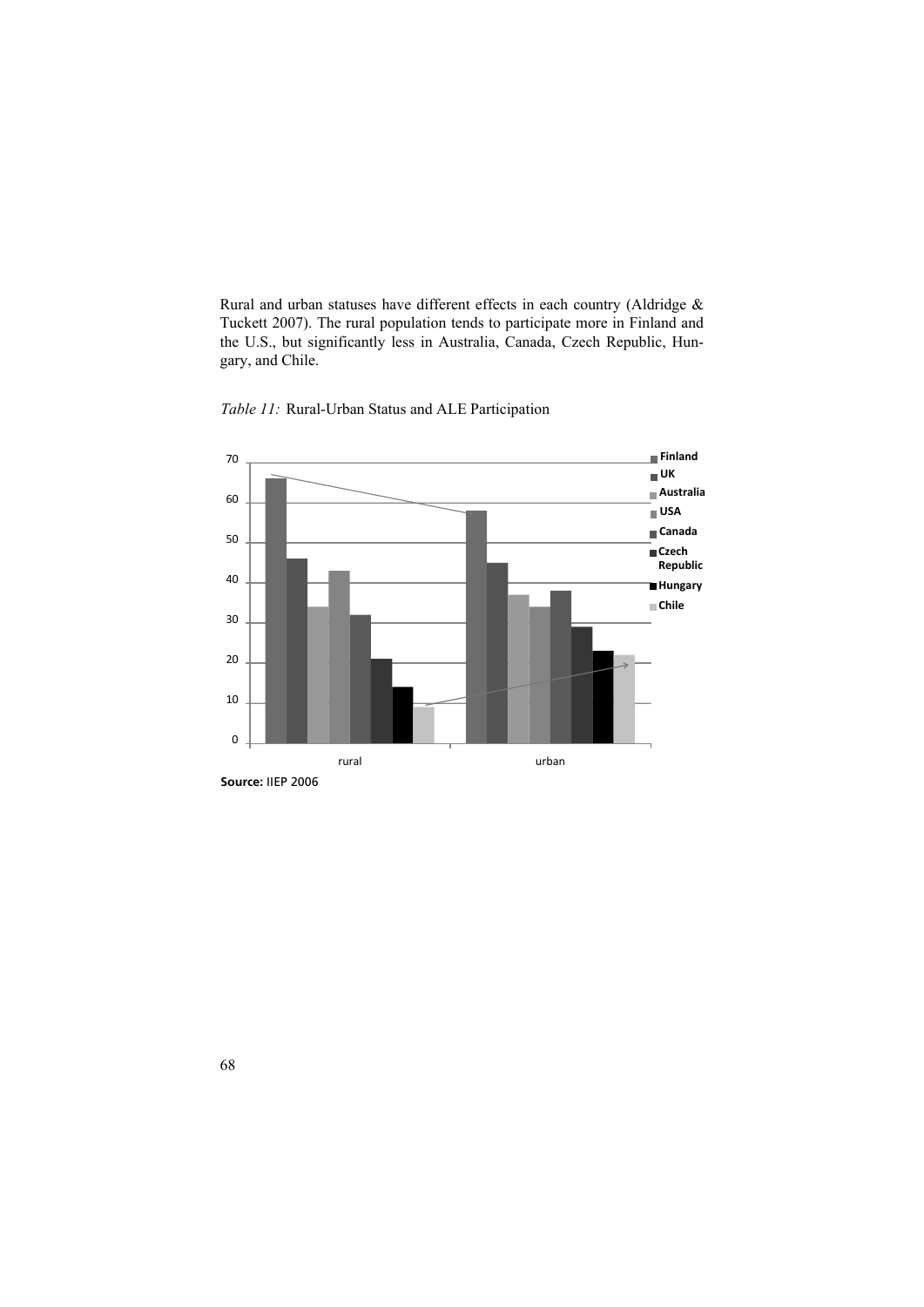Work context is another important factor influencing ALE participation. Firm size provides a case in point, for example. In all countries (see Table 12), the rate of participation in structured adult learning activities tends to increase with the number of an organisation's employees.





**Source:** IIEP 2006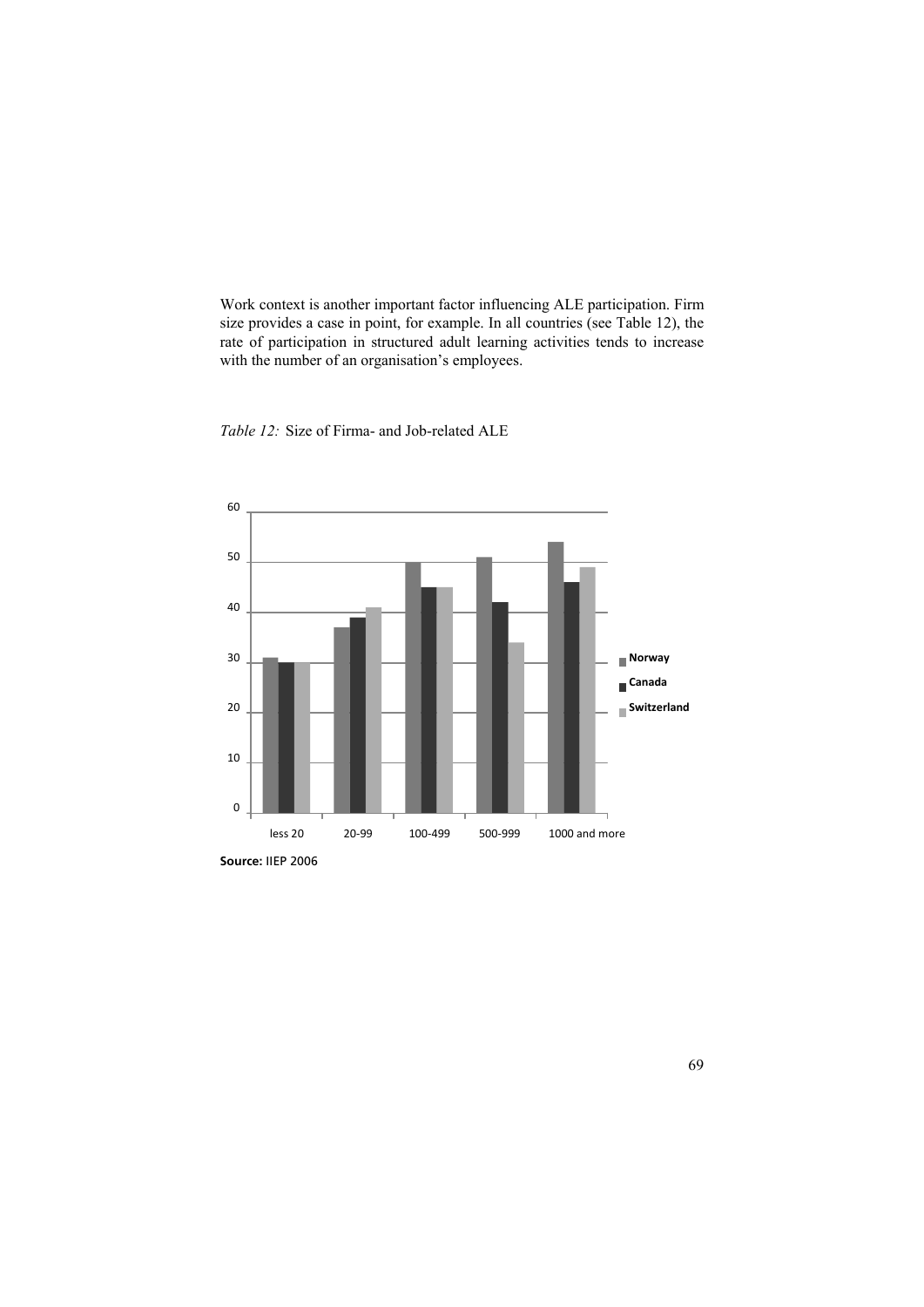Likewise, the extent to which employees have to use written communication on a daily basis impacts the level of ALE participation. We can expect (see Table 13) higher rates of participation in learning activities in firms that feature a lot of reading- and writing-intensive positions.





**Source:** IIEP 2006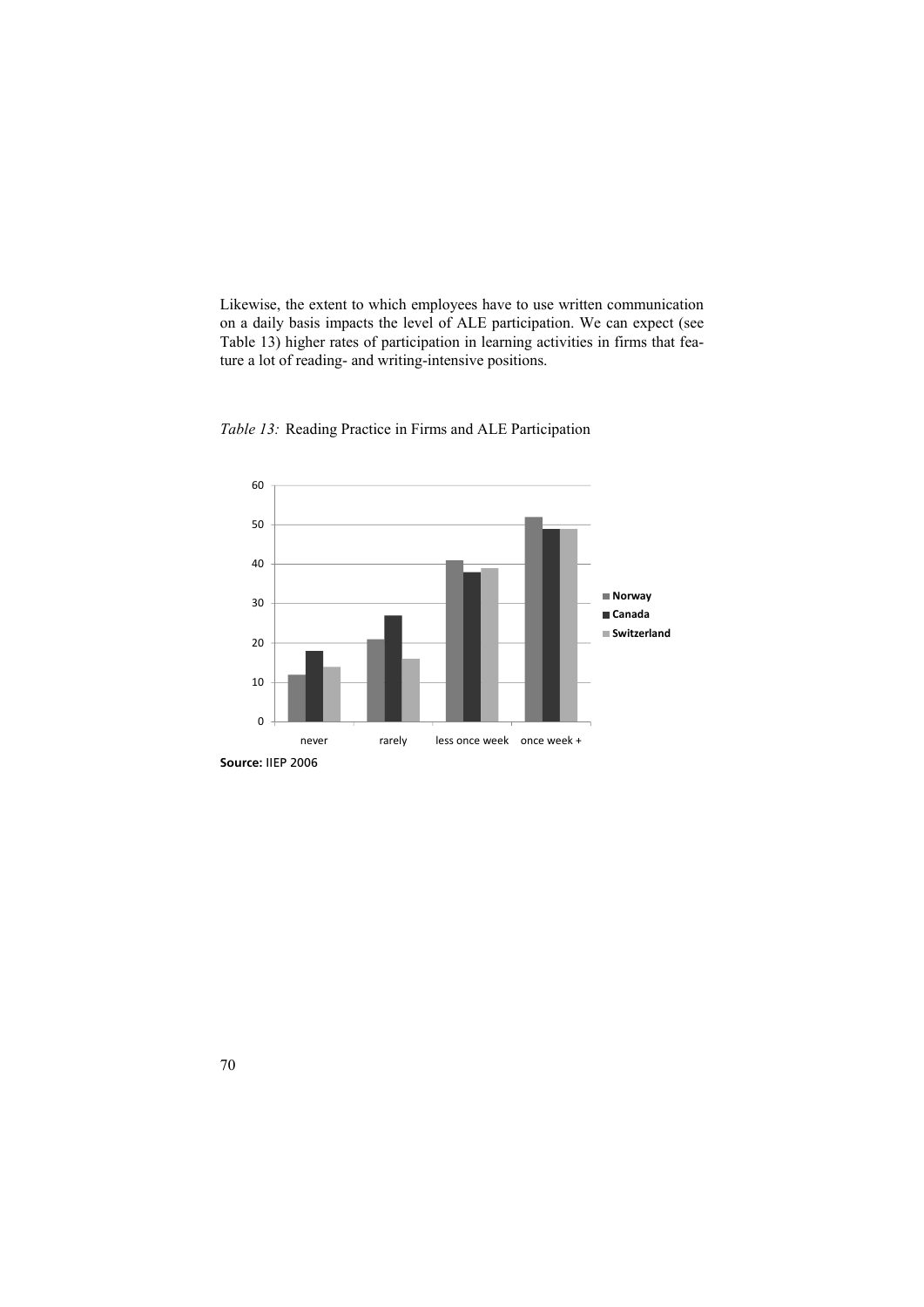It is also of much interest to revisit these different factors according to various types of adult learning and education. Table 14 shows the impact of employment status, age, gender, and citizenship on the rate of participation in work and non-work related adult learning and education. The data are from the 2007 German survey (TNS Infratest, 2008).

| <b>Variables</b>       | <b>Work-oriented</b> | Non-work-oriented | <b>Total participation</b> |
|------------------------|----------------------|-------------------|----------------------------|
| Active population      | 34                   | 29                | 49                         |
| Non active population  | 8                    | 24                | 29                         |
| $19 - 24$              | 22                   | 35                | 47                         |
| 25-34                  | 31                   | 27                | 46                         |
| 35-44                  | 32                   | 29                | 47                         |
| 45-64                  | 22                   | 25                | 38                         |
| Male                   | 29                   | 26                | 44                         |
| Female                 | 24                   | 29                | 42                         |
| <b>Born in Germany</b> | 28                   | 28                | 44                         |
| Migrants               | 18                   | 28                | 39                         |

*Table 14:* Participation Patterns and Orientation of ALE

#### **Source:** Infratest 2008

Unsurprisingly, work and non-work related participation rates vary in relation to people's participation or non-participation in the formal economy. However, it is interesting to discover how these two types of learning also seem to vary according to other variables. While young adults give priority to workrelated adult learning, senior workers tend to participate more in non-work related activities, albeit not exclusively. The same is true in terms of gender, with slightly more women giving preference to non-work related learning than males. The migrant population shows much stronger participation in non-work-related activities than in work-related ones, most probably due to their high levels of enrollment in second language education courses.

Finally, what may be concluded from this overview of participation statistics? First, people's probability to participate in various kinds of adult learning and education activities varies across countries, which implies that national contexts, and national policy contexts in particular, can indeed make a difference, as may be seen when comparing countries in Northern Europe, North America, Southern as well as Eastern Europe. The proactive policies implemented in Northern European countries, for example, have led to higher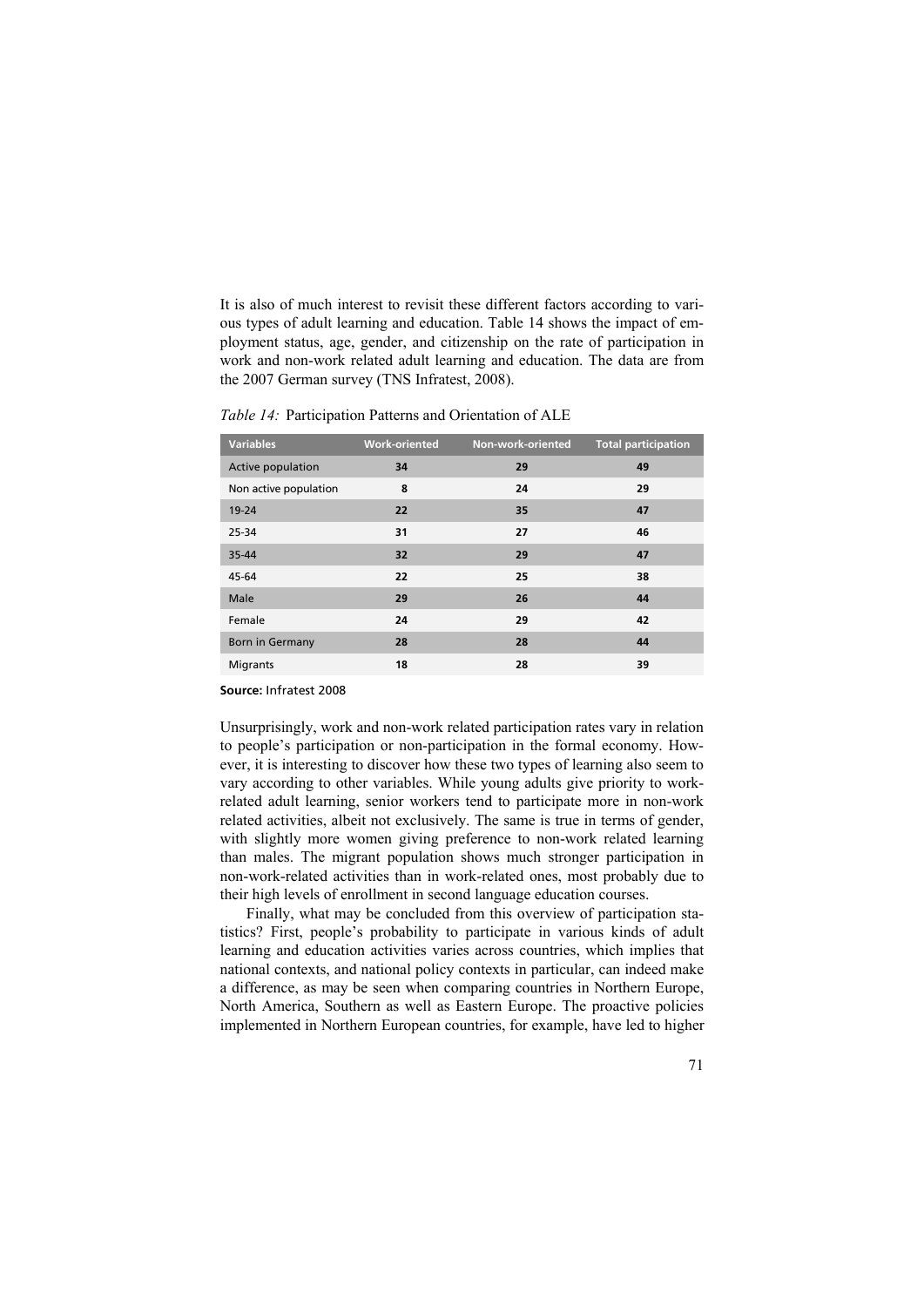levels of ALE participation among less formally educated adults and less qualified workers (Rubenson, 2003).

Second, empirical data show that participation in adult learning activities varies considerably according to demographic, socio-economic, and cultural factors. Consider, for example, the impact of initial education or the decreasing level of participation according to age cohort.

Third, these factors mutually reinforce each other, adding up their respective impact in positive and negative ways. Factor analysis helps us to see such revealing configurations of variables, for example, when comparing employment status, age, and initial education.

*Table 15:* Combined Factors and ALE Participation (1994-1998)



Table 15 clearly illustrates these extreme variations in ALE participation according to six configurations combining these factors. If you are employed, have a high level of initial education, and hold a high-status job, you are six to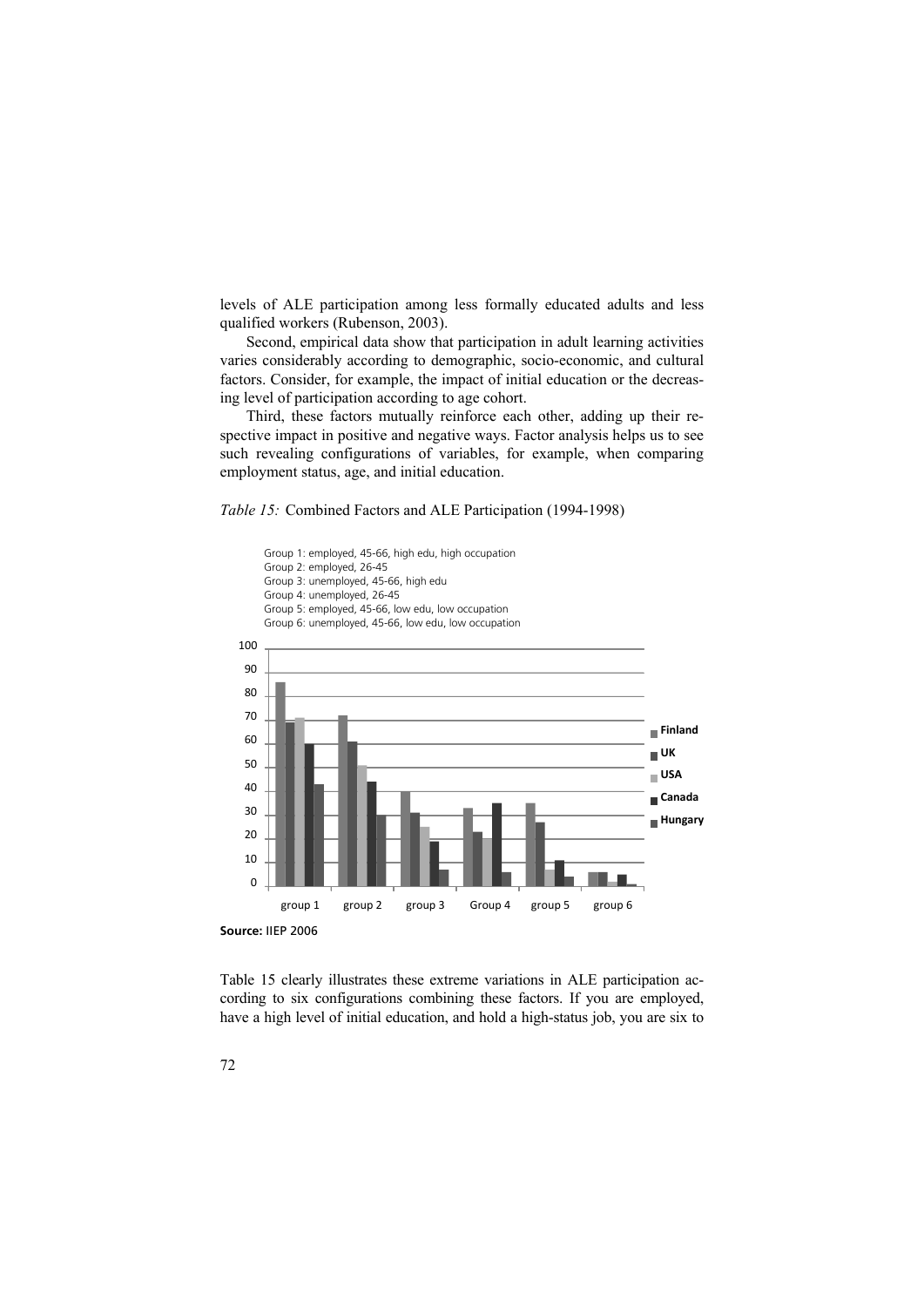ten times more likely to participate in adult learning than if you are unemployed, completed only basic schooling, and have less qualification. If you are young, your employment status will probably be the main determining factor. If you are currently unemployed, but hold advanced educational credentials, you are more likely to participate in ALE programs, except in Canada, where intensive programs for unemployed persons may make a difference.

# **Exercises and Tasks**

### *Exercise 1*

If you look at your parents and their level of participation or nonparticipation in adult learning, which of the factors outlined above do you think have influenced their decision to participate or not?

## *Exercise 2*

What significant differences do you see in the participation of the active and of the non-active population? Is the situation the same in other countries that you happen to know?

### *Exercise 3*

What links do you see between the data presented in Table 5 and Table 4, i.e. between the influence of parents' education and the influence of participants' initial education?

### *Task 1*

In this classic text by Cookson (1986), the various factors impinging on adult education participation are presented and discussed as a complex chain of conditions perceived by individuals. Do such factors have the same influence and interconnection in work-oriented learning as in general adult education?

Cookson, Peter S. (1986). A framework for theory and research on adult education participation. Adult Education Quarterly, 36, 130-141. http://aeq.sagepub.com/content/36/3/130.full.pdf+html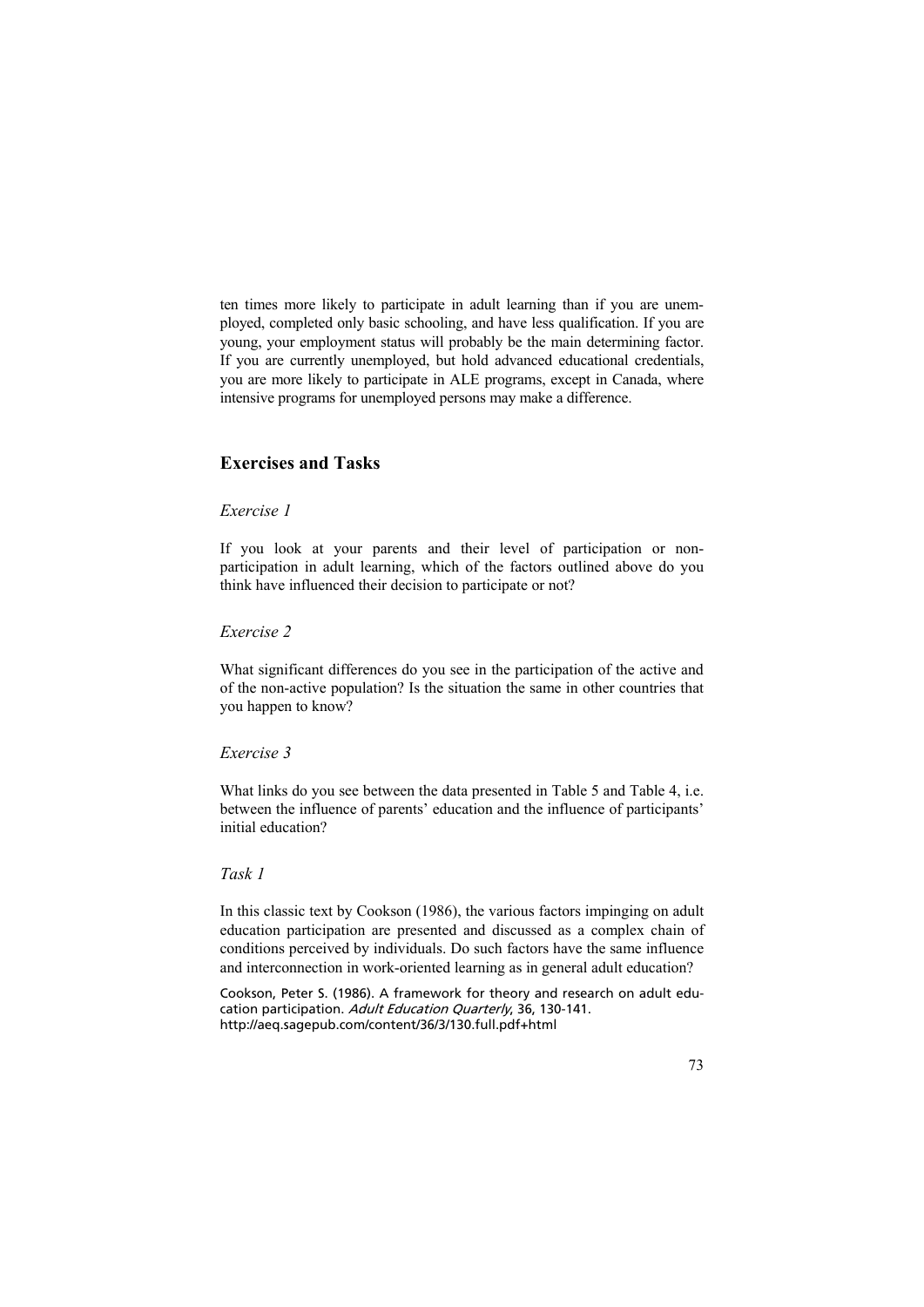# *Task 2*

One of the mishaps of adult education participation studies is the underrepresentation of informal learning. Livingstone (2002) wrote about the invisible part of the iceberg and the underemployment of the existing pool of knowledge and skills informally acquired. Could you give examples of such bias in public representation of the ALE domain and of the consequences in the development of learning societies?

Livingstone, David 2002). Mapping the iceberg. NALL Working Paper 54. http://www.nall.ca/res/54DavidLivingstone.pdf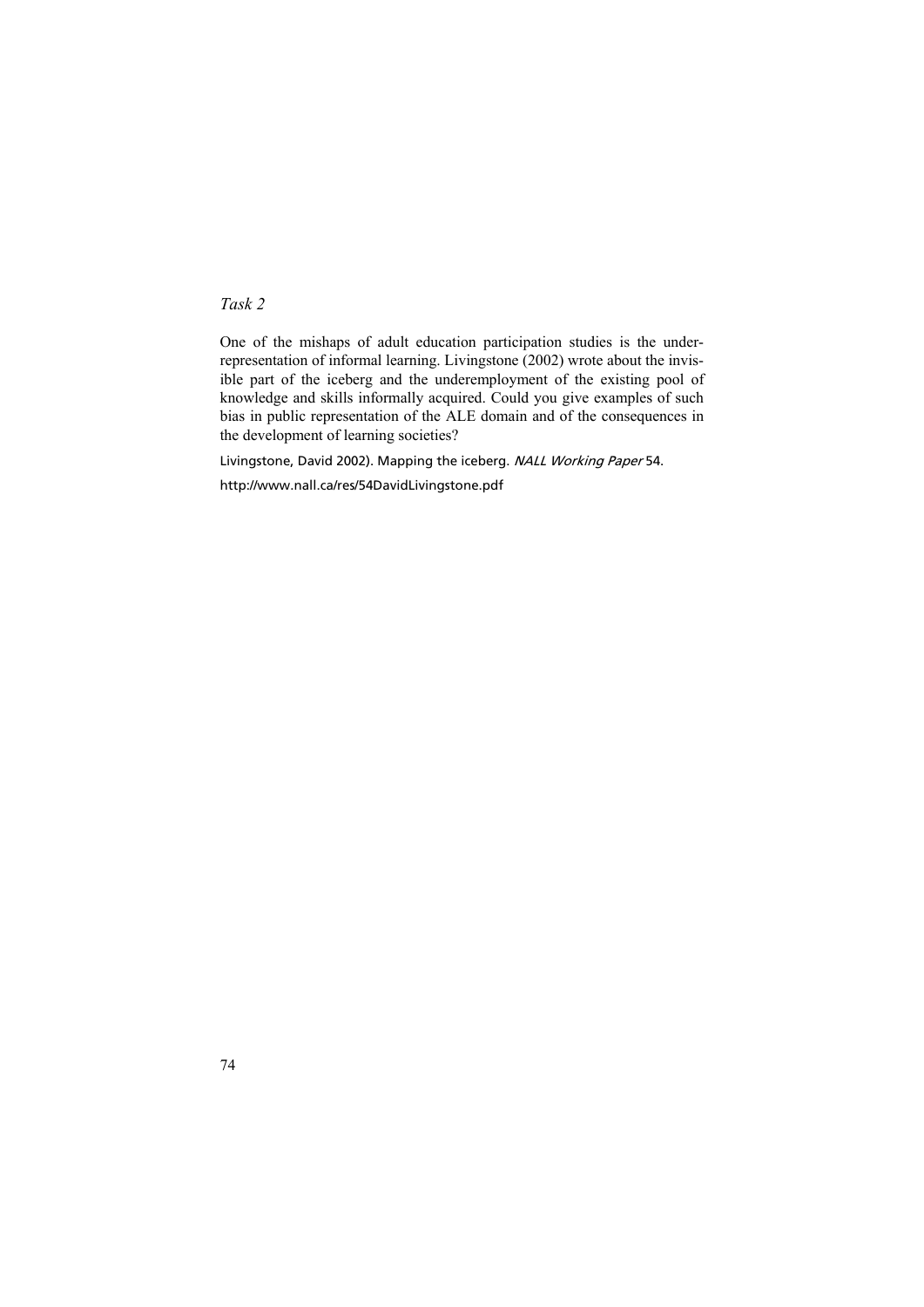# 8. Analysis of ALE Participation

### **8.1. Theoretical analysis**

We have seen that ALE participation is shaped by numerous factors: cultural predisposition, socio-economic status, living conditions, public policy, work environment, and institutional provision of learning opportunities. Once such factors have been identified, the challenge is to analyze their interrelations in order to understand the processes and mechanisms of such participation.

Various attempts have been made to go beyond demographic and social mapping of adult learning participation (Courtney, 1992; Wikelund, Reder & Hart-Landsberg, 1992) in order to understand the social dynamics at work.

Early on, a structural analytical approach was developed in France, which has since been expanded. Drawing on Bourdieu's sociological analysis (Bourdieu & Passeron, 1970) researchers sought to explain ALE participation patterns by looking at an individual's position in society and at their workplace as well as by studying structural inequalities in the distribution of learning opportunities. Such studies (De Montlibert, 1973, 1977) tend to insist that adult education is largely governed by the logic of social reproduction. According to this point of view, adult learners' social origin, their parents' educational status (see Table 5 above), and their family's cultural influence and social position (Gorard, Renold & Fevre, 1998) all serve to determine the level and kind of their ALE participation. De Montlibert shows, for example, that adults participating in ALE tend to be individuals who, in terms of their social background, should have succeeded earlier at school, using adult education to later regain their socially expected socio-economic position. In other words, participation is influenced by the unequal distribution of cultural capital. Who has more gets more*.* 

However, the reproduction of structured inequality is relative. Table 5, for example, shows that a significant percentage of adults with low-education parents do participate in adult learning activities in spite of their social origin. This is especially true for Finland. We also observe (see Table 4) a participation rate of 30% and more among adults holding less than a secondary school diploma in Finland, Germany, and the United Kingdom. Similarly (see Table 6), 48% and 58% of low-skilled blue collar workers in Finland and Sweden respectively participated in organised learning activities in 2007. Despite a significant tendency towards the social reproduction of inequality in adult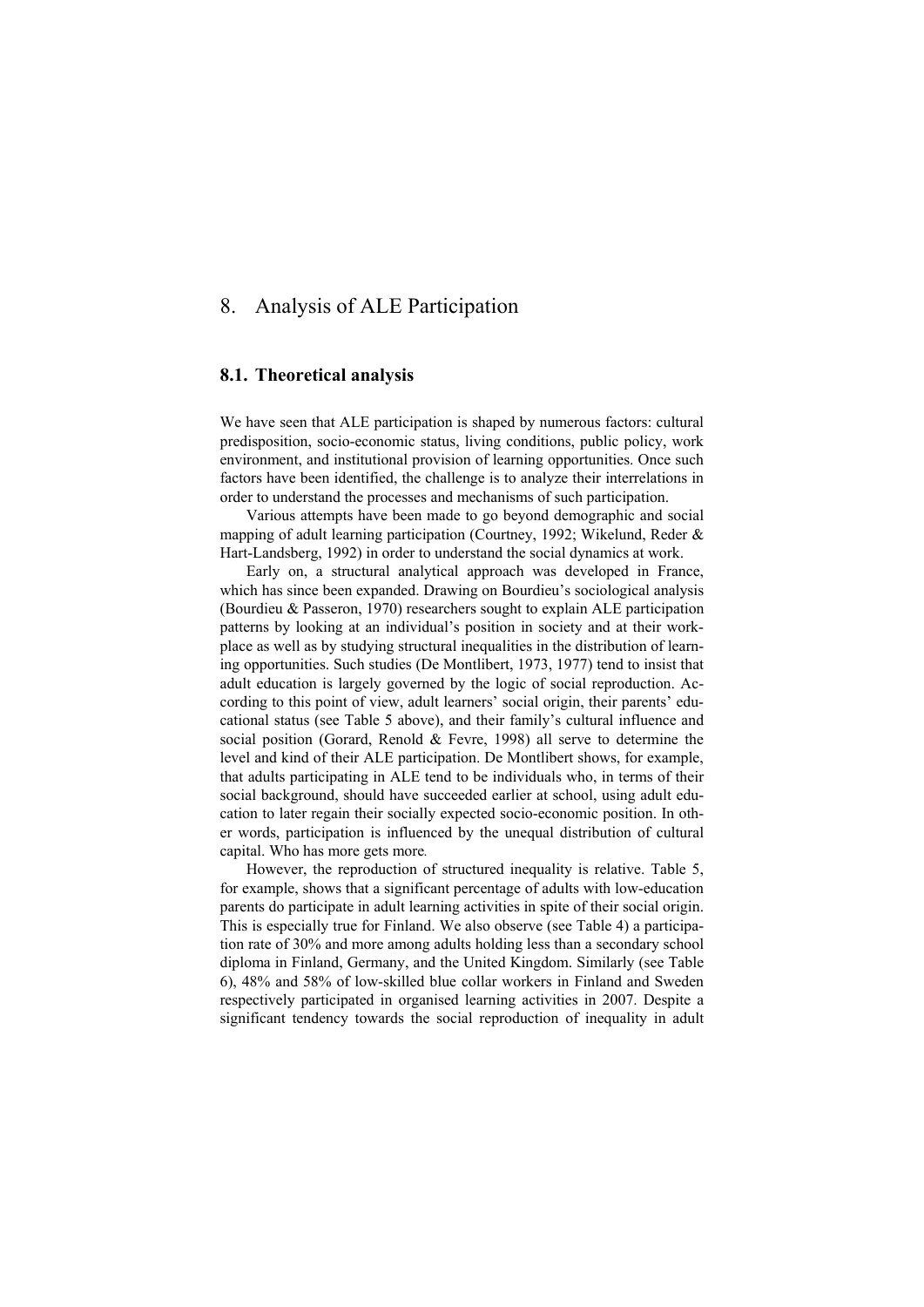education participation patterns, therefore, we need to explain why significant groups of adults do participate in ALE, after all, defying such theoretical predictions. Furthermore, if social reproduction turns out to be relative, what are the factors that help explain both prevalent trends and significant atypical patterns?

Psycho-social approaches have been developed to explain these participation patterns by looking at various motivational factors driving an individual's decision to participate or not, e.g. occupational projects and social expectation (Blair, McPake & Munn, 1995). They distinguish between extrinsic and intrinsic motives, between exchange value and content or processoriented objectives. As early as in 1961, Cyril Houle (1961) developed a typology of people's motivations as a key factor in their decision to participate in ALE.

The most important psycho-social model for explaining ALE participation patterns was conceived by Cross (1982) and further developed by other researchers trying to understand the barriers that different social groups tend to face (Rubenson & Xu, 1997; Cookson, 1986; Henry & Basile, 1994; Scanlan & Darkenwald, 1984; Darkenwald & Valentine, 1985; Silva, Cahalan & Lacireno-Paquet, 1998). Cross developed a composite model that frames adult participation as a result of a complex chain of responses to conditions perceived by individuals. Cross distinguishes three series of factors or barriers to participation: institutional, situational, and dispositional barriers.

**Institutional** barriers include procedures and types of education provision preventing or discouraging participation, e.g. courses not offered, distance, inconvenient timing and scheduling, lack of formal qualifications required by an institution, mismatch between demand and responses, lack of flexibility of provision, lack of information and of guidance services.

**Situational** barriers are obstacles arising from one's economic and social situation at a given time. Often expressed as "lack of time!" and "no money!*",* such barriers are linked to different life and work situations and conditions such as low initial education, socio-economic status, age, parental and family roles (reconciliation of roles), employment situation, work context (economic sector, firm size, regular use of written information), or lack of public or private financial support. Within situational barriers, as shown by most surveys, the level of initial education is the most important predictor of participation in adult learning.

**Dispositional** barriers refer to people's attitudes and perceptions of themselves as learners, e.g. low readiness to learn, sense of learning inefficiency, low self-confidence or self-esteem, lack of work or and work related personal objectives or projects, sense of irrelevance and uselessness of learn-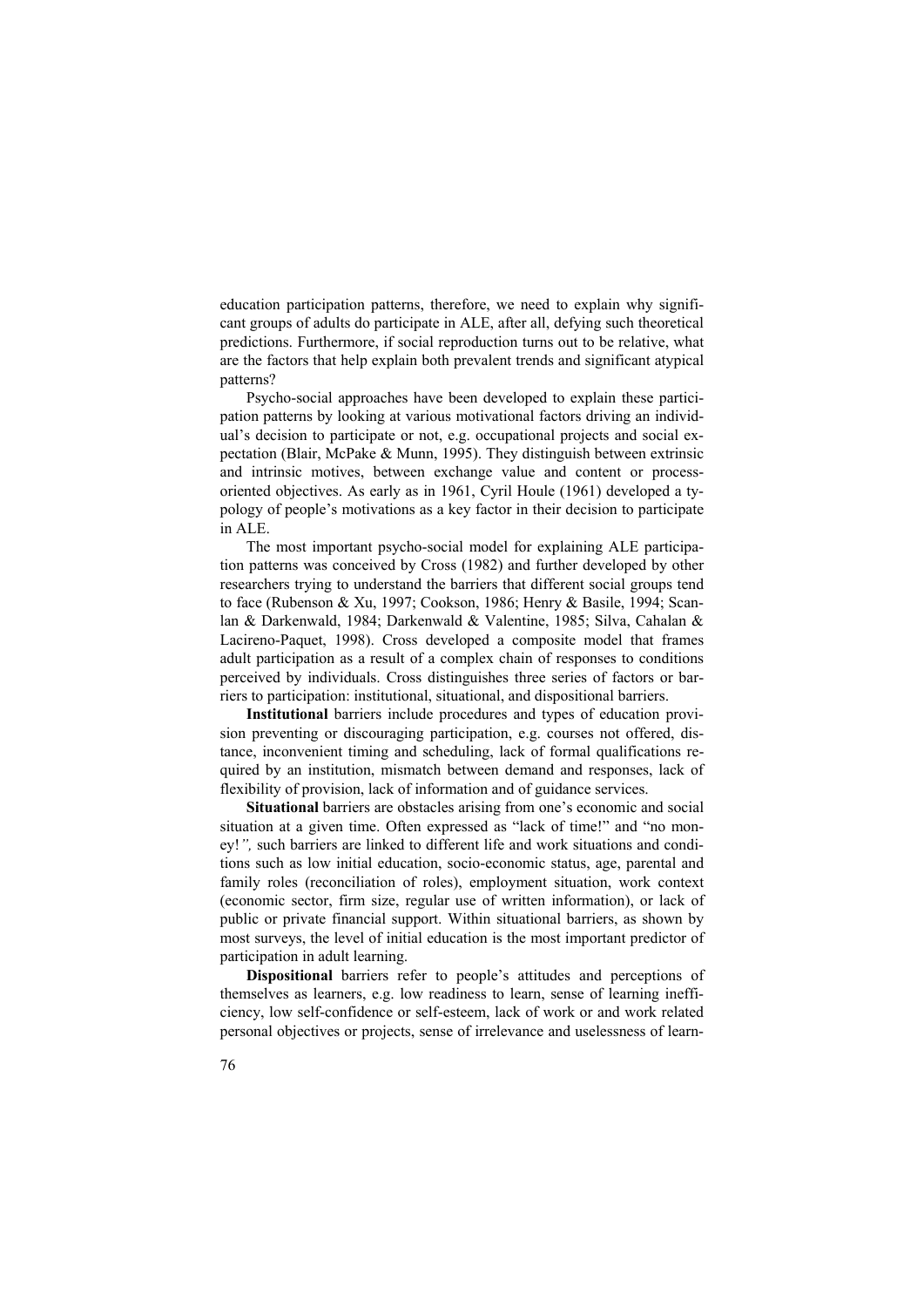ing, weakly felt needs, language barriers, perceived health condition, sociocultural practices (reading habits, social participation).

Among the dispositional barriers to ALE participation, Darkenwald and Valentine (1985) draw an important distinction between psycho-social obstacles (perception of education or of oneself as a learner) and informational obstacles (lack of awareness of learning opportunities). They go on to highlight six important factors that tend to keep people from engaging in structured adult learning: lack of confidence, lack of course relevance, time constraints, low personal priority, cost, and personal or family problems.

Across the participation literature, the single most crucial predictor of participation in adult learning activities is a person's level of initial education. People's initial schooling experience and their cultural relationship with formal education tend to structure their representations and attitudes toward learning and education. Longer initial education, positive previous learning experiences, and hence stronger education expectancy help explain the differences in people's likelihood to participate in adult learning and education and, to a certain degree, the small but significant differences between male and female participation. Prior education also influences an individual's ability to express unmet learning demands and aspirations (Doray, Bélanger & Labonté, 2005; Doray & Livingstone, 2002). The impact of cultural capital is even broader, however. Whether someone likes to read and write tends to influence their level of participation. People who read and write a lot, for example, are much more likely to participate in adult learning and education than people who spend a lot of time watching TV.

In the wake of the pioneering work of De Sanctis (1988), some researchers focused their research on the **non-public** aspects of adult education (Hédoux, 1982; Quigley & Arrowsmith, 1997; Reay, Ball & David, 2002), the **a-typical** participant (Bélanger, Doray, Labonté & Levesque, 2005), or the **non-traditional** participant (Bowl, 2001) in order to understand the factors that could explain such "unusual" types of participation. Weak motivation, for example, may be overcome by positive community support or by the education provider's strong institutional reputation (Henry & Basile, 1994). Special policies geared towards single-parent families can help reverse socially predictable trends (Doray, Bélanger, Motte & Labonté, 2005). Based on such findings, researchers are in a position to propose policy shifts in order to alter the conditions that tend to shape ALE participation patterns.

Life conditions, both at home and at the workplace, tend to determine people's access to two key resources: time and money which, in turn, may have a negative impact on adult learning participation. Financial factors include direct costs and less visible indirect charges. Working conditions also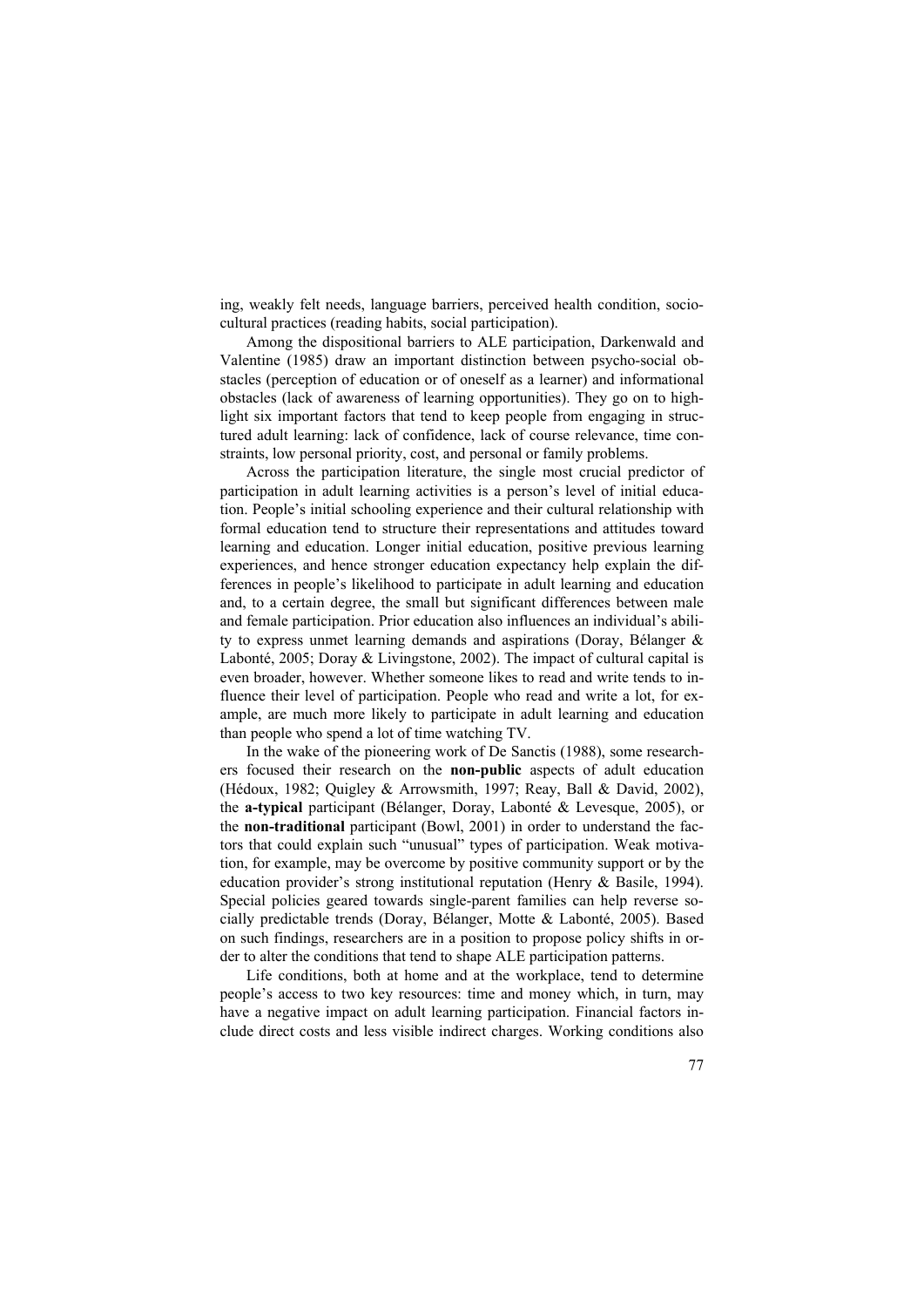influence participation through the unequal allocation of learning resources and opportunities within and between firms (Gagnon, 2004; Gagnon, Doray & Bélanger, 2004).

In most surveys, when people are asked about their reasons for nonparticipation, they most often mention a **lack of time**. The response pattern does not vary significantly across countries (see Table 16). We will need to look at the specific factors behind this overt and general reason, however. As illustrated in Table 16, the most frequently expressed reason for non-participation is a gendered one because of gender differences in the work-familyeducation equilibrium and in the prevailing division of domestic labours.



Table 16: Main reasons expressed for non participation

In *The Future of Lifelong Learning* (Schuller & Watson, 2009), a recent report by the National Institute of Adult Continuing Education (NIACE), a non-governmental organisation for adult learning in England and Wales, the time factor is interpreted in the perspective of changing life courses and biographical patterns. It is precisely during the "rush hour" life phase, i.e. between the age of 25 and 50, that people tend to mention this reason most frequently. This period is indeed often characterised by intensive work-related learning demands on individuals and by demanding parental responsibility.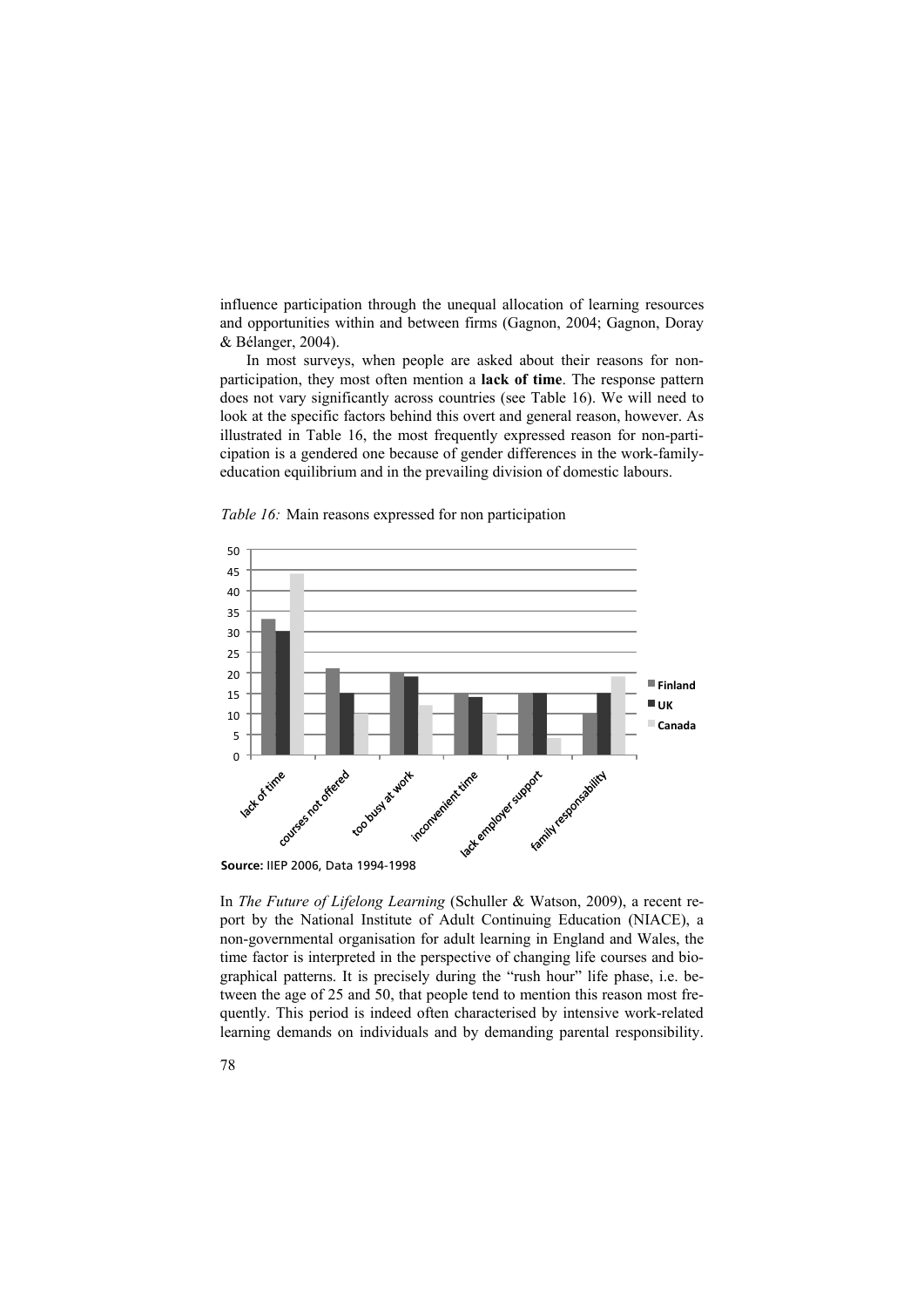Explaining participation patterns through biographical analysis helps to shed new light on the modulation of lifelong learning across adult life courses.

Many issues remain to be addressed, however, and should be part of the future research agenda:

- the absence of recent internationally comparable data,
- the relations between informal learning and participation in structured learning,
- the lifelong continuity of participation or non-participation as a result of various factors cumulating over time,
- empirical tests of the various theoretical models using internationally comparable data,
- the undocumented reality of a multiplicity of learning motives involved in people's decisions to participate in ALE,
- a better understanding of the relationship between work and non-work related adult learning,
- the invisible reality of informal learning.

In order to be able to analyze the situation across time and national contexts, the most important issue for all countries is conducting regular and comparative household surveys to monitor the diverse and dispersed field of adult learning and education, the way it is done in Germany and the UK on a regular basis. Without having such a basic information base, theories will remain untested and, more importantly, participation studies will not be able to contribute fully to information-based policy development.

## **Exercises and Tasks**

## *Exercise 1*

Could you give other examples of different combinations of factors (age, work environment, policies of providers, cultural milieu, workplace, guidance and information services, etc) that could help overturn prevailing trends?

## *Exercise 2*

How do you explain differences in male and female patterns of participation in work and non-work related adult learning?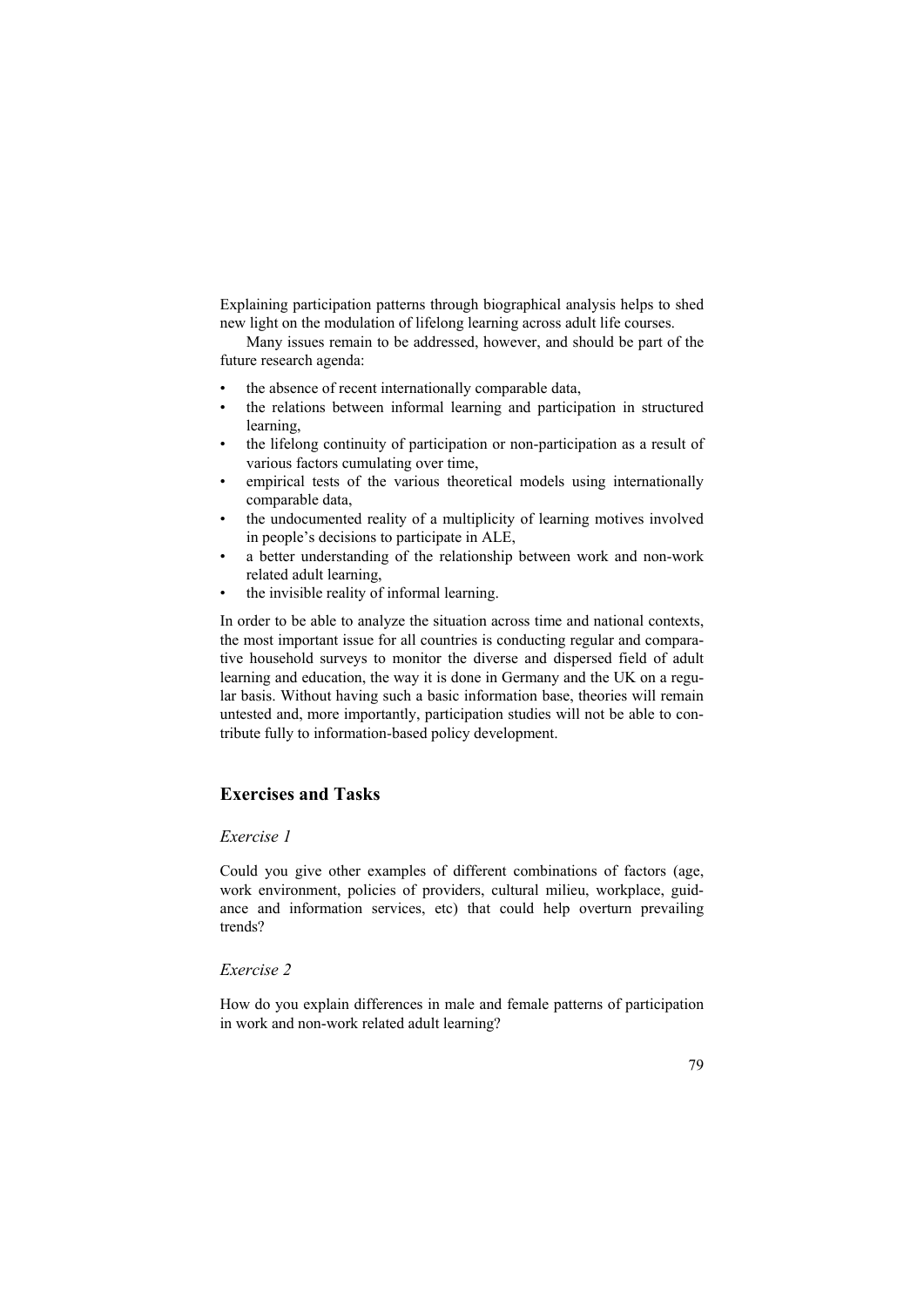## *Exercise 3*

Referring to Cross' three sets of factors, why do you think men tend to participate less in non-work related adult learning?

## *Task*

In their "inquiry into the future of lifelong learning" in the UK, Schuller and Watson (2009) propose to base lifelong learning policy on a new model of the educational life course, with four key stages (up to 25, 25-50, 50-75, 75+). Looking at ALE participation patterns in your country, would you propose similar or different key stages? Why?

Schuller, T. & Watson, D. (2009). Learning through life: Inquiry into the future for lifelong learning. Summary. National Institute of Adult Continuing Education.

http://www.niace.org.uk/lifelonglearninginquiry/docs/IFLL-summaryenglish.pdf

# **8.2 Biographical analysis of adult education participation**

Transitions, either professional or personal, are heuristic moments enabling researchers to capture the meaning of people's various recourses to active learning practices in late modernity. Some transitions are institutionalised, of course, such as children attending primary and secondary education. However, such foreseeable and even mandatory life transitions do not characterise people's biographies in late modernity any more.

Biographies are becoming a succession of life transitions of various types, including occupational mobility, migration, health-related incidents, and intimate shifts in private life. Far from being exceptional, transitions have emerged as an important constituent of contemporary life. Professional mobility, job insecurity, periods of illness, changes in people's private lives, the successive transformation of parental roles, discontinuities in the passage from adolescence to adulthood, and the desynchronisation of people's retirement age are all parts of life courses today. Transitions may also be voluntary, prompted by individuals themselves and, in certain cases, prepared long in advance, such as a professional promotion or a change in private life. However, certain transitions may also be enforced or prompted by a third party, or they may be accidental, e.g. in the case of illness.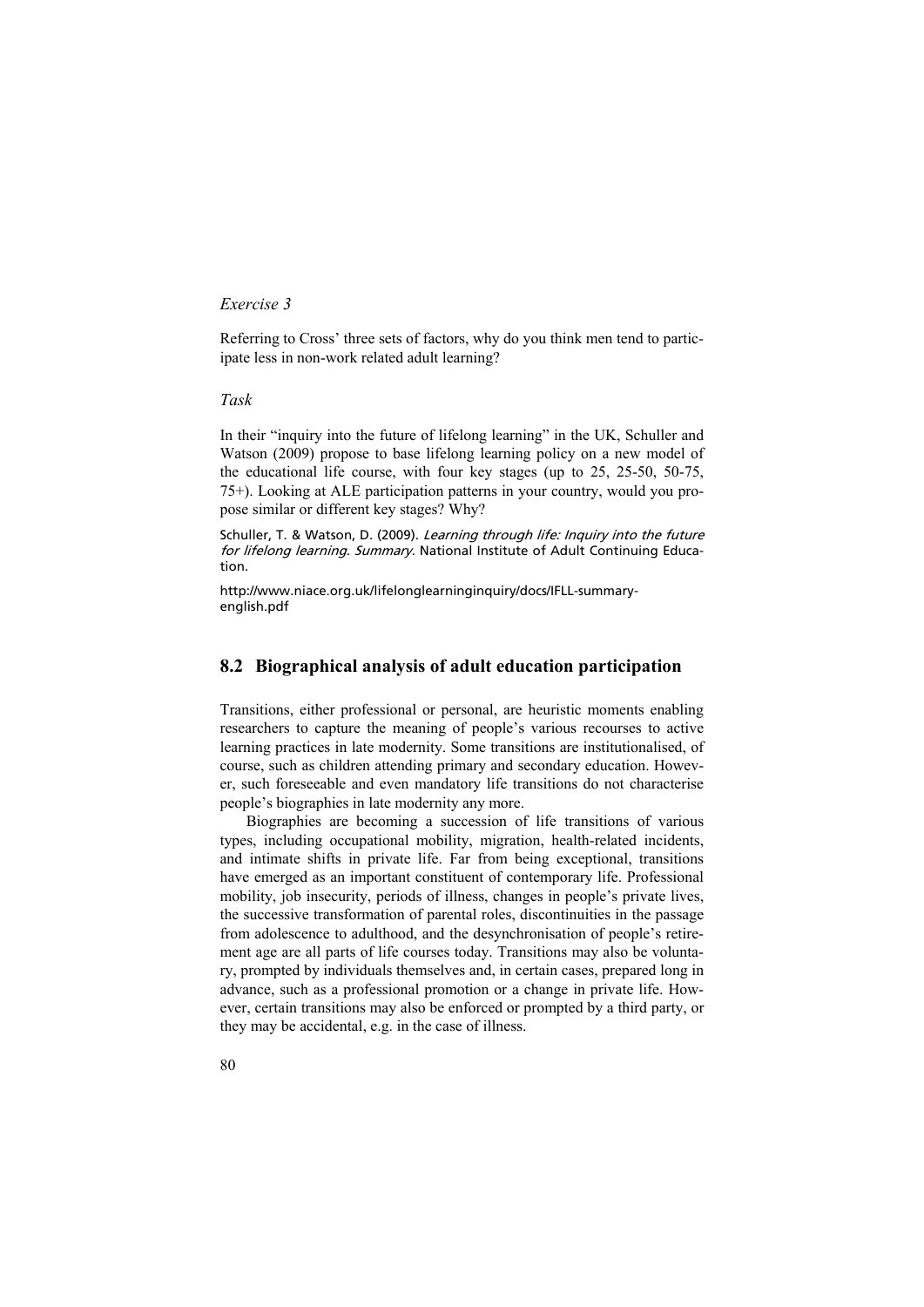Biographical transitions could influence adult participation in learning and education in several ways. A professional mobility project may motivate individuals to take part in education and training programs, for example. Transitions in other life contexts may affect the availability of learning resources either by introducing people in new networks or by consequent gain or loss of social capital. Reciprocally, transitions may be influenced by people's representations of education or by the value they attach to it and their expectancy to participate successfully in learning activities. Their ability and propensity to mobilise learning resources may be significantly altered in this case. The availability of educational opportunities and the way they are organised may also structure participation.

Furthermore, life transitions are either lived as an other-directed and passive process or as an inner-directed and active one. Some people experience these transitions powerlessly, going through them in a passive and dependent mode. Others, confronted with similar discontinuities in their life-course, will tend to use life transitions as an opportunity for developing new capacities for action to help them pilot this uncertain phase in their biography. For these people, each learning episode undertaken becomes a special moment requiring them to acquire new rules and roles (Tinto, 1993) and, as a consequence, to mobilise their knowledge and savoir-faire (Lave & Wenger, 1991). Even back in 1982, Cross identified transitions in people's life courses as potential momentum or phases of intensive learning. People seeking to actively pilot their transitions also tend to participate actively in either formal or informal learning activities.

The gradual deinstitutionalisation of life courses therefore requires people to gain new skills for navigating their lives. It involves "a redeployment of learning opportunities in individual and social spaces which characterises adult life today" (Dominice, 1999, p. 143). It requires **biographicity**, i.e. an "individual knowledge resource to deal with modern reality" (Alheit & Dausien, 2000), a qualification for which no curriculum exists. In a society of incertitude (Beck, 1992; Beck & Beck-Gernsheim, 2002), reflexive modernity compels individuals to adopt biographical construction, to develop coherence, and to give meaning to their lives. Living one's life has become unpredictable.

In biographical analysis, the analytical perspective is twofold. First, it focuses on people's quest for biographical coherence, on their construction of identity, their attempt to reduce biographical inconsistency and pilot their life course. The second focus is on spaces at meso levels for supporting individuals' ongoing construction of their biography and for actualising the "potential of life not yet lived". "The learning processes", writes Alheit (1994), "between structure and subjectivity are manifold, but they can only be under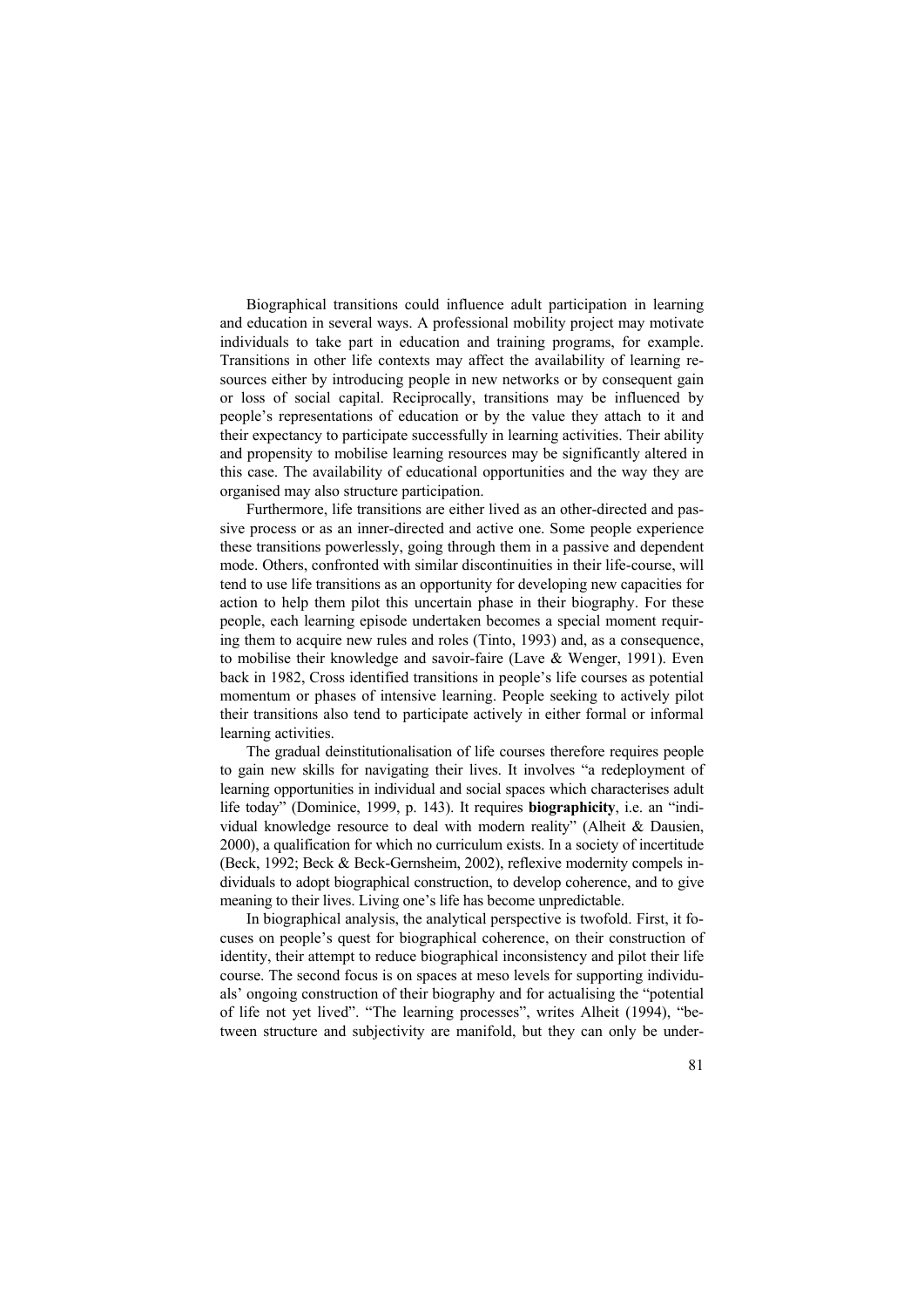stood if we do justice to *both* poles: the structural framework of conditions governing our lives and the spontaneous dispositions that we adopt towards ourselves".

A more macro-social biographical approach seeks to identify the meanings that people give to their learning life course or their "learning career". It does so by conducting cross-generational interviews (Antikainen & Juha, 2002) or by studying individuals and organising focus groups of participants and non-participants (Crossan, Field, Gallacher & Merrill, 2003). People's visions of learning and education do in fact differ across generations and various economic situations and contexts. Whereas completing initial education was the ultimate goal for the older generation, it is now taken for granted by the younger generation (Antikainen, 2002). Similarly, adult learning is no longer an exceptional event in one's adult life. Moreover, classical socioeconomic variables cannot fully explain ALE participation patterns, particularly regarding the significant and growing number of atypical cases. Gallacher and his colleagues discovered that critical events in individual biographies have an autonomous influence beyond classical socio-demographic factors and could thus help to explain "unusual" cases. "Critical incidents such as divorce, bereavement or redundancy can act as turning points which lead people to reappraise their lives, and consider the need for some form of change" (Gallacher, Field, Merrill & Crossan, 2002).

Participation theories could borrow elements from both approaches by studying the connections between transitions and participation, putting special emphasis on individuals' various social experiences or their quest for more biographical autonomy. In such a theoretical context, transitions are regarded as identifiable moments and objective life events. In this respect, learning events that look similar in terms of statistics could have very different meanings. Biographical research contributes to our ability to grasp the meanings that people give to their life and learning events and to recognise the cultural orientation these events carry for the subject.

Transitions or life crossroads may offer an opportunity for rupture in one's educational biography, for overcoming one's prior perceptions of education and one's own capacities. Yet such rupture, as we have observed among participants, requires a certain degree of affirmative action, special peer support, and a new learning environment. In people's strategy to cope with the risks associated with any major life shift, the active learning component in such transitions tends to be critically important. As people try to proactively manage their life course when arriving at such a crossroads, their biographicity may thus be enhanced. That's why the socially constructed nature of both adult learning provision and expression of learning demand could al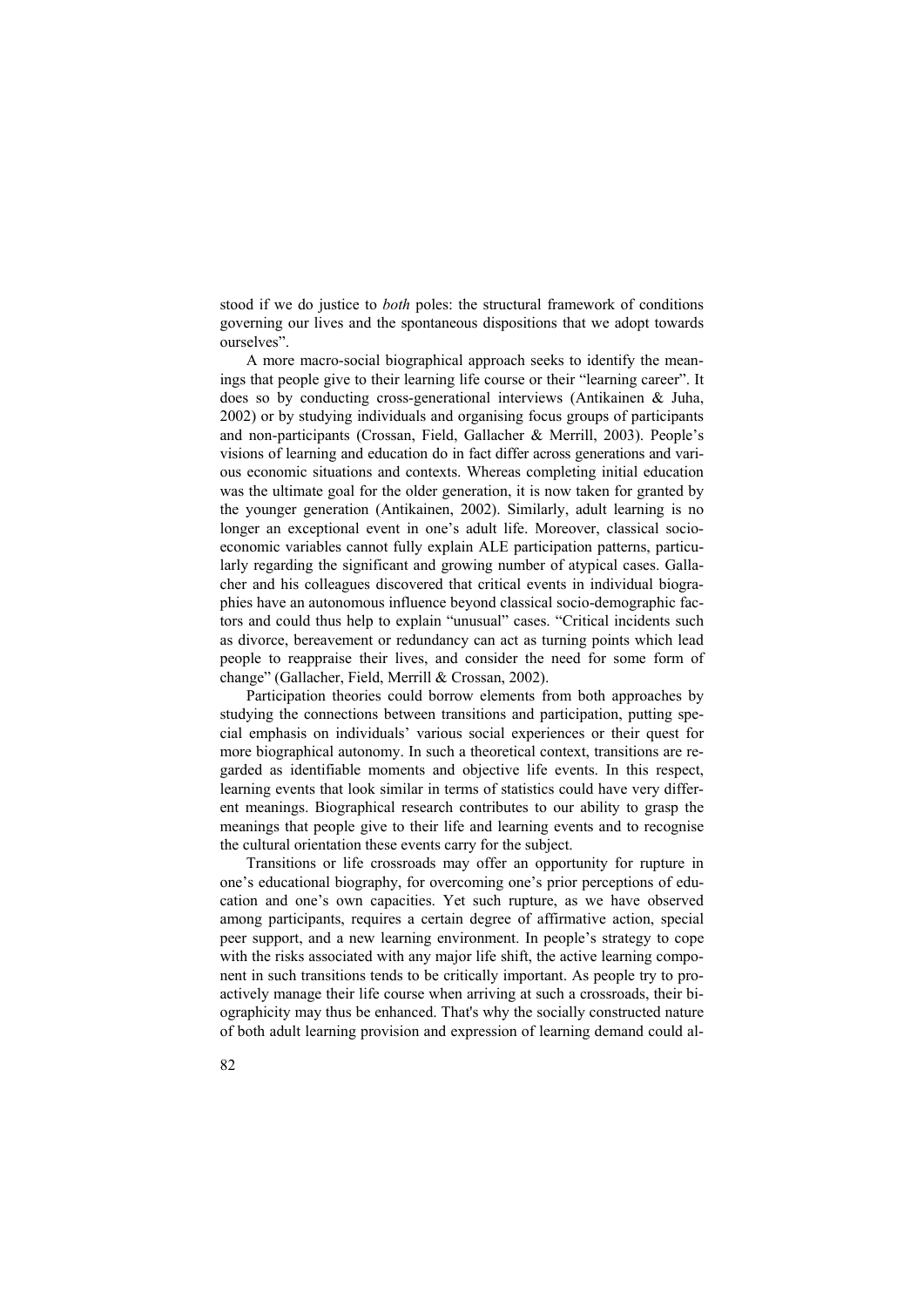ter people's biographicity by creating inequitable possibilities to succeed in such a transition.

Actively navigating one's biography is closely associated with the general economy of lifelong learning which, in today's societies, tends to distribute learning resources and opportunities, throughout people's life course, in unequal ways.

# **Exercises and Tasks**

## *Exercise 1*

Learning biographies tend to be cumulative. Do you think such trends may be attenuated or even corrected? Explain and discuss your arguments.

## *Exercise 2*

Life transitions tend to be intensive phases in people's educational life course. Give a few examples and explain this phenomenon.

## *Task*

Alheit and Dausien (2002) use the concept of biographicity to renew, enlarge, and deepen the notion of lifelong learning. Refer to their article in order to clarify the "double face" of LLL and to discover how making reference to biographicity helps to clarify this ambiguity.

Alheit, P. & Dausien, B. (2002). The double face of lifelong learning: Two analytical perspectives on a 'silent revolution'. Studies in the Education of Adults 34, 3-22.

# **8.3 A comprehensive attempt**

A comprehensive sociological analysis of adult learning participation needs to encompass the various factors noted above. It also has to include the role and function of adult learning in society and, finally, to articulate these various dimensions in theoretical terms.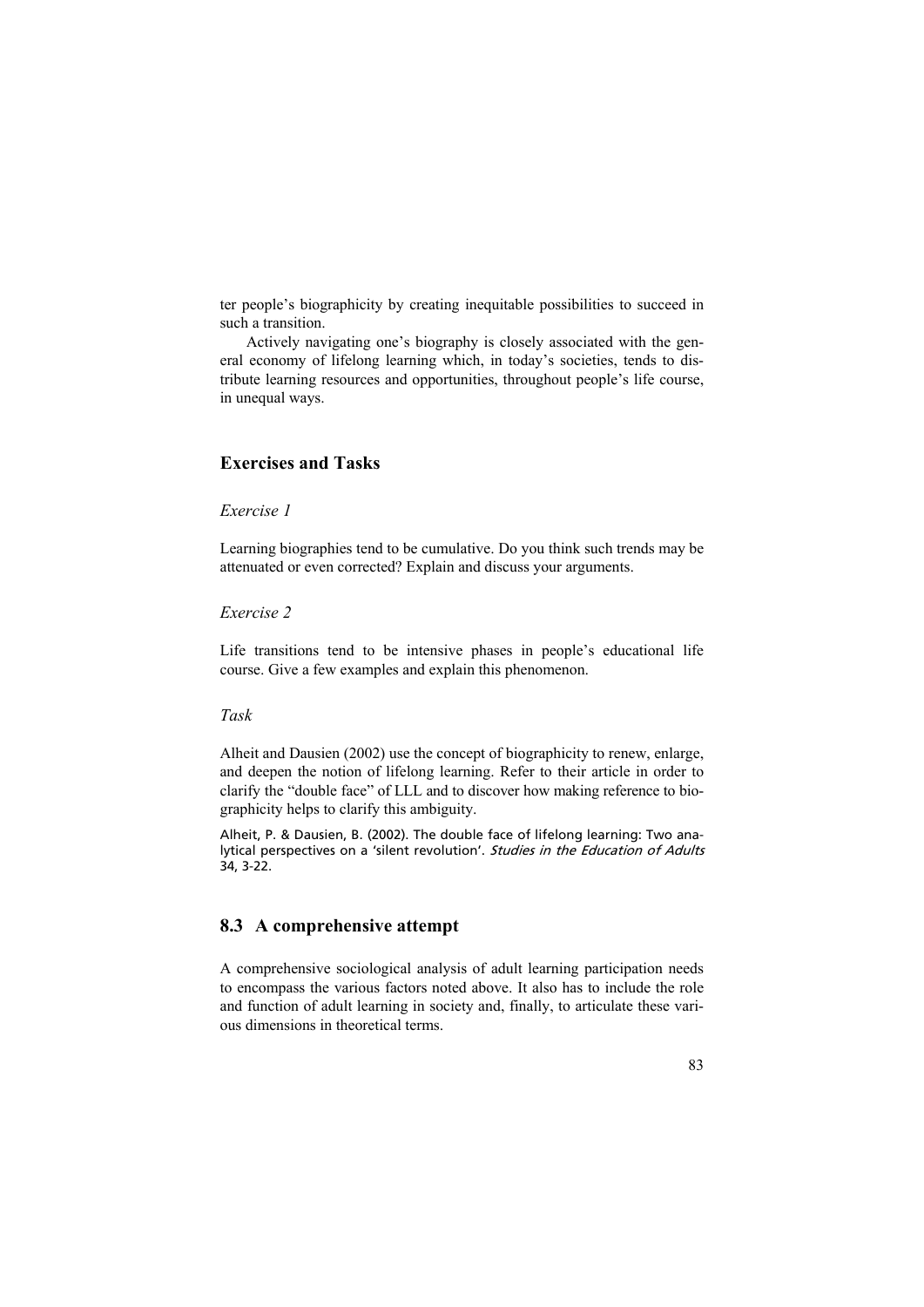Participation in adult learning activities results from an ongoing tension between people's learning aspirations, organisational demand, and the availability of learning opportunities. Sociologically, we could say that adult education participation takes place at the intersection of **learning demand** and **institutional response**, both of which have been socially constructed.

Learning demand is constructed out of the functional imperative of society or of organisations and out of individuals' cultural dispositions and aspirations. Such social demand (see Figure 3) is always a social construct coming out of formal or informal mediation or negotiation between the requirements of an organisation or society and people's aspirations and perceived interests. Learning demand is a social demand because of the requirements of the social structure in which the individual evolves and because of individual aspirations that are greatly influenced by people's environment.

*Figure 3:* Learning demand



**Source:** Author's own

An organisation's external functional imperative is related to new or different capacities for action required of its members or staff, while subjective demand has to do with personal aspiration and expectation. Learning demand is always a dialectical reality because of the inevitable mediation taking place more or less overtly between these two components. At the workplace, external demand used to be met through external flexibility, i.e. through hiring and firing. Today, organisations tend to respond to growing demand through internal flexibility, i.e. through education and training. Such external demand is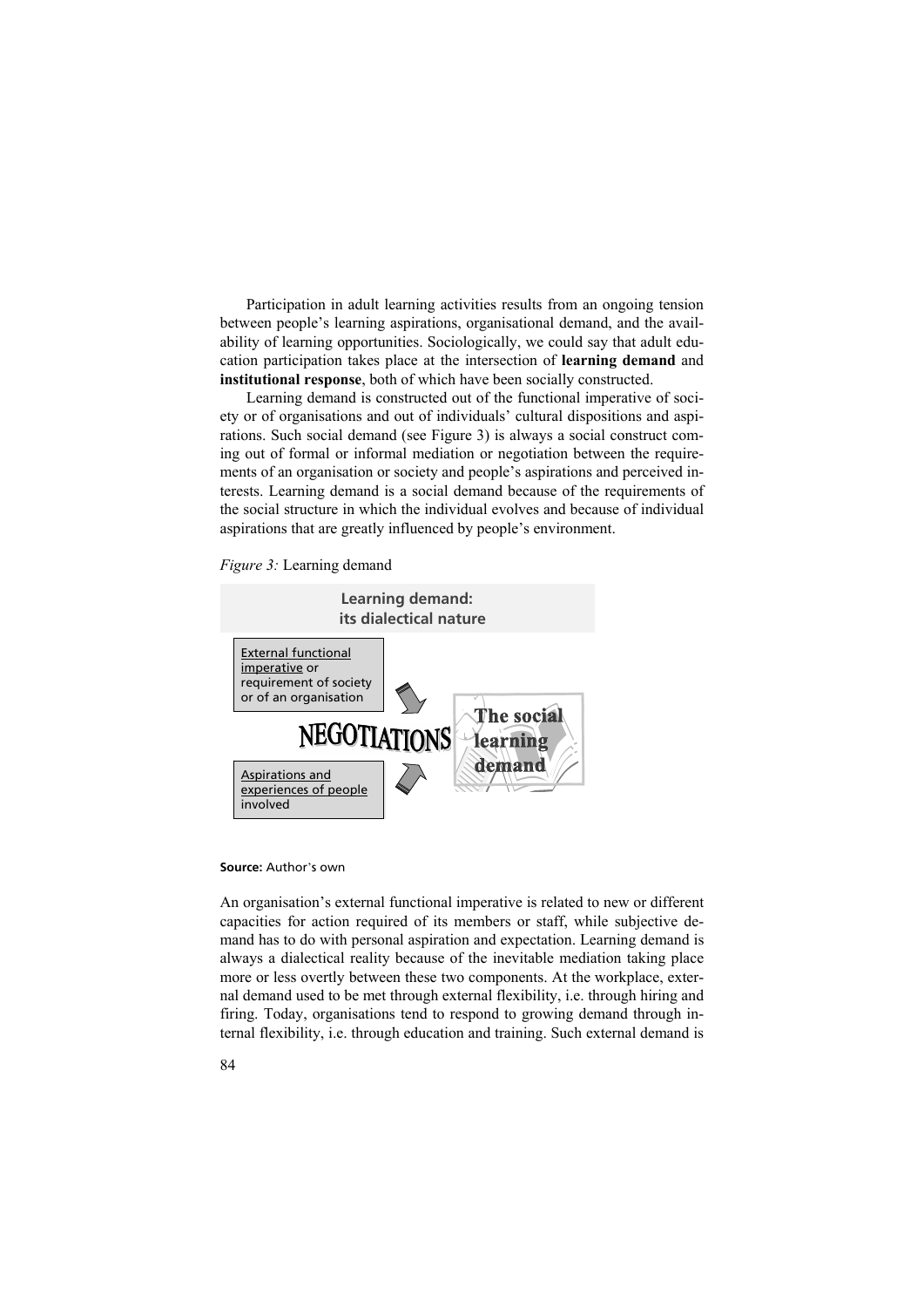also determined by a firm's external context, by situational factors like firm size and industrial sectors, as well as by current adult learning policies in society.

Regarding the subjective component of the social demand for learning, an individual's inclination to engage in active learning in a period of changes needs to be understood, upstream, in terms of what goes on in the individual's mind when they decide to (or not to) mobilise their learning resources to master new knowledge or skills. Such a decision is heavily dependent on the subjective perception of active learning as a resource to manage a situation. Two dimensions are involved in this internal process: first, the individual's genuine belief that such learning will be useful for them in the given context and, second, their perception of their own ability to succeed in the intended learning exercise, i.e. a sense of educational efficiency.

According to Rubenson's **valence-expectancy theory** and its recruitment paradigm (Rubenson, 1977; Bergsten, 1980), the decision to participate in ALE (see Figure 4) is a combination of these two kinds of perception on the part of an individual: their assessment of the relevance or value of the intended activity (VALENCE) and their anticipation of being successful in this educational situation (EXPECTANCY). However, individual demand is, to a certain extent, also a social construct. The perception of being able to succeed (expectancy) is strongly influenced by past social and learning experiences, by earlier socialisation processes, by the information received, in short: by dispositional factors and the socio-economic circumstances of the people involved. Similarly, the positive, negative, or neutral valence ascribed to the proposed or intended learning activity is closely related to an individual's perception of their needs and their conviction that such learning will be useful, either because it is recognised by the respective milieu or because it helps improve capacities for action that the individual feels are necessary or beneficial in their life or work context. The concept of **learning press**, i.e. the extent to which a milieu fosters ALE participation, is often referred to in this context (Darkenwald & Merriam, 1982).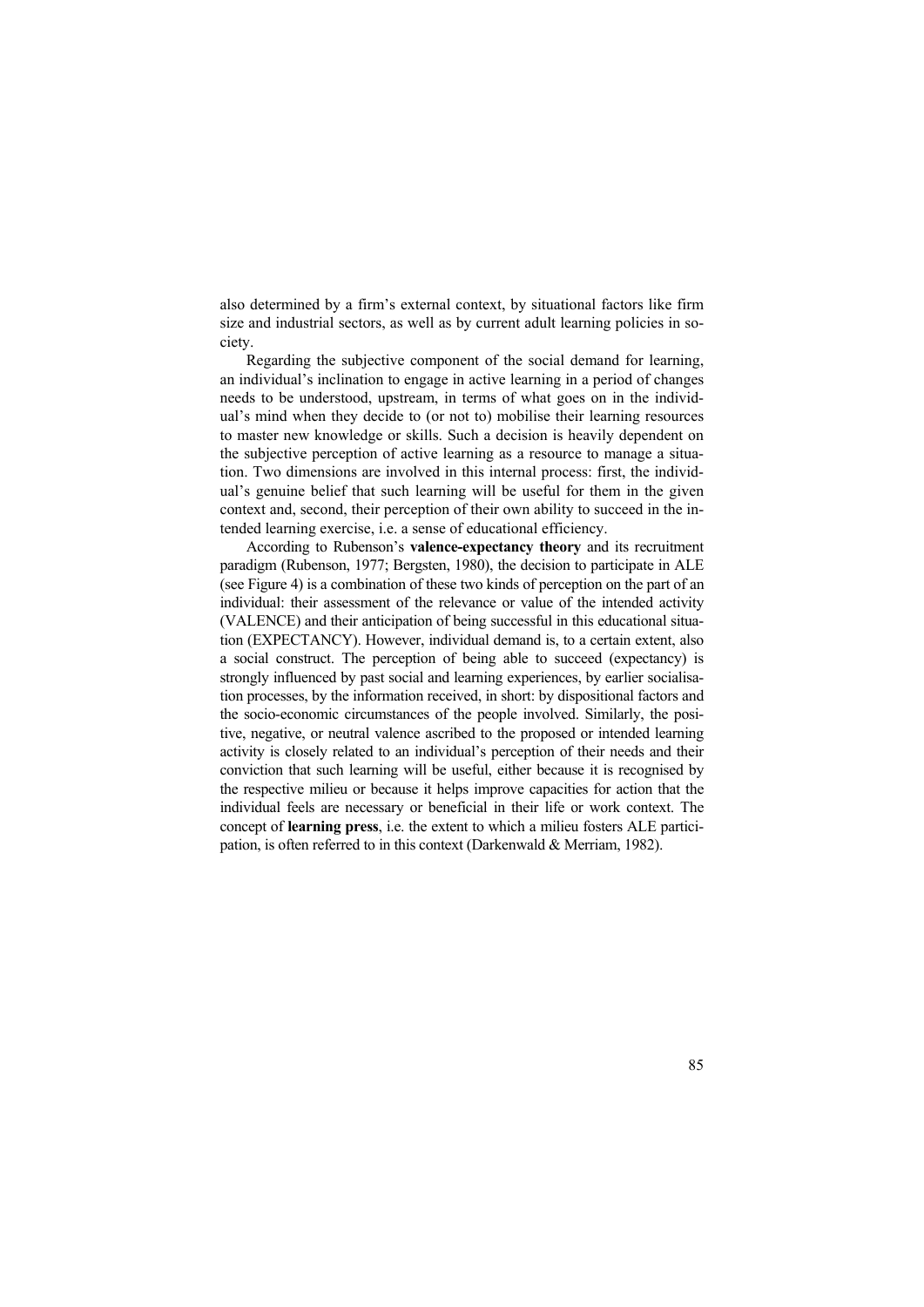*Figure 4:* Valence-expectancy theory

## **Valence-expectancy theory**

The decision to participate in a learning activity implies:



**Source:** Author's own.

The power of the perceived value of an educational activity (the valence) and of the likelihood of being able to participate in and/or benefit from it (expectancy) determines the intensity of an individual's motivation to participate either in externally required learning events or in a personal learning project. As Rubenson (1977, 1997) has shown, both of these motivational factors are in large parts socially conditioned. People's demand for acquiring new capacities for action in order to be able to pilot important shifts in their lives is constructed through accumulation of prior learning experiences, either positive or negative. Hence the paramount importance of policies supporting "expression and mediation of learning demand".

# **Exercises and Tasks**

## *Exercise 1*

Could you give examples of a potential ALE participant's perceptions of valence and expectancy?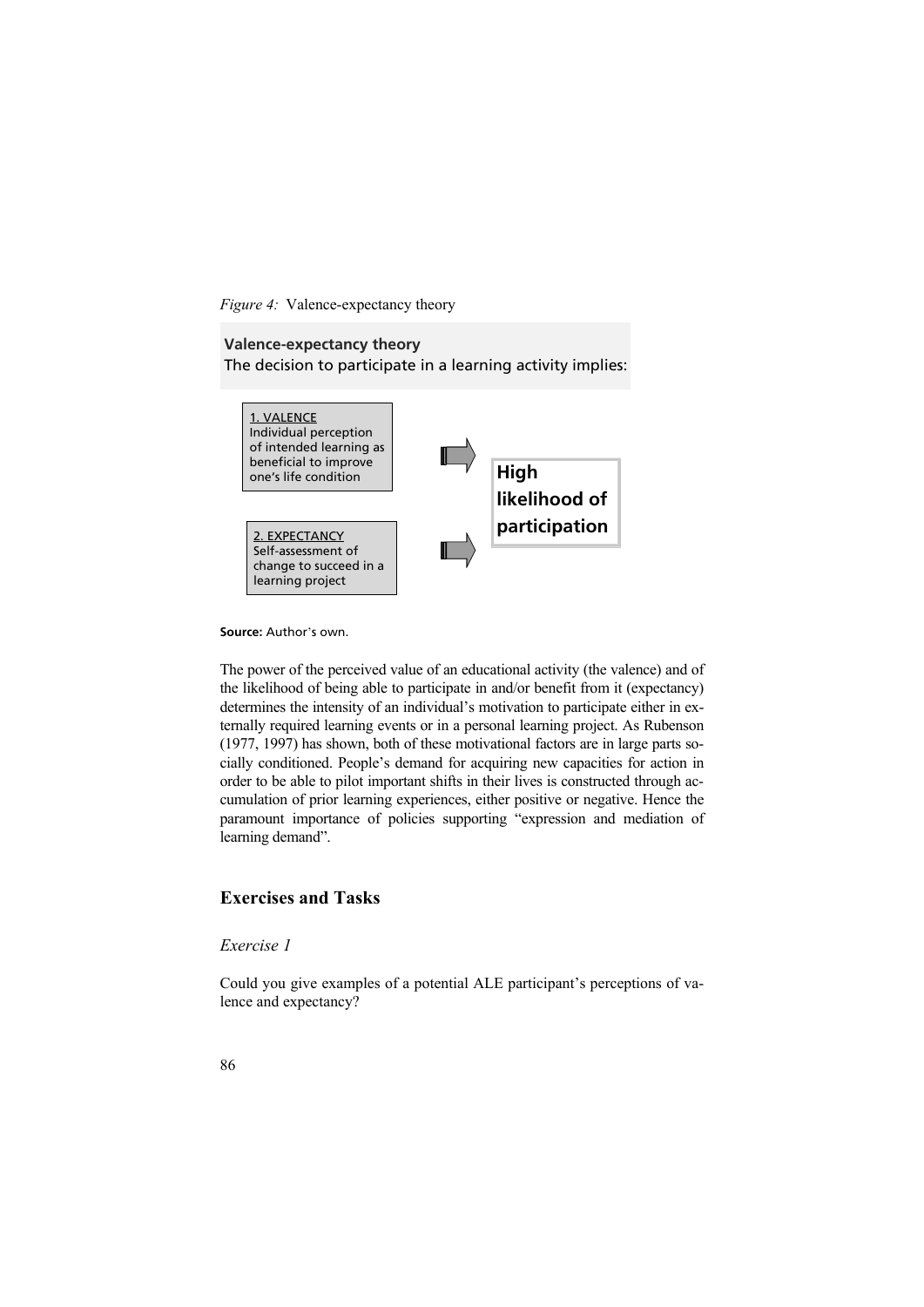## *Exercise 2*

What factors could affect an individual's expectancy perception in positive ways?

## *Exercise 3*

How do the two dimensions of learning demand come into play at the workplace, and how could they be mediated?

## *Exercise 4*

Looking at the data in Table 12, how could we explain the differences in participation rates between small and large enterprises by referring to the relation between **learning demand** and **institutional response**?

## *Exercise 5*

What link do you see between expectancy-valence theory and cognitive theory, especially with regard to motivation in general and, more specifically, to Bandura and Mezirow?

## *Task*

Bergsten (1980) used Rubenson's expectancy-valence theory to better understand why people in Sweden, especially those with low levels of prior formal education, participate in adult education at lower rates than might be desired. Why and how do a person's perceptions related to work and/or leisure roles influence their participation in adult learning activities? See Bergsten article:

Bergsten, U. (1980). Interest in education among adults with short previous formal schooling. Adult Education Quarterly, 30, 131-151. http://aeq.sagepub.com/content/30/3/131.full.pdf+html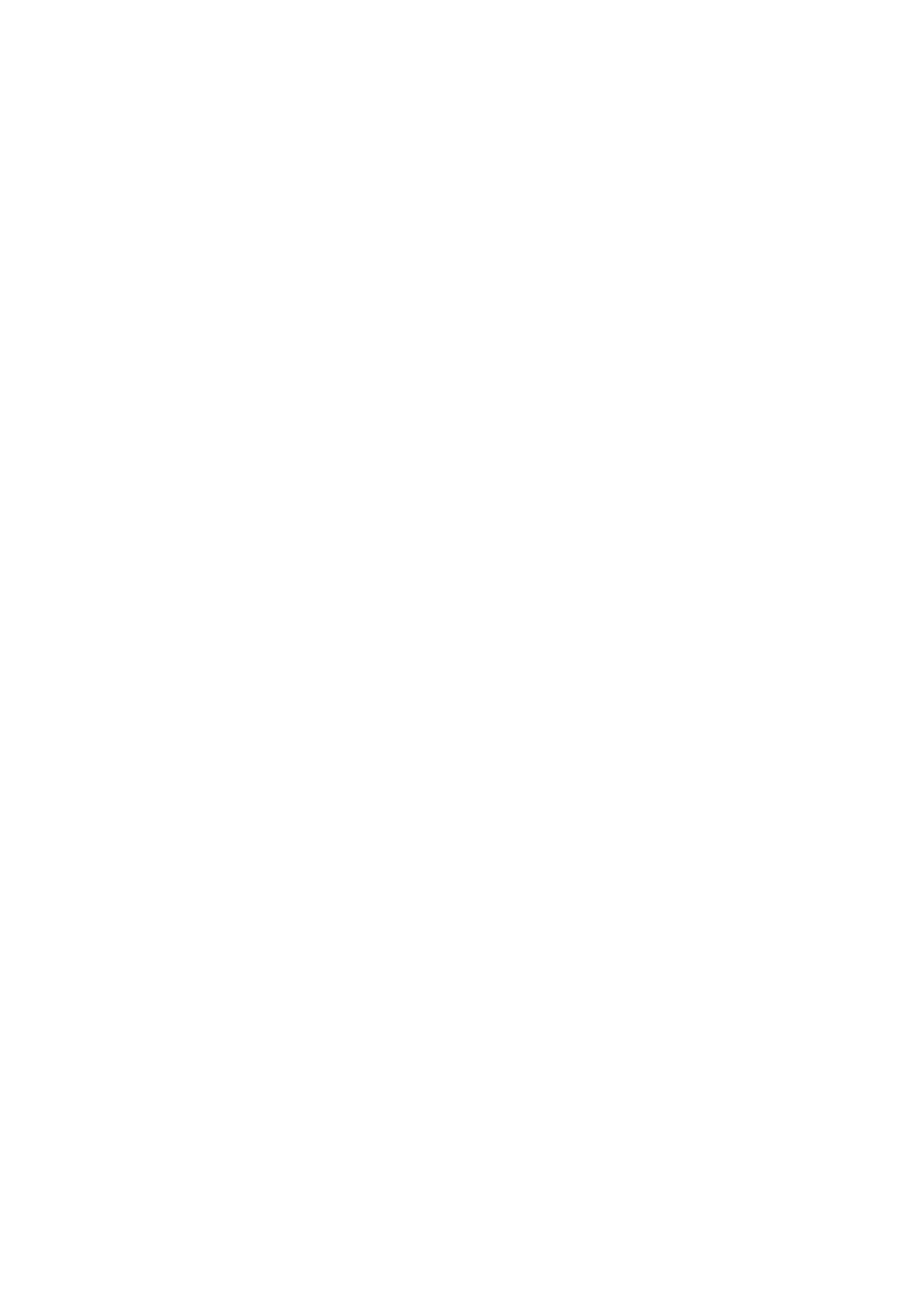# 9. Conclusion on Participation Theories

Comparative data illustrate common trends across countries. Inequalities in ALE participation may be observed across countries with respect to similar factors such as formal schooling, level of qualification, age, and work context. These similarities notwithstanding, the fact that the degree of disparity differs between countries indicates that public policy and support can make a significant difference (Rubenson & Desjardins, 2009) by regulating the prevailing market logic.

Observed participation patterns and changing trends over time and across countries indeed result from a moving tension between social learning demands, in both their external and subjective components, and the availability of learning opportunities or responses (i.e. their accessibility, visibility, and flexibility). Both social learning demands and learning opportunities are socially constructed through various dispositional, institutional, and socioeconomic factors.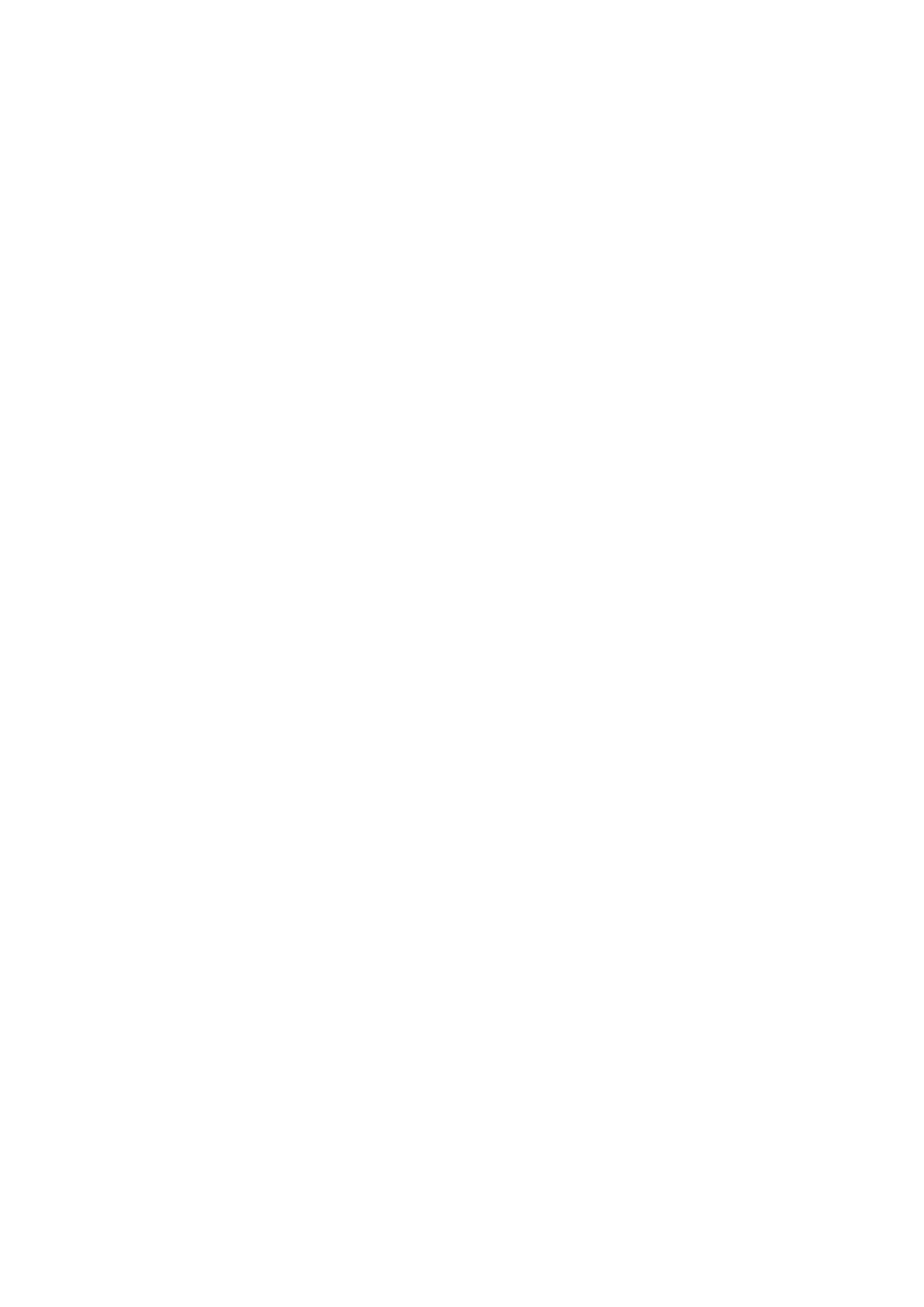# 10. General Conclusion

This publication on learning theories and theories of adult learning participation sought to address a wide range of questions. Inquiring into the meaning of adult learning, we reviewed the various theories of learning, asking what goes on when one acquires or mobilises new knowledge and skills. What does it mean to learn? What is the significance of past experiences and of informal learning? How do we assess the various roles of facilitators, trainers, or mentors? How do different environments influence learning aspirations and learning processes?

Based on a sociological analysis of adult education participation, we then observed participation patterns in their relation to socio-economic conditions and the extent of their social reproduction along life courses and across generations. Observing socially less predictable participation patterns has given us opportunities for assessing the relativity of social reproduction and for identifying the key conditions and variables that need to be addressed in order to alter prevailing trends. We outlined remedial policies that could make a difference.

The frequency of socially atypical participation patterns lead us to look at other forces driving people's learning biographies. Biographical analysis brought us back to a review of recent learning theorists with respect to the significance and impact of people's past experiences and of informal learning in transition phases. Individuals, in the social context of late modernity, have no choice but to pilot their numerous life transitions and to mobilise learning resources in actively embracing uncertainty.

An important dimension that has emerged from our review of theories is the ambiguity, and hence the potential and dynamics, that is always at work between social determination and individual initiatives, between individuals and their environment (Merriam & Cafarella, 1999). People's perception of usefulness of a given learning project (its valence) and their expectancy are in part socially determined, but may be also influenced and modified.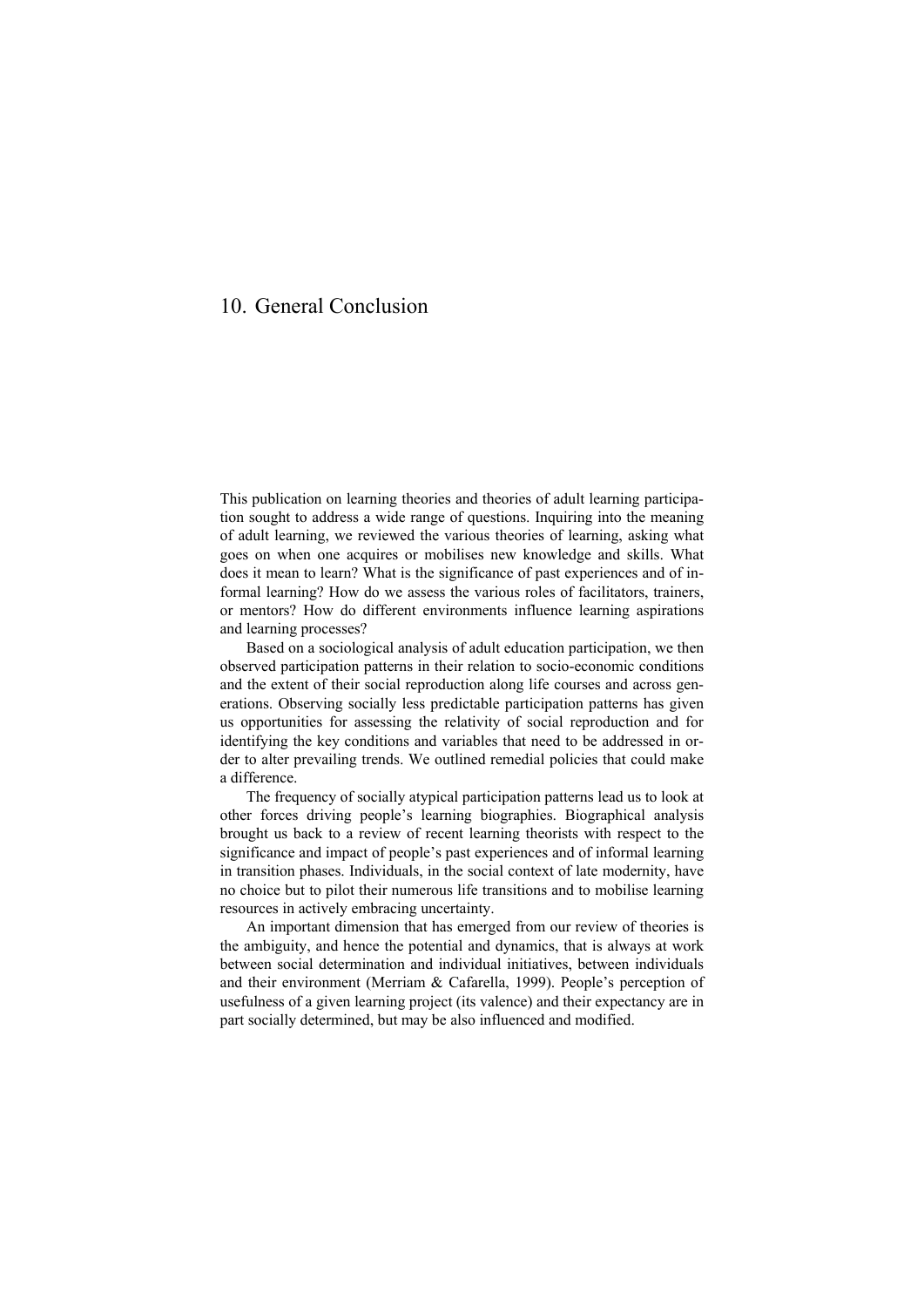If the functional imperative of the social structure has a strong impact on the expression of learning demand, this demand is also inevitably influenced by the subjective aspiration of individuals who could negotiate or at least resist. Learning, a social and yet intimate activity, requires subjective involvement, which is too essential not to create space or at least interstice for modifying socially established perception or behaviour.

Antikainen (1998, p. 215) has phrased the question that runs through this publication quite well when he asked: "Assuming that we are moving towards an era of lifelong learning, what does this mean at the level of individual life?" And what does it mean at the level of local and global governance, I would like to add, if we want individuals and societies to actively confront today's economic, environmental, and social challenges? The issue is not only making learning resources more accessible, but also creating conditions to sustain meaningful and transformative learning experiences. This issue is to create spaces and support for people to be able to mobilise the learning resources required in the ongoing construction of their life course and in the development of their communities. The issue is to curb the prevalent imbalanced trends in adult education participation: social imbalance in terms of participants' social profiles and economicist imbalance in terms of the availability of learning resources in the various areas of human activity.

Learning is not a passive act of reception through which an individual is assimilated into institutionalised values and norms. Learning is certainly a socialisation process through which citizens integrate the rules of the game, yet the *game of their life* is far from being settled in advance! Learners may and do, in some contexts, personally articulate the internalisation and appropriation of values, norms, and knowledge. Learners may resist socialisation. They may even create new values or counter orientations. Within the frame of larger social movements, people may dispute part of the school curriculum and may argue to that effect with teachers or tutors. Employees may challenge the orientation of health and safety programmes offered by their employers. A patient may, through other sources, counter-check the diagnosis made by learned medical doctors. Workers can express their own learning aspiration or expectancy and require mediation between the organisation's request and their demand.

Learners are emotional and rational subjects eager and able to co-pilot their biographies. Again, learning is both a socialisation process and the inner driven construction of one-self. This built-in tension is what makes the social recognition of the intimacy of learning a critical issue in late modernity. The dynamics of adult learning are dialectical, and therefore the notion of the intimacy of learning underlines the ambiguity, in any learning demand, between the functional requirement of society and the lifelong aspiration of in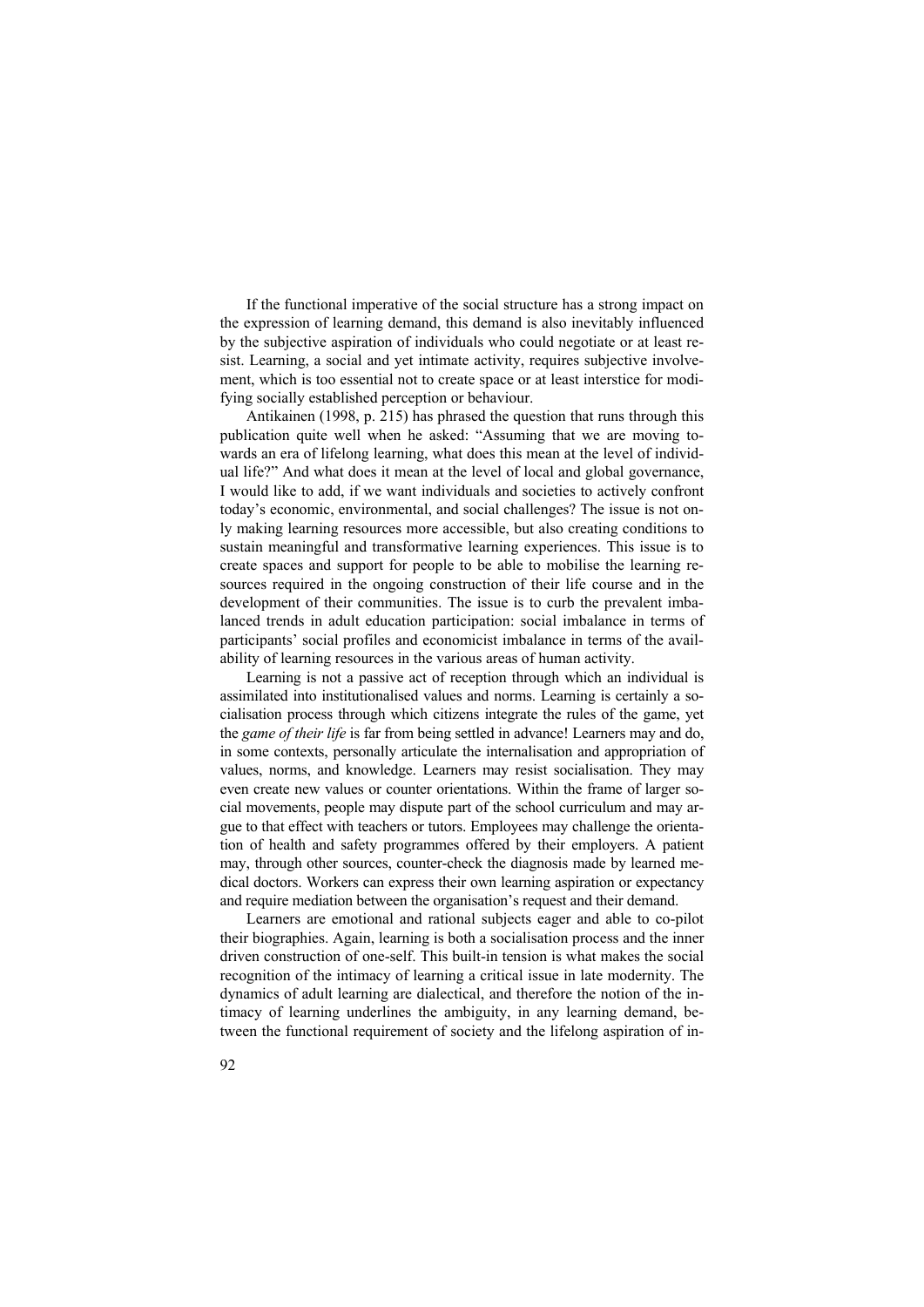dividuals to develop themselves intellectually and construct their own identity.

This emerging interest for the intimacy of learning is not an isolated phenomenon in adult learning today. Its emergence is related to recent trends reminding us of the subjectivity of learning lives. The rediscovery and validation of informal learning and the growing insistence on self-learning, on sense of self-efficiency, on reflective practice in experiential learning and on atypical patterns of participation are converging trends showing the distinctive character of learning biographies. The intimate experience of learning is where subjects build their idiosyncrasy. It is through active reference to past experience that the subject makes learning "significant" and thus operative. Of course, individuals are deeply influenced by their environment and social structure, but they can and do resist; they can alter their social and physical environment or transit to another one. If it is true that social, institutional, and cultural factors influence participation, it is also true that people may find ways to participate and strive to modify or articulate prevailing factors or conditions.

In the workplace, for example, the recognition of the intimacy of learning is transforming the learning demand. On the one hand, individuals insist on having a say in their personal and professional development and, on the other, organisations are increasingly recognising the personal commitment of learners as a precondition not only for successfully acquiring and transferring skills and knowledge, but also for developing a capacity for initiative, a crucial late modern competency.

The recognition of the intimacy of learning is an important social issue because of the social consequences of neglecting this critical dimension for ensuring significant and transformative learning. It is a social issue also because of the complexities of the current life course dynamics. The need for social recognition of the intimate dimension of the learning process resonates with a larger social transformation in late modernity. Indeed, life course uncertainties, plurality of ideological frames of reference and growing risks in both the environment and the social life make it so that individuals repeatedly find themselves in new contexts where they have to continuously negotiate life crossroads and manage transitions. "Living a life is becoming more and more problematic and unpredictable" (Antikainen, 1998, p. 116).

At the end of this expedition, we may have more queries about the complexity of learning lives than at the beginning. If this is true, if our theoretical curiosity has been tickled, the main goal of this book has been accomplished**.**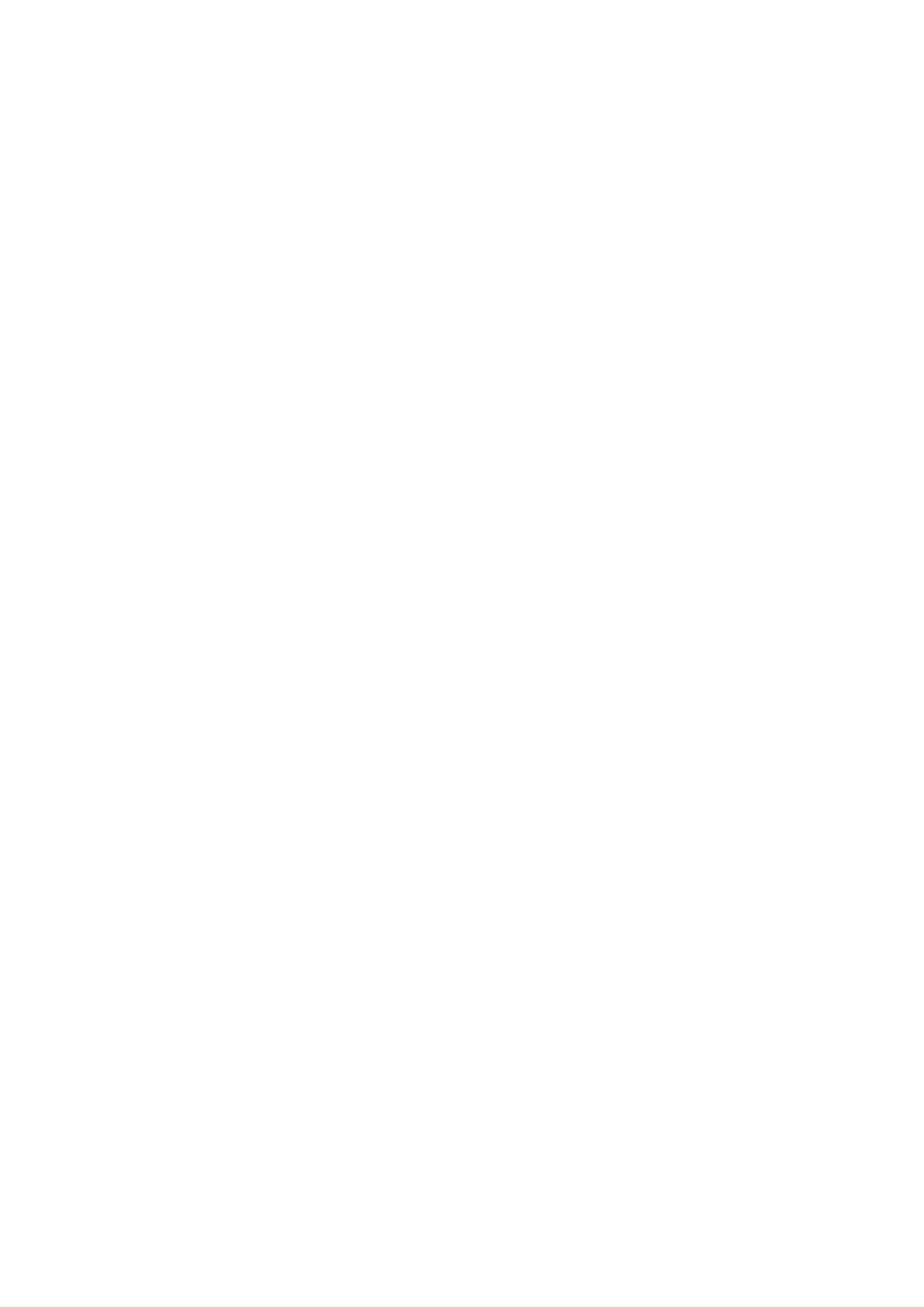# References

- Aldridge, F. & Tuckett, A. (2007). *The road to nowhere? The NIACE survey on adult participation in learning*. Leicester: NIACE.
- Alheit, P. & Dausien, B. (2002). The double face of lifelong learning: Two analytical perspectives on a 'silent revolution'. *Studies in the Education of Adults* 34, 3-22.
- Alheit, A. (1994). The biographical question as a challenge to adult education. *International Education Review*, 40, 283-298.
- Alheit, P. & Dausien, B. (1999). *'Biographicity' as a basic resource of lifelong learning*. Presented at the European Conference, University of Bremen.
- Alheit, P., Bron-Wojciechowska, A., Brugger, E. & Dominicé, P. (1995). *The biographical approach in European adult education*. Vienna: Edition Volkshochschule, 107-119.
- Allal, L. (1998). *Processus et difficultés d'apprentissage*. Genève: Université de Genève.
- Antikainen, A. (1998).Between structure and subjectivity: Life histories and lifelong learning. International Review of Education, 44, (2-3):215-234.
- Antikainen, A. & Juha, K. (2002). Educational generations and the futures of adult education: A Nordic experience. *International Journal of Lifelong Education*, 21, 209-219.
- Astolfi, J. P. (1997). *L'erreur, un outil our enseigner*. Paris: ESF Editeur.
- Bandura, A. (1977). *Social learning theory*. Englewood Cliffs, NJ: Prenctice-Hall. Inc.
- Bandura, A. (1989). Social cognitive theory. In R. Vasta (Ed.), *Annals of child development. Vol.6: Six theories of child development* (pp. 1-60). Greenwich, CT: JAI Press.
- Bandura, A. (1994). Self-efficacy. In V. S. Ramachaudran (Ed.), *Encyclopedia of human behavior, Volume 4* (pp. 71-81). New York: Academic Press
- Beard, C. & Wilson, J. (2006). *Experiential learning: A best practice handbook for educators and trainers.* (2<sup>nd</sup> edition). London/Philadelphia: Kogan Page.
- Beck, U. & Beck-Gernsheim, E. (2002). *Individualization*. London: Sage Publications.
- Beck, U. (1992). *Risk Society: Towards a new modernity*. London: Sage publications.
- Bélanger, P. & Tuijnman, A. (Eds.). (1997). *New patterns for adult learning: A sixcountry comparative study*. London: Pergamon Press.
- Bélanger, P. & Valdivielso, S. (Eds.) (1997). *The emergence of learning societies: Who participates in adult learning?* London: Pergamon Press.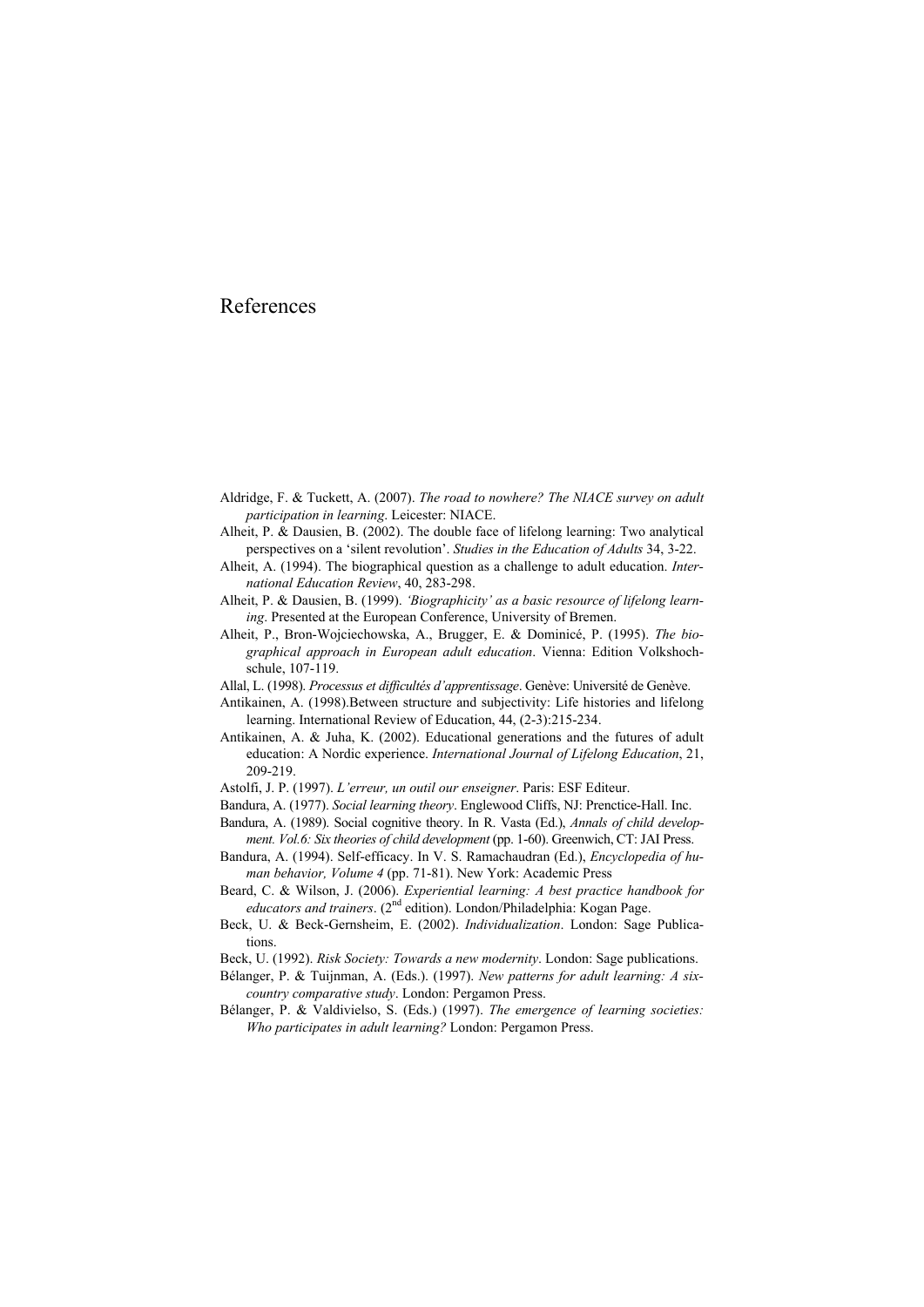- Bélanger, P., Doray, P., Labonté, A. & Levesque, M. (2005). *Les participations atypiques: des exceptions qui indiquent de nouvelles voies*. Montréal: CIRDEP-CIRSST, UQAM et Québec: MESSF.
- Bergsten, U. (1980). Interest in education among adults with short previous formal schooling. *Adult Education*, 30, 131-151.
- Blair, A., McPake, J. & Munn, P. (1995). A new conceptualisation of adult participation in education. *British Educational Research Journal*, 21, 629-644.
- Boateng, S.K. (2009). Significant country differences in adult learning. *Eurostats, Statistics in Focus*, 44/2009.
- Bourdieu P. & Passeron, J.-C. (1970). *La reproduction*. Paris : Éditions de Minuit.
- Bowl, M. (2001). Experiencing the barriers: Non-traditional students entering higher education. *Research Papers in Education*, 16, 141-160.
- Bruner, J. (2009). Culture, mind and education. In K. Illeris (Ed.), *Contemporary theories of learning* (pp. 159-168). London: Routledge.
- Bruner, J., Goodnow, J. & Austin, G. (1956*). A study of thinking*. New York: Wiley.
- Bruner, J. (1996). *The culture of education*, Harvard University Press, Cambridge.
- Burpee, J. (2005). *Experiential learning theory: They didn't teach THAT in library school*. A Power Point presentation: Guelph: Library Peter Wolf, Teaching Support Services.
- Cahalan, T. M. & Lacireno-Paquet, N. (1998). *Adult education participation decisions and barriers: Review of conceptual frameworks and empirical studies*. Washington: US Department of Education, Office of Educational Research and Improvement, National Centre for Education Statistics, Working Paper No. 98-10.
- Chomsky, N. (1968). *Language and mind*, Harcourt, Brace, and World, New York
- Colardyn, D. & Bjornavold, J. (2004) Validation of formal, non-formal and informal learning: Policy and practices in EU member states. *European Journal of Education*, 39(1), 69-89.
- Cookson, P. (1986). A framework for theory and research on adult education participation. *Adult Education Quaterly*, 36(3), 130-141.
- Cordova, D. I. & Lepper, M. R. (1996). Intrinsic motivation and the process of learning: Beneficial effects of contextualization, personalization, and choice. *Journal of Educational Psychology*, 88, 715–730.
- Courtney, S. (1992) *Why adults learn: Towards a theory of participation in adult education*. London: Routledge.
- Cross, K. P. (1982). *Adults as learners*. San Francisco: Jossey-Bass Publishers.
- Crossan B., Field J., Gallacher J. & Merrill, B. (2003). Understanding participation in learning for non-traditional adult learners: Learning careers and the construction of learning identities. *British Journal of Sociology of Education*, 24, 55-67.
- Darkenwald, G.D. & Merriam, S.B. (1982). *Adult education: Foundations of practice*. New York: Harper Collins.
- Darkenwald, G.D. & Valentine, T. (1985). Factor structure of deterrents to public participation in adult education. *Adult Education Quarterly*, 35(4), 177-193.
- De Montlibert, C. (1973). Le public de la formation des adultes. *Revue française de sociologie*, XIV, 529-545.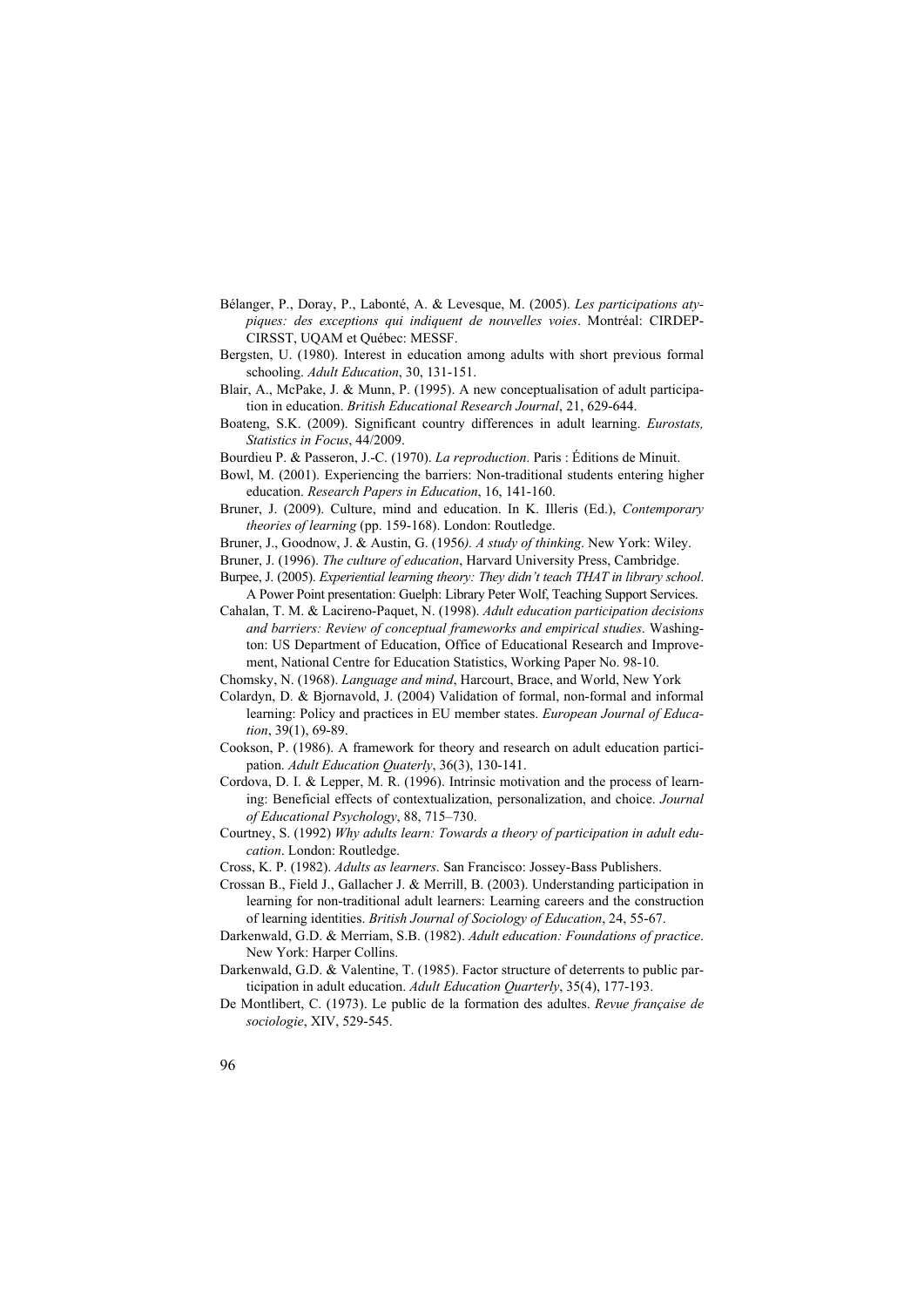- De Montlibert, C. (1997). L'éducation permanente et la promotion des classes moyennes. *Sociologie du travail*, 19(3), 243-265.
- De Sanctis, F. (1988). *Verso un duemila educativo*. Prato: Università degli studi di Firenze, Commune de Prato.
- Desjardins, R., Rubenson, K. & Milana, M. (2006). *Unequal chances to participate in adult learning: International perspectives*. Paris: UNESCO-IIEP. Retrieved from http://unesdoc.unesco.org
- Dewey, J. (1940). *Education today*. New York: Greenwood Press, Publishers.
- Dominicé, P. (1990). *L'histoire de vie comme processus de formation*. Paris: L'Harmattan.
- Doray, P., Bélanger, P. & Labonté, A. (2005). *Les contours de la demande insatisfaite*  de formation. Note de recherche nº 5. Montréal : CIRDEP-CIRST/UQAM et Québec: MESSF.
- Doray, P., Bélanger, P., Motte, A. & Labonté, A. (2005). *Les facteurs de variation de la participation des adultes à la formation au Canada en 1997*. Montréal: CIR-DEP-CIRSST-UQAM et Québec: MSSF
- Erickson, D. (2007). A developmental re-forming of the phases of meaning in transformational learning. *Adult Education Quarterly*, 58, 61-80.
- Evans, N. (Ed.) (2000). *Experiential learning around the world*. London: Jessica Kingsley Publishers.
- Fagan, W. T. (1988). Concepts of reading and writing among low-literate adults. *Reading Research and Instructions*, 27, 47-60.
- Fosnot, C. T. (2005). Constructivism revisited: Implications and reflections. In C.T. Fosnot (Ed.), *Constructivism: Theory, perspectives, and practice* (pp. 276-291). New York: Teachers College Press.
- Freire, P. (1970). *Pedagogy of the oppressed*. New York: Herder and Herder.
- Gagné, R. (1985). *The conditions of learning and theory of instruction* (4th edition). New York: CBS College Publishing.
- Gallacher, J., Field, J., Merrill, B. & Crossan, B. (2002). Learning careers and the social space: Exploring the fragile identities of adult returners in the new further education. *International Journal of Lifelong Education*, 21, 493-509.
- Gerard, H. (1992). Dissonance theory: A cognitive psychology with an engine. *Psychological Inquiry*, 3, 323-327.
- Gorard, S.-R.-G., Renold, E. & Fevre, R. (1998). *Family influences on participation in lifelong learning*, Working paper 15. Cardiff: School of Education, Cardiff University.
- Hédoux, J. (1982). Des publics et des «non-publics» de la formation des adultes. *Revue française de sociologie*, 23, 253-274.
- Henry, G.T. & Basile, K.C. (1994) Understanding the decision to participate in formal adult education. *Adult Education Quarterly*, 44(2), 64-82.
- Illeris, K. (2004). *Adult education and adult learning*. Copenhagen: Roskilde University Press and Malabar, FL: Krieger Publishing.
- Illeris, K. (Ed.). (2009). *Contemporary theories of learning*. London: Routledge.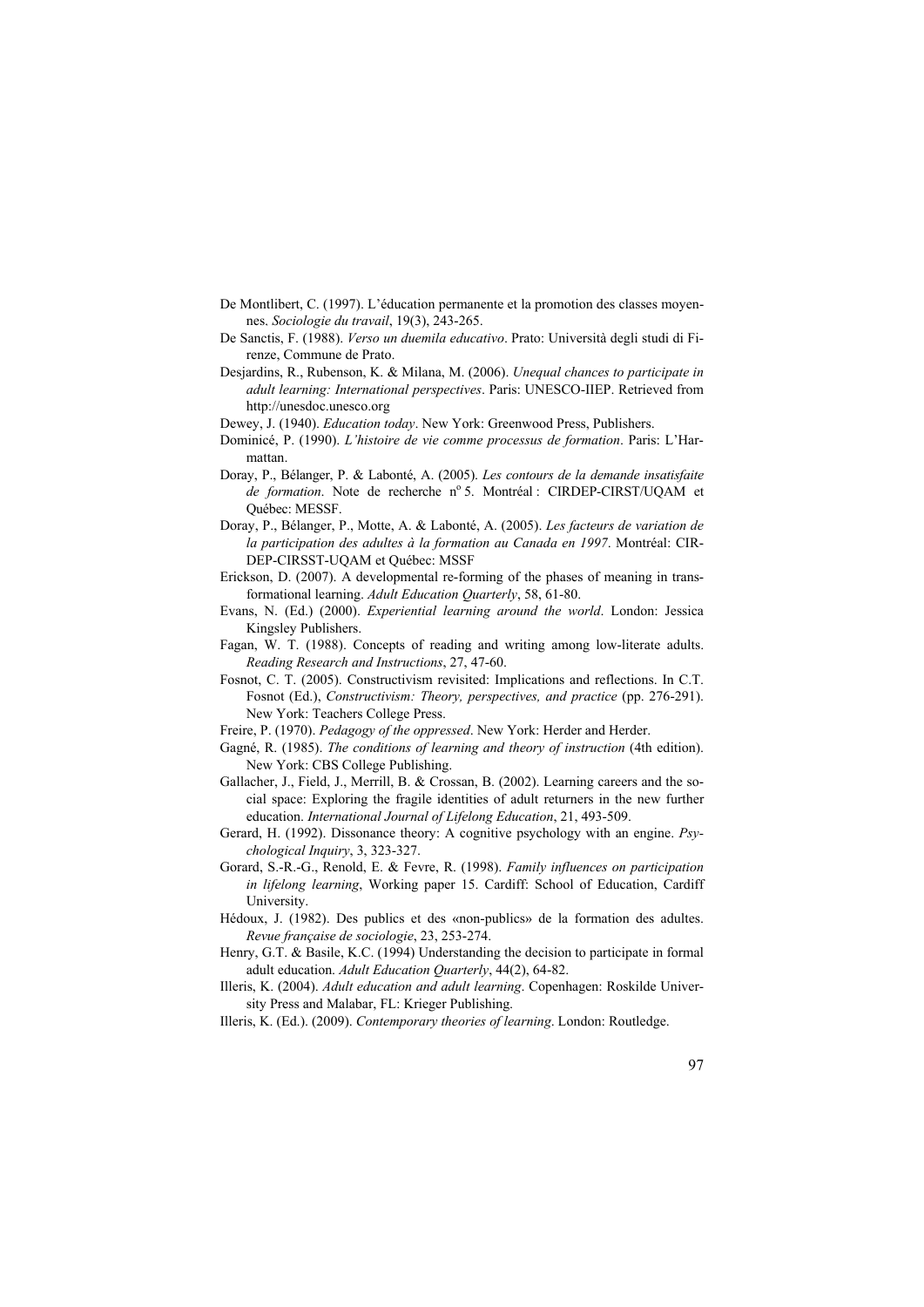Illeris, K. (2003). Learning Changes through Life. *Lifelong Learning in Europe*, 8, 51-60.

- Jarvis, P. (2009). Learning to be a person in society. In K. Illeris (Ed.), *Contemporary theories of learning* (pp. 21-34). London: Routledge.
- Johnstone, J.W. & Rivera, R. J. (1965). *Volunteers for learning*. Chicago: Aldine Publishing Co.
- Kegan, R. (2000). What "forms" transforms? A constructivism-development approach to transformative learning. In J. Mezirow (Ed.), *Learning as transformation*. (pp. 35-70) San Franscisco: Jossey-Bass.
- King, P. & Kitchener, K. (1994). *Developing reflective judgment*. San Franscisco: Jossey-Bass.
- Knowles, M. (1990). *The adult learner, a neglected species* (4th edition). Houston: Gulf Publishing.
- Kolb, D. A., Boyatzis, R. & Mainemelis, C. (2001). Experiential learning theory: Previous research and new directions. In R.J. Sternberg & L.F. Zhang, L. (Eds.), *Perspectives on thinking, learning, and cognitive styles* (pp. 227–247). Mahwah, NJ: Lawrence Erlbaum.
- Kolb, D.A. (1984). *Experiential learning: Experience as the source of learning and development*. Englewoods Clifffs: N.J.: Prenctice Hall.
- Lave, J. (1988). *Cognition in practice*. New York: Cambridge University Press.
- Lave, J. **(**1993)**.** The practice of learning. In S. Chaiklin & J. Lave (Eds.), *Understanding practice: Perspectives on activity and context* (pp. 3-32). Cambridge, UK Cambridge University Press**.**
- Lave, J. & Wenger, E. (1991). *Situated learning: Legitimate peripheral participation*. Cambridge: Cambridge University Press.
- Legendre, R. (2005). *Dictionnaire actuel de l'éducation*. 3ème édition. Montréal: Guérin.
- Leonard, D. (2002). *Learning theories A to Z*. London: Greenwood Press.
- Livingstone, D.W. (2002). *Mapping the iceberg*. Toronto: NALL Working Paper n° 54.
- Macedo, D. (Ed.). (2000). *Chomsky on mis-education*. New York: Rowman & Littlefield Publishers Inc.
- Maslow, A. (1970). *Motivation and personality* (2<sup>nd</sup> ed.). New York: Harper-Collins.
- Merriam, S. & Caffarella, R. (1999). *Learning in adulthood. A comprehensive guide* (2nd ed.). San Francisco: Jossey-Bass.
- Mezirow, J. (1991). *Transformative dimensions of adult learning*. San Francisco: Jossey-Bass.
- Mezirow, J. (1994). Understanding tranformation theory. *Adult Education Quarterly*, 44, 222-232.
- Mezirow, J. (1996). Contemporary paradigms of learning. *Adult Education Quarterly*, 46, 158-173.
- Mezirow, J. (2003). Transformative learning as discourse. *Journal of Transformative Education*, 1, 58-63.
- Mezirow, J. (2006). An overview o transformative learning. In P. Sutherland & J. Crowther (Eds.), *Lifelong learning: Concepts and contexts*. (pp. 24-38) London: Routledge.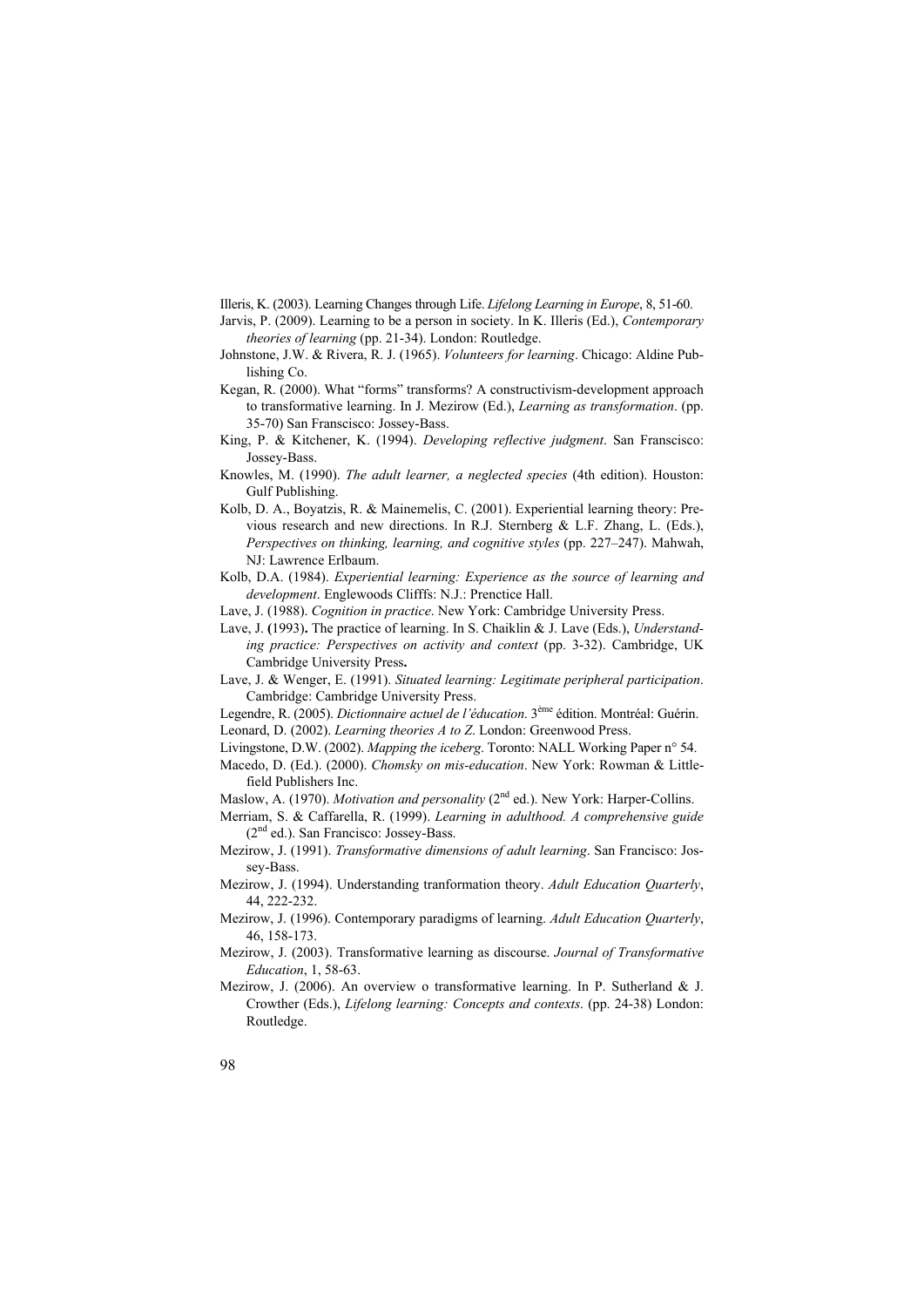- Schuller, T. & Watson, D., 2009, *Learning through life: Inquiry into the future for lifelong learning* (IFLL), Leicester,U.K.: NIACE.
- Peters, V. (2004). *Working and training: First results of the 2003 Adult Education and Training Survey*. Culture, Tourism and the Centre for Education Statistics Research papers series. Ottawa: Statistics Canada Catalogue number 81-595- MIE20040015.
- Piaget, J. (1964). Development and learning. *Journal of Research in Science Teaching*, 2,176-186.
- Quigley, A. B. & Arrowsmith, S. (1997). The non-participation of undereducated adults. In P. Bélanger and A. Tuijnman (Eds.), *New patterns of adult learning: A six country comparative study* (pp. 101-130). London: Pergamon Press.
- Reay, D., Ball, S.J. & David, M. (2002). It's taking me a long time but I'll get there in the end: Mature students on access courses and higher education service. *British Educational Research Journal*, 28, 5-19.
- Rogers, C. (1969). *Freedom to learn*. Columbus, Ohio: Charles E. Merrill.
- Rogers, C.R. (1979). *The foundations of the person-centred approach*. Education, 100, 96–107.
- Rubenson K. (2003). Adult education and cohesion. *Lifelong Learning in Europe*, 8, 23-31.
- Rubenson, K. & Xu, G. (1997). Barriers to participation in adult education and training: Towards a new understanding. In P. Bélanger and A. Tuijnman (Eds.), *New patterns for adult learning: A six-country comparative study* (pp. 77-100). London: Pergamon Press.
- Rubenson, K. & Desjardins, R. (2009). The impact of welfare state regimes on barriers to participation in adult education. *Adult Education Quarterly*, 59 (3), 187-207.
- Scanlan, C.S. & Darkenwald, G. D. (1984). Identifying deterrents to participation in continuing education. *Adult Education Quarterly*, 34(3), 155-166.
- Schön, D. A. (1983). *The reflective practitioner*. New York: Basic Books.
- Silberman, M. (2007). *The handbook of experiential learning*. San Francisco: Pfeiffer.
- Silva, T., Cahalan, M. & Lacireno-Paquet, N. (1998). Adult education participation decisions and barriers: Review of conceptual frameworks and empirical studies. Washington: NCES.
- Skinner, B. F. (1953). *Science and human behavior*. New York: Macmillan.
- Skinner, B. F. (1974). *About behaviorism*. New York: Knopf.
- Statistics Canada. (2003). *International adult literacy and life skills survey*. Ottawa: Statistics Canada. Retrieved from http://www.statcan.gc.ca.
- Sternberg R. J. & Zhang L. F. (Eds.). (2000). *Perspectives on cognitive, learning, and thinking styles*. Mahwah, NJ: Lawrence Erlbaum.
- Sutherland, P. & Crowther, J. (2006). *Lifelong learning: Concepts and contexts*. London: Routledge.
- Thorndike, E. L. (1931). *Human learning*. Century: New York.
- Thorndike, E. L. (1932). *The fundamentals of learning*. New York: Teachers College Press.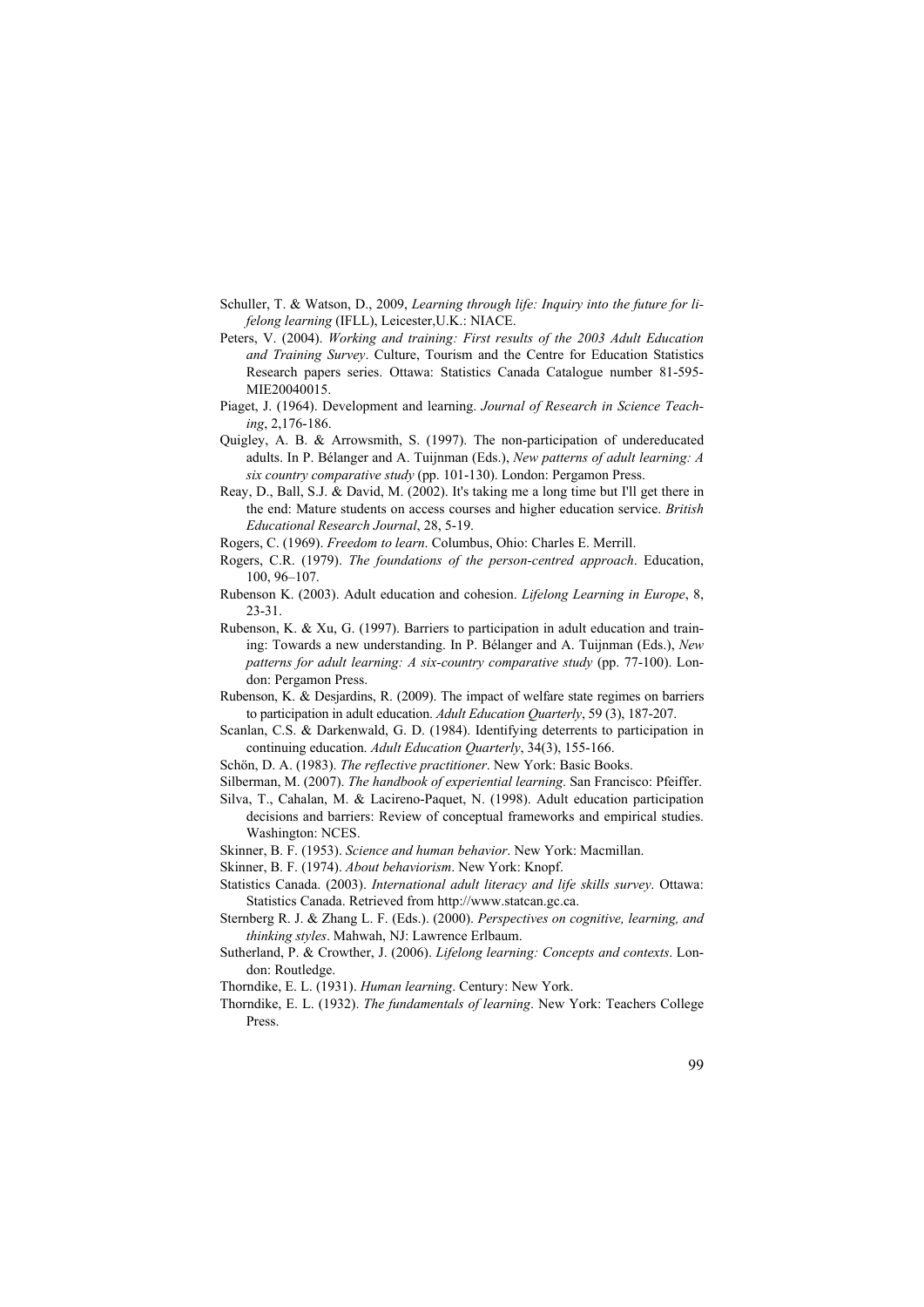- Tinto, V. (1993). *Leaving colleges: Rethinking the causes and cures of student attrition*. Chicago: Chicago University Press.
- TNS Infratest. (2008). *Weiterbildungbeteiligung in Deutschland: Eckdaten zum BSW-AES 2007*. Munich: TNS Infratest.
- Von Rosenbladt, B. & Bilger, F. (2008). *Weiterbildungsverhalten in Deutschland*. Bonn: DIE.

Watson, J. B. (1930). *Behaviorism*. Chicago: University of Chicago Press.

- Wenger, E. (1998). *Communities of practice: Learning, meaning and identity*. Cambridge, MA: Harvard University Press.
- Wikelund, K.R., Reder, S. & Hart-Landsberg, S. (1992). *Expanding theories of adult literacy participation: A literature review*. Philadelphia: University of Pennsylvania, National Centre on Adult Literacy, Technical Report TR 92-1.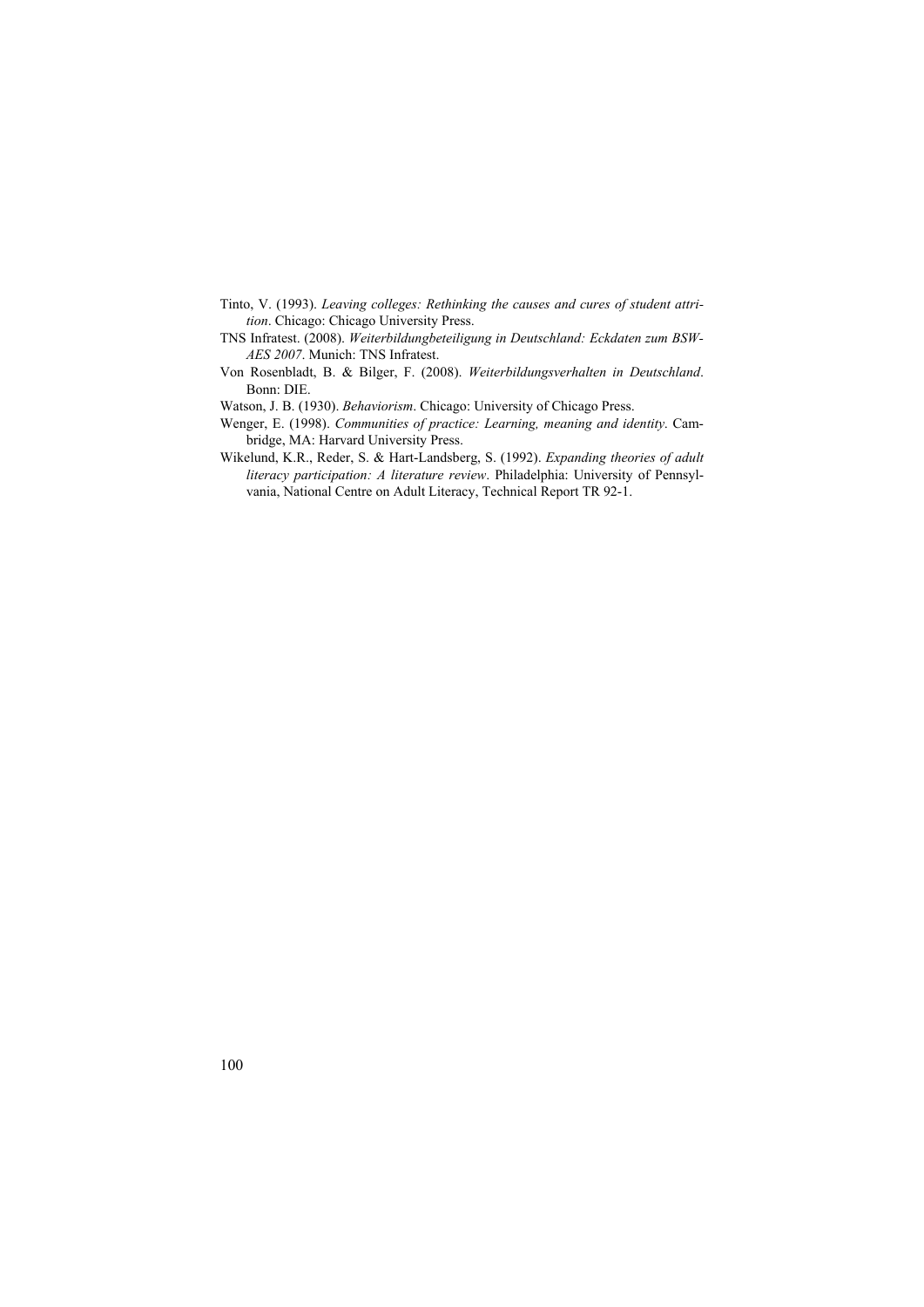# About the Author

Paul Bélanger is currently a professor of education at the Université du Quèbec in Montréal (Canada) and the director of the Interdisciplinary Research Centre on Lifelong Learning (CIRDEP). Since 2009, he has also served as director of the Observatory on work related adult learning policies. Furthermore, he is a guest professor at the European Master in Adult Education programme in Essen (Germany). From 1989 to 2000, he was the director of the UNESCO Institute for Education in Hamburg (Germany), now known as the UNESCO Institute for Lifelong Learning.

Paul Bélanger has contributed to the field through scientific publications in books, journals, and encyclopedia entries, including: *Lifelong learning* (Kluwer, 1995), *Shifting patterns in adult education participation* (Pergamon, 1997), *Transitions toward LLL: Social indicators* (Tokyo, 1998), *Unlocking peoples' creative forces: A transnational Analysis of adult learning policies* (UNESCO 2000), "Learning Cities, Concept and Issues" in Duke, et al. 2006, *Making Knowledge Work*, NIACE). *Portrait of work-related learning in Quebec* (Ottawa 2008: CCL/ WLKC).

In 2000, Paul Bélanger was elected president of the International Council for Adult Education (ICAE). This UN-recognised international NGO on adult education is based in Montevideo (Uruguay); it draws together six regional bureaus (Africa, Asia, Latin America, Europe, Arab states, and the Caribbean) along with more than 170 national members.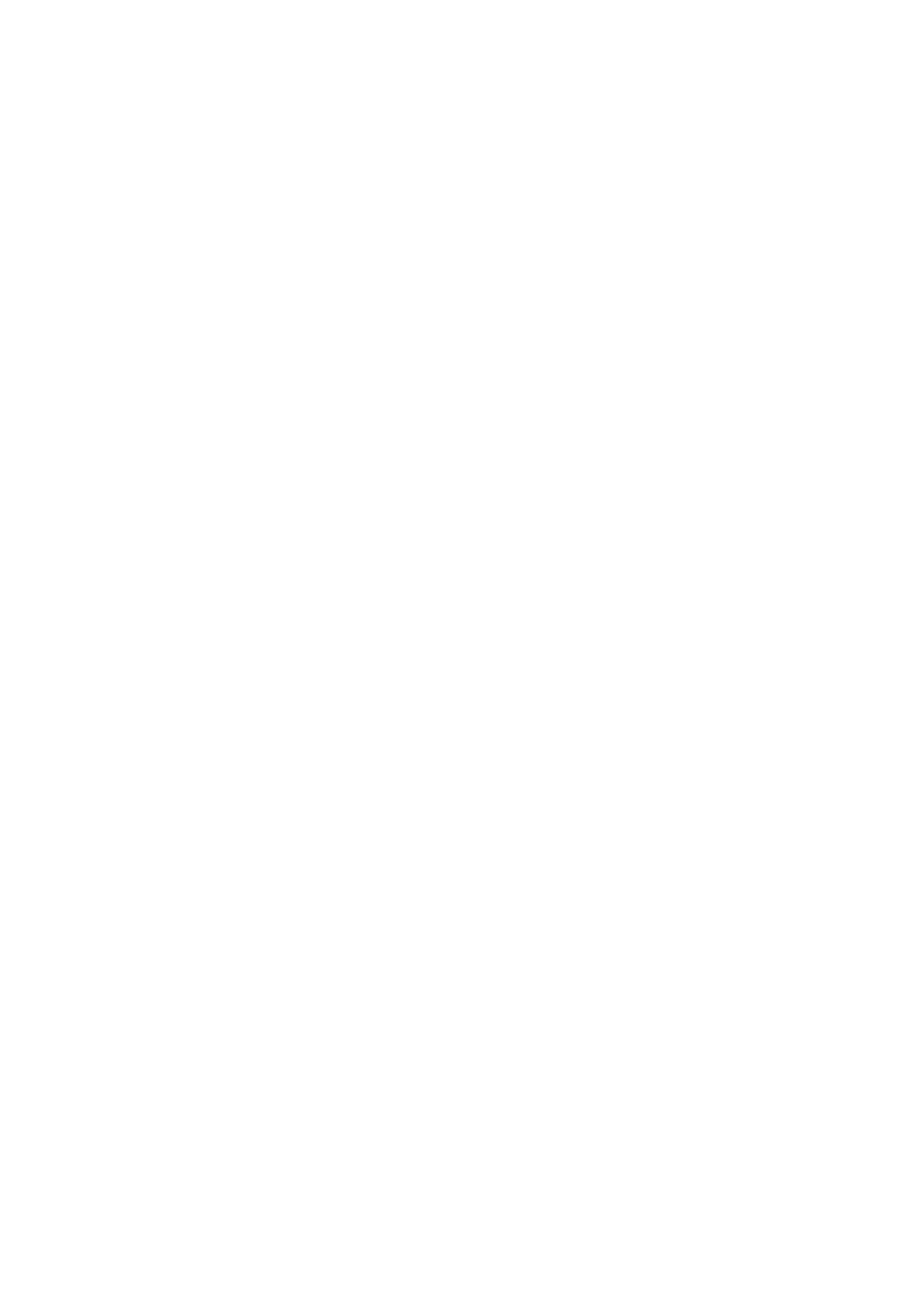# Index

#### A

acceptance 38 action oriented 40 active experimentation 41 adult education 9 adult learning 9, 17, 55, 59 affective processes 20, 37 age 66, 71 Alheit 55, 81 Antikainen 82 a-typical participant 77 atypical patterns 93 Australia 59, 61 autonomy-adaptation 42 availability 84

#### B

Bandura 25 Beck 81 Beck-Gernsheim 81 behaviour 23 behaviourism 9, 14, 17 Bergsten 85 biographical research 55 biographicity 81 black box 22 blue collar 75 Bron-Wojciechowska 55 Brugger 55 Bruner 24

#### $\mathcal{C}$

Canada 59, 61 Chile 61 Chomsky 21, 46 citizenship 71 cognition 45 cognitive 37 cognitive conflict 31 cognitive dissonance 23f., 35 cognitive processes 20, 22 cognitive resources 31 cognitivism 9, 14 community of practices 31, 35 competency 25 conative resources 31 concrete experience 41 conditioning 36 conscious 41 constituted order 31 constructing 28 construction 31 constructivism 9, 14 context 30, 31 contextualisation 28 contiguity 18 contingency 18 contradiction 31 coup manqué 37 critical reflection 41, 45 Crossan 82 Czech Republic 59

### D

Dausien 81 decentration 45 deconstruction 26 Desjardins 57 Dewey 28 dialogue 31 dispositional barriers 76 dissonance 26 distanciation 45 Dominicé 55

### E

Eastern Europe 71 education settings 36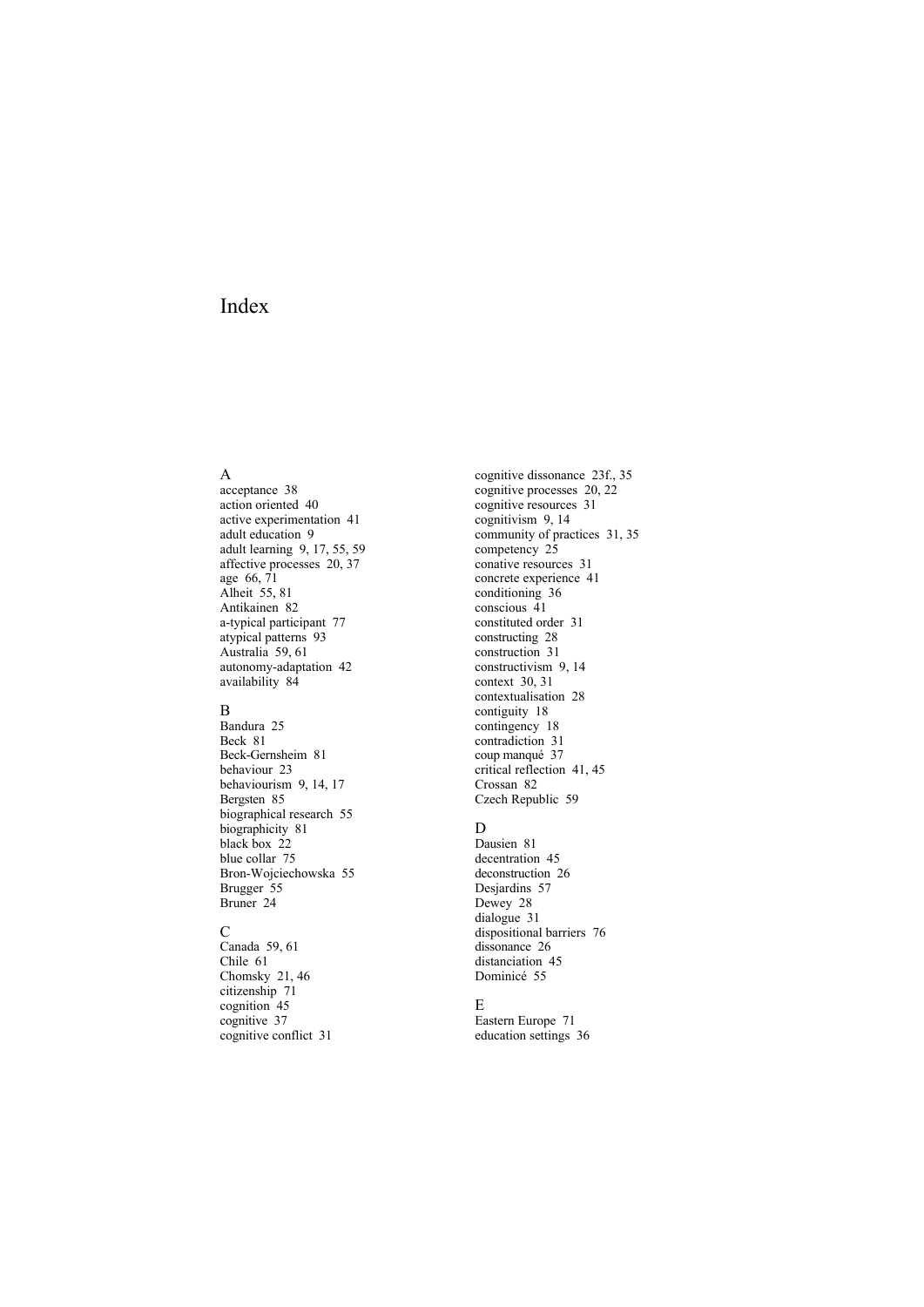effect 19 emancipation 45 embodied cognition 42 empathy 38 employment status 67, 71 Erickson 45 Eureka 23 Eurostats survey 66 expectations 45 experience 13, 40, 42 experiential learning 13f., 40ff., 93 extrinsic motives 76

### F

facilitate learning 50 facilitator 35 feelings 45 female rates 65 Field 82 firm size 69 formal initial education 58 formal learning 55 Freire 44

### G

Gagné 23 Gallacher 82 gender 65, 71 genuineness 38 German Infratest Research Centre 57 Germany 59 gestalt theory 22

### H

hierarchy of human needs 35 hierarchy of needs 35 high skilled 75 holistic approaches 31 human condition of learning 22 humanist learning theory 13 humanist theory 37 Hungary 59

## I

Illeris 35 immediate experience 41 individual transformation 39 individual's genuine belief 85 inefficiency 76 informal learning 13, 55, 91

information technology 62 information-processing theory 23 initial education 61 inner process 22 institutional barriers 76 institutional response 84 intended learning 85 interaction 31, 41 internal progressive 28 internal restructuring 31 internalization 30 International Adult Literacy Survey 57 intimacy of learning 92 intrinsic motives 76

## J

Jarvis 35, 42 Juha 82

## K

knowledge 23, 91 knowledge acquisition 29 knowledge mobilisation 29 knowledge transfer 24, 32 Knowles 35 Kolb 41

## $\mathbf{L}$

Lave 30, 81 learner 35 learner-centred 40, 42 learning 26 learning aspiration 13, 84, 91 learning biographies 56 learning career 82 learning demand 84 learning environment 35 learning experiences 37 learning mistake 13 learning press 85 learning process 13, 17, 91 learning scheme 28 learning theories 9 learning to learn 25 lifelong learning 17 long term memory 23f. longer initial education 77 low-skilled 75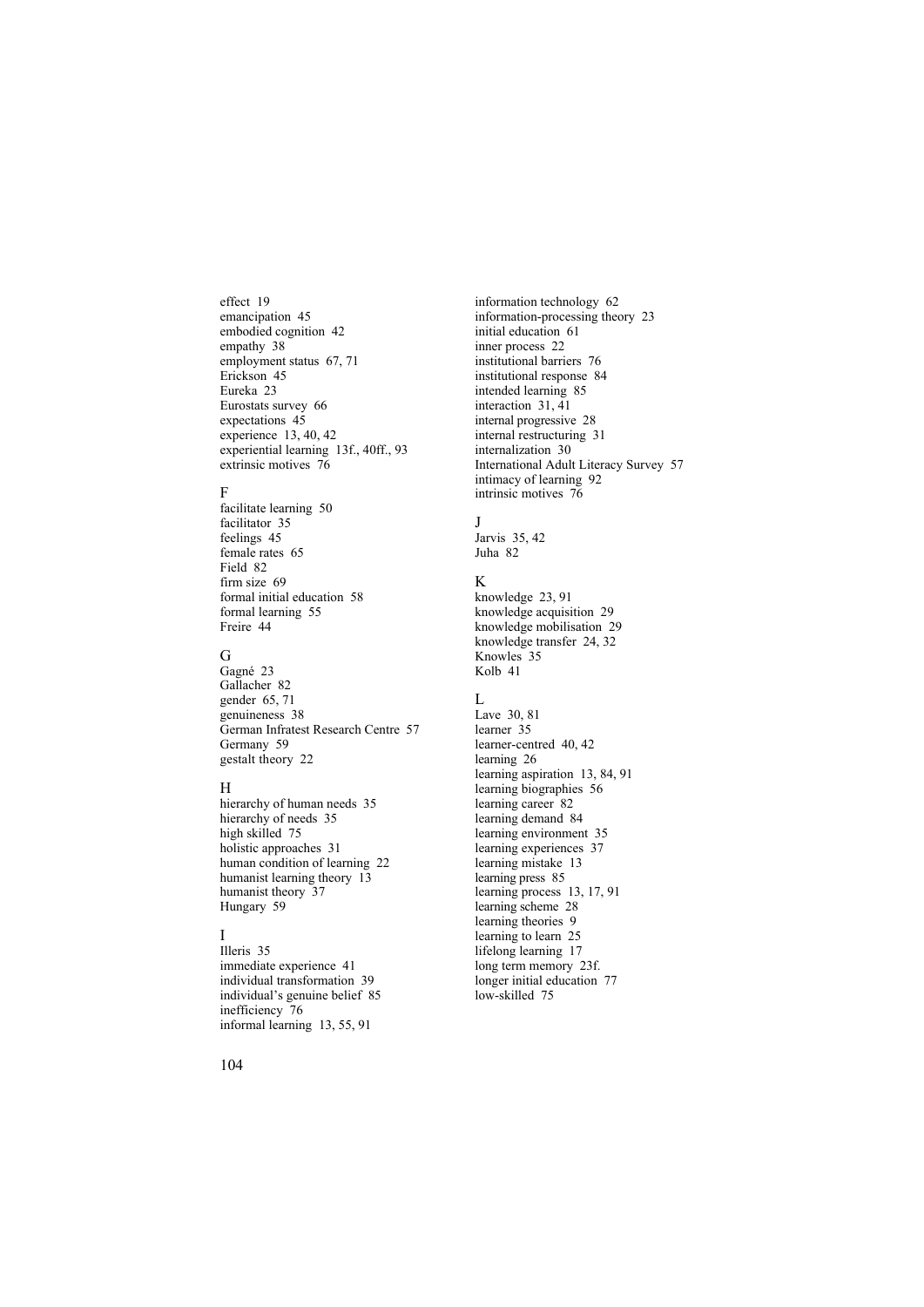#### M

Maslow 35 meaning 28 memory 23 Merrill 82 metacognition 24 Mezirow 35, 45, 47 Milana 57 mobility 81 motivation 35

### N

non-formal learning 55 non-procedural knowledge 23f. non-public aspects 77 non-traditional participant 77 non-work related adult learning 71 North America 71 Northern Europe 71

## $\Omega$

occupation 64 occupational qualification 62 operant conditioning 18 operating behaviour 18 organisation's external functional imperative 84 organisational demand 84

## P

parents education 62 participation 31, 56 participation patterns 91 participation rate 60 past experience 91 Pavlov 18 perceptions 45 physiological needs 35 Piaget 29, 49 Portugal 58 prior knowledge 40 procedural knowledge 23f. proximal development zone (PDZ) 29, 31 psycho-motor resources 31

## R

reading practise 70 reciprocal 25 reconstruction 26 reflective observation 41 reflective practice 31, 35, 93 reflexive modernity 81 reflexive practice 41 reinforcement 18 relationship 35 representation 23 resolution of dilemma 31 responses to stimuli 36 Rogers 35 Rubenson 57, 85 rural populatiom 68

## S

scaffolding 30 scheme of reference 45 Schuller 78 self-actualisation 36f. self-confidence 76 self-directed 38 self-directed process 50 self-direction 28 self-efficiency 93 self-esteem 35, 76 self-learning 55 self-organisation 31, 36 self-regulation 39 senior citizens 57 short term memory 23f. significant 93 Significant learning 37 simple to complex learning sequence 24 situated cognition 42 situated learning 31, 35 Situational barriers 76 skills 91 Skinner 18 social change 45 social demand 84 social interactions 25 social mediation 30, 31 social perspective 25 social reproduction 75 socio-cognitivist theories 13 socio-constructivism 32 socio-constructivist theories 13 socio-cultural structure 31 socio-economic conditions 91 sociogenesis 30 Southern Europe 71 spiral learning 42